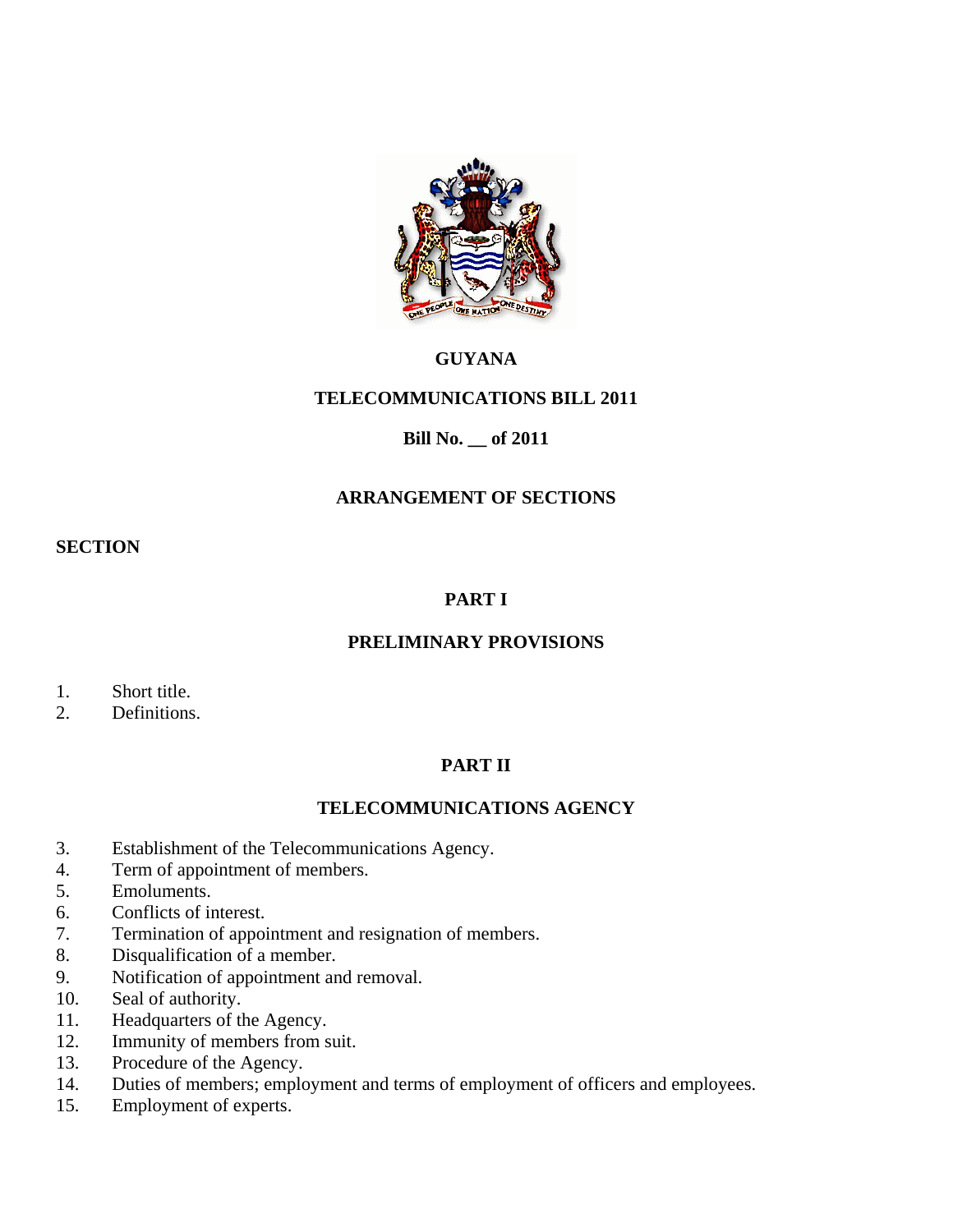- 16. Obtaining services of public officers.
- 17. Superannuation benefits.
- 18. Budget and resources.

### **PART III**

#### **FUNCTIONS OF THE MINISTER, THE AGENCY AND THE COMMISSION**

- 19. Functions of the Minister.
- 20. Functions of the Agency.
- 21. Functions of the Commission.
- 22. Ministerial guidelines.

### **PART IV**

#### **LICENCES AND FREQUENCY AUTHORISATIONS**

- 23. Requirement for an individual licence.
- 24. Class licences.
- 25. Operation of a private telecommunications network or provision of a private telecommunications service.
- 26. Obligations with respect to licences.
- 27. Conditions of licences.
- 28. Obligations of operators and service providers.
- 29. Obligations of all persons that operate a telecommunications network or provide a telecommunications service.
- 30. Requirement for a frequency authorisation.
- 31. Obligations with respect to frequency authorisations.
- 32. Conditions of frequency authorisations.
- 33. Authorisation to operate in territorial waters or airspace.
- 34. Suspension and termination of licences and frequency authorisations.
- 35. Amendment of licences and frequency authorisations.
- 36. Renewal of licences and frequency authorisations.
- 37. Special licences and related special frequency authorisations.

## **PART V**

#### **PRICES AND DOMINANCE**

- 38. Prices.
- 39. Costs.
- 40. Dominance.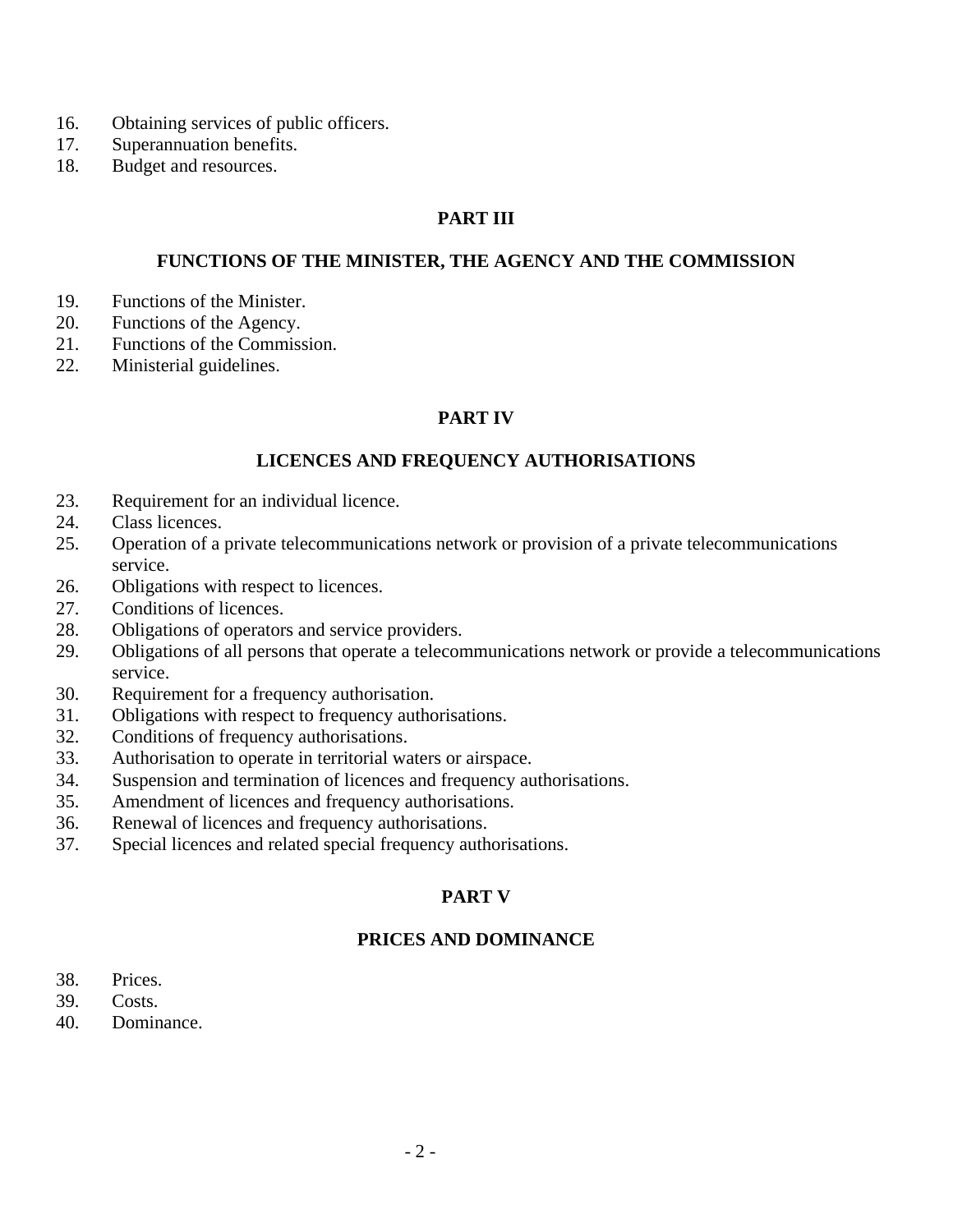### **PART VI**

### **INTERCONNECTION AND ACCESS**

- 41. General principles relevant to interconnection and access.
- 42. Joint use of facilities and utility installations.

#### **PART VII**

### **UNIVERSAL ACCESS AND UNIVERSAL SERVICES**

43. Principles governing universal access and universal services.

## **PART VIII**

### **SPECTRUM MANAGEMENT, NUMBERING AND DOMAIN NAME MANAGEMENT**

- 44. Spectrum Plan.
- 45. Allocation and assignment of frequency bands.
- 46. Exercise of functions.
- 47. Frequency monitoring.
- 48. Harmful interference.
- 49. Space segment.
- 50. Numbering plan.
- 51. Domain name management.

## **PART IX**

#### **TERMINAL EQUIPMENT, OTHER EQUIPMENT, TESTING AND TECHNICAL STANDARDS**

- 52. Terminal equipment.
- 53. Certification of other equipment and testing of equipment.
- 54. Standards for testing.
- 55. Technical standards.

## **PART X**

#### **INFORMATION, REPORTING AND INSPECTION**

- 56. Power to request information and reporting requirements.
- 57. Entry, search and inspection.
- 58. Warrant of magistrate or justice of the peace.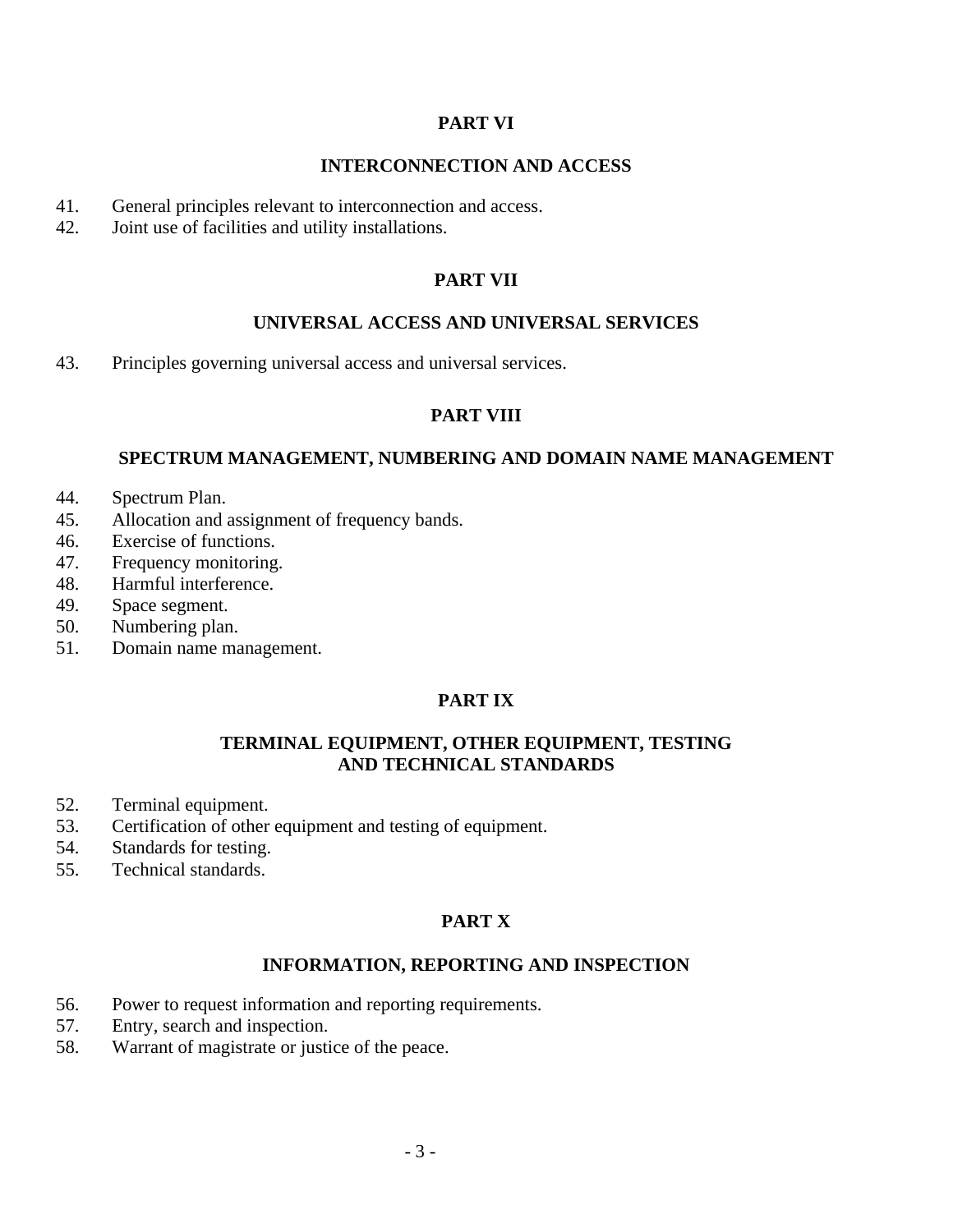### **PART XI**

## **BREAKING UP STREETS, REMOVAL OF OBSTRUCTIONS, AND ACCESS TO LAND**

- 59. Breaking up streets.
- 60. Compensation for repair and restoration.
- 61. Installation of facilities on public land or buildings.
- 62. Installation of facilities on private land or buildings.
- 63. Acquisition of lands.
- 64. Alteration of obstructions.
- 65. Cutting trees and boughs.
- 66. Dispute resolution by the Commission.

#### **PART XII**

#### **OFFENCES**

- 67. Penalty for unauthorised telecommunications network, telecommunications service, use of the spectrum or installation or operation of radiocommunication equipment.
- 68. Penalties for harmful interference, obstruction of telecommunications, and other illegal conduct.
- 69. Penalties for failure to obey orders furnish information and notices and furnishing false information.
- 70. Penalty for fraudulent use.
- 71. Penalty for false or dangerous telecommunications.
- 72. Penalty for unauthorised transfer of a licence, frequency authorisation or significant interest.
- 73. Penalty for modification of telecommunications.
- 74. Penalty for unauthorised disclosure of information.
- 75. Penalty for damage to a facility or unauthorised removal or access; recovery of civil debt.
- 76. Penalty for failure to contribute to Universality Fund or unauthorised cessation of networks or services to which universal access or universal service applies.
- 77. Penalties with regard to unsafe, unsuitable or unauthorised equipment and testing of equipment.
- 78. No derogation of powers; forfeiture of equipment and other things involved in the commission of an offence.
- 79. General penalty; penalty for continuing offences; liability of directors, officers and other natural persons.
- 80. Institution of proceedings.
- 81. Payment of penalties.

#### **PART XIII**

#### **FEES**

82. Fees charged by the Agency.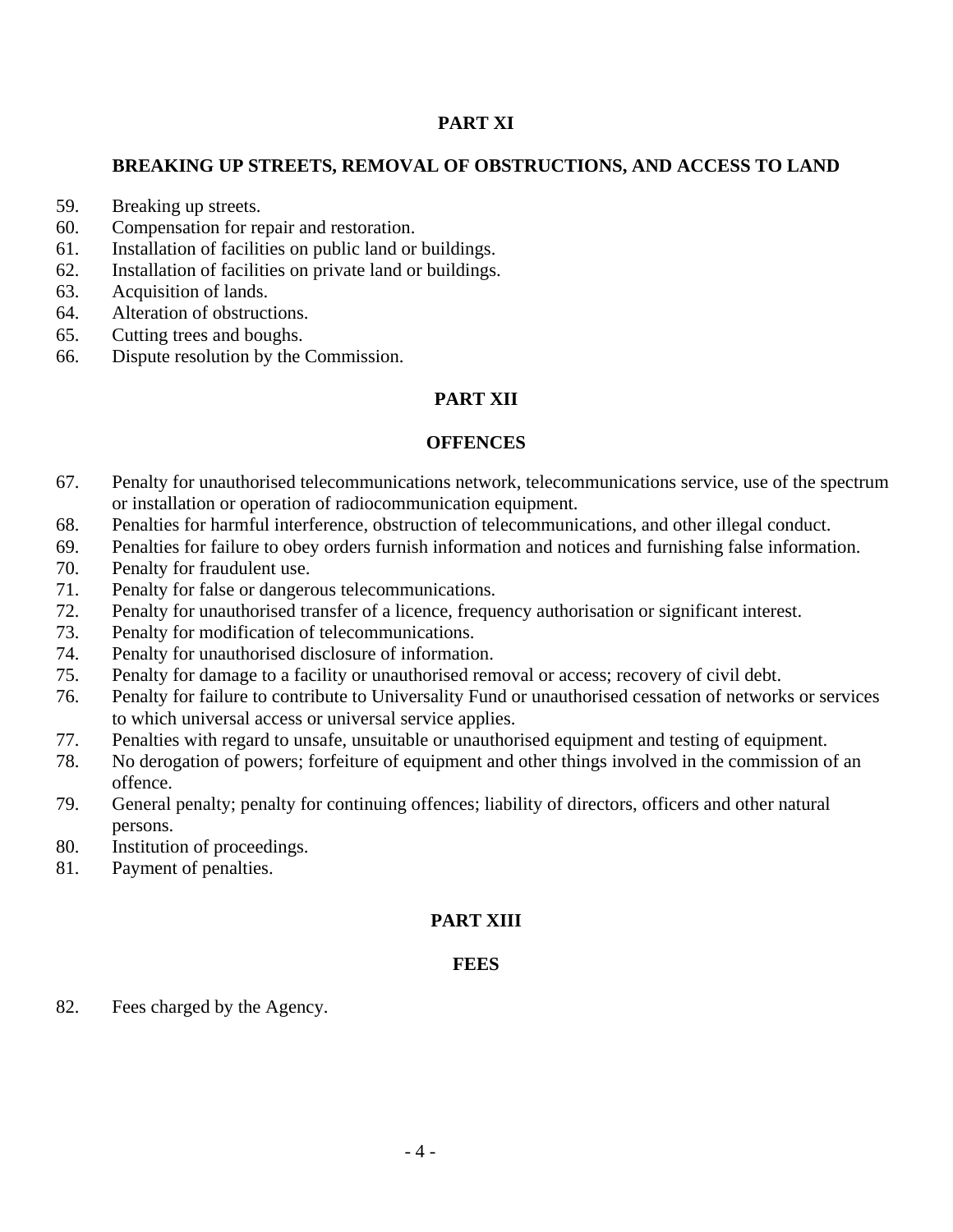## **PART XIV**

### **GENERAL AND TRANSITIONAL PROVISIONS**

- 83. Obligations under international agreements.
- 84. Services provided from outside Guyana.
- 85. Regulations and the Telecommunications Code.
- 86. Restrictions on disclosure of information.
- 87. Forbearance.
- 88. National security, public order and states of public emergency.
- 89. Interception of Communications Act 2008.
- 90. Non-application of the Act.
- 91. No infringement of copyright.
- 92. Repeal of Guyana Frequency Management Unit Order 1990 and consequential provisions.
- 93. Repeal of the Telecommunications Act 1990, amendment and repeal of certain provisions of the Post and Telegraph Act, and consequential provisions.
- 94. Amendments to the Competition and Fair Trading Act 2006.
- 95. Continuing effectiveness of easements and other rights of way.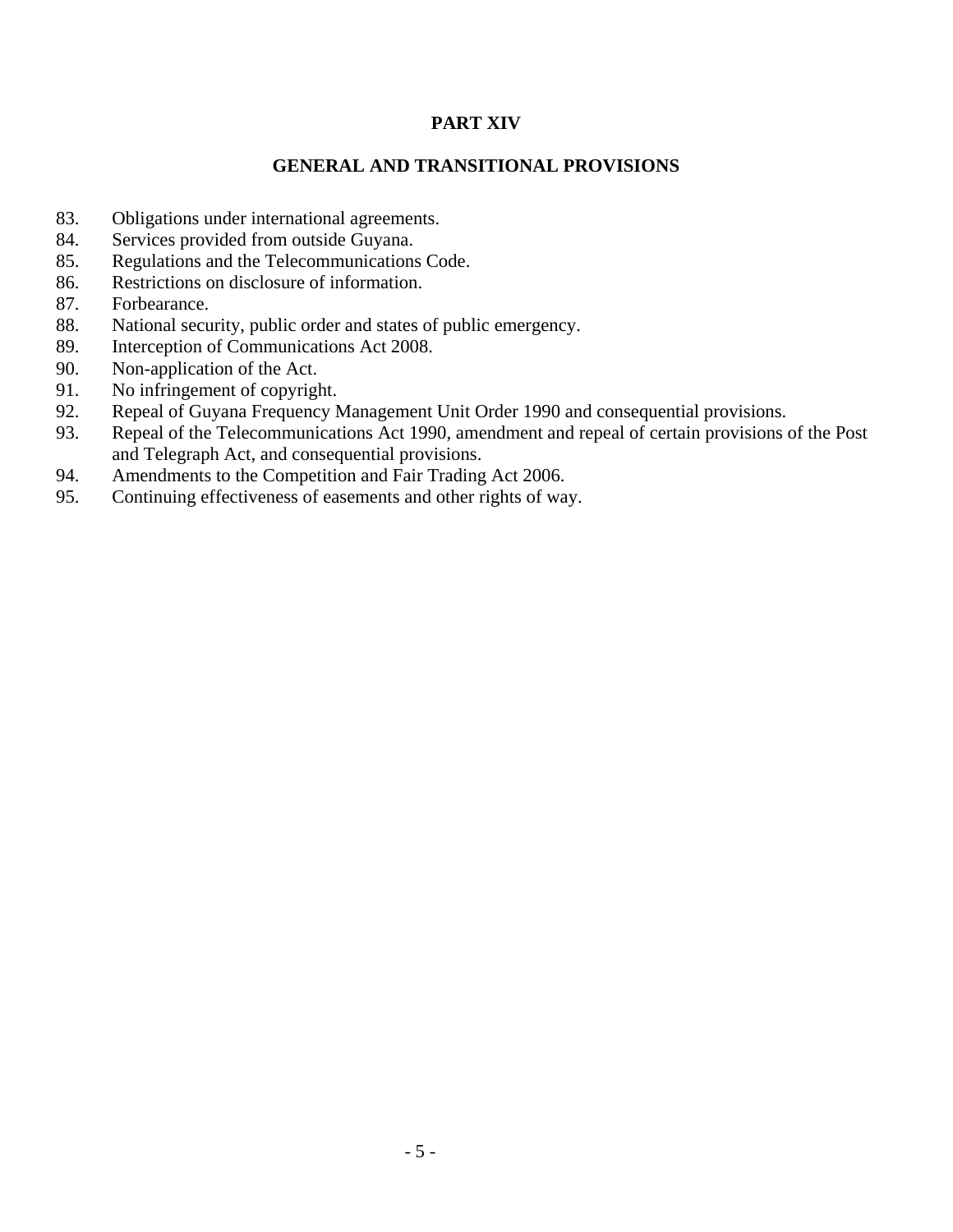### **A BILL**

#### **Intituled**

AN ACT to provide for the establishment of the Telecommunications Agency and for a regular, coordinated, open and competitive telecommunications sector and for matters incidental thereto or connected therewith.

A.D. 2011 Enacted by the Parliament of Guyana

#### **PART I**

## **PRELIMINARY PROVISIONS**

| Short title. | 1. | (1) | This Act may be cited as the Telecommunications Act 2011.                                                                                                                                                                                                                                                                                                                                                                                                                                                                                                                                                                                                                                                                                                                                                                                    |
|--------------|----|-----|----------------------------------------------------------------------------------------------------------------------------------------------------------------------------------------------------------------------------------------------------------------------------------------------------------------------------------------------------------------------------------------------------------------------------------------------------------------------------------------------------------------------------------------------------------------------------------------------------------------------------------------------------------------------------------------------------------------------------------------------------------------------------------------------------------------------------------------------|
|              |    | (2) | This Act shall come into force on such day as the Minister may by<br>order appoint, and different days may be appointed for different provisions of this Act.                                                                                                                                                                                                                                                                                                                                                                                                                                                                                                                                                                                                                                                                                |
| Definitions. | 2. | (1) | In this $Act -$                                                                                                                                                                                                                                                                                                                                                                                                                                                                                                                                                                                                                                                                                                                                                                                                                              |
|              |    |     | "access" means the availability of the facilities of one operator or<br>service provider to other operators and service providers, and<br>the availability of the facilities of an operator to public<br>utilities and of the utility installations of a public utility to<br>operators, under defined conditions, including the availability<br>of telecommunications network elements and associated<br>facilities such as the local loop and the facilities and services<br>necessary to provide telecommunications services over the<br>local loop; physical infrastructure; relevant software systems<br>including operational support systems; number translation,<br>signalling systems and systems offering equivalent<br>functionality; fixed and mobile networks for roaming and<br>other functions; and virtual network services; |
| Cap. 89:01   |    |     | "affiliated" has the same meaning assigned to it in sections 527 and 528<br>of the Companies Act 1991;                                                                                                                                                                                                                                                                                                                                                                                                                                                                                                                                                                                                                                                                                                                                       |
|              |    |     | "Agency" means the Telecommunications Agency established under this<br>Act;                                                                                                                                                                                                                                                                                                                                                                                                                                                                                                                                                                                                                                                                                                                                                                  |
|              |    |     | "allocate," "allocation" and "allocating" mean the entry in the spectrum<br>plan of a given frequency band for the purpose of its use by<br>one or more radiocommunication services, under specified<br>conditions, and shall include any reallocation of any such<br>frequency band;                                                                                                                                                                                                                                                                                                                                                                                                                                                                                                                                                        |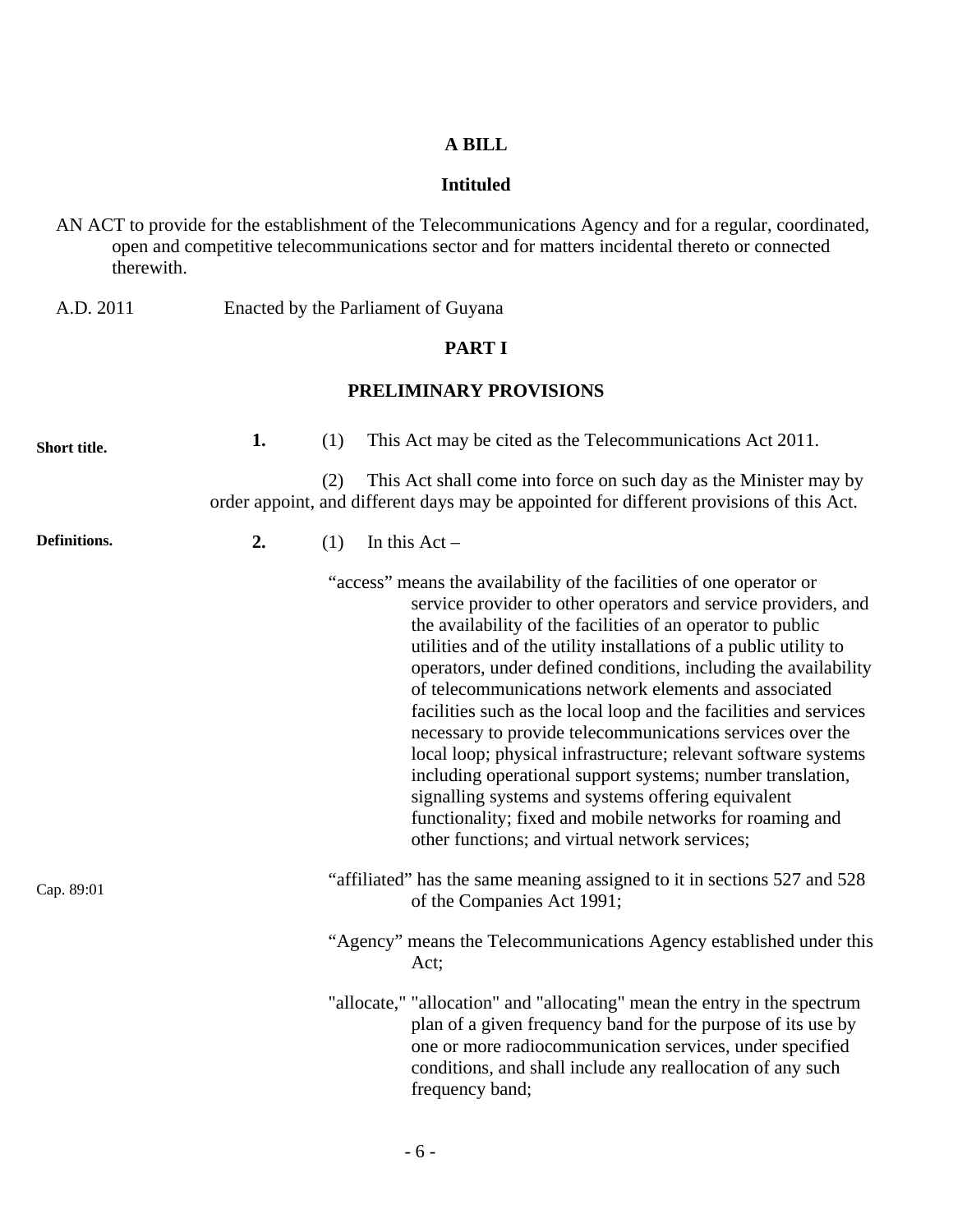| "appointed day" means the date on which this Act, or any provision of |  |
|-----------------------------------------------------------------------|--|
| it, comes into force pursuant to section $1(2)$ ;                     |  |

"assign" and "assignment," in relation to frequency authorisations, mean the inclusion in a frequency authorisation of permission for the authorisation holder to use specified frequency bands under specified conditions, and shall include any reassignment;

"authorisation holder" means a person that is granted a frequency authorisation by the Minister pursuant to this Act;

"body corporate" means a company, corporation, partnership, joint venture, trust, unincorporated organisation, enterprise, government (or any agency, instrumentality or political subdivision thereof), or other body of persons corporate or incorporate;

"broadcasting" means the transmission of any programme, whether or not encrypted and whether or not actually received, by wired or wireless medium or technology for reception by all or part of the general public, but does not include telecommunications;

"broadcasting network" means a network used to provide a broadcasting service;

"broadcasting service" means a service providing broadcasting;

"bundled" means the offering of more than one telecommunications service, more than one broadcasting service, two or more of telecommunications services and broadcasting services, or two or more of telecommunications services, broadcasting services, and terminal equipment, to a user as a package, where the price covers all services and any terminal equipment within the package;

- "class licence" means a licence granted by the Minister under section 24**;**
- "Commission" means the Public Utilities Commission established under the Public Utilities Commission Act 1999;

"consumer," in relation to an operator or a service provider, means a person making use of any telecommunications service provided by the operator or service provider;

Cap 57:01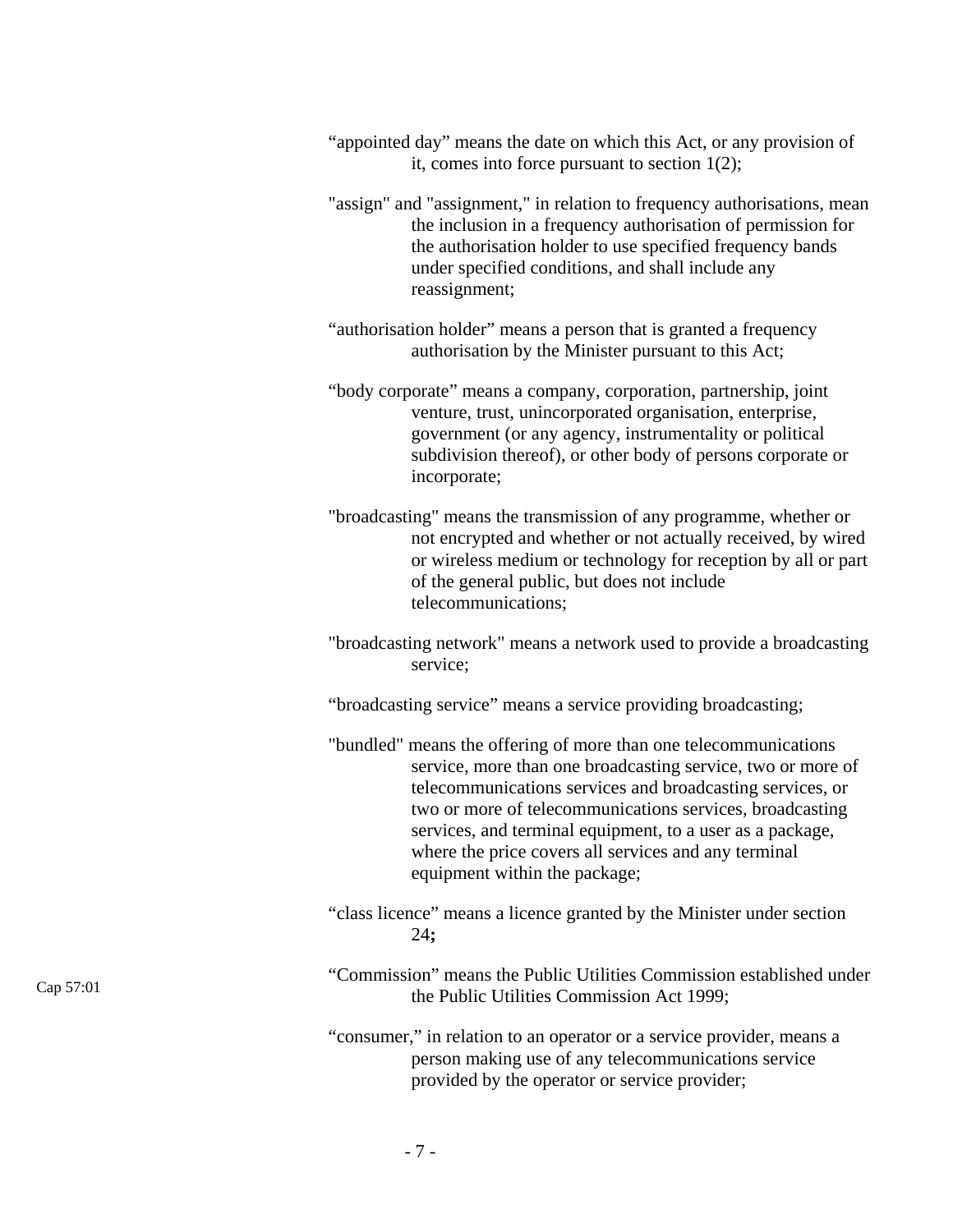- "dealer's permit" means any permit issued by the Minister under this Act and the regulations for the sale or other supply or transfer, or programming or any other modification, of radiocommunication equipment;
- "Deputy Director" means the Deputy Director of Telecommunications of the Agency appointed from time to time by the Minister under section 4**;**
- "dialing parity" means the ability of a consumer to route his telecommunications to the operator or service provider of the consumer's choice automatically, without having to dial any extra digits or enter any other type of access code;
- "Director" means the Director of Telecommunications of the Agency appointed by the Minister from time to time under section 4;
- "disaggregate" and "disaggregated" mean the offering by an operator or service provider of elements of its telecommunications network and broadcasting network and its facilities, as the case may be, to other operators, service providers and users in such a way that the charge therefor reflects only the cost of such elements and facilities and does not require the operator, service provider or user to pay for other elements or facilities.
- "dominance" and "dominant" have the meanings provided in section 40;
- "emergency telecommunications" means telephone access to police, fire and ambulance services and such other services as may be specified by the Minister by order;
- "equal access" means the ability of a consumer to choose, in a transparent and non-discriminatory manner, between two or more competing service providers;
- "exemption" means an exemption from the requirement to obtain a licence, granted by the Minister under section 23(10);
- "exemption holder" means any person to whom an exemption is granted under this Act;
- "facility" means (a) any physical component of a telecommunications network and any associated software, other than terminal equipment, used for the purpose of or in connection with telecommunications, including copper, coaxial, fibre optic and electrical wires and lines, fixed and wireless transmission (circuit and packet) switching and signaling equipment,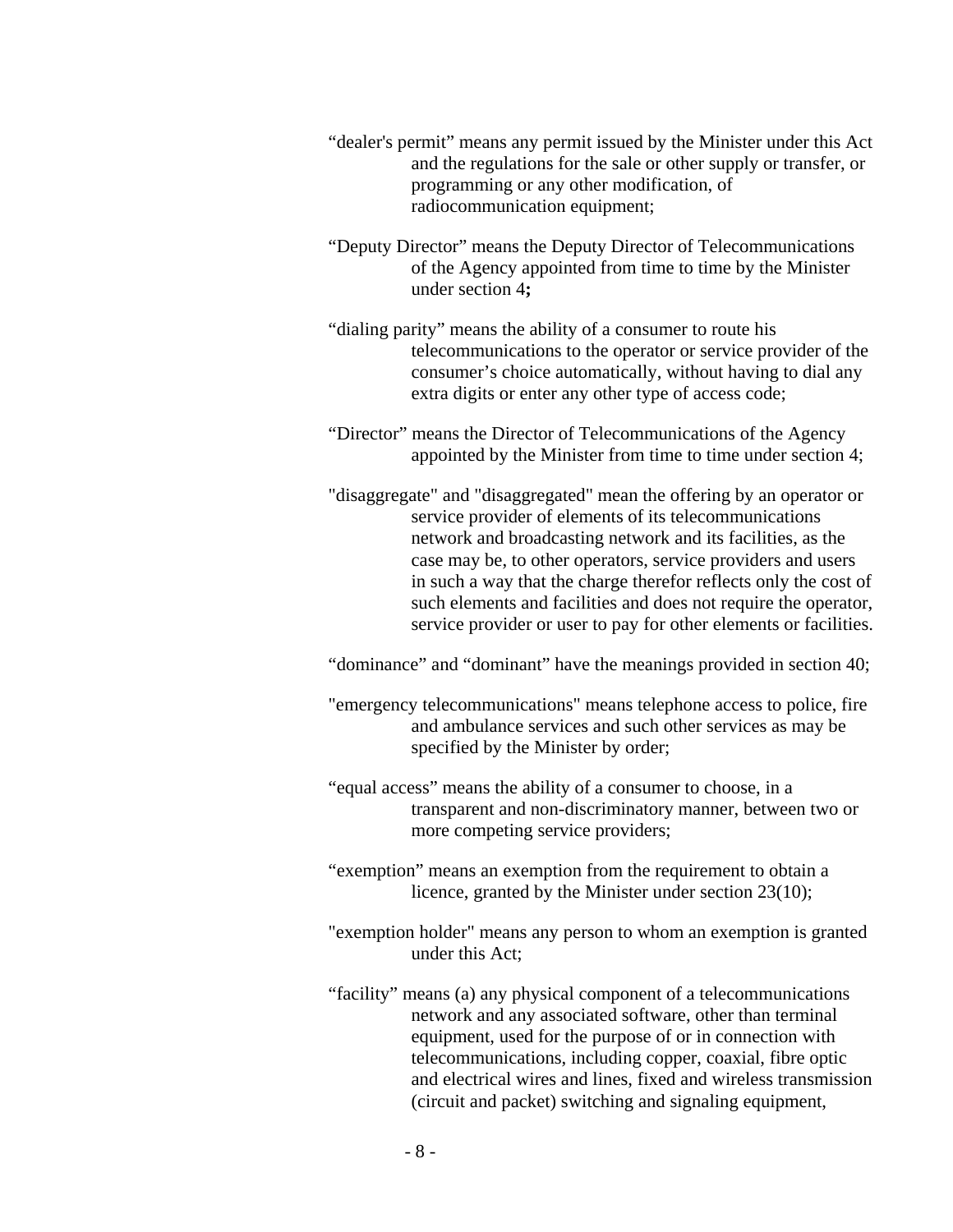terrestrial and submarine cables, cable landing stations, satellites, satellite earth stations and other equipment or objects connected therewith; (b) any radiocommunication equipment; and (c) any post, pole, tower, standard, bracket, stay, strut, insulator, pipe, conduit, or similar thing used for carrying, suspending, supporting or protecting a structure or equipment provided for in (a) and (b);

- "force majeure" means any of the following circumstances, to the extent that such circumstance is beyond the reasonable control of the person claiming to be affected by it:
	- acts of God, riot or civil commotion;
	- strikes, lock-outs and other industrial disturbances;
	- wars, blockades, invasions, terrorist actions, civil unrest, or insurrection;
	- earthquake, hurricane, flood, fire or explosions;
	- outbreak of pestilence or epidemics;
	- government rationing of electricity or other wartime or emergency controls imposed by a government, or other shortage of adequate power or transportation; and
	- embargoes, trade restrictions or nationalisation or government sanctions;
- "frequency authorisation" means an authorisation granted by the Minister under section 30;
- "frequency band" means a continuous frequency range of spectrum;
- "harmful interference" means an adverse effect of electromagnetic energy from any emission, radiation, induction or use of the spectrum that (a) endangers the use or functioning of a nagivation- or safety-related radiocommunication service or (b) seriously degrades or obstructs, or repeatedly interrupts, a radiocommunication service operating in accordance with this Act;
- "Head of Division" means any Head of any Division of the Agency as may be appointed by the Minister from time to time under section 4, or all of them;

"individual licence" means a licence granted to a person to operate a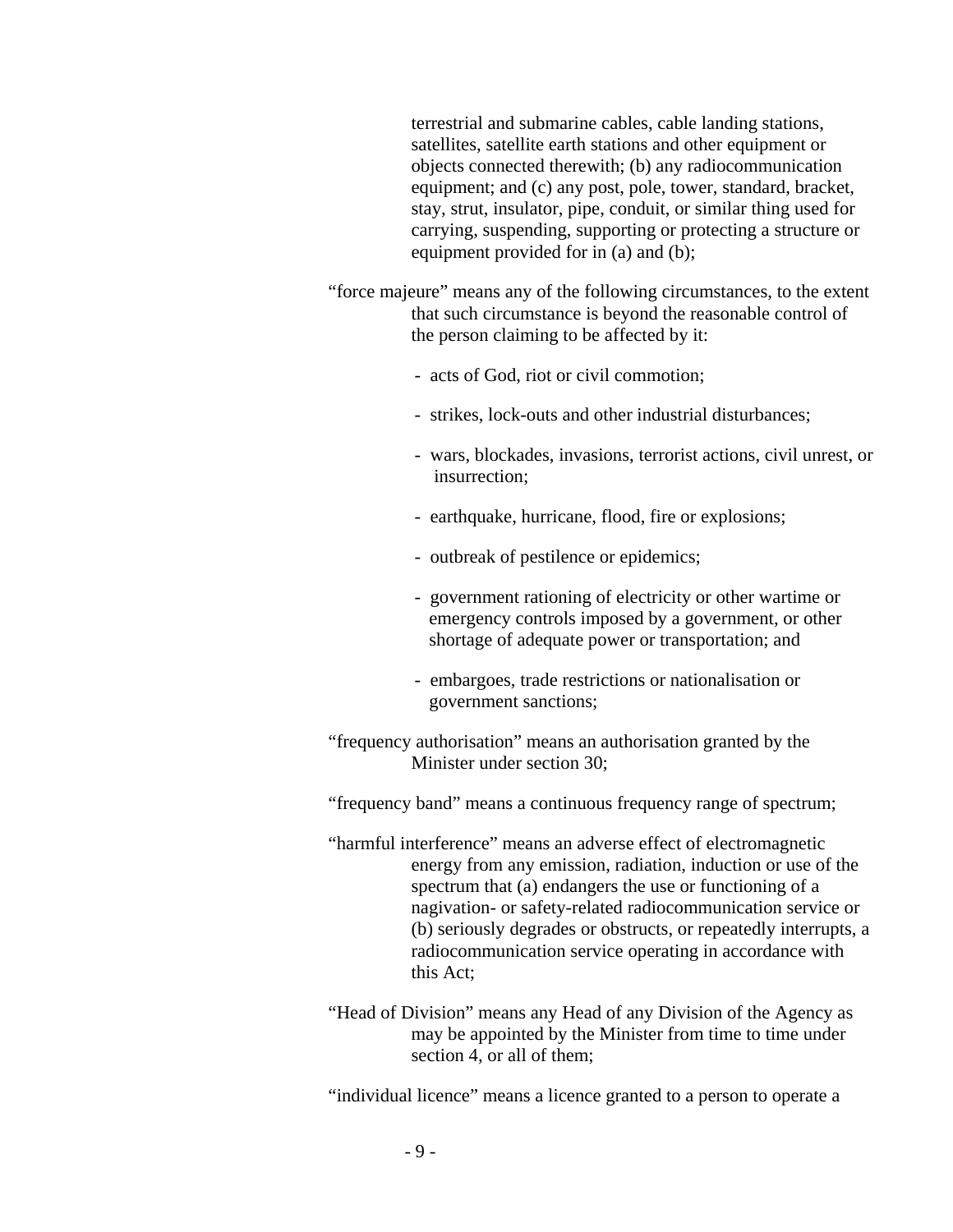telecommunications network or provide a telecommunications service under section 23;

|                | "interconnection" means the linking of public telecommunications<br>networks and public telecommunications services, to allow<br>the users of one public telecommunications network or public<br>telecommunications service to communicate with users of<br>another public telecommunications network or public<br>telecommunications service, and to use the facilities of such<br>other public telecommunications network or the services<br>provided by such other public telecommunications service; |
|----------------|----------------------------------------------------------------------------------------------------------------------------------------------------------------------------------------------------------------------------------------------------------------------------------------------------------------------------------------------------------------------------------------------------------------------------------------------------------------------------------------------------------|
|                | "ITU Treaties" means and includes the Constitution, the Convention and<br>the Regulations of the International Telecommunication<br>Union, as in force from time to time;                                                                                                                                                                                                                                                                                                                                |
|                | "joint dominance" and "jointly dominant" have the meaning provided in<br>section $40(5)(b)$ ;                                                                                                                                                                                                                                                                                                                                                                                                            |
|                | "licence" means any licence granted by the Minister under this Act;                                                                                                                                                                                                                                                                                                                                                                                                                                      |
|                | "licensee" means a person granted a licence;                                                                                                                                                                                                                                                                                                                                                                                                                                                             |
|                | "market" has the meaning assigned to it in any of the regulations;                                                                                                                                                                                                                                                                                                                                                                                                                                       |
|                | "member" means the Director, Deputy Director and the Heads of<br>Division, or any of them;                                                                                                                                                                                                                                                                                                                                                                                                               |
| No. 79 of 1990 | "National Frequency Management Unit" means the entity established in<br>the Guyana National Frequency Management Unit Order<br>1990;                                                                                                                                                                                                                                                                                                                                                                     |
|                | "network termination point" means the point designated for connection<br>of terminal equipment by a user to a telecommunications<br>network;                                                                                                                                                                                                                                                                                                                                                             |
|                | "number portability" means the ability of a consumer to retain the same<br>telephone number upon changing from one service provider<br>to another service provider;                                                                                                                                                                                                                                                                                                                                      |
|                | "operator" means a person licensed, or granted an exemption from the<br>licensing requirement, under this Act to operate a public<br>telecommunications network;                                                                                                                                                                                                                                                                                                                                         |
|                | "private telecommunications network" means a telecommunications<br>network that --                                                                                                                                                                                                                                                                                                                                                                                                                       |
|                | (a) is used solely and exclusively by a body corporate or a                                                                                                                                                                                                                                                                                                                                                                                                                                              |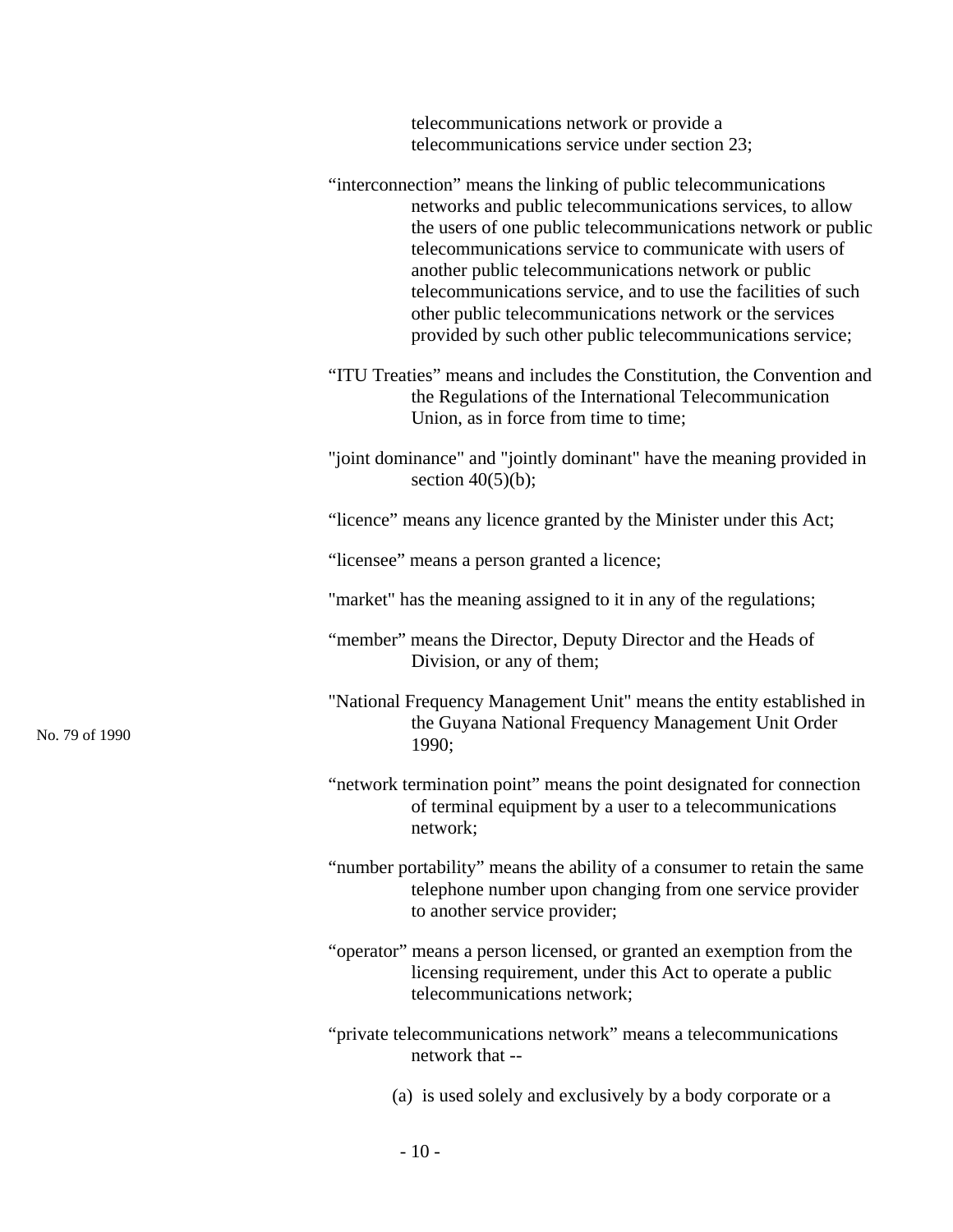group of affiliated bodies corporate for satisfying its or their internal needs and not for the purpose of operating a telecommunications network;

- (b) is not interconnected with any public telecommunications network or otherwise configured or used in a manner that would enable telecommunications with any persons other than those within such body corporate or group of affiliated bodies corporate, except for the purpose of allowing those persons to communicate with persons outside the body corporate or group of affiliated bodies corporate to meet the needs of such body corporate or group of affiliated bodies corporate and not for the purpose of operating a telecommunications network; and
- (c) except with respect to use of the spectrum or, except as otherwise permitted by the Minister in writing, does not cross public rights of way;

provided that subparagraph (c) shall not apply to a telecommunications network that is in existence on the appointed day with regard to the bringing into force of this section 2, that does not use the spectrum, and that meets the requirements of subparagraphs (a) and (b);

- "private telecommunications service" means a telecommunications service provided solely through a private telecommunications network and used solely and exclusive by a body corporate or a group of affiliated bodies corporate, for satisfying its or their internal needs and not for the purpose of operating a telecommunications network;
- "programme", in relation to broadcasting, means any speech, music or other sound, any visual image, or any combination thereof, the primary purpose of which is to inform, educate, or entertain, or to offer any goods or other property or services, to all or part of the general public;
- "public land" includes any open or enclosed space to which, for the time being, the public has or is permitted to have access;
- "public telecommunications network" means a telecommunications network used to provide a public telecommunications service;

"public telecommunications service" means a telecommunications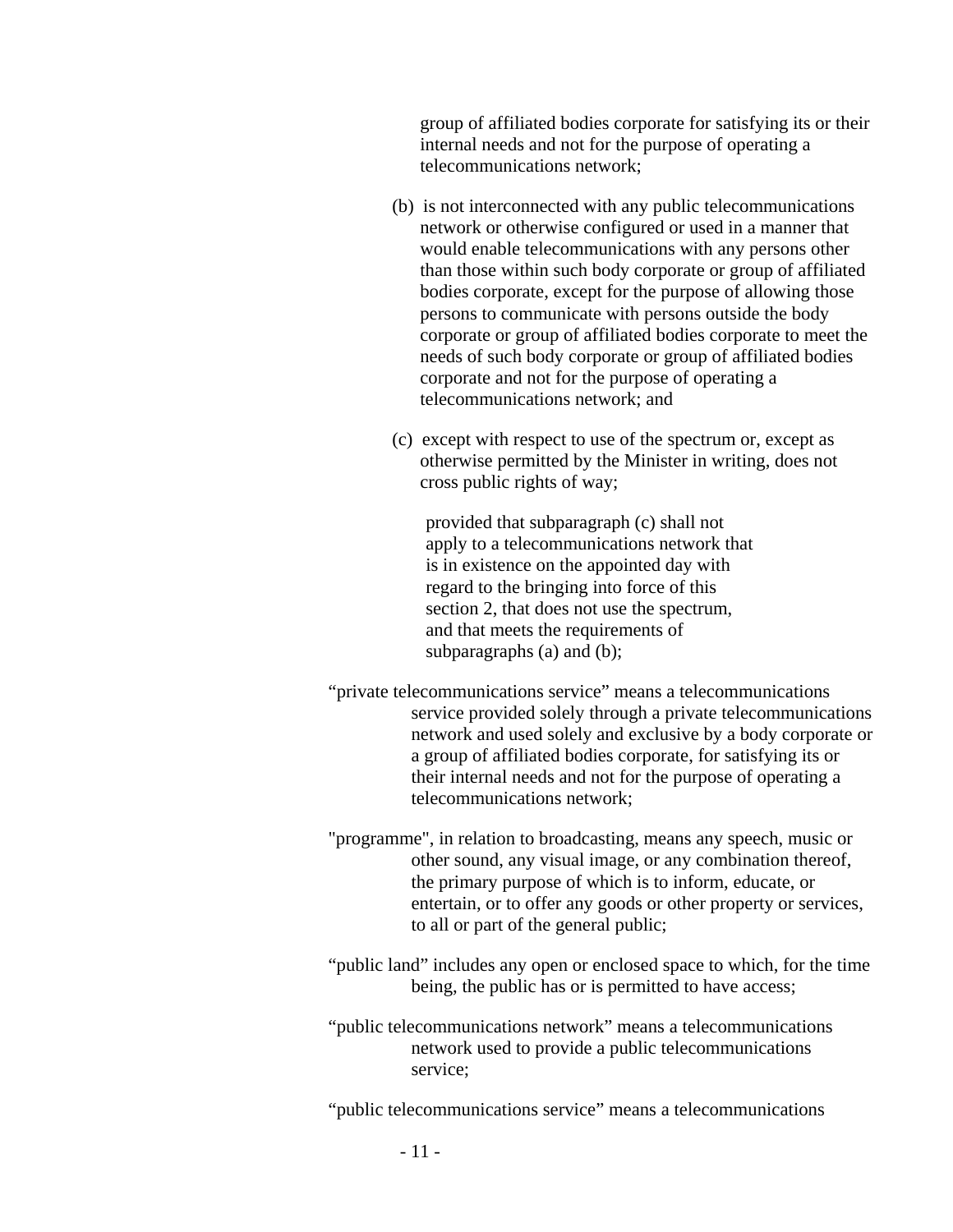|            | service which is available to the public or to any part thereof,<br>or to such classes of users as to be effectively available to the<br>public, whereby one user can communicate with any other<br>user, regardless of the technology used to provide such<br>service, and shall include any public telephone service, any<br>call termination service, and any telecommunication between<br>a person and equipment or between equipment; |
|------------|--------------------------------------------------------------------------------------------------------------------------------------------------------------------------------------------------------------------------------------------------------------------------------------------------------------------------------------------------------------------------------------------------------------------------------------------|
|            | "public telephone service" means the commercial provision to the public<br>of interactive voice communication in real time from and to<br>network termination points, irrespective of the switching or<br>transmission technology used;                                                                                                                                                                                                    |
| Cap. 57:01 | "public utility" has the same meaning assigned to it under section $4(1)$ of<br>the Public Utilities Commission Act 1999;                                                                                                                                                                                                                                                                                                                  |
| Cap 57:01  | "Public Utilities Commission Act" means the Public Utilities<br>Commission Act 1999;                                                                                                                                                                                                                                                                                                                                                       |
|            | "radiocommunication equipment" means any equipment that is capable<br>of transmitting, emitting or receiving electromagnetic waves;                                                                                                                                                                                                                                                                                                        |
|            | "radiocommunication network" means a telecommunications network or<br>a broadcasting network used to provide a<br>radiocommunication service;                                                                                                                                                                                                                                                                                              |
|            | "radiocommunication service" means a telecommunications service or a<br>broadcasting service that is provided through the<br>transmission, emission or reception of electromagnetic<br>waves;                                                                                                                                                                                                                                              |
|            | "reallocation," "reallocate," and "reallocating" mean any change in an<br>allocation;                                                                                                                                                                                                                                                                                                                                                      |
|            | "reassignment" and "reassign" mean any change in an assignment;                                                                                                                                                                                                                                                                                                                                                                            |
|            | "Reference Interconnection Offer" means a document containing the<br>terms and conditions under which an operator or a service<br>provider that is dominant proposes to provide interconnection<br>and access to other operators and service providers;                                                                                                                                                                                    |
|            | "regulations" means the regulations made in accordance with section 85;                                                                                                                                                                                                                                                                                                                                                                    |
|            | "service provider" means a person licensed, or exempted from the<br>licensing requirement, under this Act to provide a public<br>telecommunication service, and includes an operator who<br>provides any telecommunications service;                                                                                                                                                                                                       |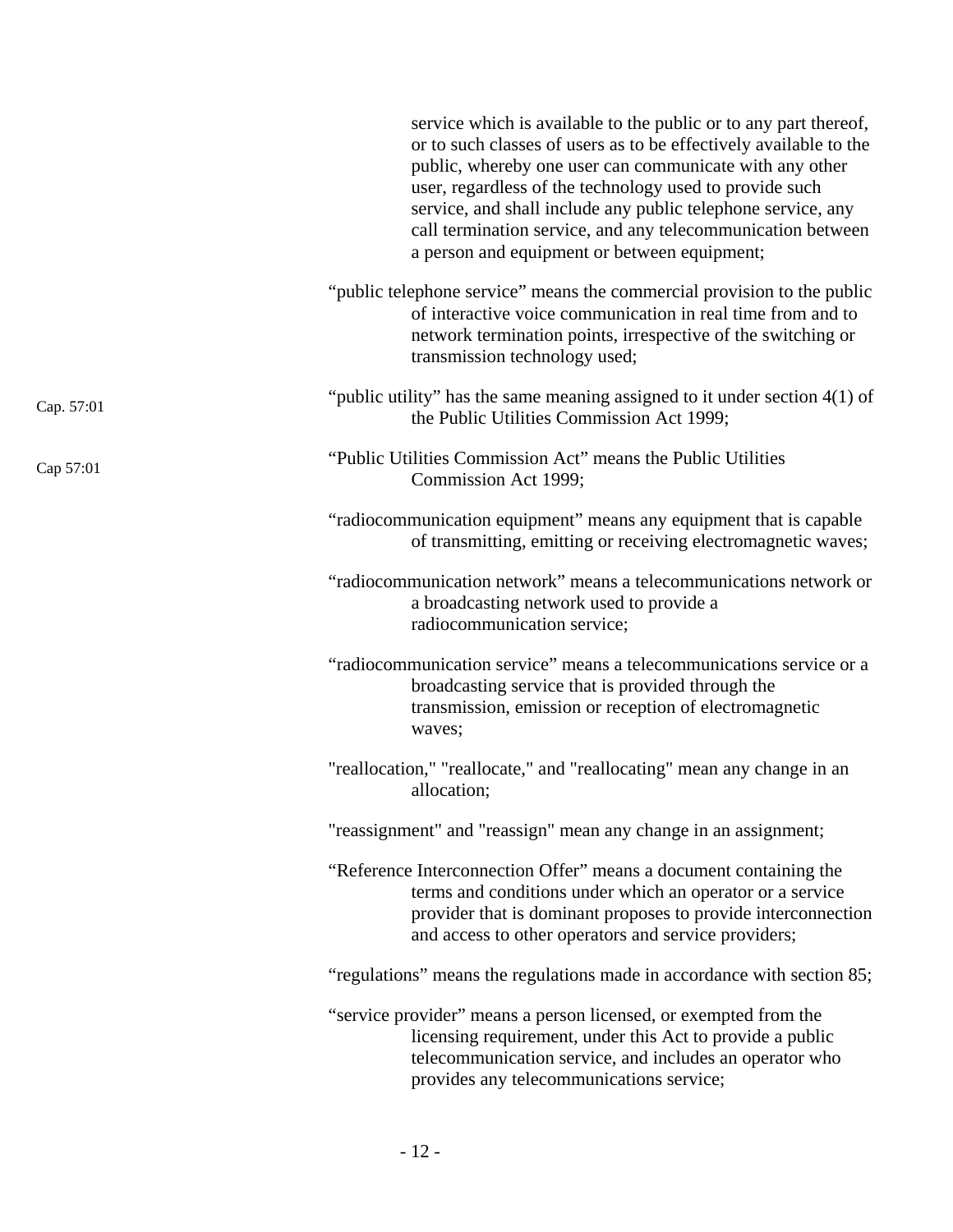- "significant interest," in respect of a body corporate, means any legal or equitable holding or interest in the body corporate or in any parent of the body corporate held or owned by a person, either alone or with any other person, that entitles or enables the person, directly or indirectly –
	- (a) to control 10 per cent or more of the voting rights of that body corporate at a general meeting of the body corporate,
	- (b) to a share of 10 per cent or more in dividends or other earnings declared and paid by the body corporate to such person, or
	- (c) to a share of 10 per cent or more in any distribution of the surplus assets of the body corporate;

"space segment" means the system of satellites in orbit, or any part of it, and the equipment needed or used to monitor or control them;

- "special frequency authorisation" means a frequency authorisation granted by the Minister under section 37;
- "special licence" means a licence granted by the Minister under section 37;
- "spectrum" means the continuous range of electromagnetic wave frequencies used for telecommunications or broadcasting;
- "spectrum plan" means the table of frequency allocations and the other elements set forth in the regulations or as provided in section 44(2) for the use of the spectrum in Guyana, as adopted and published by the Agency from time to time under this Act and the regulations;
- "table of frequency allocations" means a general plan which allocates frequency bands to various radiocommunication services within the scope of international and regional tables of frequency band allocations adopted at World Radiocommunication Conferences, which responds to domestic spectrum requirements and spectrum allocation and utilisation policies, and which, except as provided in section 44(2), contains the elements required in the regulations;
- "telecommunications" means the transmission, emission or reception of signals, writing, signs, text, pulses, images, sounds, or other intelligence of any kind, or any combination thereof, by way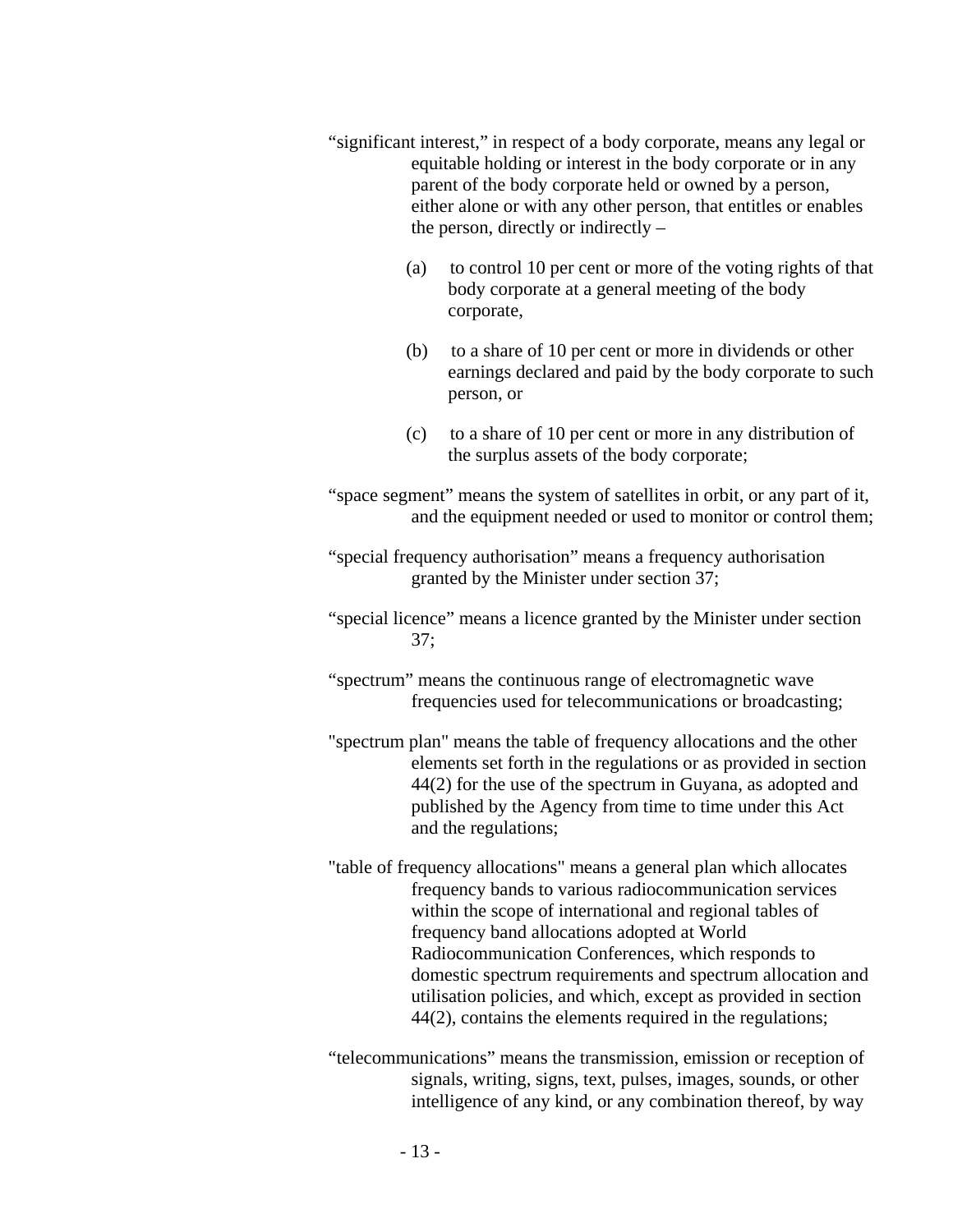of any wired or wireless medium or technology, but does not include broadcasting;

- "Telecommunications Code" means such standards, rules and other requirements with regard to telecommunications, including facilities, as the Agency may specify from time to time in accordance with section 85(3);
- "telecommunications network" means a system or any part or combination thereof used for the provision of a telecommunications service;
- "telecommunications service" means a service providing telecommunications and includes a public telecommunications service, a private telecommunications service, a radiocommunication service, and a value added service;
- "telecommunications undertaking" means any operator, service provider or any other person whose activities are subject to this Act;
- "terminal equipment" means equipment on the consumer's side of the network termination point that is connected or capable of being connected, directly or indirectly in any manner, to a telecommunications network and with which a consumer can originate, process or terminate telecommunications;
- "unbundle," "unbundling" and "unbundled" mean the offering by an operator or service provider of a telecommunications service or a broadcasting service, or the provision of terminal equipment, to other operators, service providers and users in such a way that the charge therefor reflects only the cost of such telecommunications service, broadcasting service, or terminal equipment and does not require the operator, service provider or user to pay for other telecommunications services, broadcasting services, or terminal equipment.
- "Unit" means the National Frequency Management Unit;
- "universal access" means the reasonable availability of telecommunications networks and telecommunications services on either a private or a shared, public basis to individuals, bodies corporate and other persons within a given community;
- "universal service" means the ubiquitous delivery, accessibility and affordability of telecommunications services to persons throughout a geographical area, with no practical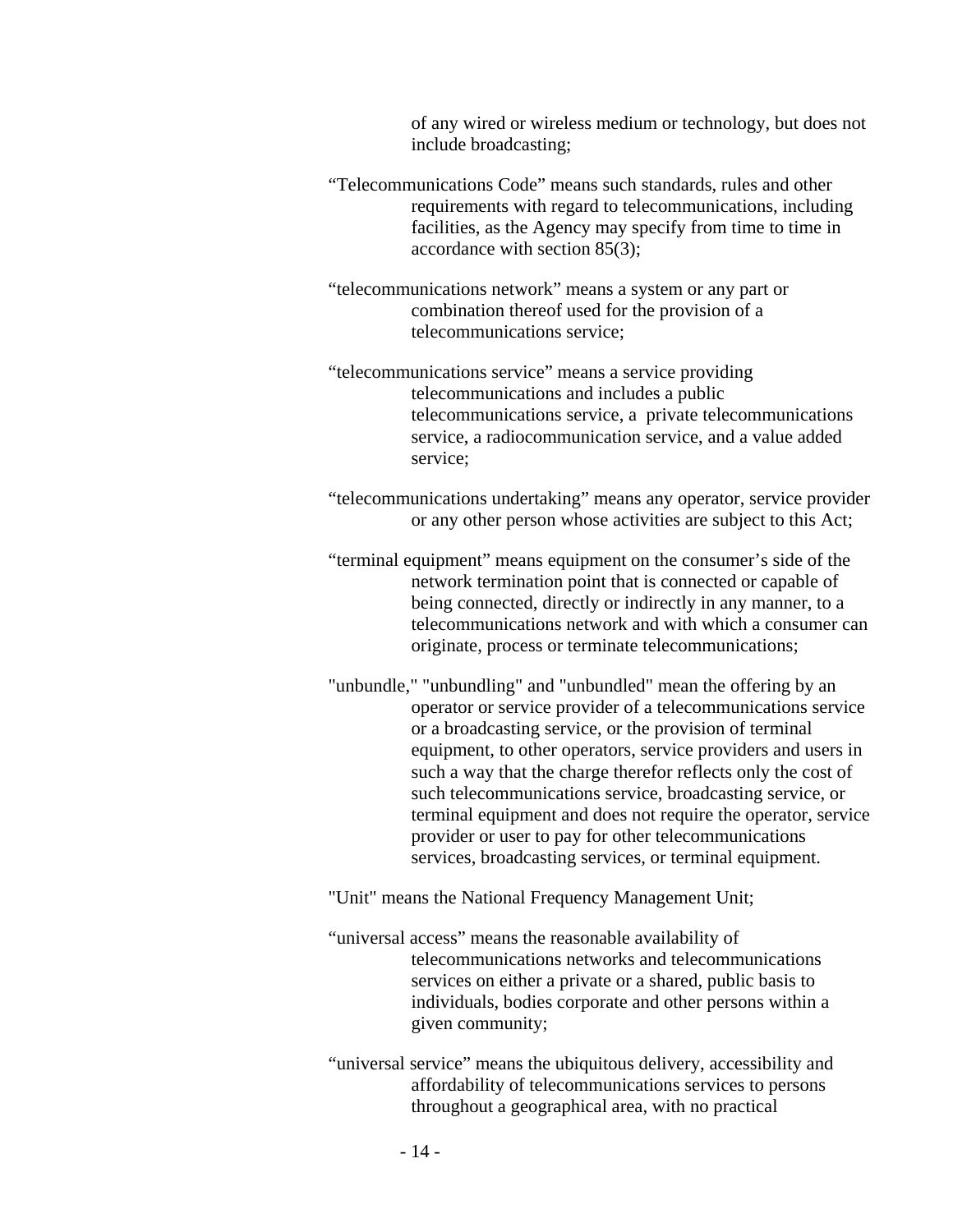|                          | impediments to subscription and usage;                                                                                                                                                                                                                                                                                                                                                                                                                                 |
|--------------------------|------------------------------------------------------------------------------------------------------------------------------------------------------------------------------------------------------------------------------------------------------------------------------------------------------------------------------------------------------------------------------------------------------------------------------------------------------------------------|
|                          | "Universality Fund" means the financial mechanism established by the<br>Agency in accordance with section $43(4)$ and used to<br>supplement private investment in the expansion of<br>telecommunications networks and the delivery of<br>telecommunications services to achieve universal access and<br>universal service objectives or for any other purpose provided<br>for in the regulations;                                                                      |
|                          | "user" means a consumer or other subscriber of a telecommunications<br>network, a facility, or a telecommunications service and<br>includes a person that is an operator or a service provider or<br>that is a public utility that seeks access to facilities;                                                                                                                                                                                                         |
| Cap. 57:01<br>Cap. 56:01 | "utility installation" means any physical component of a system owned<br>or operated by a public utility to provide a service, as the<br>term "service" is defined in section $3(1)(i)$ of the Public<br>Utilities Commission Act 1999, and any works, as the term<br>"works" is defined in section 2 of the Electricity Sector<br>Reform Act 1999;                                                                                                                    |
|                          | "value added service" means a service that, using a telecommunications<br>service, (i) modifies the form, content, code, protocol or other<br>similar aspect of any telecommunication, (ii) restructures,<br>adds or supplies information, or (iii) permits user interaction<br>with information, but does not include any public<br>telecommunications service that does not perform the<br>functions set forth in items (i) through (iii) of this definition;<br>and |
|                          | "World Radiocommunication Conference" means the successive<br>conferences of that name organized by the International<br>Telecommunication Union.                                                                                                                                                                                                                                                                                                                      |
|                          | Terms and words relating to telecommunications used, but not<br>(2)<br>defined, in this Act shall have the meanings assigned to them in the regulations or, if not<br>so defined, in the ITU Treaties.                                                                                                                                                                                                                                                                 |

### **PART II**

# **TELECOMMUNICATIONS AGENCY**

**Establishment of the Telecommunications Agency. 3.** (1) There is hereby established a body corporate to be known as the Telecommunications Agency.

(2) The Agency shall consist of the following members –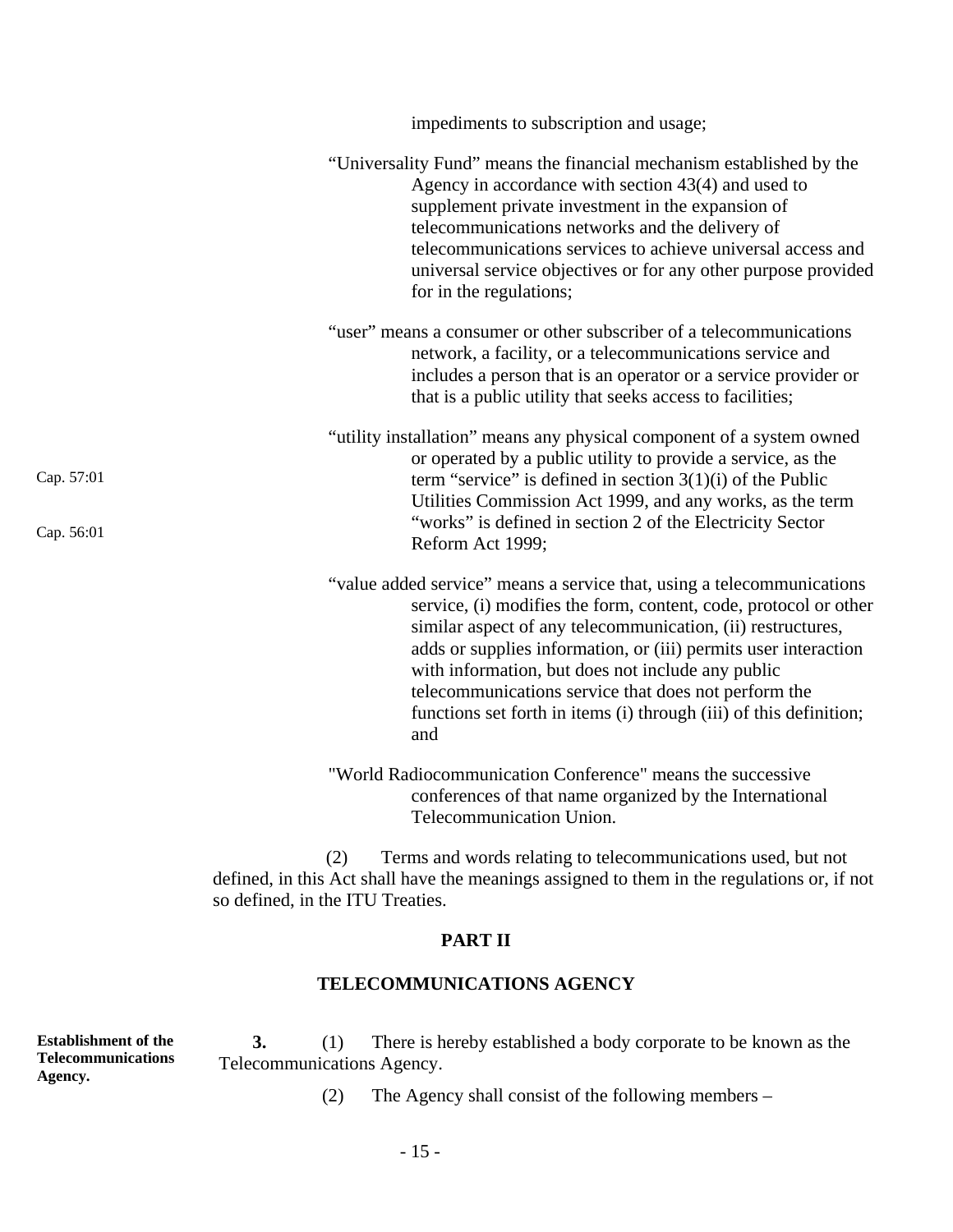|                                    | (a) a Director of Telecommunications, who shall also be the<br>Chief Executive Officer;                                                                                                                                                                                                                                                                                                                                                                 |
|------------------------------------|---------------------------------------------------------------------------------------------------------------------------------------------------------------------------------------------------------------------------------------------------------------------------------------------------------------------------------------------------------------------------------------------------------------------------------------------------------|
|                                    | (b) a Deputy Director of Telecommunications, who shall also be<br>the Deputy Chief Executive Officer; and                                                                                                                                                                                                                                                                                                                                               |
|                                    | (c) such Heads of Divisions as may be designated by the<br>Minister.                                                                                                                                                                                                                                                                                                                                                                                    |
|                                    | The members shall be persons appearing to the Minister to be of<br>(3)<br>high character and integrity and qualified as having had extensive and relevant training<br>and experience in fields relating to telecommunications law, economics, finance,<br>engineering, or other technical matters or business.                                                                                                                                          |
| Term of appointment of<br>members. | 4.<br>The members shall be full time officers and employees of the<br>(1)<br>Agency and shall be appointed by the Minister.                                                                                                                                                                                                                                                                                                                             |
|                                    | (2)<br>The members shall hold office for such period, not exceeding<br>three years, as may be specified by the Minister.                                                                                                                                                                                                                                                                                                                                |
|                                    | A member shall be eligible for reappointment by the Minister at<br>(3)<br>the expiry of the term of office of such member.                                                                                                                                                                                                                                                                                                                              |
| <b>Emoluments.</b>                 | The members shall be paid such salary and allowances as may be<br>5.<br>(1)<br>provided for in the annual budget of the Agency approved by the National Assembly,<br>and the other terms and conditions of appointment of the members shall be such as may<br>be determined by the Minister.                                                                                                                                                            |
| Cap. 47:02<br>Cap. 47:01           | The members shall not, during any term of service on the Agency,<br>(2)<br>hold any other position in the Government, and within the one year preceding his<br>appointment to any term, the member shall not have been a licensee, or held any senior<br>position in a person that is a telecommunications undertaking under this Act or is or<br>was a licensee under the Telecommunications Act 1990 or the Post and Telegraph Act.                   |
| Conflicts of interest.             | 6.<br>A member who is interested in any telecommunications<br>(1)<br>undertaking or any other person that is a party interested in any matters before the<br>Agency, other than as a consumer, shall disclose to the Agency the fact and nature of<br>his interest and shall not take part in any deliberation or decision of the Agency relating<br>to such matter, and such a disclosure shall forthwith be recorded in the records of the<br>Agency. |
|                                    | (2)<br>A member shall, during his period of service with the Agency,<br>refrain from engaging in discussions with any telecommunications undertaking or with<br>any person engaged in broadcasting through utilisation of the spectrum regarding his<br>employment thereby and shall be prohibited from accepting employment with any such                                                                                                              |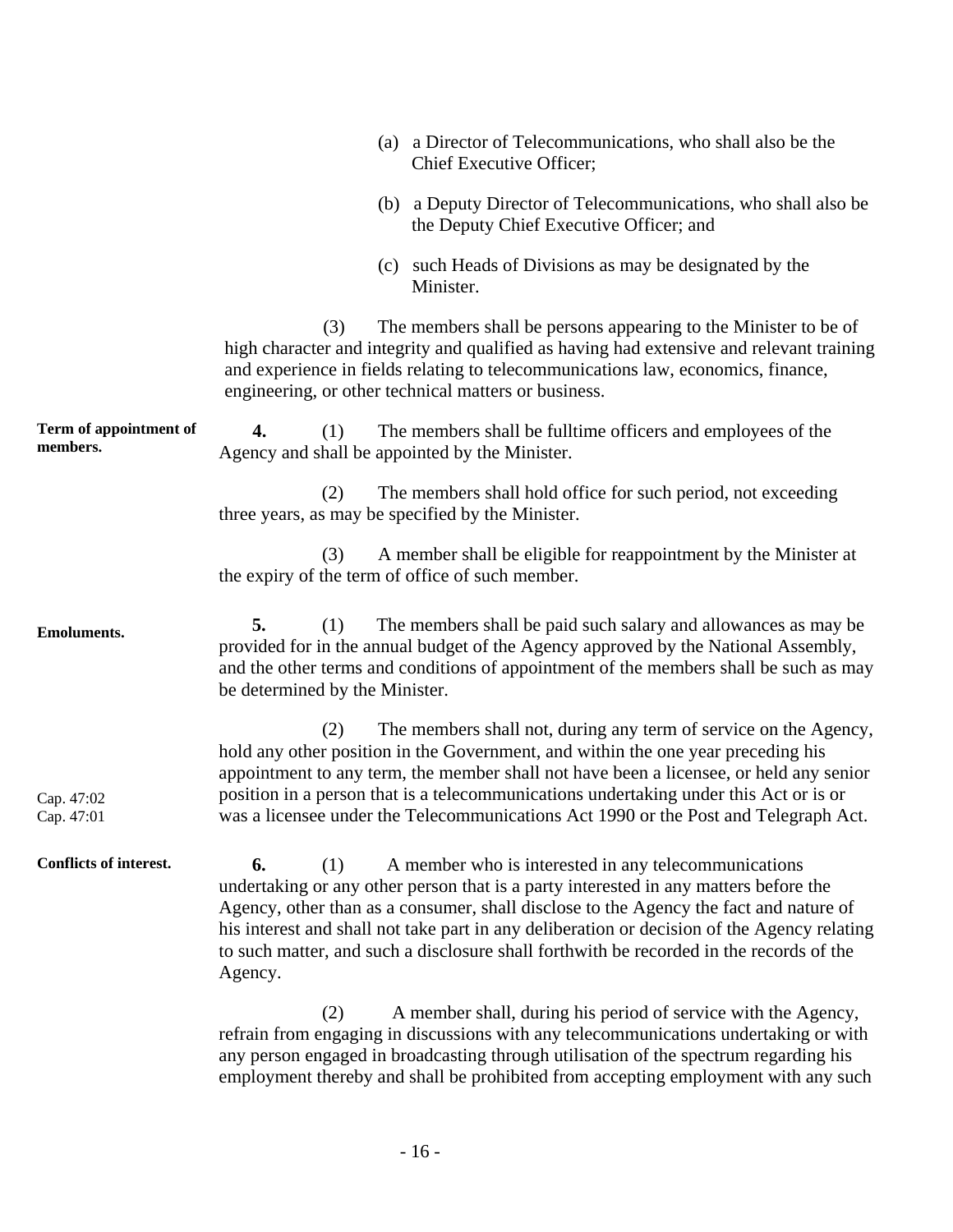| <b>Termination of</b><br>appointment and<br>resignation of members. | 7.<br>$he -$ | (1) |     | The Minister may terminate the appointment of a member where                                                                                                                                 |
|---------------------------------------------------------------------|--------------|-----|-----|----------------------------------------------------------------------------------------------------------------------------------------------------------------------------------------------|
|                                                                     |              |     |     | (a) becomes of unsound mind or incapable of carrying out his<br>duties;                                                                                                                      |
|                                                                     |              |     |     | (b) becomes bankrupt or compounds with his creditors;                                                                                                                                        |
|                                                                     |              |     |     | (c) is convicted of any felony or misdemeanor;                                                                                                                                               |
|                                                                     |              |     |     | (d) is guilty of misconduct inconsistent with membership of<br>the Agency; or                                                                                                                |
|                                                                     |              |     |     | (e) materially or willfully fails to carry out any of his duties or<br>functions conferred or imposed on him by this Act or by<br>the Minister:                                              |
|                                                                     |              |     |     | Provided that the appointment of a member shall not be<br>terminated under this subsection unless he has been given<br>a reasonable opportunity of being heard.                              |
|                                                                     | Minister.    | (2) |     | A member may resign from his office by letter addressed to the                                                                                                                               |
| Disqualification of a<br>member.                                    | 8.           | (1) |     | A member shall not directly or indirectly –                                                                                                                                                  |
|                                                                     |              |     | (a) | hold, acquire or become interested in any share, stock,<br>debenture or other security of any telecommunications<br>undertaking;                                                             |
|                                                                     |              |     |     | (b) have any interest in any contract or agreement for the<br>construction of any facilities or the providing of goods or<br>any services for or by any telecommunications<br>undertaking;   |
|                                                                     |              |     |     | (c) have any interest in any device, appliance, machine,<br>article, patent or patented process, or any part thereof,<br>which is required or used by any telecommunications<br>undertaking; |
|                                                                     |              |     |     | (d) hire themselves as consultants or hire as consultants for<br>the Agency any body corporate or other entity in which<br>they have any interest, directly or indirectly; or                |
|                                                                     |              |     |     | (e) receive any other benefit, directly or indirectly, from a                                                                                                                                |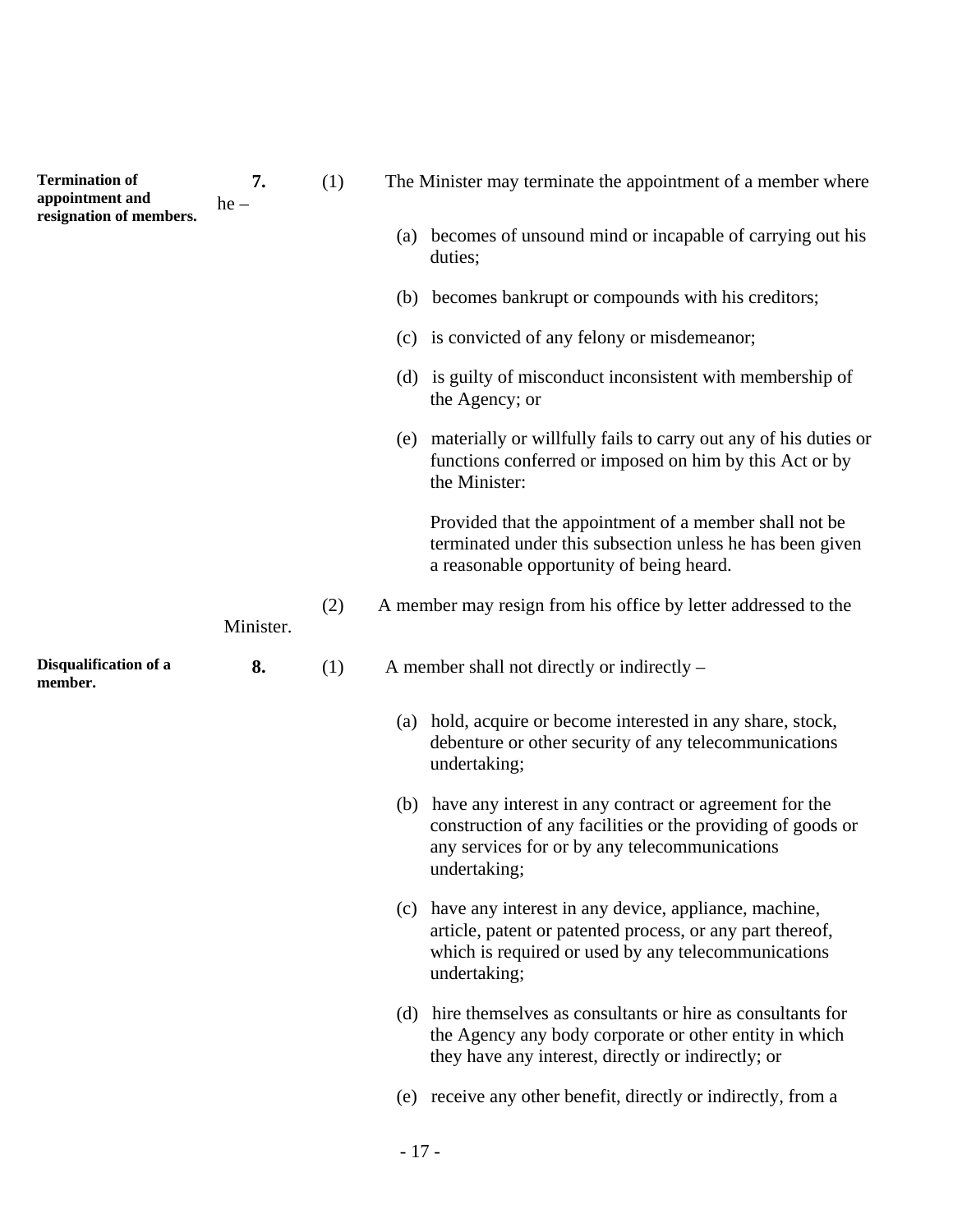telecommunications undertaking or any group, association or other person appearing at or interested in any proceeding of the Agency:

Provided that a member shall not be deemed to have any interest in a telecommunications undertaking by reason of the fact that he uses a telecommunications service in the ordinary course.

(2) Any person disqualified under subsection (1) shall not be appointed as a member and in case he is so appointed, when the matter comes to the knowledge of the Minister, he shall terminate the appointment of such person as a member:

> Provided that the appointment of any person as a member shall not be terminated under this subsection unless he has been given a reasonable opportunity of being heard.

(3) Where a member has, after he has been appointed, committed a breach of subsection (1), he shall be deemed guilty of misconduct.

| <b>Notification of</b><br>appointment and<br>removal.                                     | 9.                                                                                                                                                                                                                                                                                              |                                                                                                                                |     | The appointment, reappointment, termination of appointment and<br>removal of the members shall be published in the <i>Official Gazette</i> .                                                                                              |  |  |
|-------------------------------------------------------------------------------------------|-------------------------------------------------------------------------------------------------------------------------------------------------------------------------------------------------------------------------------------------------------------------------------------------------|--------------------------------------------------------------------------------------------------------------------------------|-----|-------------------------------------------------------------------------------------------------------------------------------------------------------------------------------------------------------------------------------------------|--|--|
| Seal of authority.                                                                        | 10.                                                                                                                                                                                                                                                                                             | The seal of the Agency shall be such device as the Agency shall<br>determine and shall be kept in the custody of the Director. |     |                                                                                                                                                                                                                                           |  |  |
| <b>Headquarters of the</b><br>Agency.                                                     | 11.<br>The headquarters of the Agency shall be at Georgetown, but the Agency<br>may, for convenience generally, carry out its functions at any other place in Guyana.                                                                                                                           |                                                                                                                                |     |                                                                                                                                                                                                                                           |  |  |
| <b>Immunity of members</b><br>from suit.                                                  | 12.<br>No action, suit, prosecution or other proceedings shall be brought or<br>instituted personally against any member, officer, or employee of the Agency in respect<br>of any act done bona fide in pursuance or execution or intended execution of his duties<br>or powers under this Act. |                                                                                                                                |     |                                                                                                                                                                                                                                           |  |  |
| Procedure of the<br>Agency.                                                               | 13.                                                                                                                                                                                                                                                                                             |                                                                                                                                |     | Subject to the provisions of this Act or any other law, the Agency may<br>regulate its own procedure and may make rules for that purpose, which rules shall be<br>effective upon publication and reasonable notice to interested parties. |  |  |
| Duties of members;<br>employment and terms<br>of employment of<br>officers and employees. | 14.                                                                                                                                                                                                                                                                                             | (1)                                                                                                                            |     | The Director shall be responsible for --                                                                                                                                                                                                  |  |  |
|                                                                                           |                                                                                                                                                                                                                                                                                                 |                                                                                                                                | (a) | implementation of the directions of the Minister to the<br>Agency and the decisions of the Agency;                                                                                                                                        |  |  |
|                                                                                           |                                                                                                                                                                                                                                                                                                 |                                                                                                                                |     | (b) oversight and management of the Deputy Director, the<br>Heads of Divisions and the officers and employees of the                                                                                                                      |  |  |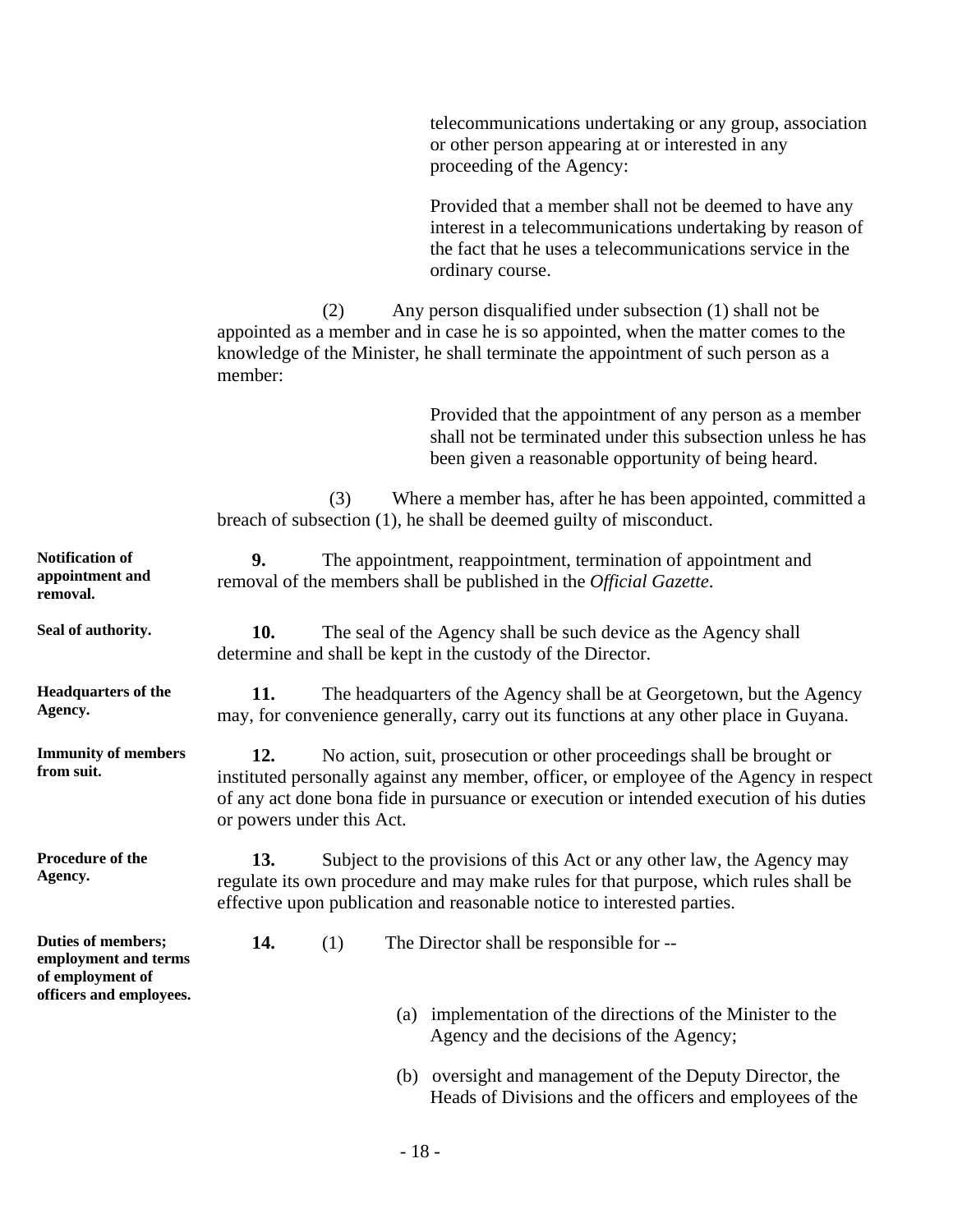Agency in the performance of their duties;

- (c) management and organisation of the Agency, including the discipline of the Deputy Director and Heads of Division (with the exception of termination), and the discipline of the officers and employees in accordance with the general terms and conditions of their service established by the Agency, with the approval of the Minister;
- (d) participation in the representation of the Government in international, regional and bilateral telecommunicationsand spectrum-related organisations, conferences, meetings and other events; and
- (e) oversight of the Agency's performance of the functions provided for in section 20 and elsewhere in this Act and in any other applicable law.

(2) If the Director is absent or is unable to act or if the office is vacant, the Deputy Director shall have, and shall discharge, the functions of the Director.

(3) The Heads of Divisions shall be responsible for such duties as the Director, with the approval of the Minister, shall designate.

(4) The Agency shall employ a secretary and such other officers and employees as are required for the proper conduct of the business of the Agency.

(5) The remuneration and other terms and conditions of employment (including the payment of any pension, gratuity or other like benefits by reference to their service) of the secretary, and any other officers and employees of the Agency, shall be such as may be determined by the Agency, with the approval of the Minister.

**Employment of experts.** 15. (1) The Agency may at any time retain the services of experts and other professional persons (including consultants) having specialised knowledge relevant to the functions of the Agency and determine the remuneration payable to such persons and their other terms and conditions of retention.

> (2) Section 8 shall *mutatis mutandis* apply to professional persons considered for retention, or retained, by the Agency pursuant to subsection (1).

(3) Recommendations of professional persons retained by the Agency pursuant to this section shall not be binding on the Agency.

**Obtaining services of public officers. 16.** (1) For the purposes of any enquiry or examination conducted by it or in the performance of any of the other functions conferred on it by this Act, the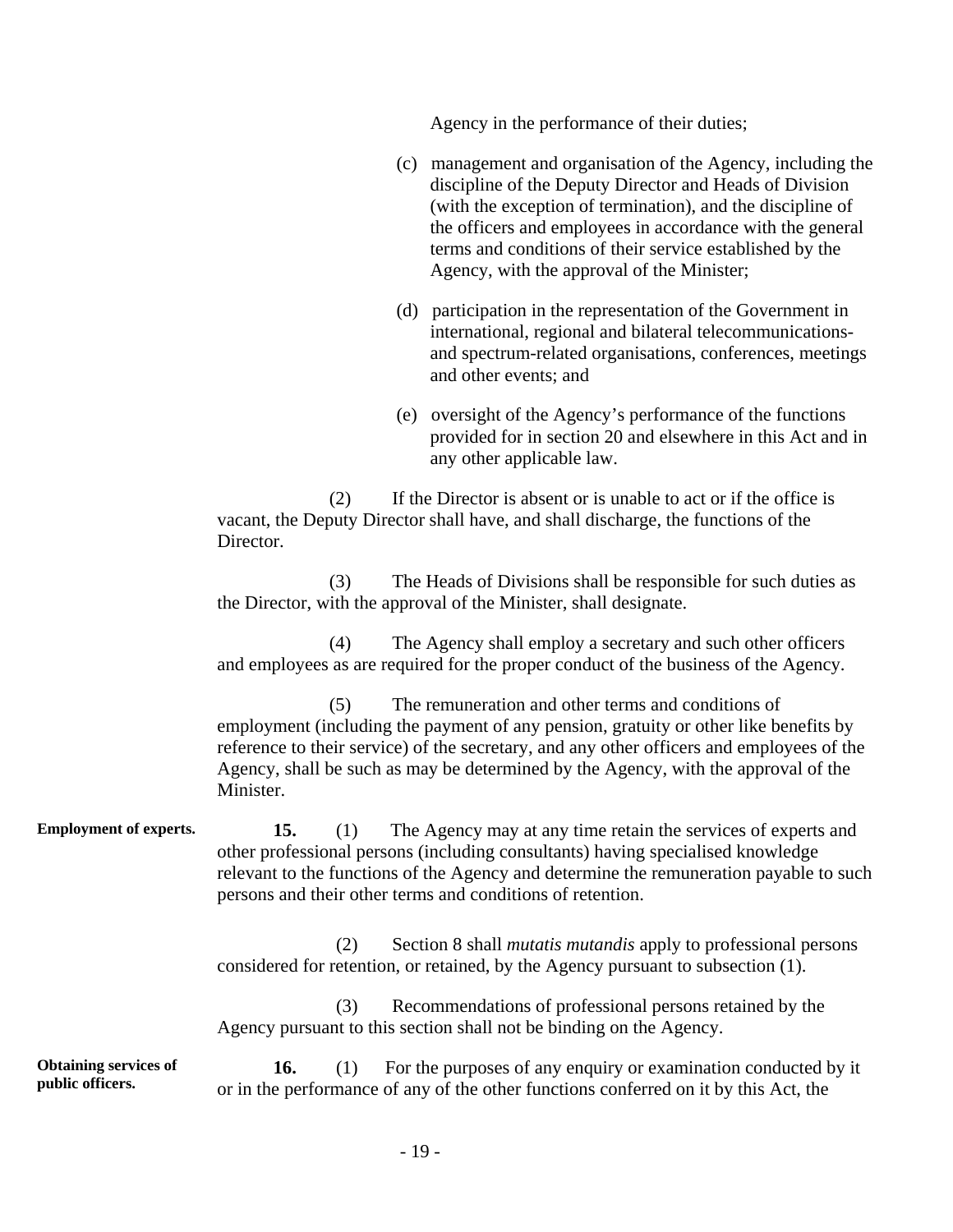|                                           | Agency may, with the consent of the appropriate authority, utilise the services of any<br>public officer or other employee of the Government.                                                                                                                                                                                                                                            |  |  |  |  |
|-------------------------------------------|------------------------------------------------------------------------------------------------------------------------------------------------------------------------------------------------------------------------------------------------------------------------------------------------------------------------------------------------------------------------------------------|--|--|--|--|
|                                           | In this section, "appropriate authority," in relation to any public<br>(2)<br>officer or other employee of the Government, means the person or authority vested<br>with power to appoint such public officer or employee of the Government to the<br>position he holds in the Government.                                                                                                |  |  |  |  |
| Superannuation<br>benefits.<br>Cap. 19:05 | 17.<br>Section 28 of the Public Corporations Act 1988 shall <i>mutatis</i><br>(1)<br><i>mutandis</i> apply to public officers, persons (not being public officers) holding<br>appointments in the public service and teachers, referred to therein, who are seconded,<br>temporarily transferred or permanently transferred to the Agency as if the Agency were<br>a public corporation. |  |  |  |  |
|                                           | The Agency, with the approval of the Minister, may make such<br>(2)<br>provisions as it deems appropriate for the payment of pension, gratuity, or other<br>allowances in respect of the service of its officers and other employees on their<br>retirement from their employment with the Agency.                                                                                       |  |  |  |  |
| <b>Budget and resources.</b>              | 18.<br>The Agency shall determine its own annual budget for<br>(1)<br>submission to the Minister of Finance for inclusion in the annual budget presented to<br>the National Assembly.                                                                                                                                                                                                    |  |  |  |  |
|                                           | The Agency shall have the discretion and authority to disburse<br>(2)<br>funds obtained in accordance with this Act, subject to the provisions of any other<br>written law.                                                                                                                                                                                                              |  |  |  |  |
|                                           | (3)<br>The funds and resources of the Agency shall consist of --                                                                                                                                                                                                                                                                                                                         |  |  |  |  |
|                                           | (a) fees paid over to the Agency by licensees, authorisation<br>holders and other persons in accordance with this Act, the<br>regulations, and any other applicable law;                                                                                                                                                                                                                 |  |  |  |  |
|                                           | (b) fines and penalties imposed by and paid over to the<br>Agency under this Act or the regulations;                                                                                                                                                                                                                                                                                     |  |  |  |  |
|                                           | (c) any property or investment acquired by, or vested in, the<br>Agency;                                                                                                                                                                                                                                                                                                                 |  |  |  |  |
|                                           | (d) moneys earned or arising from any property or investment<br>acquired by, or vested in, the Agency;                                                                                                                                                                                                                                                                                   |  |  |  |  |
|                                           | sums provided to the Agency by or under any<br>(e)<br>appropriation law;                                                                                                                                                                                                                                                                                                                 |  |  |  |  |

(f) sums allocated from time to time to the Agency from loan funds;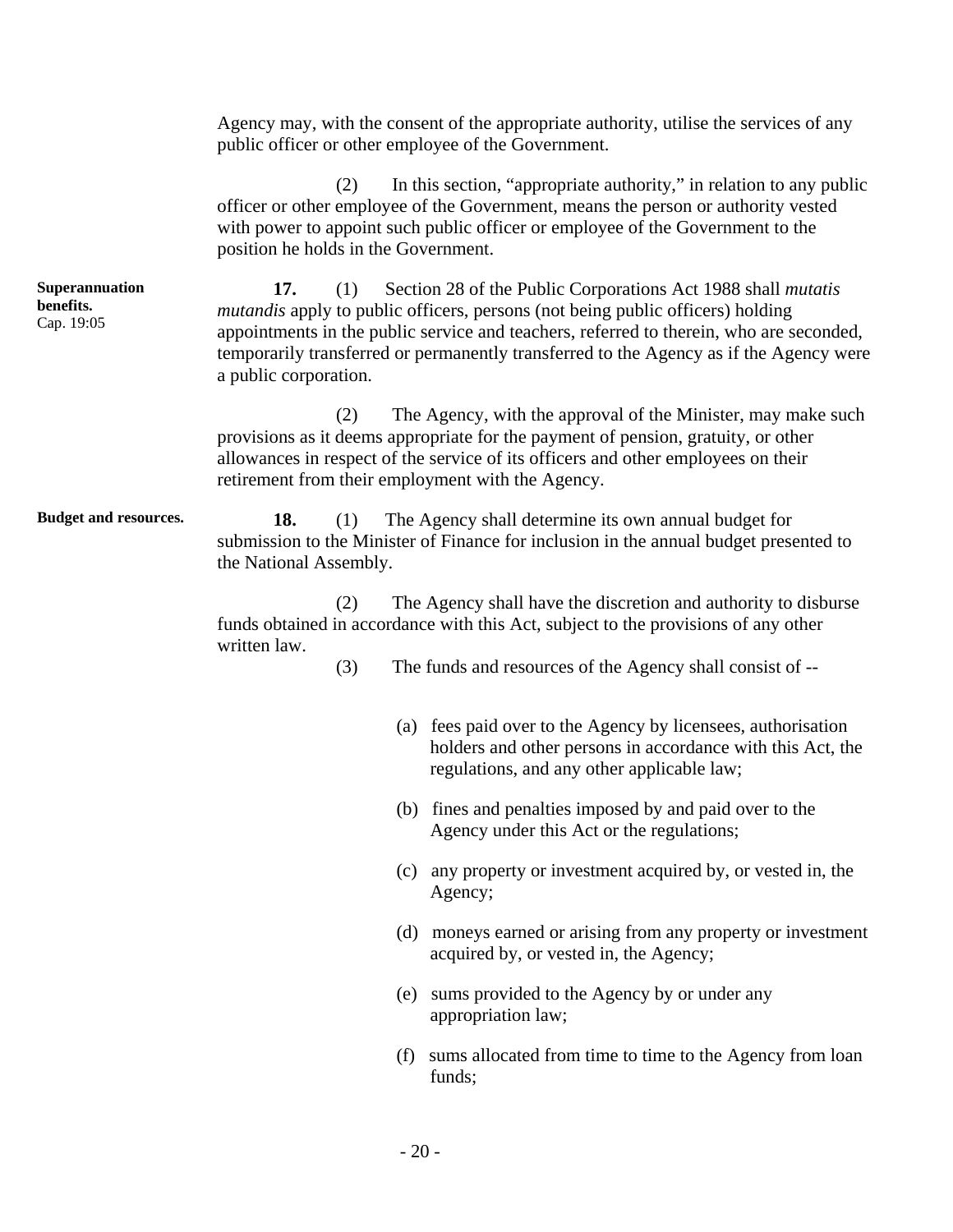- (g) sums borrowed by the Agency for the purpose of meeting any of its obligations or the performance of any of its functions; and
- (h) all other sums or property which may in any manner become payable to or vested in the Agency in respect of any matter incidental to its functions.

value added service may be provided, under class licences,

(4) The charges on any amount which may be allocated to the Agency from any loan funds shall be met by the Agency except that all or any part of such charges may be met out of moneys provided by or under any appropriation law.

(5) For the purposes of this section, the expression "loan funds" means such sums as may be made available from time to time to the Government by way of loan.

#### **PART III**

#### **FUNCTIONS OF THE MINISTER, THE AGENCY AND THE COMMISSION**

| <b>Functions of the</b><br>Minister. | 19. | (1) |     | Subject to the provisions of this Act, the Minister shall –                                                                                                                                                                                                                                                                                                                                                                                                    |
|--------------------------------------|-----|-----|-----|----------------------------------------------------------------------------------------------------------------------------------------------------------------------------------------------------------------------------------------------------------------------------------------------------------------------------------------------------------------------------------------------------------------------------------------------------------------|
|                                      |     |     | (a) | oversee the Agency in the performance of its functions;                                                                                                                                                                                                                                                                                                                                                                                                        |
|                                      |     |     | (b) | develop and review telecommunications and other<br>spectrum-related plans, positions and policies consistent<br>with the purposes of this Act;                                                                                                                                                                                                                                                                                                                 |
|                                      |     |     | (c) | grant or deny applications for, and amend, renew, suspend<br>and terminate, licences, exemptions and frequency<br>authorisations under this Act;                                                                                                                                                                                                                                                                                                               |
|                                      |     |     | (d) | determine which telecommunications networks shall be<br>classified or reclassified as public telecommunications<br>networks, private telecommunications networks, or any<br>other type of telecommunications network, and which<br>telecommunications services shall be classified or<br>reclassified as public telecommunications services, private<br>telecommunications services, value added services, or any<br>other type of telecommunications service; |
|                                      |     |     | (e) | determine which telecommunications networks may be<br>operated, and which telecommunications services and                                                                                                                                                                                                                                                                                                                                                      |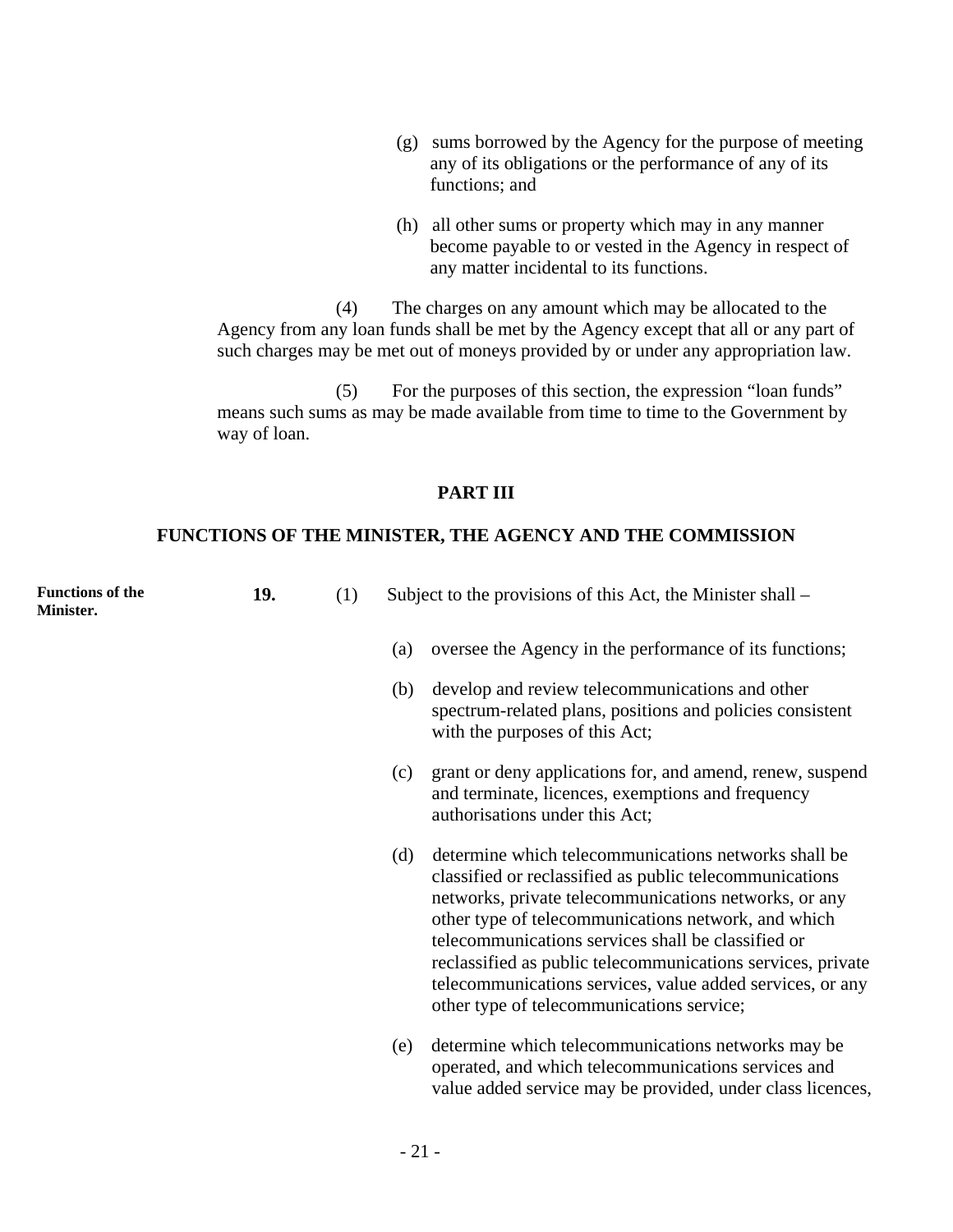and the terms and conditions of any such class licence;

- (f) determine which classes or descriptions, if any, of operators and service providers, and their related telecommunications networks and telecommunications services, may be exempted from the requirement to obtain a licence under this Act, and the terms and conditions of any such exemption;
- (g) determine the instances in which a competitive process will be utilised to select licensees and authorisation holders and the terms and conditions of any such competitive process;
- (h) determine which telecommunications networks and telecommunications services should be provided pursuant to section 43, and oversee the establishment and administration of the Universality Fund;
- (i) regulate the use of the spectrum by any person, including ships, aircraft and other vessels, whether registered in Guyana or another jurisdiction;
- (j) represent, along with any other relevant Minister, the Director and any other members of the Agency designated by the Minister for that purpose, the interests of the Government in international, regional and bilateral telecommunications- and spectrum-related organisations, conferences, meetings and other events;
- (k) give to any person such directions, or take such other action, with regard to telecommunications and the spectrum as may be deemed necessary in the interests of national security, public order, or relations with the government of a foreign country or territory;
- (l) publish the annual reports prepared by the Agency and the Commission under this Act, and lay copies of them before the National Assembly;
- (m) in the exercise of his powers, consult with the Agency and the Commission;
- (n) be responsible for preparing and promulgating regulations, after seeking the advice of the Agency or the Commission, as the case may be;
- (o) issue such orders as may be necessary and consistent with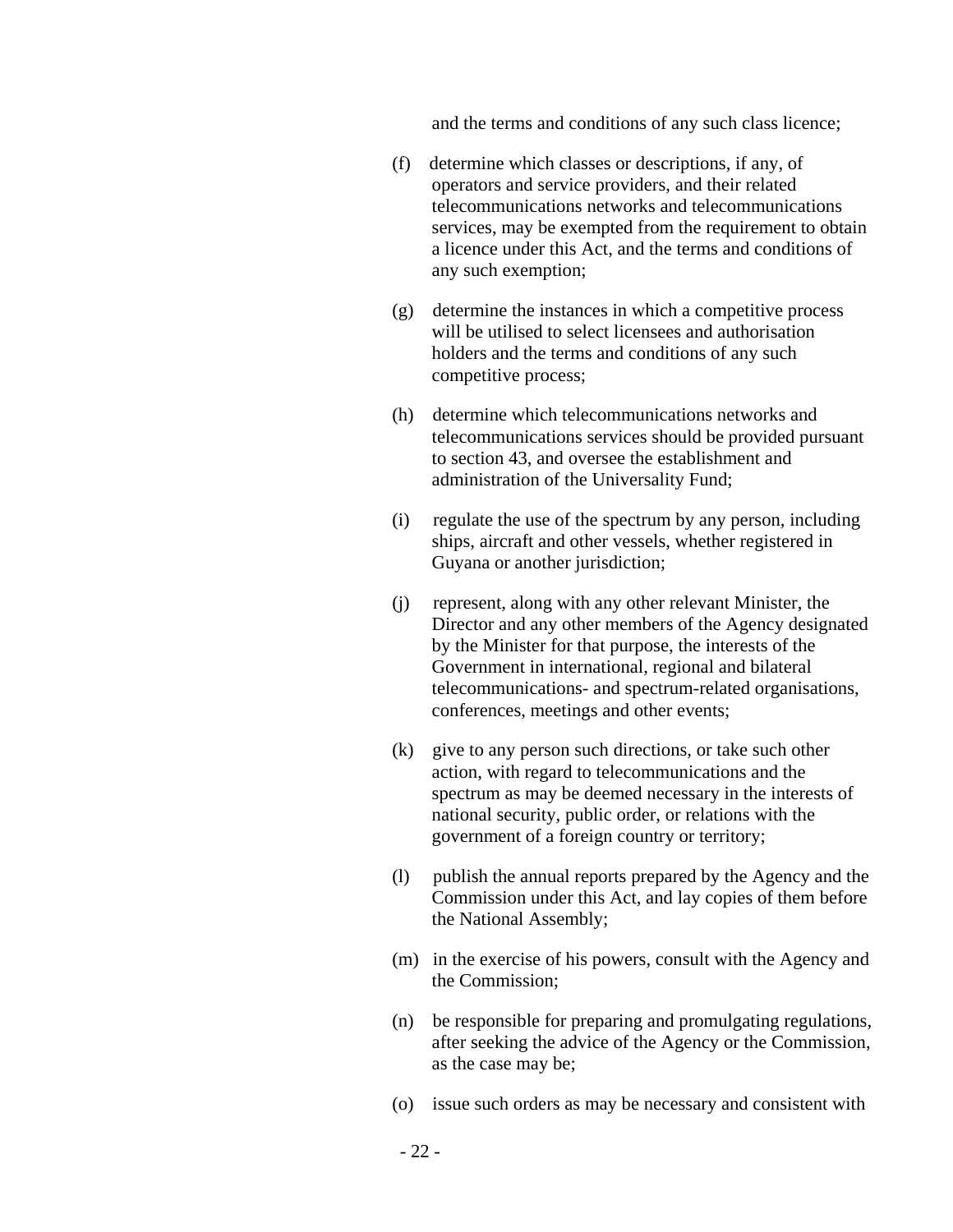the purposes and provisions of this Act; and (p) have the power to do anything which in his reasonable opinion is calculated to facilitate the proper discharge of his functions or is incidental thereto. (2) In addition to the functions provided for in subsection (1), the Minister shall give the Agency such general policy and other directions as are consistent with the provisions of this Act, and the Agency shall give effect to any such directions. (3) The Minister may delegate any function conferred upon him by this Act, other than the power to promulgate regulations and other subsidiary legislation and the powers with respect to licences, exemptions and frequency authorisation conferred in subsection  $(1)(c)$ , to the members of the Agency or any other person employed by the Government. (4) All directions and delegations referred to in subsections (2) and (3) shall be in writing and signed by the Minister. **Functions of the Agency. 20.** Subject to the provisions of this Act, the Agency shall – (a) advise the Minister, and implement his directions, on plans, positions and policies relating to telecommunications and spectrum issues at national, bilateral, regional and international levels; (b) advise the Commission on any matters with regard to the functions of the Commission, as the Commission may request; (c) receive and review applications for licences, exemptions and frequency authorisations and provide its recommendations thereon to the Minister; (d) advise the Minister on the instances in which a competitive process should be utilised to select licensees and authorisation holders and the terms and conditions of any such competitive process; (e) monitor, enforce and ensure effective compliance with licences, exemptions and frequency authorisations, and advise the Minister on the amendment, renewal, suspension and termination thereof; (f) advise the Minister with respect to the telecommunications networks that should be classified or reclassified as public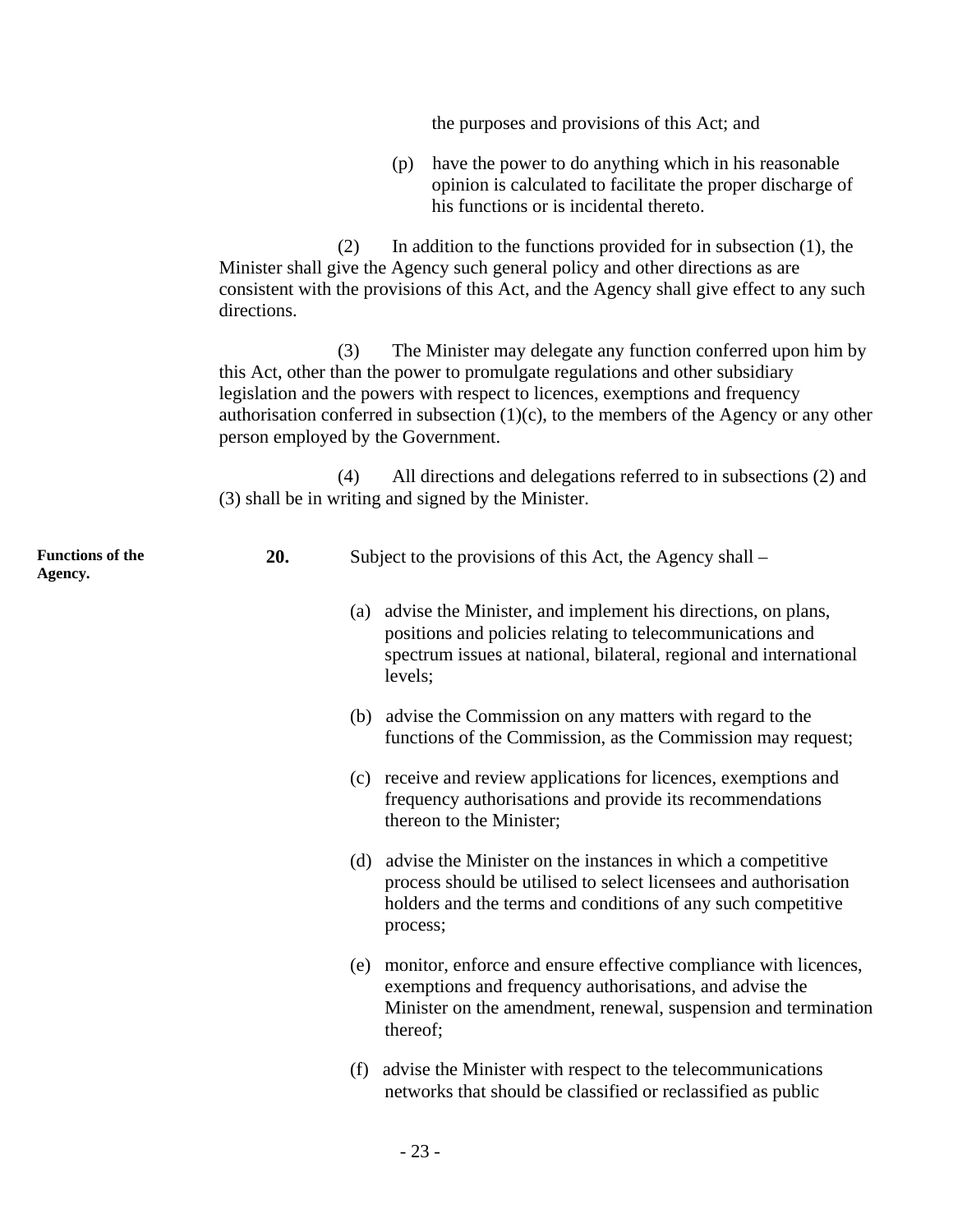telecommunications networks, private telecommunications networks, or any other type of telecommunications network; the types of telecommunications services that should be classified or reclassified as public telecommunications services, private telecommunications services, value added services, or any other type of telecommunications service; and any other matter on which the Minister requests its advice;

- (g) advise the Minister on which telecommunications networks may be operated, and which telecommunications services and value added services may be provided, under class licences; which classes of operators and service providers, and their related telecommunications networks and telecommunications services, may be exempted from the requirement to obtain a licence under this Act; and the terms and conditions of any such class licences and exemptions;
- (h) advise the Minister on which telecommunications networks and telecommunications services should be provided pursuant to section 43, and establish and administer the Universality Fund therefor;
- (i) plan, supervise and regulate the use of the spectrum, and the installation and use of radiocommunication equipment, by any person, including ships, aircraft and other vessels, and persons engaged in broadcasting, whether registered in Guyana or another jurisdiction;
- (j) investigate and resolve all complaints of harmful interference made to the Agency or of which it has knowledge;
- (k) establish and monitor the implementation of national telecommunications- and spectrum-related technical standards and ensure compliance therewith;
- (l) regulate the telecommunications numbering system and dialing parity;
- (m) certify and otherwise regulate terminal equipment, radiocommunication equipment, and equipment used in facilities for compliance with –
	- (i) national and international standards; and
	- (ii) environmental health and safety standards related to electromagnetic radiation and emissions;
- (n) collect all fees and any other charges payable to the Agency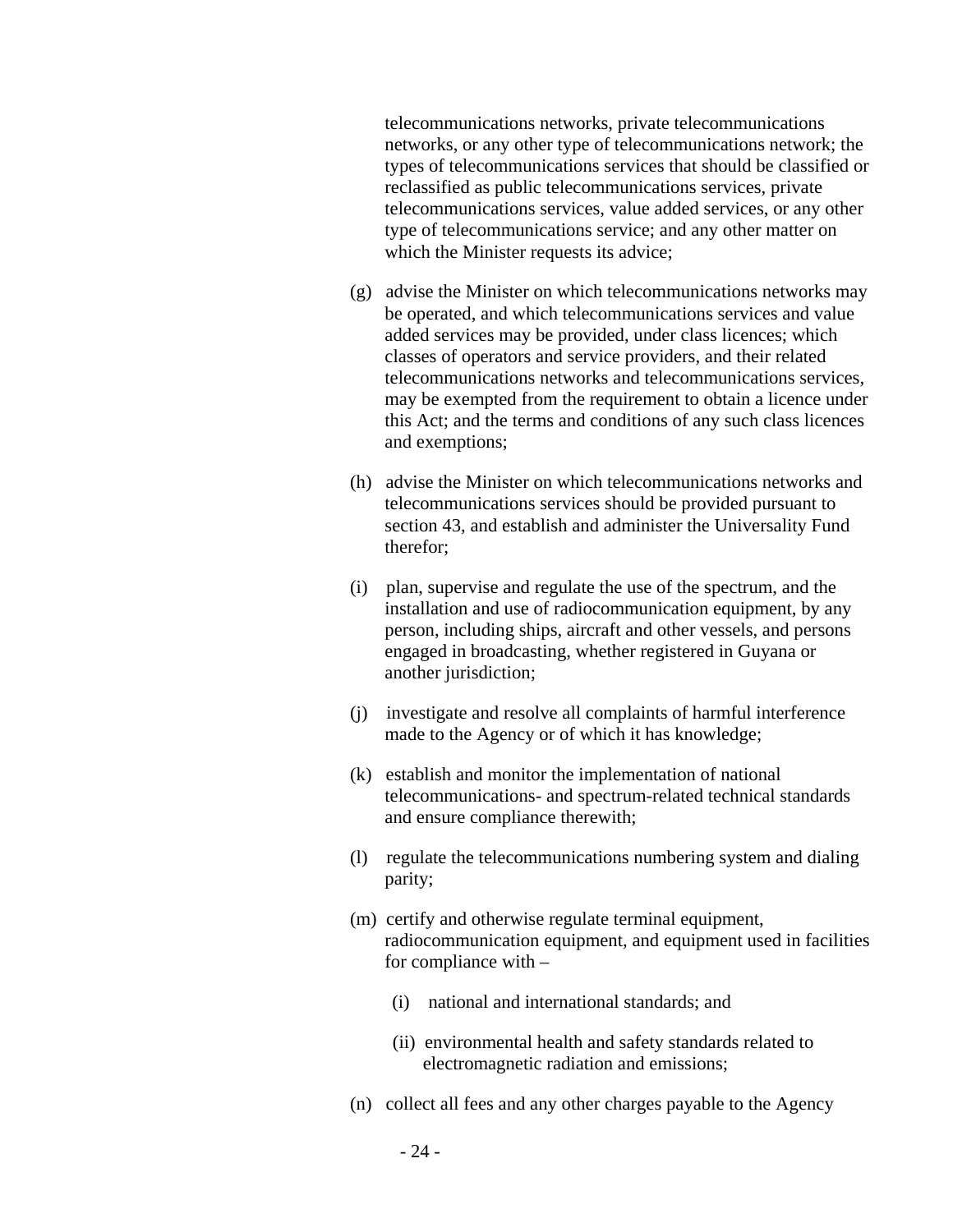under this Act;

- (o) be responsible for matters of international, regional and bilateral telecommunications and spectrum-related matters affecting Guyana, including standard-setting and enforcement and the allocation, use and regulation of the spectrum, numbers and domain names; and participate in international, regional and bilateral telecommunications- and spectrum-related organisations, conferences, meetings and other events;
- (p) with regard to its functions under this Act --
	- (i) prepare draft regulations for the Minister's consideration and promulgation, and implement such regulations once promulgated;
	- (ii) prepare an annual report, in such form and at such times as the Minister shall specify, on its activities during the year;
	- (iii) from time to time as it may deem necessary, prepare and, with the approval of the Minister, issue the Telecommunications Code;
	- (iv) publish such information and advice, as appropriate, for users of telecommunications networks and telecommunications services;
	- (v) monitor activities connected with telecommunications and the spectrum at the national, bilateral, regional and international levels and, for such purpose, collect such information as it deems necessary;
	- (vi) subject to section 56(2), obtain such other information from such persons as it deems necessary; and
	- (vii) have the power to do anything which in the reasonable opinion of the Agency is calculated to facilitate the proper discharge of its functions or is incidental thereto.

**21.** (1) In addition to the functions provided for in the Public Utilities Commission Act with regard to telecommunications undertakings and subject to the provisions of this Act, the Commission shall –

> (a) advise the Minister on plans, positions and policies relating to interconnection, access, the regulation of prices for telecommunications services, the principles regarding fair competition, consumer protection, and such other matters as specified in this Act or as the Minister may

**Functions of the Commission.**  Cap. 57:01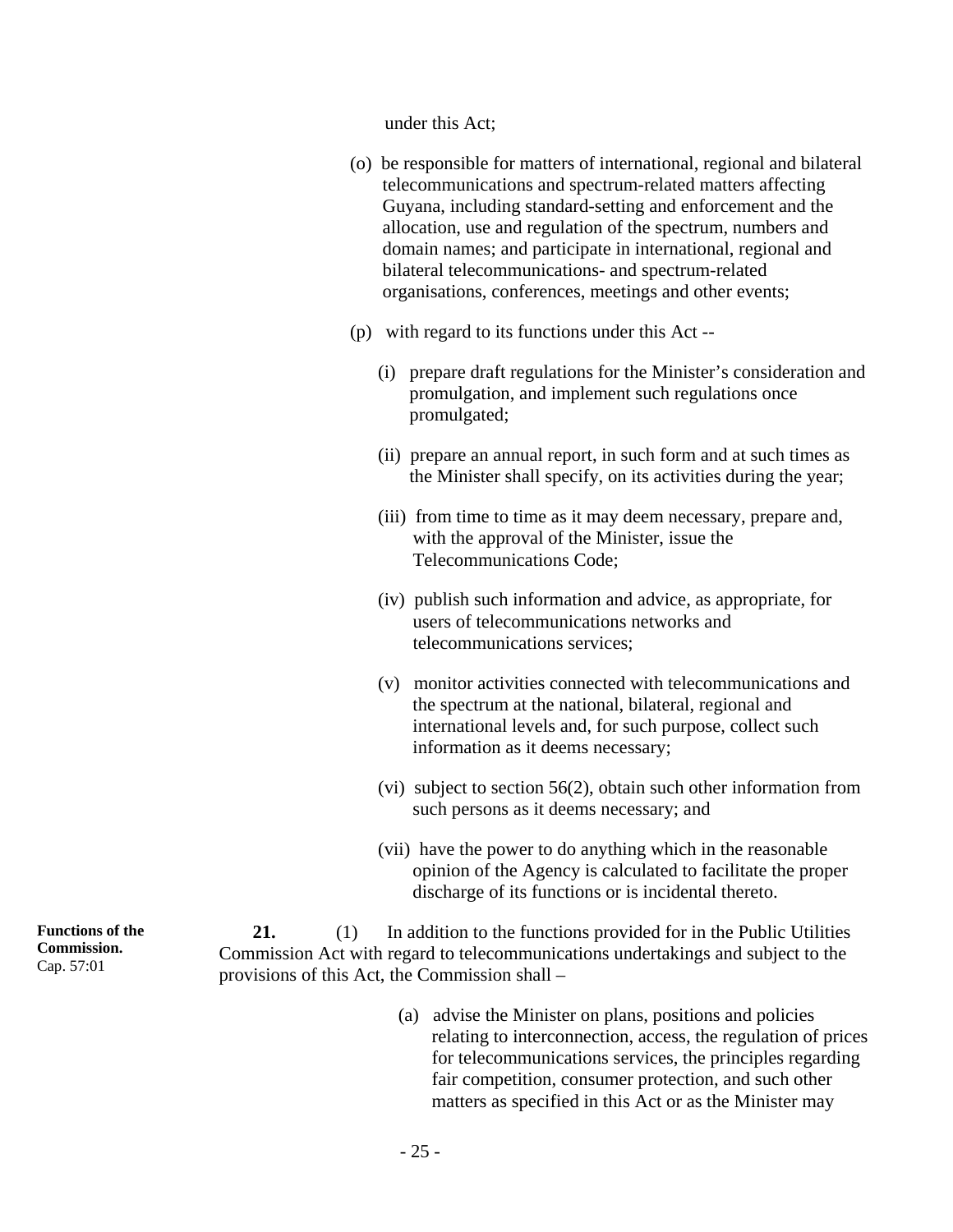deem appropriate;

- (b) advise the Agency on any matters with regard to the Agency's functions, as the Agency may request;
- (c) be responsible for the economic regulation of operators and service providers, including with respect to fair competition and to pricing for telecommunications services and for interconnection and access;
- (d) monitor, enforce and ensure effective compliance with licences, except for such matters that may be allocated to enforcement by the Minister or the Agency under this Act, the regulations or the relevant licence;
- (e) establish and monitor the implementation of quality of service performance indicators and reporting requirements by operators and service providers with respect thereto;
- (f) investigate and resolve any dispute relating to interconnection or access, and any other dispute between users arising under this Act, in the manner provided for in Part X of the Public Utilities Commission Act or otherwise in this Act or the regulations and in rules made by the Commission;
- (g) regulate relations between and among service providers, operators, consumers, and other users and otherwise monitor and protect the interests of users of telecommunications networks and telecommunications services;
- (h) in the performance of its functions under this Act, investigate and adjudicate complaints brought against operators and service providers with respect to their obligations under this Act and the regulations, including complaints by users regarding failures to obtain redress from operators and service providers in respect of prices, billings, telecommunications services and quality of services provided;
- (i) regulate number portability and equal access;
- (j) with regard to its functions under this Act --
	- (i) prepare draft regulations for the Minister's consideration and promulgation, and implement such regulations once promulgated;

Cap. 57:01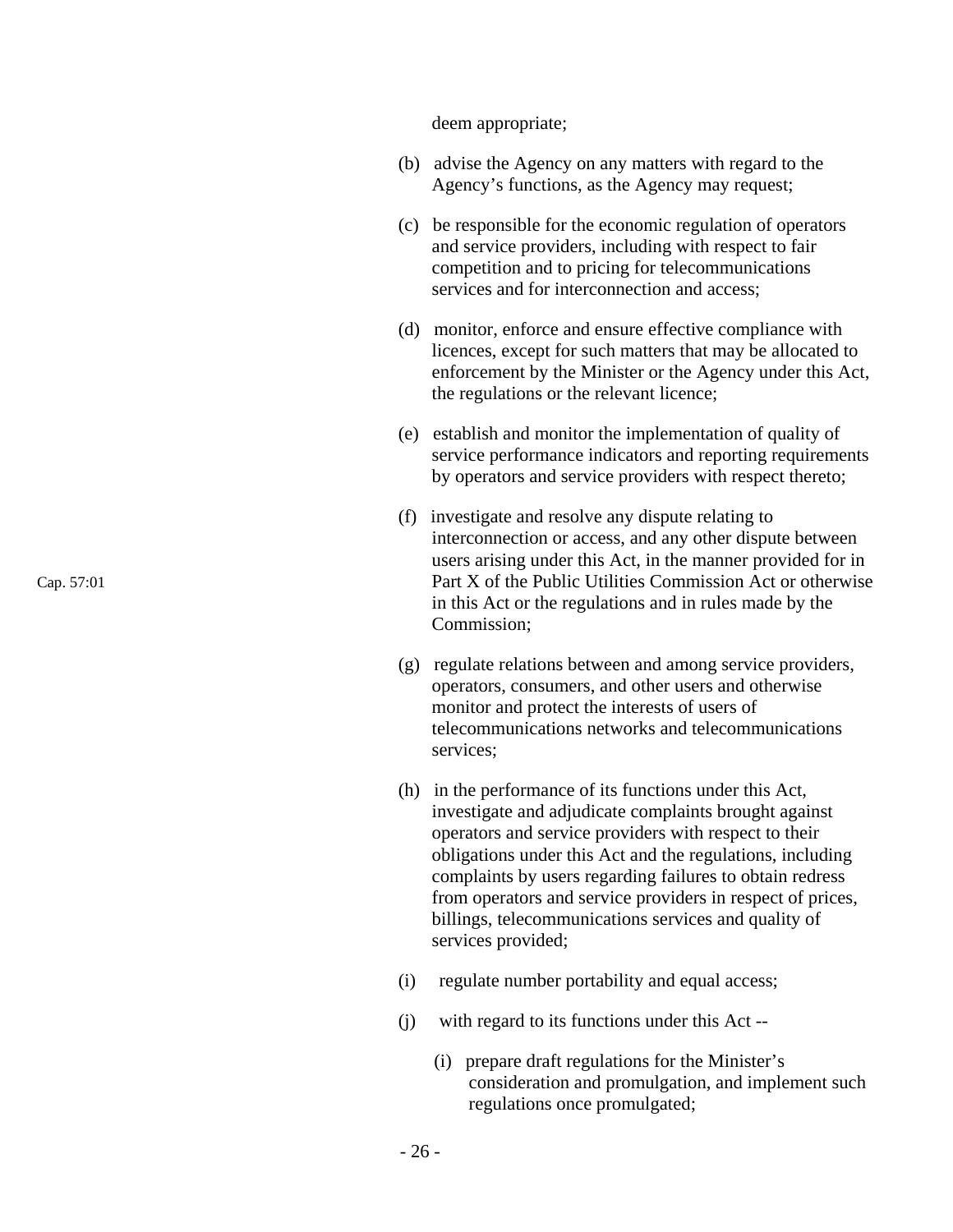|            |                        | (ii) prepare an annual report, in such form and at such<br>times as the Minister shall specify, on its activities<br>during the year;                                                                                                                                      |
|------------|------------------------|----------------------------------------------------------------------------------------------------------------------------------------------------------------------------------------------------------------------------------------------------------------------------|
|            |                        | (iii) carry out, on its own initiative or at the request of<br>any person, investigations in relation to the conduct<br>of any person in order to enable it to determine<br>whether and to what extent such person is engaging<br>in conduct in contravention of this Act; |
|            |                        | (iv) resolve disputes between operators and service<br>providers, and between operators and public utilities,<br>including disputes concerning interconnection and<br>access;                                                                                              |
|            | (v)                    | subject to section $56(2)$ , obtain such information<br>from such persons as it deems necessary;                                                                                                                                                                           |
|            |                        | (vi) publish such information and advice, as appropriate,<br>for users of telecommunications networks and<br>telecommunications services; and                                                                                                                              |
|            |                        | (vii) do anything which in the reasonable opinion of the<br>Commission is calculated to facilitate the proper<br>discharge of its functions or is incidental thereto.                                                                                                      |
| Cap. 57:01 | (2)<br>Commission Act. | The Commission may establish any internal organisation and<br>acquire any expertise that it deems necessary or appropriate in carrying out its<br>telecommunications-related functions under this Act and the Public Utilities                                             |

**Ministerial guidelines. 22.** Notwithstanding anything in any other law, the Minister may issue such guidelines as he may deem necessary or appropriate to clarify the allocation of the functions of the Agency and the Commission provided for in this Act, and the Agency and the Commission shall observe such guidelines and shall otherwise cooperate with one another to ensure the coordinated regulation of the telecommunications sector as provided in this Act and other applicable law.

### **PART IV**

# **LICENCES AND FREQUENCY AUTHORISATIONS**

**Requirement for an individual licence. 23.** (1) Except as provided in subsection (10) and sections 24 and 37, no person shall operate a public telecommunications network or provide a public telecommunications service without an individual licence granted by the Minister.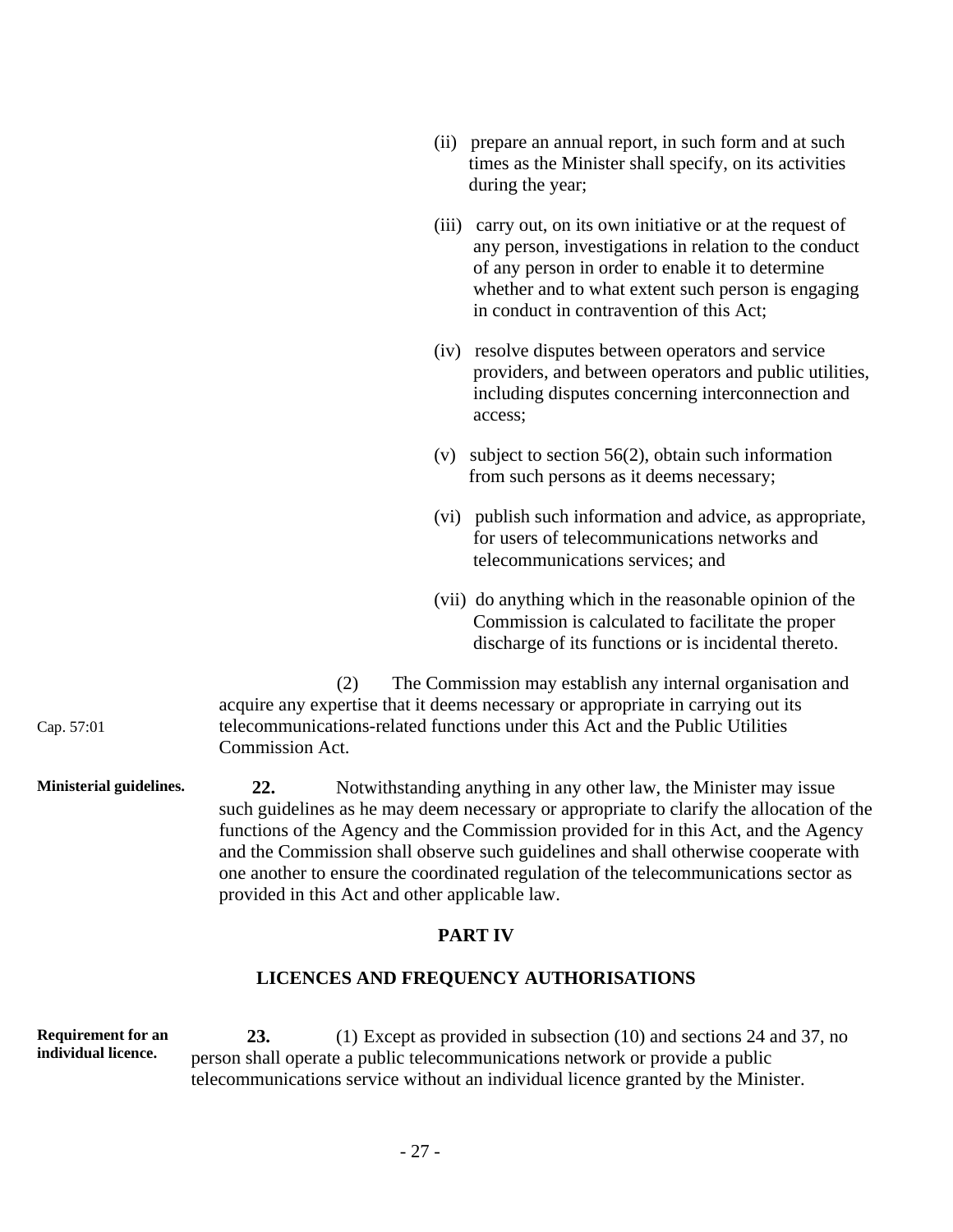(2) A person who wishes to operate a public telecommunications network or provide a public telecommunications service shall submit an application to the Agency in the manner specified in the regulations.

(3) The Agency shall supply its recommendations with respect to each application for an individual licence to the Minister.

(4) On the submission to the Agency of an application for an individual licence, the Minister shall cause a notice of such application to be published in the *Official Gazette*, and the applicant shall publish a notice of such application in a newspaper of general circulation in Guyana, for the purpose of providing interested persons the opportunity to comment for a period not being less than forty days from the date of the submission of the application to the Agency, and the Minister shall consider any representations or objections which are duly made and not withdrawn.

(5) The Minister shall grant or deny any application for an individual licence based on applicable policies and regulations on a non-discriminatory basis.

(6) Where an application for an individual licence is denied, the Minister shall notify the applicant in writing and shall, upon the applicant's request, give the reasons for the denial in writing.

(7) On the granting of an individual licence, the Minister shall cause to be published in the *Official Gazette* a notice to that effect.

(8) The terms of an individual licence shall be available for public scrutiny at the office of the Agency:

> Provided, however, that notwithstanding any other provision of this section, where it appears to the Agency, after consultation with the Minister, that the individual licence contains information, the disclosure of which would be contrary to national security or any other matter provided for in the regulations, the Agency shall withhold that information from public scrutiny.

(9) (a) A person that intends to land, install or operate any submarine or terrestrial cable for the purpose of connecting to a cable, other facility, or telecommunications network outside Guyana shall first obtain an individual licence, or if such person has already been granted an individual licence, shall first obtain an amendment to such individual licence, expressly authorising the landing, installation or operation of any such cable.

(b) A person that holds any authorisation to engage in broadcasting and that intends to operate a public telecommunications network or provide a public telecommunications service, including the operation of a converged network or the provision of bundled services, must first obtain an individual licence for the operation of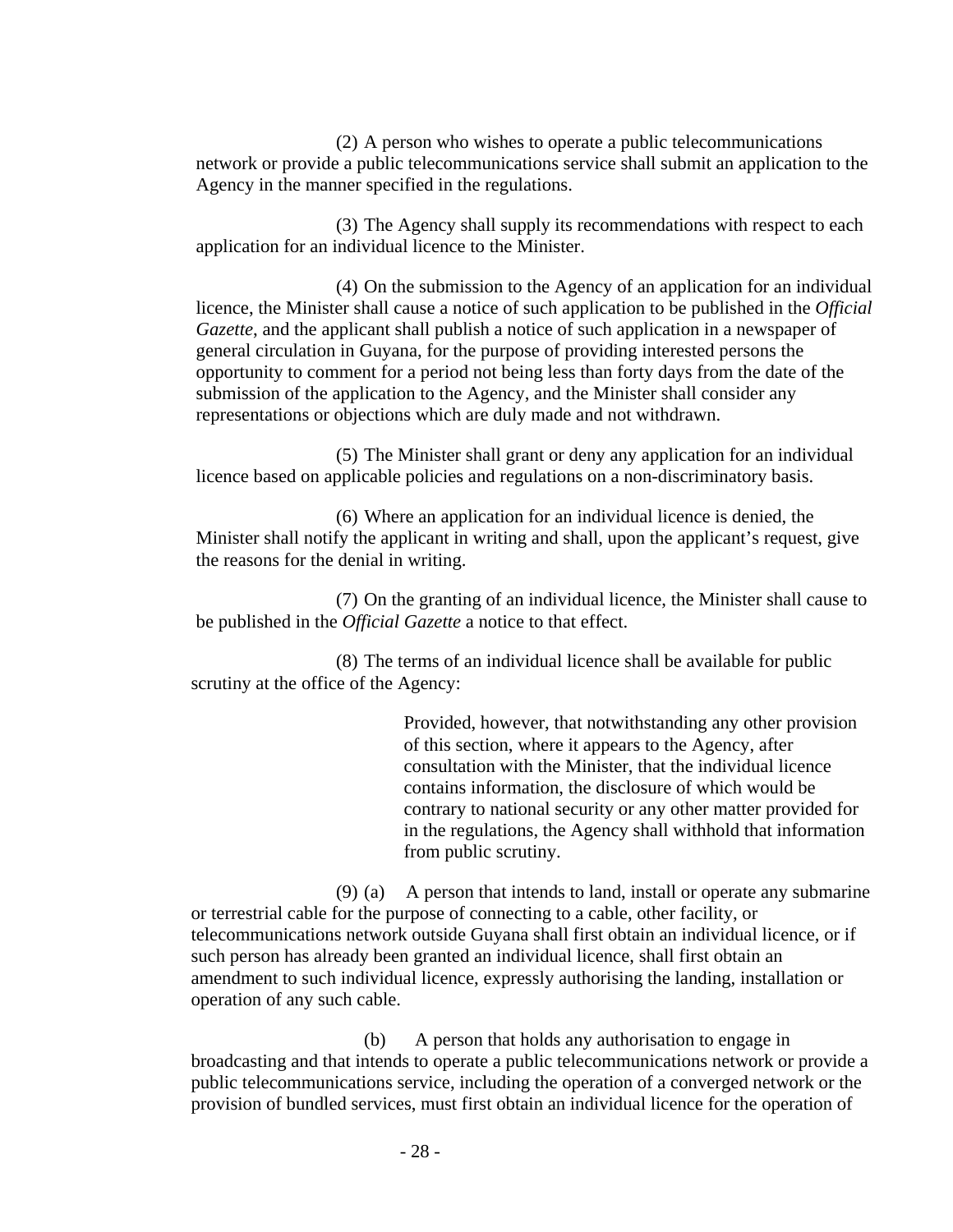such public telecommunications network or provision of such public telecommunications services, in addition to the authorisation to engage in broadcasting or any other licence, approval or permit required under this Act, the regulations or any other written law.

(10) (a) The Minister may by order designate any class or description of operators or service providers, and their related public telecommunications networks, public telecommunications services or value added services, as exempt from the requirement to obtain an individual licence or any other type of licence that would otherwise be required under this Act, and may establish the procedures and terms and conditions applicable to any such exemption, including --

- (i) whether an application for approval of the exemption is required or whether the exemption may be obtained by written registration with the Agency; and
- (ii) any obligation that the operator or service provider granted an exemption be subject to provisions of this Act, the regulations and the Telecommunications Code applicable to a licensee.

(b) In the instances in which an application for an exemption is required, the Minister shall grant or deny any such application based on applicable policies and regulations on a non-discriminatory basis.

(c) Subject *mutatis mutandis* to the proviso to subsection (8), the terms of an exemption shall be available for public scrutiny at the office of the Agency.

**Class licences. 24.** (1) Where appropriate, the Minister may determine that public telecommunications networks may be operated and public telecommunications services and value-added services may be provided on the basis of a class licence.

> (2) Where the Minister determines that a public telecommunications network may be operated, or a public telecommunications service, or value-added service may be provided, on the basis of a class licence, he shall issue an order to that effect, setting forth the type of public telecommunications network that may be so operated and the type of public telecommunications service or value added service that may be so provided and the terms and conditions thereof.

(3) Where the Minister determines to grant a class licence, such licence shall be granted on the same terms and conditions to each applicant in respect to a class of public telecommunications networks, public telecommunications services, or value-added services.

(4) A person who wishes to operate a public telecommunications network or provide a public telecommunications service or a value-added service under a class licence shall submit an application to the Agency in the manner specified in the regulations.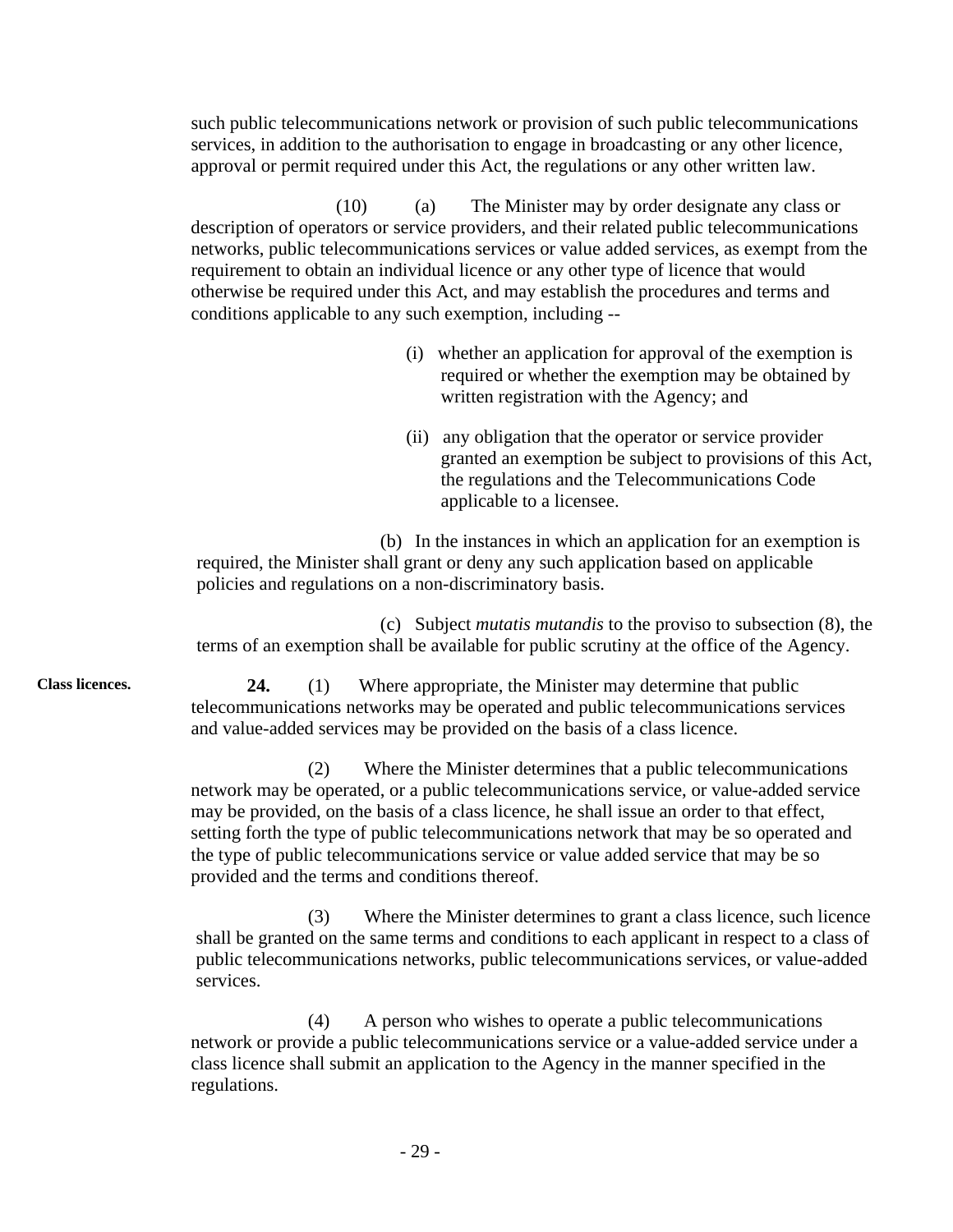(5) The Agency shall supply its recommendations with respect to each application for a class licence to the Minister.

(6) The Minister shall grant or deny any application for a class licence based on applicable policies and regulations on a non-discriminatory basis.

(7) Where an application for a class licence is denied, the Minister shall notify the applicant in writing and shall, upon the applicant's request, give the reasons for the denial in writing.

(8) The Minister shall cause a notice of each grant of a class licence to operate a public telecommunications network or to provide public telecommunications services or value-added services to be published in the *Official Gazette*.

(9) Subject *mutatis mutandis* to the proviso to section 23(8), each class licence shall be available for public scrutiny at the office of the Agency.

**25.** (1) Any body corporate or group of affiliated bodies corporate that operates a private telecommunications network or provides any private telecommunications service –

- (a) shall not be required to obtain a licence or exemption pursuant to this Act, except where the Minister determines that the circumstances require the licensing thereof;
- (b) shall obtain a frequency authorisation pursuant to section 30 if its telecommunications network includes a radiocommunication network or provides a radiocommunication service or otherwise uses the spectrum or radiocommunication equipment, except in the case of any use of radiocommunication equipment or the spectrum that the Minister determines to be exempt from the requirement of a frequency authorisation pursuant to section 30(11);
- (c) shall not, unless licensed or otherwise authorised by the Minister, sell or otherwise provide its telecommunications network or its telecommunications services to any person outside of such body corporate or group of such bodies corporate, including any person that operates a telecommunications network or that provides a telecommunications service;
- (d) shall obtain a licence pursuant to section 23 or 24, whichever is applicable, if it intends to operate a public

**Operation of a private telecommunications network or provision of a private telecommunications service.**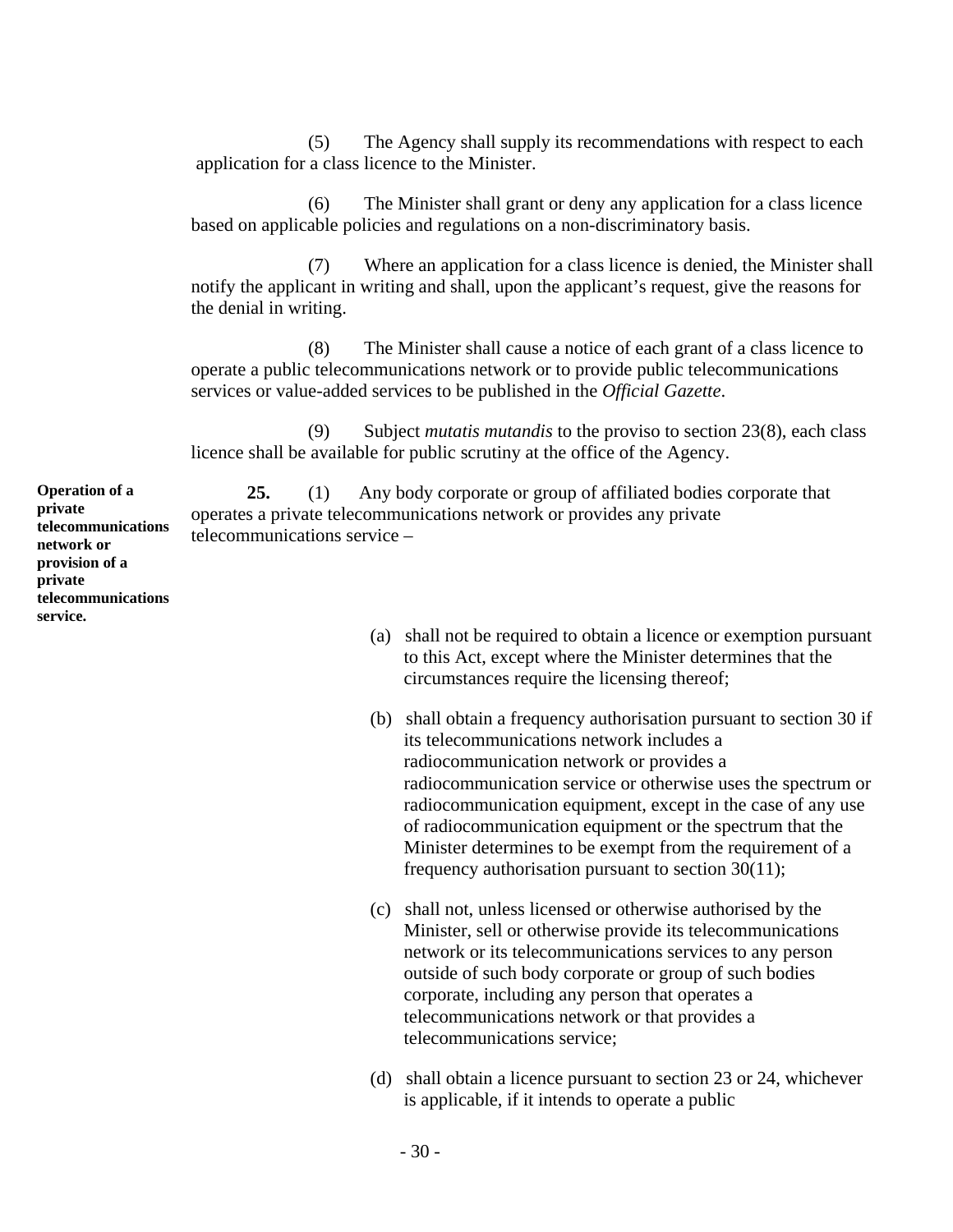telecommunications network or to provide a public telecommunications service, or if the Minister classifies or reclassifies its telecommunications network or telecommunications services as a public telecommunications network or public telecommunications service in accordance with this Act; and

(e) shall be subject to the provisions of this Act, except for those provisions that expressly apply only to operators, service providers or licensees.

(2) Notwithstanding any other provision of this Act, the Agency may require that any person operating a type of telecommunications network or providing a type of telecommunications service that is not required to obtain a licence or exemption under section 23 or 24**,** whichever is applicable, must --

|                                                 |     |     |     | (a) notify the Agency at least one month before commencing<br>operations; and                                                                                                                                                                              |
|-------------------------------------------------|-----|-----|-----|------------------------------------------------------------------------------------------------------------------------------------------------------------------------------------------------------------------------------------------------------------|
|                                                 |     |     |     | (b) provide the Agency with any information that it requires in<br>order to carry out its functions under this Act.                                                                                                                                        |
| <b>Obligations</b> with<br>respect to licences. | 26. | (1) |     | Every licensee shall -                                                                                                                                                                                                                                     |
|                                                 |     |     |     | (a) pay the fees to the Agency and the Commission specified by<br>this Act, the Public Utilities Commission Act, its licence and<br>the regulations;                                                                                                       |
|                                                 |     |     |     | (b) not assign the licence, or otherwise transfer it in any manner<br>whatsoever, without the prior written consent of the Minister;                                                                                                                       |
| Cap. 89:01                                      |     |     |     | (c) if required by the Minister, be a company incorporated under<br>the Companies Act 1991 or other body corporate of Guyanese<br>nationality and maintain its books and records in Guyana, or<br>register as an external company under the Companies Act; |
|                                                 |     |     |     | (d) upon written request made by the Minister and subject to any<br>written law, cooperate with the Minister in matters of national<br>security and public order; and                                                                                      |
|                                                 |     |     | (e) | observe the terms and conditions of its licence, this Act, the<br>regulations, the Telecommunications Code, and any other<br>applicable written law.                                                                                                       |

(2) A person owning or holding a significant interest in a licensee shall not sell, transfer, charge or otherwise dispose of such interest, or any part thereof, without the prior written consent of the Minister.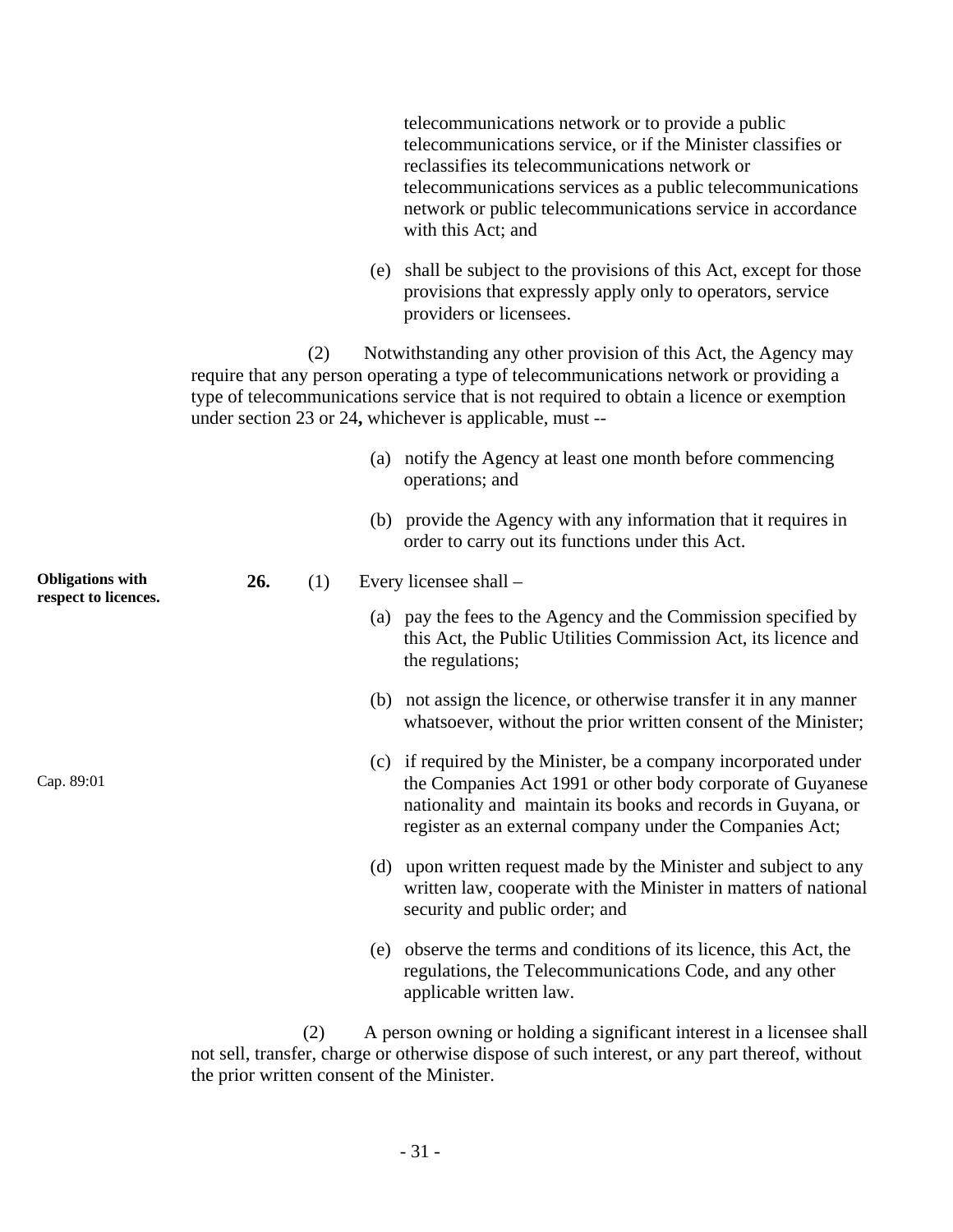(3) A licensee shall not, without the prior written consent of the

Minister, –

- (a) cause, permit or acquiesce in a sale, transfer, charge or other disposition referred to in subsection (2);
- (b) issue or allot any shares or cause, permit or acquiesce in any other reorganisation of its share capital that results in –
	- (i) a person acquiring a significant interest in such licensee, or
	- (ii) a person who already owns or holds a significant interest in the licensee increasing or decreasing the size of his interest.

(4) The consent of the Minister required under subsections  $(1)(b)$ ,  $(2)$ and (3) shall not be unreasonably withheld.

(5) Notwithstanding anything in this section, where a sale, transfer, charge or other disposition referred to in subsection (2) is a result of an internal reorganisation of a body corporate that does not constitute ultimate transfer of control of a licensee –

- (a) the prior written consent of the Minister shall not be required; and
- (b) such licensee shall, as soon as reasonably practicable, notify the Minister in writing of the nature and extent of such sale, transfer, charge or other disposition.

(6) The Minister may, in respect of a licensee whose shares are publicly-traded on a *bona fide* stock exchange, waive the obligation to obtain his consent under subsections (2) or (3), and any such waiver shall be subject to a condition that the licensee shall, as soon as reasonably practicable, notify the Minister of any sale, transfer, charge or other disposition referred to in subsections (2) and (3).

| <b>Conditions of</b><br>licences.      | 27. | Every licence shall contain conditions regarding –                                                                     |
|----------------------------------------|-----|------------------------------------------------------------------------------------------------------------------------|
|                                        |     | (a) the term and expiration of the licence and the time required for an<br>application for renewal; and                |
|                                        |     | (b) such other matters as the Minister may, by regulation or on the advice<br>of the Agency, specify for such licence. |
| <b>Obligations of</b><br>operators and | 28. | Every operator and service provider shall –<br>(1)                                                                     |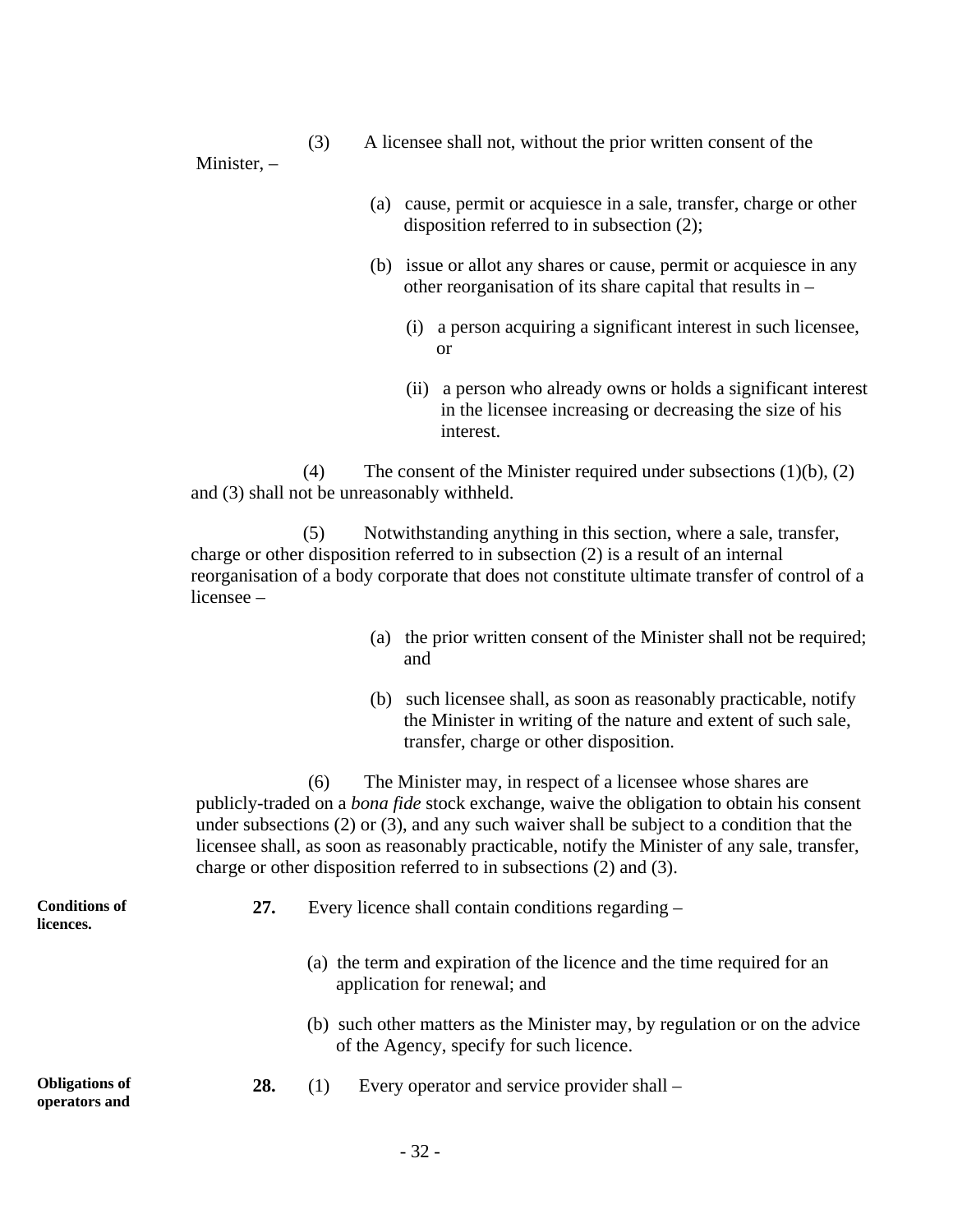**service providers.** 

- (a) comply with the requirements of this Act, the regulations, the Telecommunications Code, its licence and all other applicable law;
- (b) submit to the Agency and the Commission information with respect to the development of its telecommunications network and telecommunications services, as may be reasonably required by the Agency and the Commission in the performance of their functions;
- (c) meet technical standards and quality of service performance indicators in accordance with its licence, this Act, the Public Utilities Commission Act, the regulations, and the Telecommunications Code;
- (d) provide and contribute to universal access and universal service in accordance with policies established by the Minister, and determinations and requirements of the Agency, under section 43 and the regulations, including obligations to provide such access and services to low income or other designated areas;
- (e) provide users with interconnection and access to and the opportunity to use its telecommunications network, telecommunications services and facilities on a fair and reasonable basis and otherwise in accordance with this Act and the regulations;
- (f) file with the Commission in accordance with the regulations or, where not provided for in the regulations, as may be required by the Commission, proposed agreements with users for the provision of public telecommunications services and the use of public telecommunications networks and facilities, including interconnection and access;
- (g) file, at such times as the regulations or, if not provided for in the regulations, the Agency may require, a report on its adherence to the required technical standards as measured against the technical standards set by the Agency and otherwise publish such reports as the Agency may require;
- (h) file, at such times as the regulations or, if not provided for in the regulations, the Commission may require, a report on its adherence to the required quality of service as measured against the quality of service performance indicators set by the regulations or the Commission, and otherwise publish such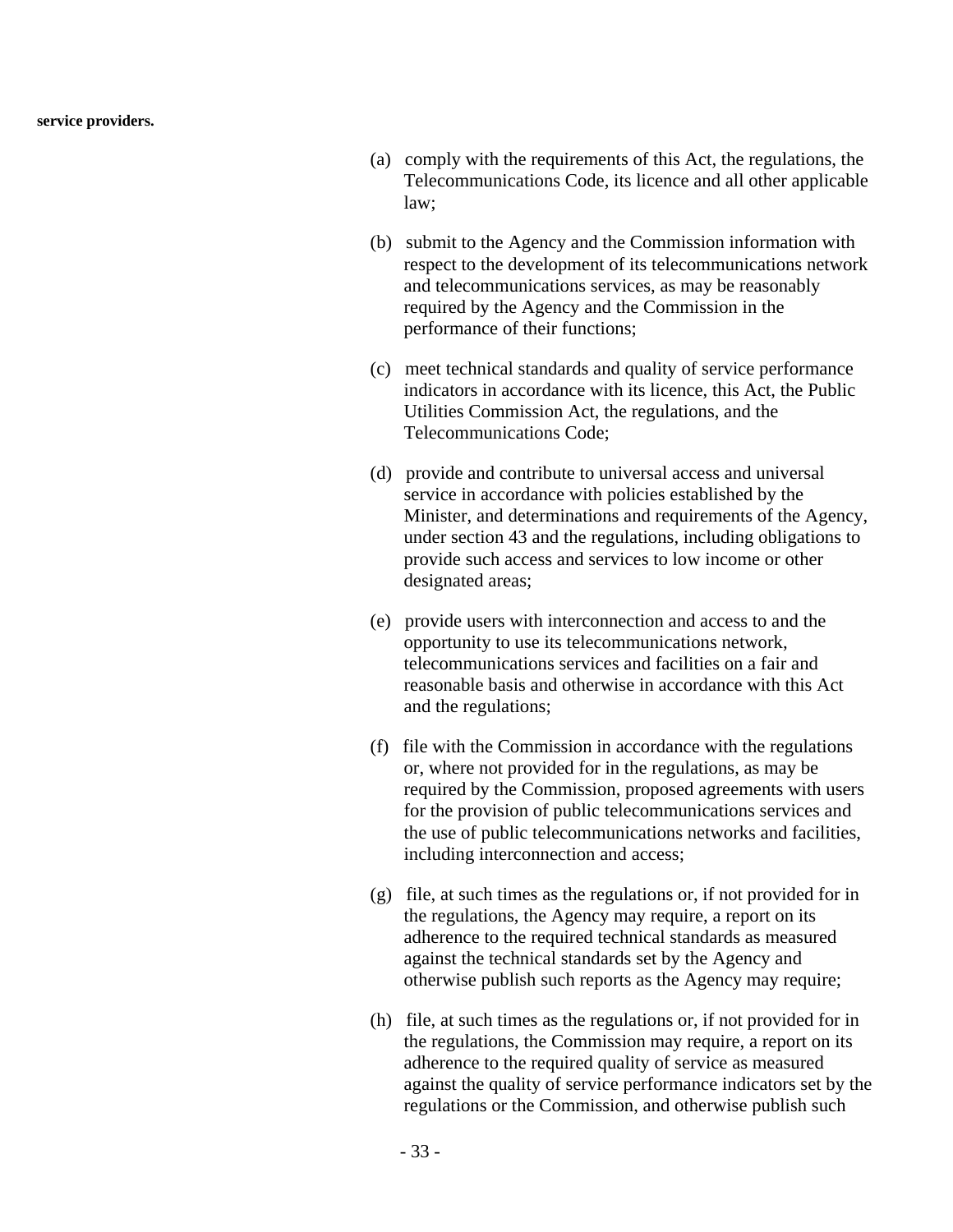reports as the regulations or the Commission may require;

- (i) develop, implement and publish procedures, consistent with the regulations, for responding to user complaints and disputes related to quality of service, billings, services and prices, and respond promptly and adequately to such complaints;
- (j) be subject to the jurisdiction of the Commission with regard to the resolution of complaints from and disputes with other operators and service providers and any other users;
- (k) as applicable to the telecommunications network operated or telecommunications services provided, be subject to any applicable written law and any commitments or agreements on telecommunications made by Guyana from time to time at the World Trade Organisation and the International Telecommunication Union and in any other international, regional or bilateral agreement or organisation;
- (l) comply with all applicable written law, including orders and other decisions of the Commission, regarding consumer protection, except that the operator or service provider may –
	- (i) in respect of a billing dispute, collect from any consumer amounts that are not in dispute;
	- (ii) in respect of terminal equipment attached to the public telecommunications network of an operator, disconnect telecommunications services only with respect to terminal equipment that is unsafe to the consumer or that poses a material risk of physical harm to such public telecommunications network; and
	- (iii) enforce the terms of its consumer agreements, provided that such terms do not contravene the regulations or prevent a consumer from submitting disputes to the Commission pursuant to this Act, the Public Utilities Commission Act, or the regulations;
- (m) refrain from impairing or terminating the interconnection, access or telecommunications services provided to another operator or service provider, or the access to facilities granted to another operator or service provider or a public utility, during a dispute, without the prior written approval of the Commission, except that the operator or service provider may, in respect of a billing dispute, collect from such other operator or service provider, or from such public utility, amounts that are not in dispute;

Cap. 57:01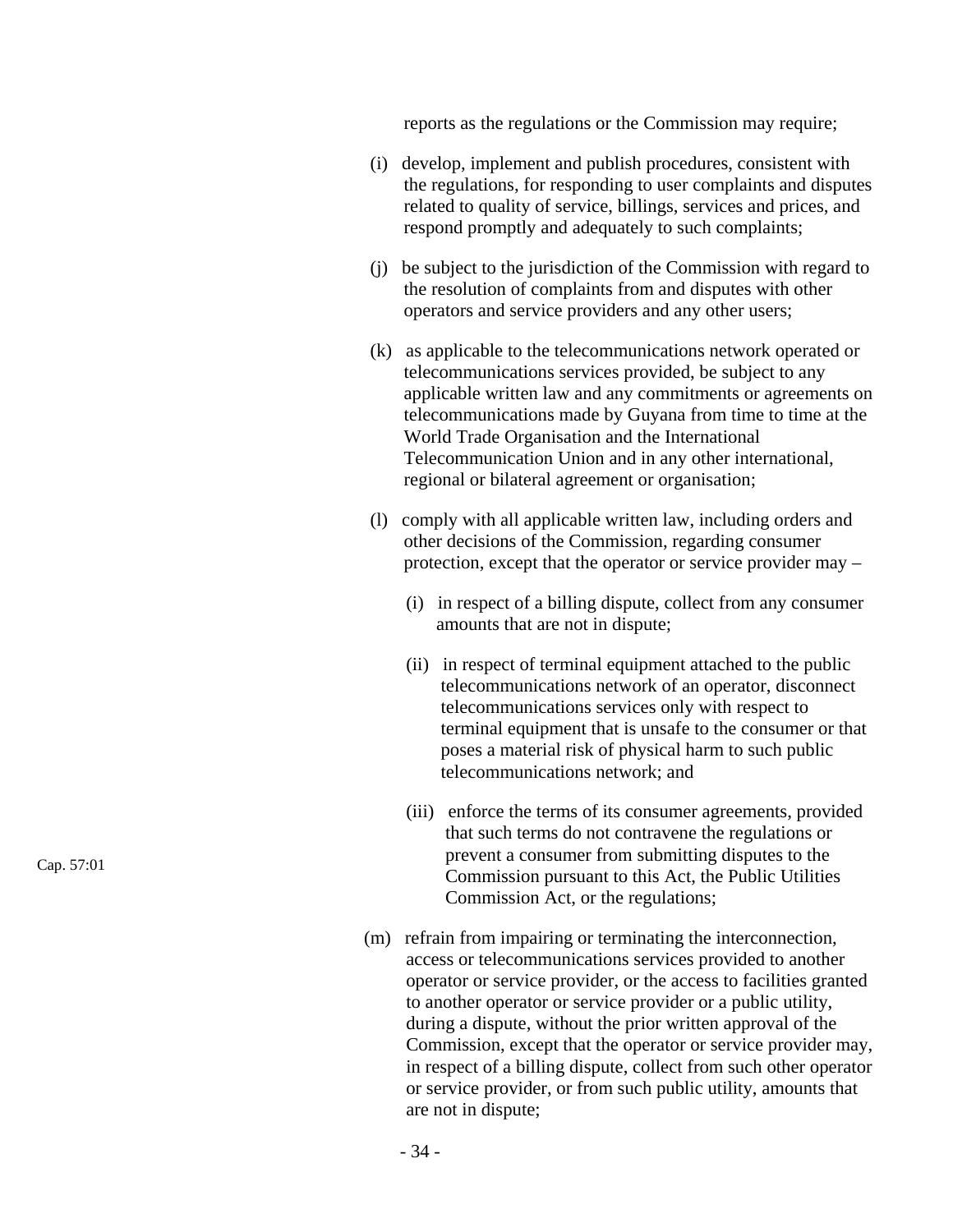- (n) not, in a manner that might lessen, or might have the effect of lessening, competition, engage in anti-competitive pricing or other practices that impede competition or that are unfair and, in particular, shall refrain from using revenues or resources to cross-subsidise any other telecommunications network or telecommunications service in a manner that is anticompetitive;
- (o) not discriminate unduly among similarly-situated users, and transmit all telecommunications without discrimination, subject to section 88 and other applicable written law;
- (p) not impose unreasonable, discriminatory or anti-competitive conditions or limitations on the resale of its telecommunications services;
- (q) account for costs in accordance with this Act, the regulations, its licence, and the requirements of the Commission;
- (r) develop and maintain current maps, diagrams, drawings and schematics of its telecommunications networks and facilities, and every significant component thereof, and --
	- (i) at its own cost, furnish the Agency with a full set of such maps, diagrams, drawings and schematics and any updates thereto, upon the written request of the Agency; and
	- (ii) make maps of its telecommunications networks available to any person with a bona fide interest, including other operators or service providers and public utilities, upon written request and at a charge that reflects the actual cost of reproducing such maps; and
- (s) in the case of a dominant or jointly dominant operator or service provider, not cease operating any public telecommunications network or providing any public telecommunications service authorised in its licence, or deprogramme or dispose of any facility or other asset where such deprogramming or disposal would affect access or operation of such public telecommunications network or provision of such public telecommunications service, without the prior written consent of the Minister:

Provided that this subsection (s) shall not apply to the disposal of assets in the ordinary course of the operator's or service provider's maintenance,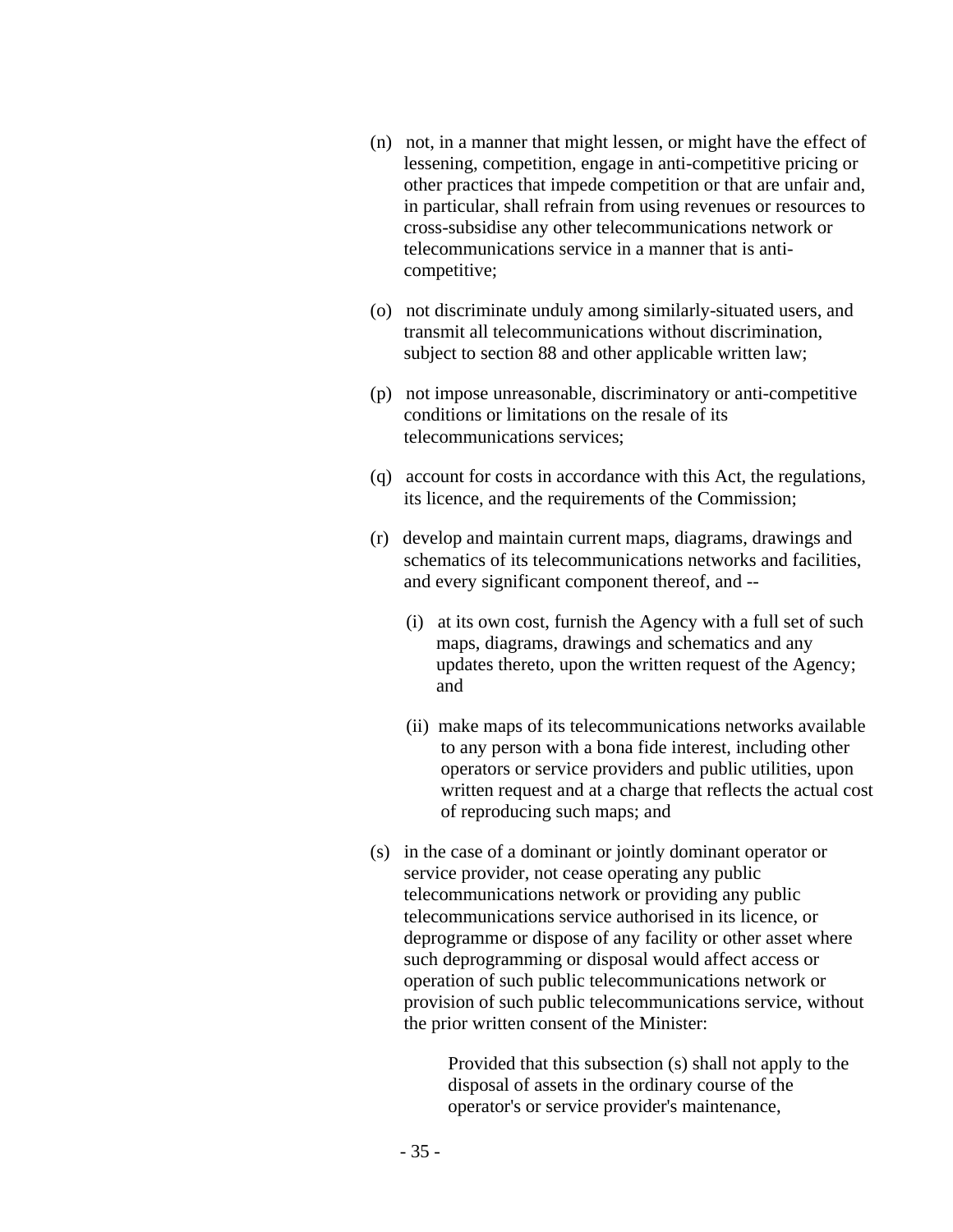replacement or upgrading of its public telecommunications network or public telecommunications services.

(2) The Commission shall be empowered to enforce the compliance of operators and service providers with the quality of service standards applicable to the telecommunications networks of such operators and the telecommunications services of such service providers, including measures by which an operator or a service provider shall compensate users adversely affected by a failure to operate a telecommunications network or provide a telecommunications service in accordance with such standards.

(3) An operator shall make available on a timely basis, to other operators and service providers, subject to conclusion of an appropriate confidentiality agreement between the operator and the other operator or service provider, such technical information as the Commission may determine regarding the telecommunications network of such operator, including planned deployment of facilities and such other information relevant to the telecommunications network or telecommunications services of such other operator or service provider.

**29.** (1) Every person that operates a telecommunications network or provides a telecommunications service shall maintain the confidentiality of, and refrain from using or disclosing, any confidential, personal or proprietary information of any user, originating from –

- (a) any such user;
- (b) any usage of the telecommunications network or telecommunications service by such user or any other information received or obtained regarding such user in connection with the operation of the telecommunications network or provision of the telecommunications service,

for any purpose other than to  $-$ 

- (i) operate such telecommunications network or provide such telecommunications service;
- (ii) bill and collect charges, and seek legal redress against the relevant user subject to an appropriate protective order;
- (iii) protect the rights or property of such person operating the telecommunications network or providing the telecommunications service;
- (iv) protect users from the fraudulent use of the telecommunications network or telecommunications service;

**Obligations of all persons that operate a telecommunications network or provide a telecommunications service.**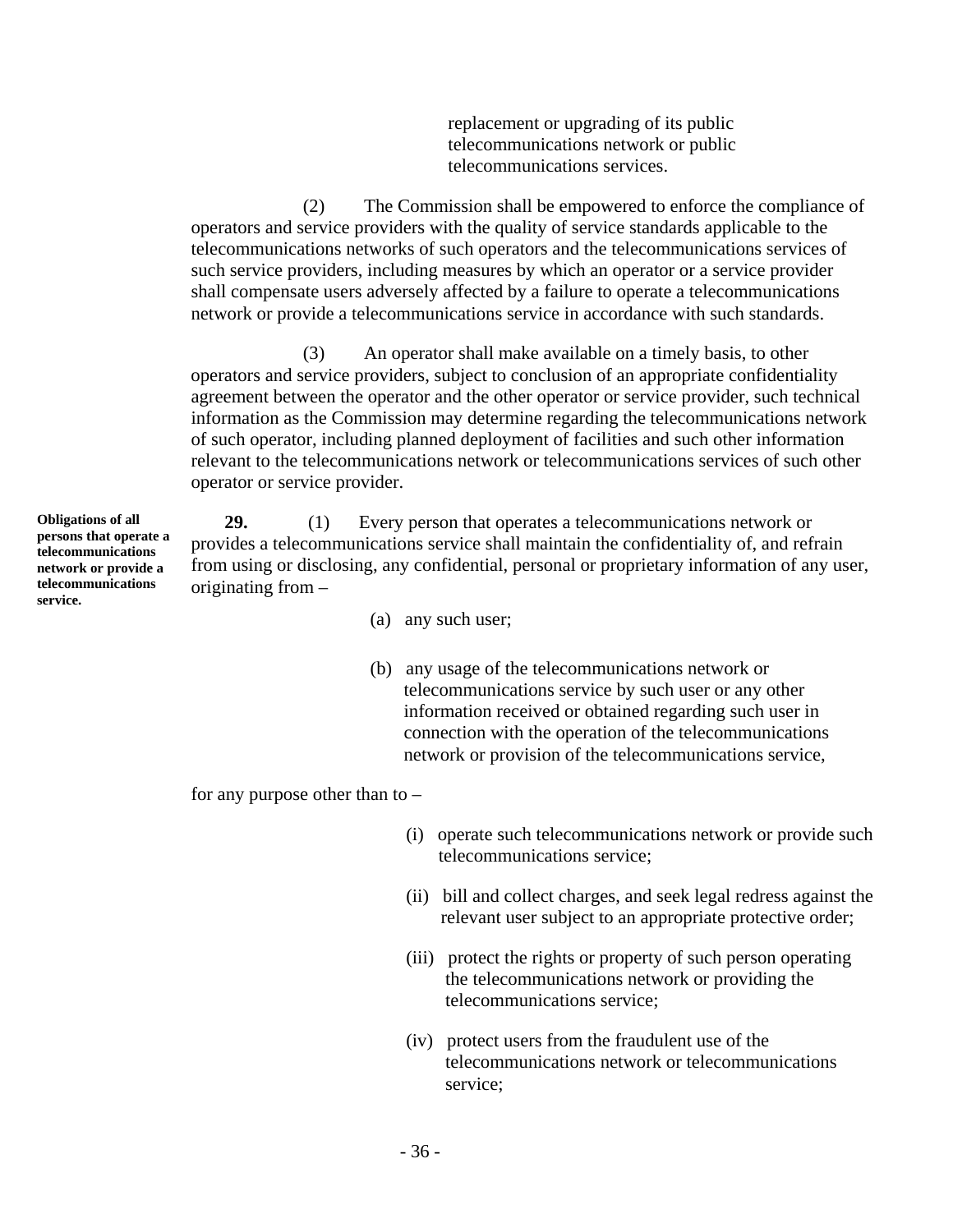- (v) respond to a subpoena or other lawful process, subject to an appropriate protective order; or
- (vi) conduct such other activities as may be authorised by the Minister in the regulations, by order, or in the terms of a licence, or by the Commission by order,

Cap. 47:03 except as required or permitted under the Interception of Communications Act 2008.

(2) Nothing in subsection (1) shall prohibit the Minister or the Commission from authorising a person that operates a telecommunications network or provides a telecommunications service to disclose lists of its users, including directory access databases, for the publishing of directories or for such other purposes as the Minister or the Commission may specify.

**Requirement for a frequency authorisation. 30.** (1) Except in accordance with an order issued under subsection (11), no person shall use the spectrum, or install or operate radiocommunication equipment, without a frequency authorisation granted by the Minister.

> (2) A person who wishes to use the spectrum, and install and operate radiocommunication equipment for such purposes, shall submit an application for a frequency authorisation to the Agency in the manner specified in the regulations.

(3) The Agency shall supply its recommendations with respect to each application for a frequency authorisation to the Minister.

(4) On the submission to the Agency of an application for a frequency authorisation, the Minister shall cause such application to be published in the *Official Gazette*, and the applicant shall publish a notice of such application in a newspaper of general circulation in Guyana, for the purpose of providing interested persons the opportunity to comment for a period not being less than forty days from the date of the submission of the application to the Agency, and the Minister shall consider any representations or objections which are duly made and not withdrawn.

(5) Subject to the other subsections of this section, the Minister shall grant or deny any application for a frequency authorisation based on applicable policies and regulations on a non-discriminatory basis.

(6) Where an application for a frequency authorisation is denied, the Minister shall notify the applicant in writing and shall, upon the applicant's request, give the reasons for the denial in writing.

(7) On the granting of a frequency authorisation, the Minister shall cause to be published in the *Official Gazette* a notice to that effect.

(8) The terms of a frequency authorisation shall be available for public scrutiny at the office of the Agency: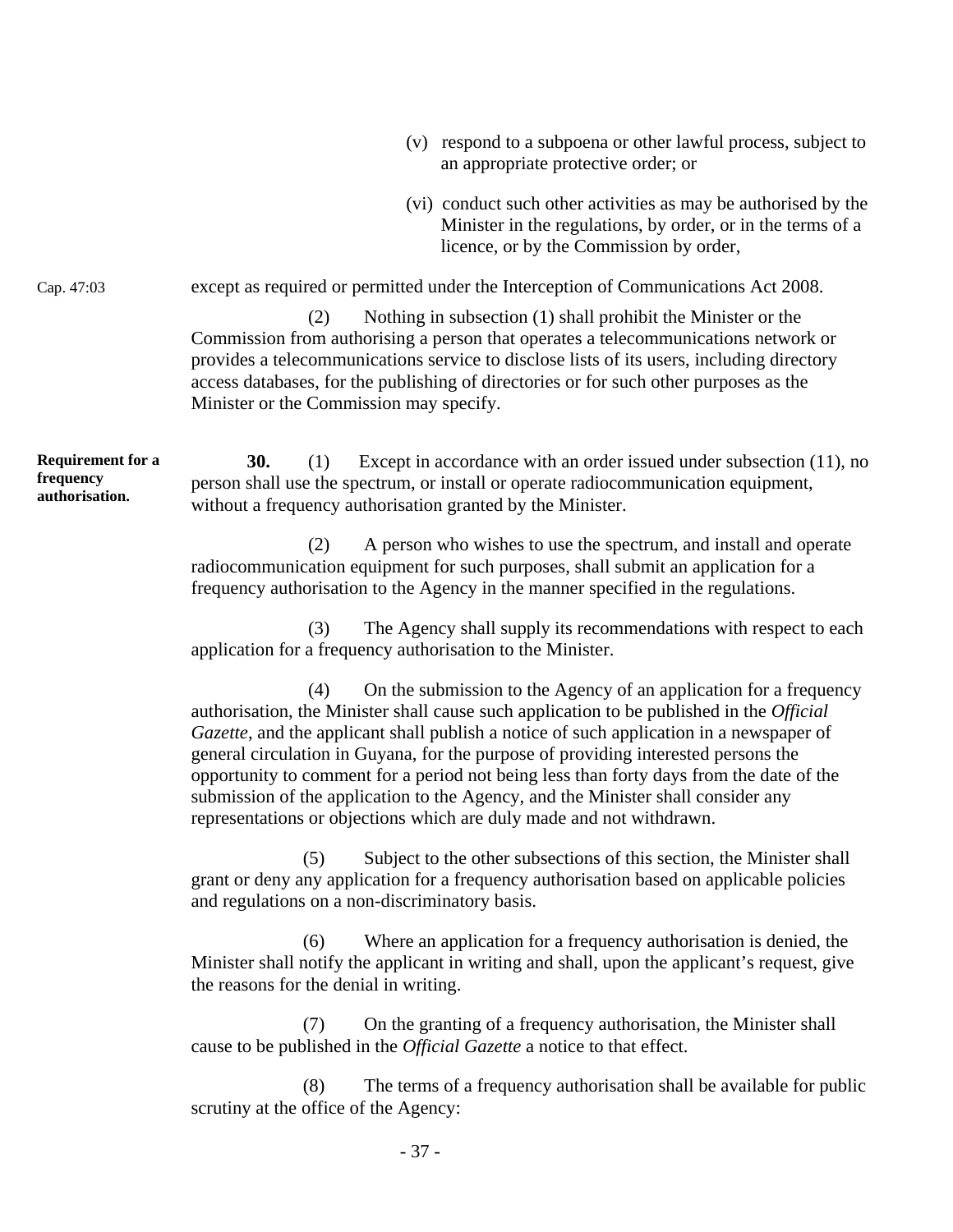Provided, however, that notwithstanding any other provision of this section, where it appears to the Agency, after consultation with the Minister, that the frequency authorisation contains information, the disclosure of which would be contrary to national security or any other matter provided for in the regulations, the Agency shall withhold that information from public scrutiny.

(9) A frequency authorisation shall be consistent with the spectrum plan established by the Agency pursuant to section 44 and the regulations and shall confer on the authorisation holder the right to use a specific frequency band or bands and install and operate specific types of radiocommunication equipment for the use of such frequency band or bands, subject to such conditions as may be set out therein and in the regulations.

(10) (a) A person that intends to install or operate any radiocommunication equipment within Guyana for the purpose of transmitting any telecommunication to any point outside Guyana shall first obtain a frequency authorisation, or if such person has already been granted a frequency authorisation, shall first obtain an amendment to such frequency authorisation, expressly authorising the installation and operation of any such radiocommunication equipment and the use of the spectrum in connection therewith.

(b) A person that intends to reconfigure or otherwise alter the technical parameters of any radiocommunication equipment authorised for installation and operation under a frequency authorisation, or add any type of radiocommunication equipment that is not already authorised in its frequency authorisation, shall notify the Agency of its intention in writing, and shall be required to be granted an amendment of its frequency authorisation by, or other written approval of, the Minister, prior to effecting any such reconfiguration or other alteration or addition, as the case may be.

(11) Notwithstanding any other provision of this Act, the Minister may, by order, designate certain radiocommunication equipment, and the portions of the spectrum used when such equipment is installed or operated, as available for use by the general public or any other person without the need for obtaining a frequency authorisation, subject to any terms and conditions set forth in the order, the regulations, or the Telecommunications Code, including any obligation that any such person be subject to provisions of this Act, the regulations or the Telecommunications Code.

(12) The Minister may make such provisions in regulations as he may deem appropriate requiring any person –

> (a) who intends to sell, or otherwise supply or transfer to any other person, or to programme or otherwise modify, any radiocommunication equipment, to obtain a dealer's permit prior to carrying out any such sale, other supply or transfer, or programming or other modification; and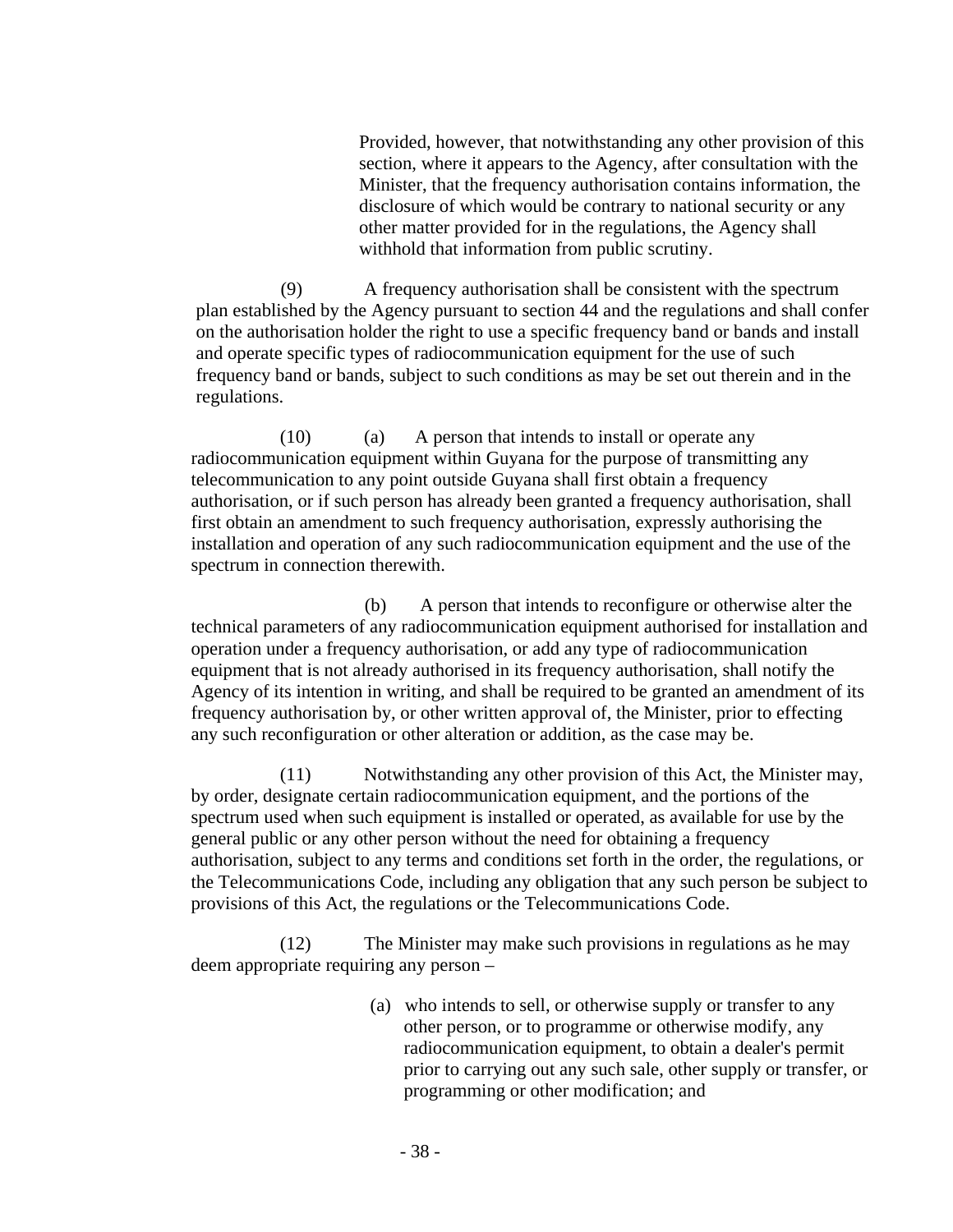- (b) who is involved in the use of, or any other activity regarding, the spectrum or radiocommunication equipment, in a manner other than that covered by a frequency authorisation or, if required, a dealer's permit, to obtain a specified certification or permit prior to engaging in such use or other activity.
- **31.** (1) Every authorisation holder shall
	- (a) pay the fees to the Agency and the Commission specified by this Act, the Public Utilities Commission Act, its frequency authorisation, and the regulations;
	- (b) strictly adhere to the frequency band and radiocommunication equipment authorised in its frequency authorisation;
	- (c) if required by the Minister, be a company incorporated under the Companies Act 1991 or other body corporate of Guyanese nationality and maintain its books and records in Guyana, or register as an external company under the Companies Act;
	- (d) not assign its frequency authorisation, or otherwise transfer it in any manner whatsoever, without the prior written consent of the Minister;
	- (e) upon request made by the Minister and subject to any written law, cooperate with the Minister in matters of national security and public order;
	- (f) observe the conditions of its frequency authorisation, this Act, the regulations, the Telecommunications Code and any other applicable written law; and
	- (g) as applicable to the use of the spectrum or radiocommunication equipment, be subject to any commitments on telecommunications and spectrum-related matter made by Guyana at the World Trade Organisation and the International Telecommunication Union and in any other international, regional or bilateral agreement or organisation.

(2) A person owning or holding a significant interest in an authorisation holder shall not sell, transfer, charge or otherwise dispose of such interest, or any part thereof, without the prior written consent of the Minister.

(3) An authorisation holder shall not, without the prior written consent of the Minister, –

**Obligations with respect to frequency authorisations.** 

Cap. 89:01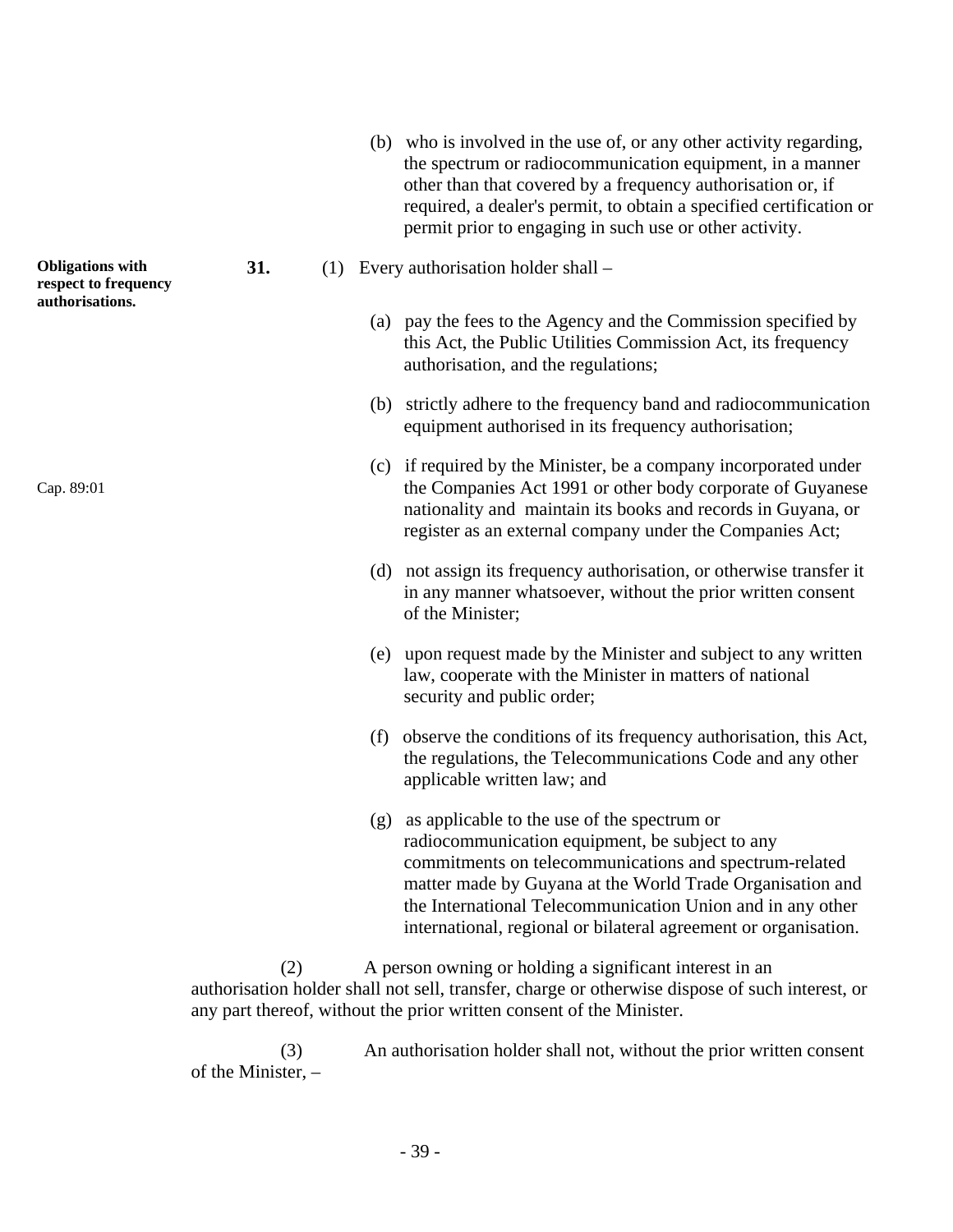- (a) cause, permit or acquiesce in a sale, transfer, charge or other disposition referred to in subsection (2);
- (b) issue or allot any shares or cause, permit or acquiesce in any other reorganisation of its share capital that results in –
	- (i) a person acquiring a significant interest in such holder, or
	- (ii) a person who already owns or holds a significant interest in such holder, increasing or decreasing the size of his interest.

(4) The consent of the Minister required under subsections  $(1)(d)$ ,  $(2)$ and (3) shall not be unreasonably withheld.

(5) Notwithstanding anything in this section, where a sale, transfer, charge or other disposition referred to in subsection (2) is a result of an internal reorganisation of a body corporate that does not constitute ultimate transfer of control of an authorisation holder –

- (a) the prior written consent of the Minister shall not be required; and
- (b) such holder shall, as soon as reasonably practicable, notify the Minister of the nature and extent of such sale, transfer, charge or other disposition.

(6) The Minister may, in respect of an authorisation holder whose shares are publicly traded on a *bona fide* stock exchange, waive the obligation to obtain his consent under subsection (2) or (3), and any such waiver shall be subject to a condition that the authorisation holder shall, as soon as reasonably practicable, notify the Minister of any sale, transfer, charge or other disposition referred to in subsection (2) and (3).

**Conditions of frequency authorisations.** 

- **32.** Every frequency authorisation shall contain conditions regarding
	- (a) the term and expiration of the frequency authorisation and the time required for an application for renewal;
	- (b) the use of the frequency band and radiocommunication equipment so authorised;
	- (c) the designation of emissions, power and other technical requirements for the authorised radiocommunication equipment, radiocommunications network and radiocommunication services; and
	- (d) such other matters as the Minister may, by regulation or on the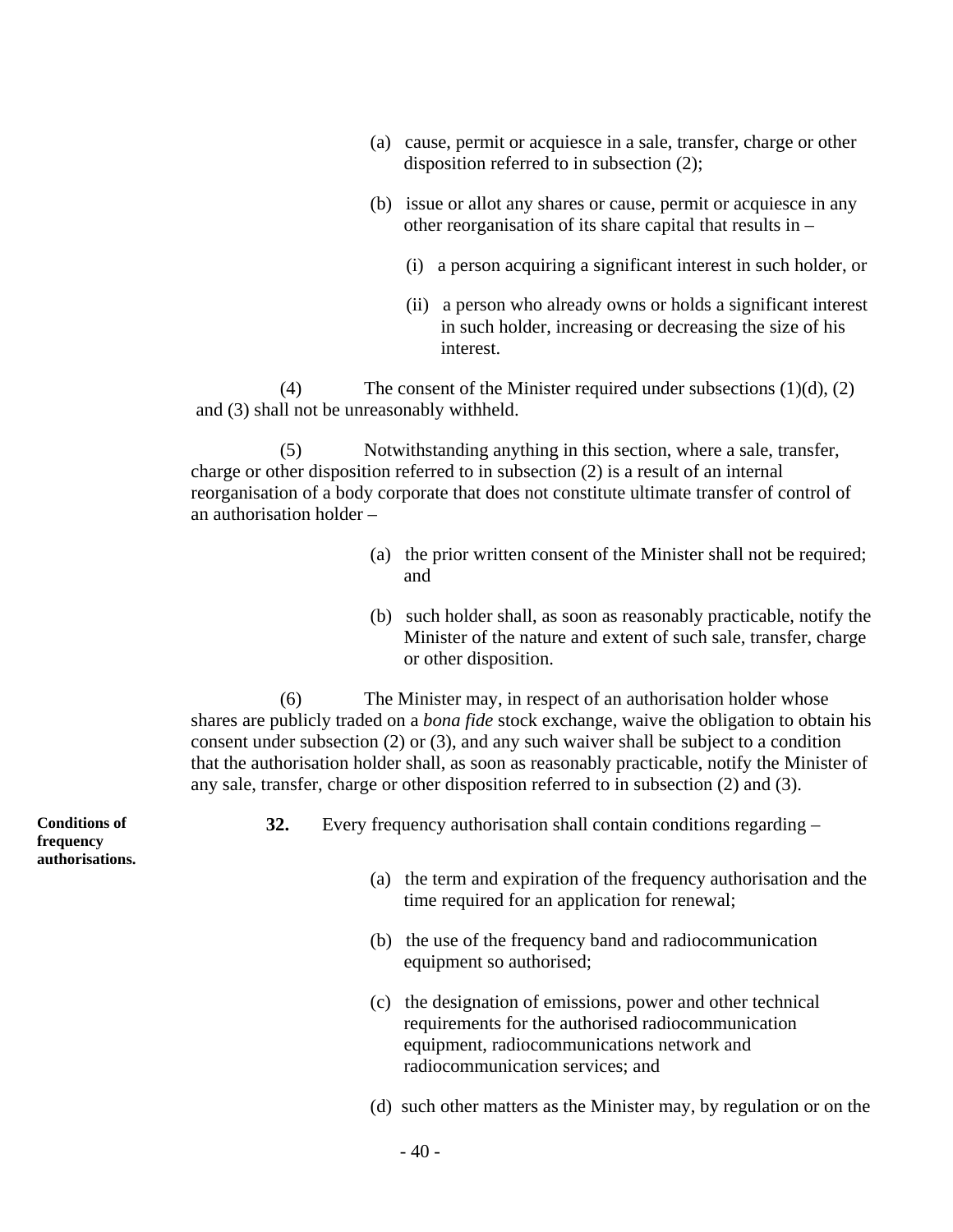advice of the Agency, specify for such frequency authorisation.

**33.** (1) The provisions of this Act, the regulations and the Telecommunications Code with respect to frequency authorisations, the spectrum and radiocommunication equipment shall apply to the owners, operators, masters, captains and pilots of every ship, aircraft and other vessel that is registered in Guyana and uses the spectrum or radiocommunication equipment for telecommunications in any manner.

(2) Notwithstanding section 30(1), a ship, aircraft or other vessel not registered in Guyana shall not be required to have a frequency authorisation issued under this Act, and a person operating radiocommunication equipment onboard any such vessel shall not be required to have any authorisation provided for under section 30(12)(b), for any use of the spectrum or operation of radiocommunication equipment made while in the territorial waters or airspace of Guyana, provided and to the extent that the spectrum and radiocommunication equipment are used under a valid frequency authorisation or other relevant authorisation issued by a foreign governmental authority in accordance with international agreements relating to radiocommunications in respect of ships, aircraft and other vessels:

> Provided, however, that while in the territory of Guyana, every ship, aircraft and other vessel not registered in Guyana, and every person operating radiocommunication equipment onboard any such vessel, shall be subject to the jurisdiction of the Agency for purposes of the Minister's and the Agency's monitoring and enforcement powers under this Act other than those set forth in sections 30(1) and (12), including matters regarding harmful interference and applicable provisions of the ITU Treaties.

**Suspension and 34.** (1) Subject to this section, the Minister may, after consultation with the Agency, suspend or terminate a licence or a frequency authorisation, in whole or in part, where –

- (a) the licensee or the authorisation holder has failed to comply materially with any of the provisions of this Act, the regulations, the terms and conditions of its licence or frequency authorisation, the Telecommunications Code, or any other applicable written law;
- (b) the licensee or the authorisation holder has failed to comply materially with any lawful direction of the Minister, the Agency or the Commission;
- (c) the licensee or the authorisation holder is in default of

**Authorisation to operate in territorial waters or airspace.** 

**termination of licences and frequency authorisations.**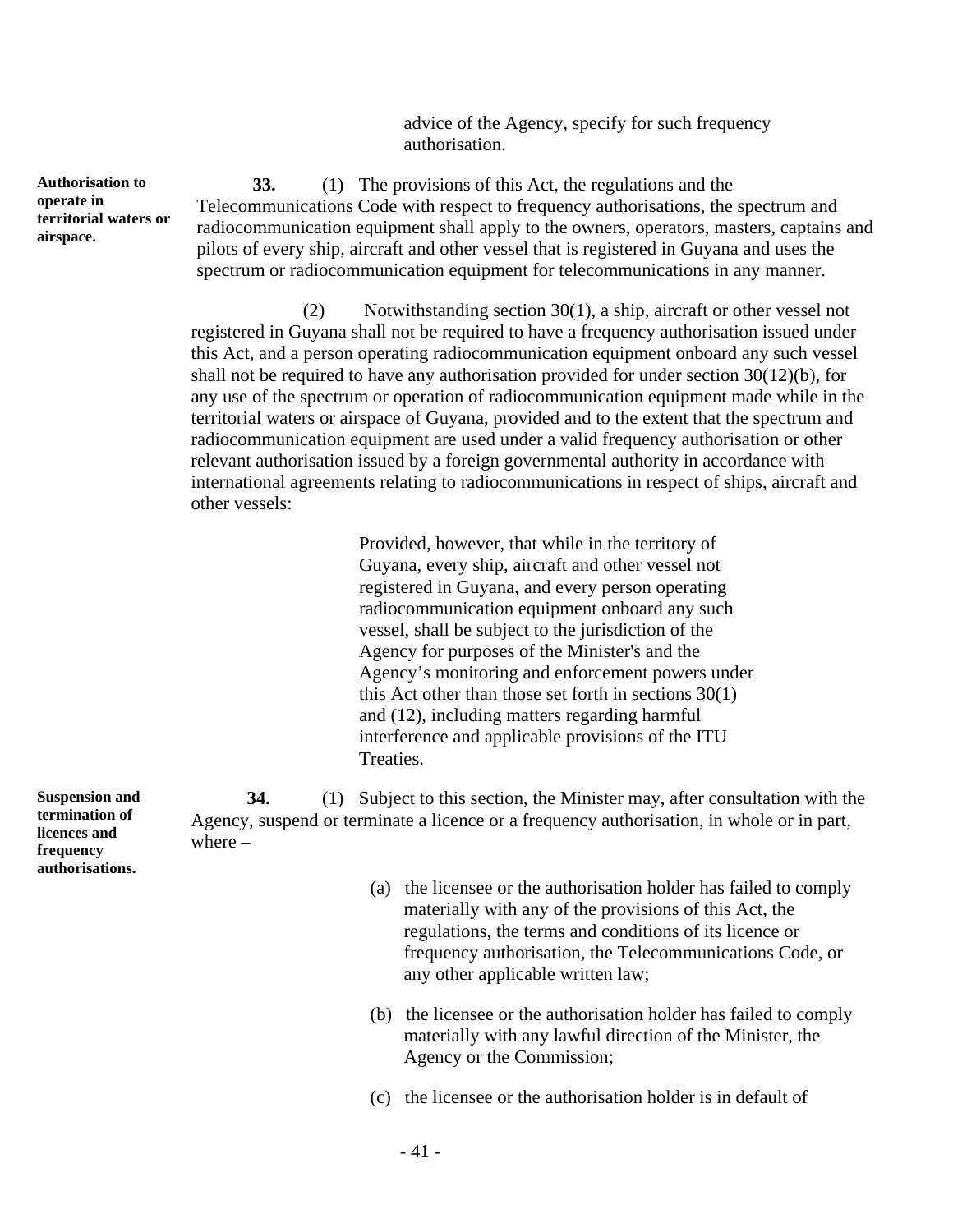payment of any fee or other monies that are charged or imposed by the Agency, the Commission, or any other Government agency pursuant to this Act, the Public Utilities Commission Act, the regulations, its licence or frequency authorisation, the Telecommunications Code or any other applicable written law;

- (d) the licensee or the authorisation holder is dissolved; goes into liquidation, receivership, or trusteeship, or enters or is ordered into any scheme or arrangement for winding up or dissolution; declares or is declared bankrupt; convenes any meeting with its creditors generally with a view to the general re-adjustment or rescheduling of its indebtedness; or makes a general assignment for the benefit of its creditors;
- (e) the licensee or authorisation holder ceases operating any public telecommunications network, providing any public telecommunications service, or using any frequency band authorised by its licence or frequency authorisation, or otherwise ceases to carry on its business in whole or significant part;
- (f) the Minister determines, in connection with any allocation, reallocation, assignment or reassignment of frequency bands, that a frequency authorisation should be terminated under section  $45(3)$ ;
- (g) the suspension or termination is necessary for reasons of national security or public order;
- (h) the licensee or authorisation holder no longer meets any criteria for the original grant of a licence or frequency authorisation set forth in the regulations;
- (i) any material declaration or representation made by the licensee or authorisation holder on the original application form or in a renewal request for such licence or frequency authorisation or during the original or renewal application process was false or misleading; or
- (j) the licensee or authorisation holder agrees in writing with the Minister that the licence or frequency authorisation shall be terminated or suspended.

(2) The Minister shall, before exercising the power of suspension or termination conferred by this section, give the licensee or the authorisation holder adequate advance notice in writing, which, absent exigent circumstances, shall not be less than ninety days, of his intention to suspend or terminate the licence or frequency

Cap. 57:01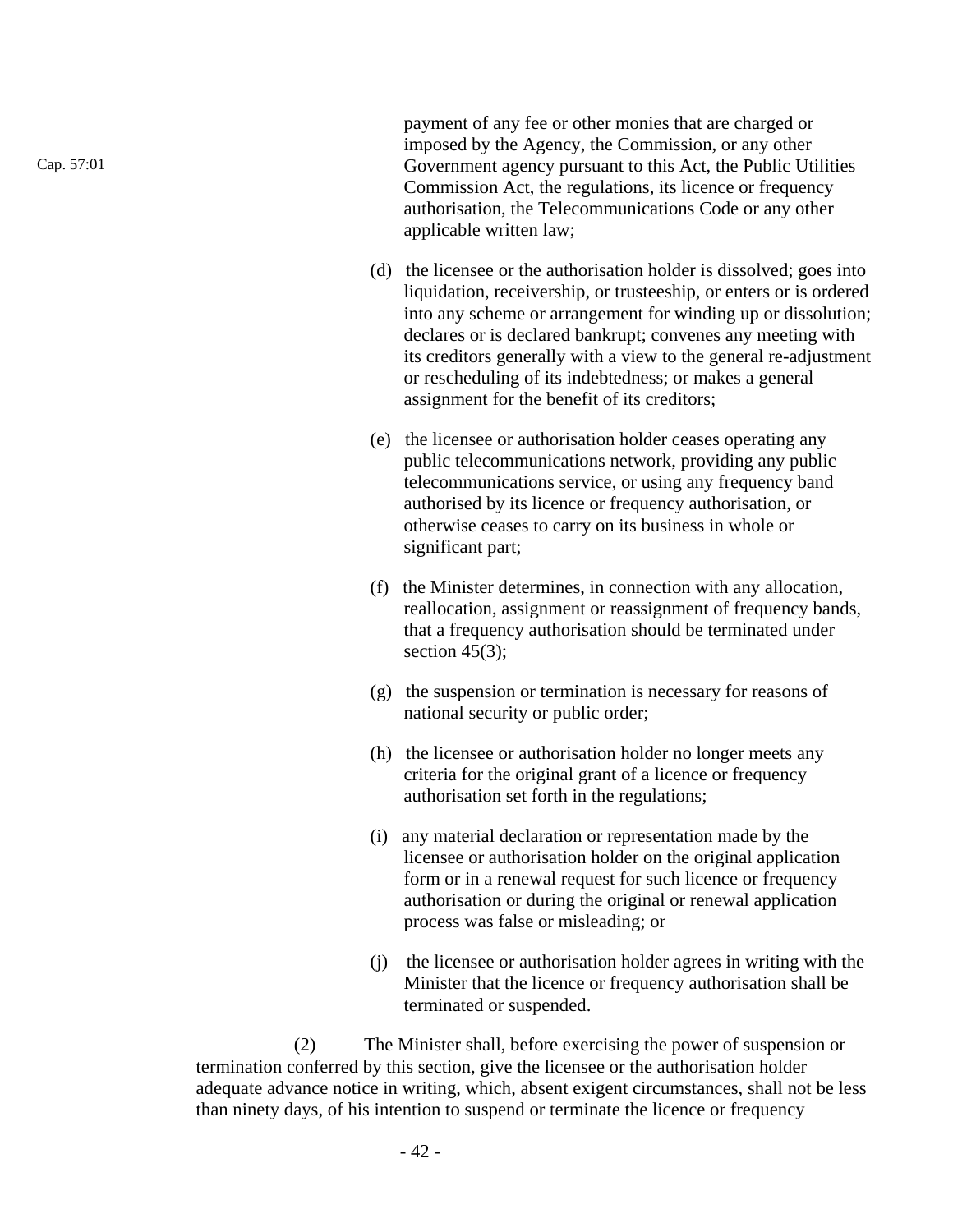authorisation, specifying the grounds on which suspension or termination is proposed, and shall give the licensee or the authorisation holder the opportunity –

- (a) to present its views, including submitting to the Agency within such time as the notice shall specify a written statement of objections to the suspension or termination; and
- (b) to remedy the breach or other grounds for suspension or termination set forth in the notice,

which the Minister shall take into account before reaching a decision on suspension or termination.

(3) The suspension or termination of a licence or a frequency authorisation shall take effect on the date specified by the Minister in the notice required under subsection (2).

(4) During the period in which the Minister is considering the exercise of his power to suspend or terminate a licence or a frequency authorisation, the licensee or the authorisation holder shall continue to operate its telecommunications network and provide telecommunications services until such time as the Minister makes a determination and, in the event that the term of the licence or the frequency authorisation comes to an end before such determination is made, an interim renewal of the licence or the frequency authorisation on the same terms shall be granted, without prejudice to any subsequent decision by the Minister to suspend or terminate the licence or frequency authorisation.

(5) Nothing in this section shall preclude the Minister from immediately suspending or terminating a licence or a frequency authorisation where there is, or is likely to be, a risk to national security or public order, and where the Minister suspends or terminates a licence or frequency authorisation pursuant to this subsection, he shall promptly provide written notice thereof to the licensee or authorisation holder whose licence or frequency authorisation has been so suspended or terminated and publish notice thereof in the *Official Gazette*.

**Amendment of licences and frequency authorisations.** 

- **35.** (1) A licence or a frequency authorisation may be amended --
	- (a) by the written agreement of the licensee or the authorisation holder; or
	- (b) by the Minister in his discretion and upon the advice of the Agency where –
		- (i) force majeure, national security or public order considerations require amendment;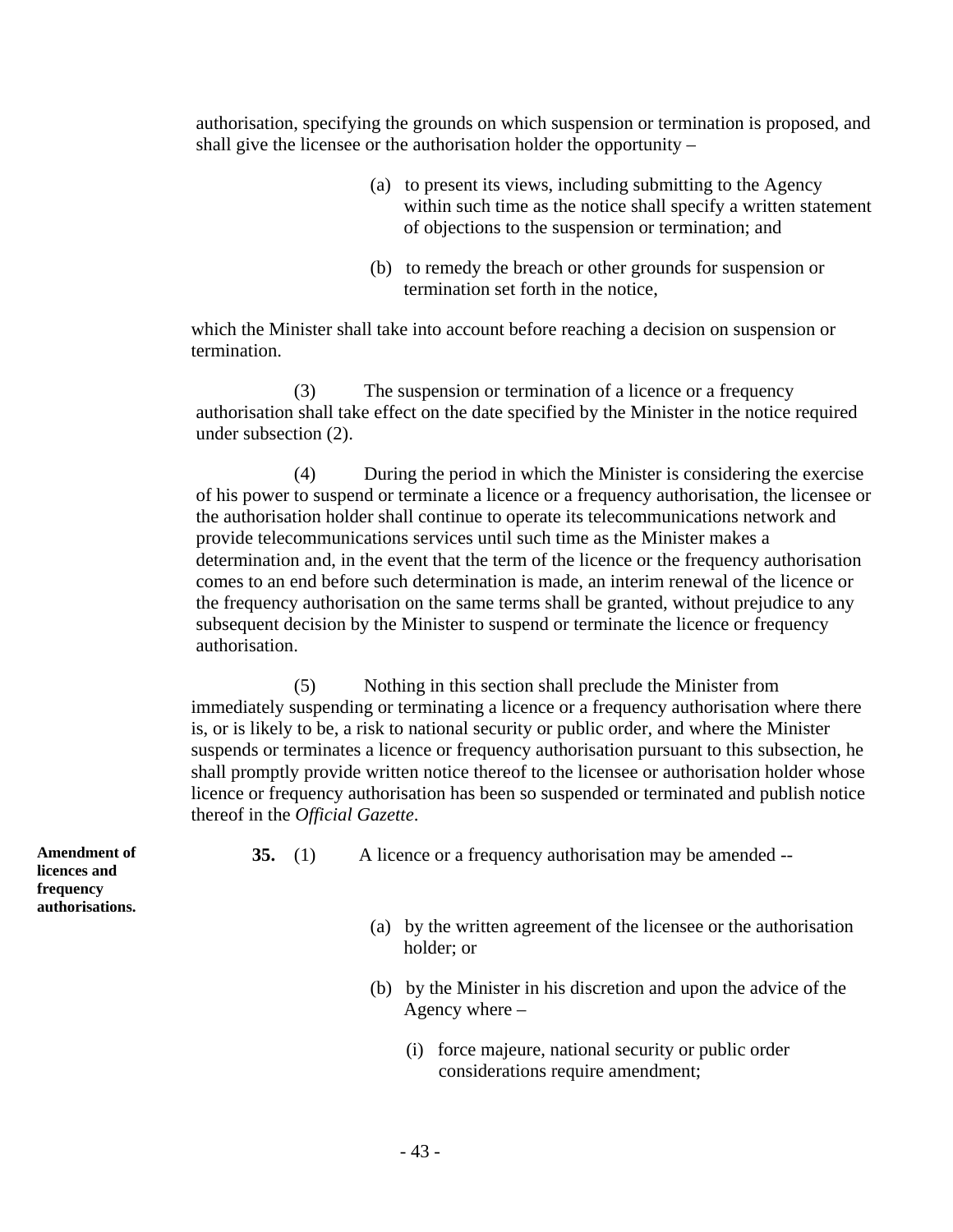- (ii) in connection with the allocation, reallocation, assignment or reassignment of a frequency band, the Minister determines that the frequency authorisation should be amended;
- (iii) this Act or the regulations require; or
- (iv) the Minister otherwise deems amendment necessary to achieve the objectives of this Act.

(2) Before amending a licence or a frequency authorisation, the Minister shall publish the proposed amendment in the *Official Gazette* for representations or objections by interested persons, and where the Minister determines in the exercise of his discretion that a licence or a frequency authorisation should be amended, he shall –

- (a) give the licensee or authorisation holder adequate advance notice in writing, which, absent exigent circumstances, shall not be less than ninety days, of the proposed amendment, giving reasons for the amendment and the date by which the amendment shall take effect;
- (b) give the licensee or the authorisation holder the opportunity to present its views and to submit to the Agency, within such time as the notice may specify, a written statement of objections to the amendment of the licence or the frequency authorisation, which may include proposed alternatives to the amendment; and
- (c) take any representations, objections, views, statements and alternatives presented by the licensee or authorisation holder and by interested persons into account before reaching a decision on the amendment.

(3) Nothing in this section shall preclude the Minister from causing the immediate amendment of a licence or a frequency authorisation where there is, or is likely to be, a risk to national security or public order, and where the Minister amends a licence or frequency authorisation pursuant to this subsection, he shall promptly provide written notice thereof to the licensee or authorisation holder whose licence or frequency authorisation has been so amended and publish notice thereof in the *Official Gazette*.

(4) A licensee or authorisation holder may request in writing that the Minister consent to an amendment of its licence or its frequency authorisation.

**Renewal of licences and frequency authorisations.** 

**36.** (1) Upon the application of any licensee or authorisation holder submitted to the Agency within the time prior to expiration set forth in its licence or frequency authorisation, the Minister shall renew a licence or frequency authorisation, unless he determines that –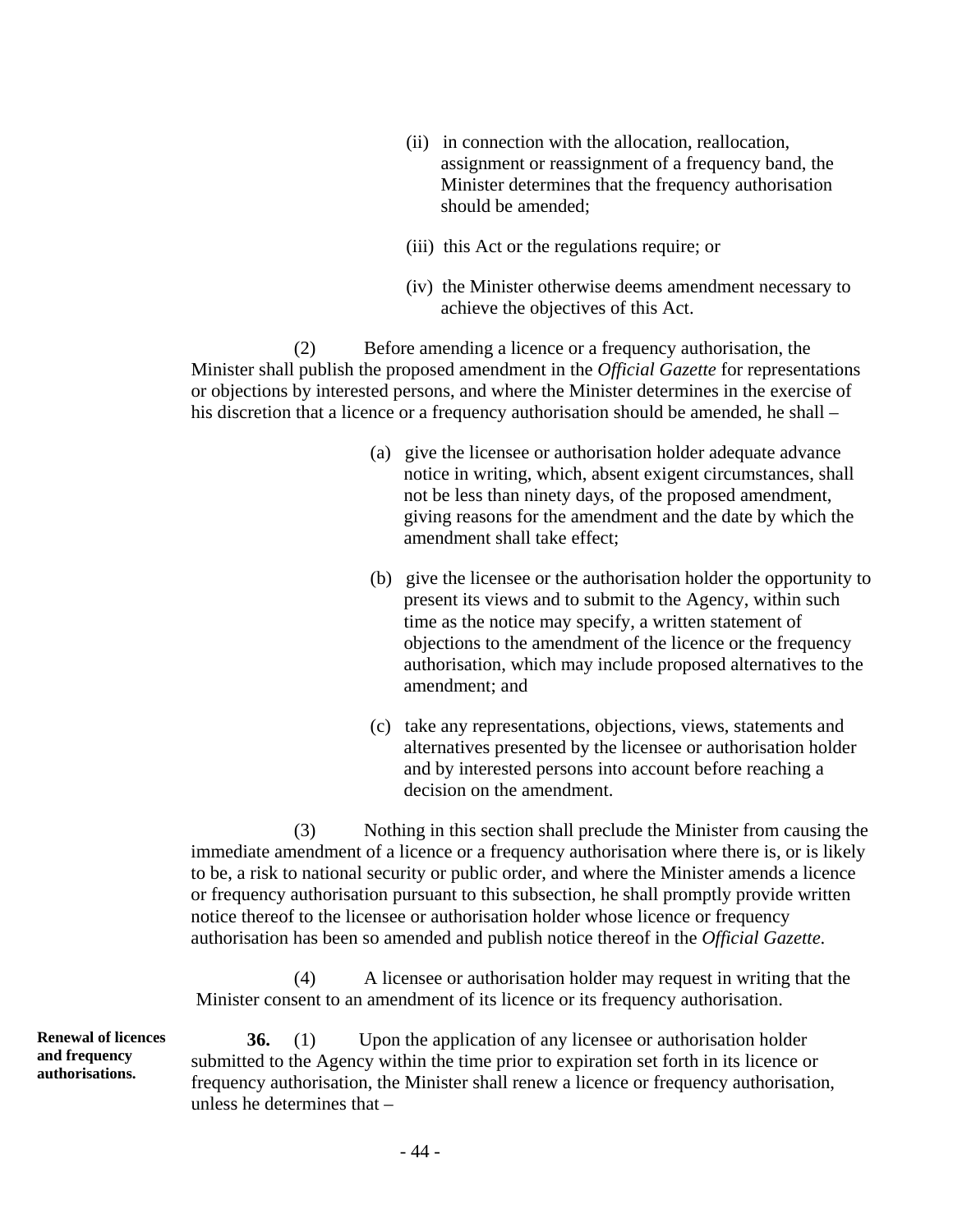- (a) the licensee or the authorisation holder has failed to comply materially with any of the provisions of this Act, the regulations, the terms and conditions of its licence or frequency authorisation, the Telecommunications Code, or any other applicable written law;
- (b) the licensee or the authorisation holder has failed to comply materially with any lawful direction of the Minister, the Agency or the Commission;
- (c) the licensee or the authorisation holder is in default of payment of any fee or other monies that are charged or imposed by the Agency, the Commission, or any other Government agency pursuant to this Act, the Public Utilities Commission Act, the regulations, its licence or frequency authorisation, the Telecommunications Code or any other applicable written law;
- (d) the licensee or the authorisation holder has been, or is likely to be, dissolved; has gone, or is likely to go, into liquidation, receivership, or trusteeship, or has entered or has been ordered into, or is likely to enter or to be ordered into, any scheme or arrangement for winding up or dissolution; has declared or has been declared, or is likely to declare or be declared, bankrupt; has convened, or is likely to convene, any meeting with its creditors generally with a view to the general re-adjustment or rescheduling of its indebtedness; or has made, or is likely to make, a general assignment for the benefit of its creditors;
- (e) the licensee or authorisation holder has ceased operating any public telecommunications network, providing any public telecommunications service, or using any frequency band authorised by its licence or frequency authorisation, or otherwise has ceased to carry on its business in whole or significant part;
- (f) non-renewal is necessary for reasons of national security or public order;
- (g) the licensee or frequency authorisation holder no longer meets any criteria for the original grant of a licence or a frequency authorisation set forth in the regulations; or
- (h) any material declaration or representation made by the licensee or authorisation holder on the original application form or in the renewal request for such licence or frequency authorisation or during the original or renewal application

Cap. 57:01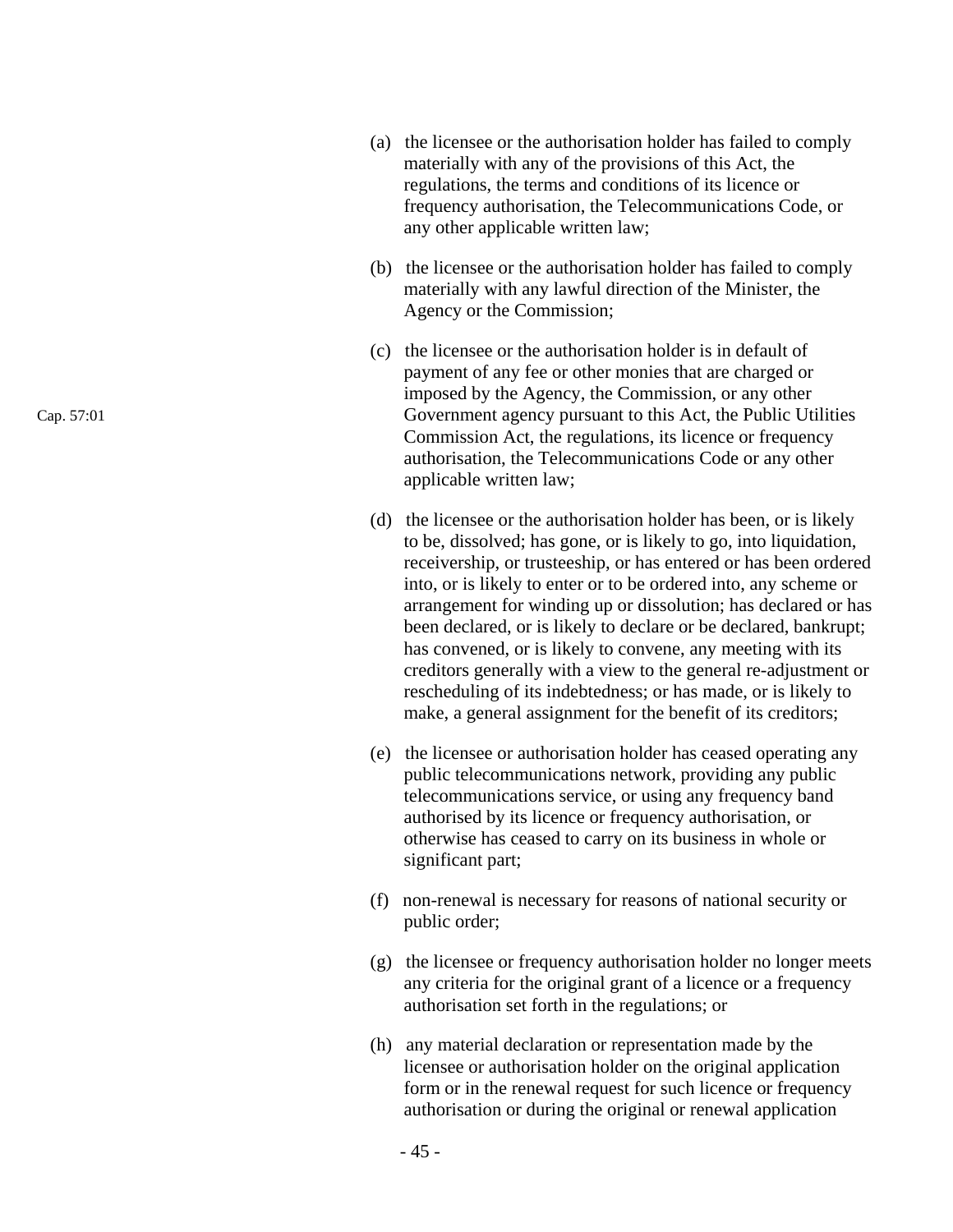process was false or misleading.

(2) The Minister may, on his own motion, determine not to renew a licence or a frequency authorisation on any of the grounds set forth in subsection (1), and in such instances, he shall give the licensee or the authorisation holder written notice thereof within a reasonable time before the expiration of such licence or frequency authorisation, specifying the grounds on which he proposes not to renew such licence or frequency authorisation, and shall publish a notice of the action taken on such determination in the *Official Gazette*.

(3) Subject to a licensee's or authorisation holder's submission of a timely application under subsection (1) in the case of a renewal request initiated by such licensee or authorisation holder, sections 34(2) through (5), governing the procedure for the suspension or termination of a licence or frequency authorisation, shall apply *mutatis mutandis* to proceedings for the non-renewal of a licence or frequency authorisation under subsection  $(1)$  or  $(2)$ .

**Special licences and related special frequency authorisations.** 

**37.** (1) The Minister may grant a special licence, and a related special frequency authorisation, where he determines that --

- (a) an emergency or other exigent circumstances exist requiring the provision of the telecommunications services or operation of the telecommunications networks to be authorised in such special licence and related frequency authorisation; or
- (b) it is warranted for demonstration, testing or other short-term purposes.

(2) A person who wishes to obtain a special licence, and if applicable a related special frequency authorisation, shall submit an application to the Minister in the manner specified in the regulations:

> Provided that the Minister may grant a special licence and a related special frequency authorisation without the requirement of an application therefor where necessary to provide telecommunications services or to operate telecommunications networks in an emergency or other exigent circumstances.

(3) Special licences shall be subject to subsections (6) through (8) of section 23, and a related special frequency authorisations shall be subject to subsections (6) through (8) of section 30, and such other provisions of this Act, the regulations, the Telecommunications Code, other applicable law and terms and conditions as the Minister shall specify therein.

(4) A special licence, and if applicable a related special frequency authorisation, shall be valid for a term not to exceed ten days and may be renewed by the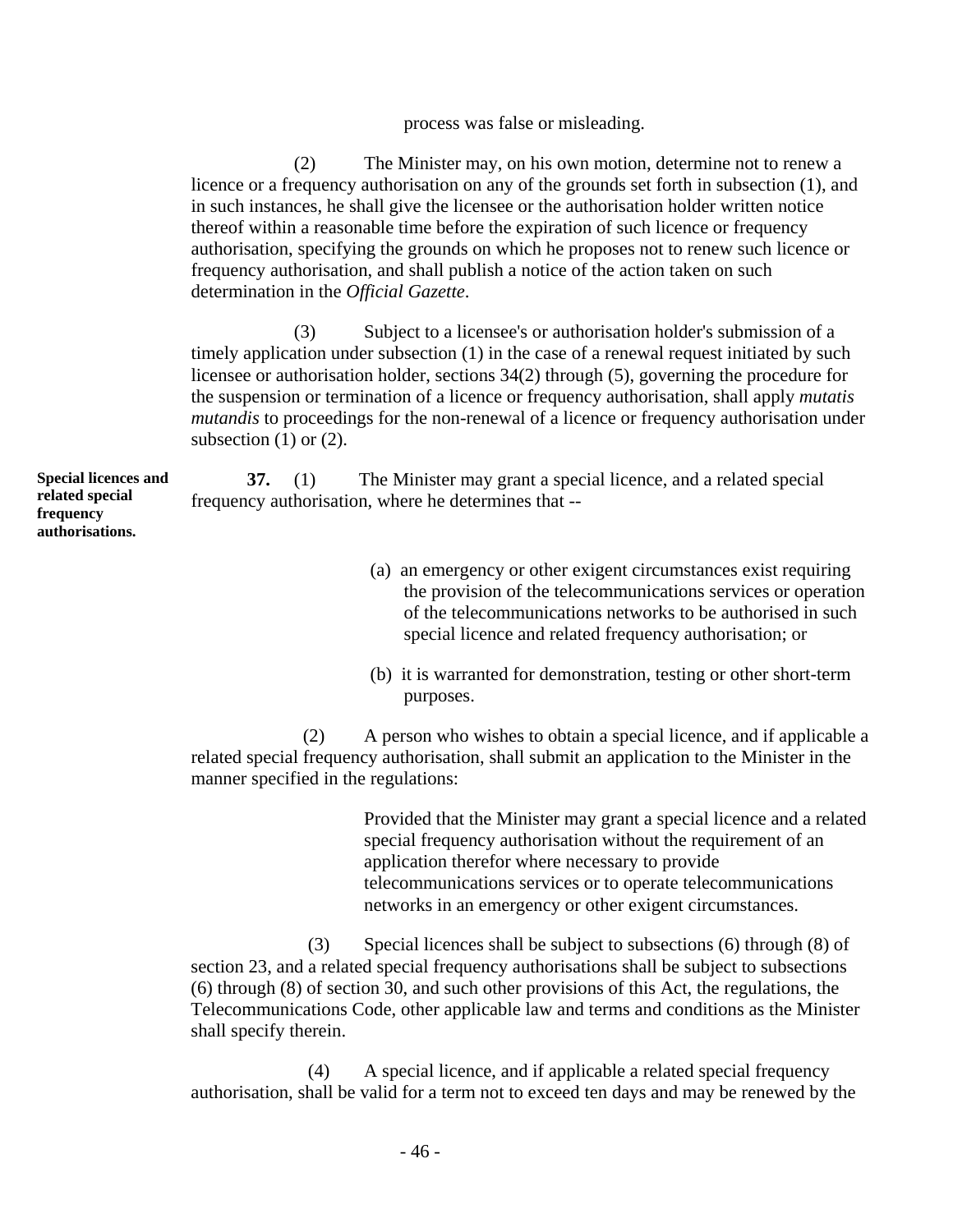Minister for good cause.

(5) The Minister may, by regulation or order, provide for additional procedures, terms and conditions with respect to special licences and related special frequency authorisations.

### **PART V**

### **PRICES AND DOMINANCE**

**Prices. 38.** (1) Prices for telecommunications services on a wholesale and retail basis, except those regulated by the Commission in accordance with this section, Part VI and the regulations, shall be determined by operators and service providers in accordance with the principles of supply and demand in the market.

> (2) Operators and service providers shall provide prices that are fair and reasonable and shall not discriminate unduly among similarly-situated persons, including the operator or service provider itself and any body corporate with which it is affiliated.

(3) The Commission may establish price regulation regimes, in the manner set forth in the regulations, in any case where –

- (a) there is only one operator operating a public telecommunications network or service provider providing a public telecommunications service;
- (b) an operator or a service provider is dominant as to a relevant public telecommunications network or public telecommunications service; or
- (c) the Commission detects anti-competitive cross-subsidisation or any other anti-competitive pricing or unfair competition,

for such periods as required by the regulations or, where not provided for in the regulations, by the Commission.

- (4) (a) In addition to regulating prices as provided in subsection (3), the Commission may establish price regulation regimes in any other circumstances provided for in the regulations.
	- (b) An operator or service provider subject to a price regulation regime may apply to the Commission for the review of such regime in the manner prescribed in the regulations.
- (5) Prior to establishing prices from time to time pursuant to subsection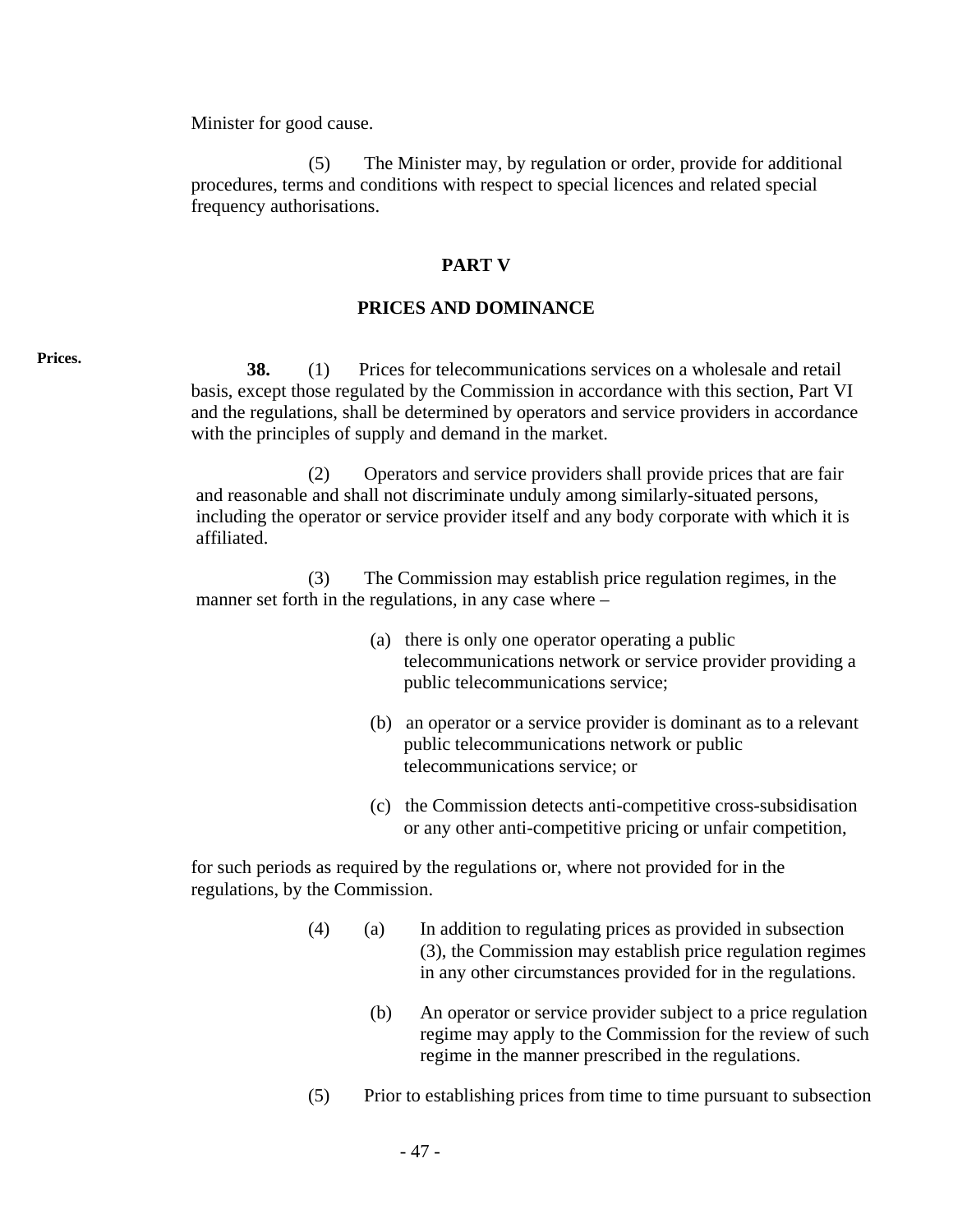$(3)$  or  $(4)(a)$ , the Commission shall --

- (a) give the operator or service provider written notice of its intention to establish a price regulation regime and the grounds and proposed terms thereof;
- (b) afford the operator or service provider an opportunity to present its views in writing to the Commission with regard to the proposed price regulation regime, within a period not less than twenty-eight days from the date of such notice;
- (c) publish a notice of the proposed price regulations regimes in a newspaper of general circulation in Guyana, for the purpose of providing interested persons the opportunity to comment for a period not less than twenty-eight days from the date of such publication, and shall consider any representations or objections which are duly made and not withdrawn;
- (d) hold a public hearing, at which the operator or service provider and any interest person may present their views on the proposed price regulation regime;
- (e) take any views submitted in writing or at the public hearing into account in determining the price regulation regime imposed; and
- (f) implement such other procedures as may be set forth in the regulations.

(6) Operators and service providers shall publish the prices, terms and conditions for their public telecommunications networks, public telecommunications services, and facilities, as the case may be, at such times and in such manner as the regulations, or where not provided for in the regulations the Commission, shall specify, and subject to this Act, the regulations and the conditions of any licence, such prices, terms and conditions shall thereafter be the lawful prices, terms and conditions for the use of such networks and facilities and the provision of such services.

(7) The Commission may, where it deems appropriate, require that an operator or a service provider effect accounting separation between different portions of its telecommunications networks, facilities and telecommunications services.

(8) The pricing provisions of this Part and Part VI shall apply to wholesale prices and to retail prices for telecommunications networks, telecommunications services, facilities, interconnection and access.

**Costs. 39.** Subject to the regulations, the Commission may develop, prescribe and apply methodologies, which may include benchmarking and network modeling --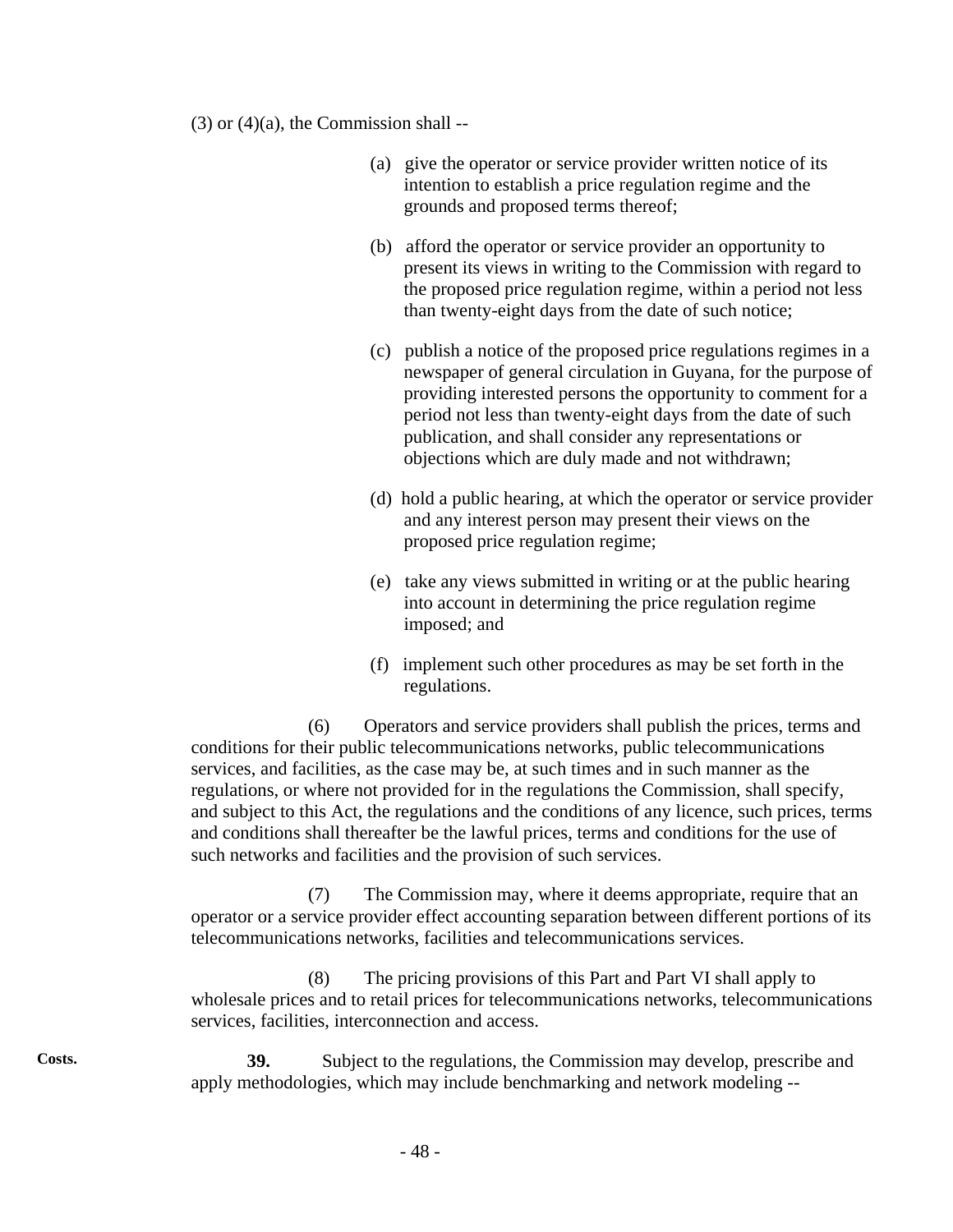- (a) that operators and service providers required to provide specified facilities, telecommunications networks and telecommunications services on a cost-oriented basis shall apply to determine and demonstrate that they are complying with such requirements;
- (b) to determine whether there is a difference between an operator's or service provider's total cost of providing facilities, telecommunications networks or telecommunications services and the revenues derived by such operator or service provider from providing such facilities, telecommunications networks or telecommunications services for such others' use; and
- (c) if so, to determine whether and to what extent to levy a charge on other operators or service providers to compensate such operator or service provider for such deficit.

**Dominance.** 40. (1) For purposes of this Act, the Commission may determine that an operator, service provider or any other telecommunications undertaking is dominant with respect to a telecommunications network, a telecommunications service or a type of facility, or any market for them, where, individually or jointly with others, it occupies such a position of economic strength as will enable it to operate with regard to such network, service, facility or market without effective constraints from its competitors, potential competitors, consumers or other users, and for any such determination, the Commission shall take into account the following factors:

- (a) the relevant market;
- (b) technology and market trends;
- (c) the market share of the telecommunications undertaking;
- (d) the power of the telecommunications undertaking to introduce and sustain a material price increase independently of competitors, potential competitors, consumers or other users;
- (e) the degree of differentiation among telecommunications networks, telecommunications services or facilities in the market;
- (f) the extent to which the position of the telecommunications undertaking in markets inside or outside of Guyana affords it the economic strength to operate in the market without effective constraints from competitors, potential competitors, consumers or other users; and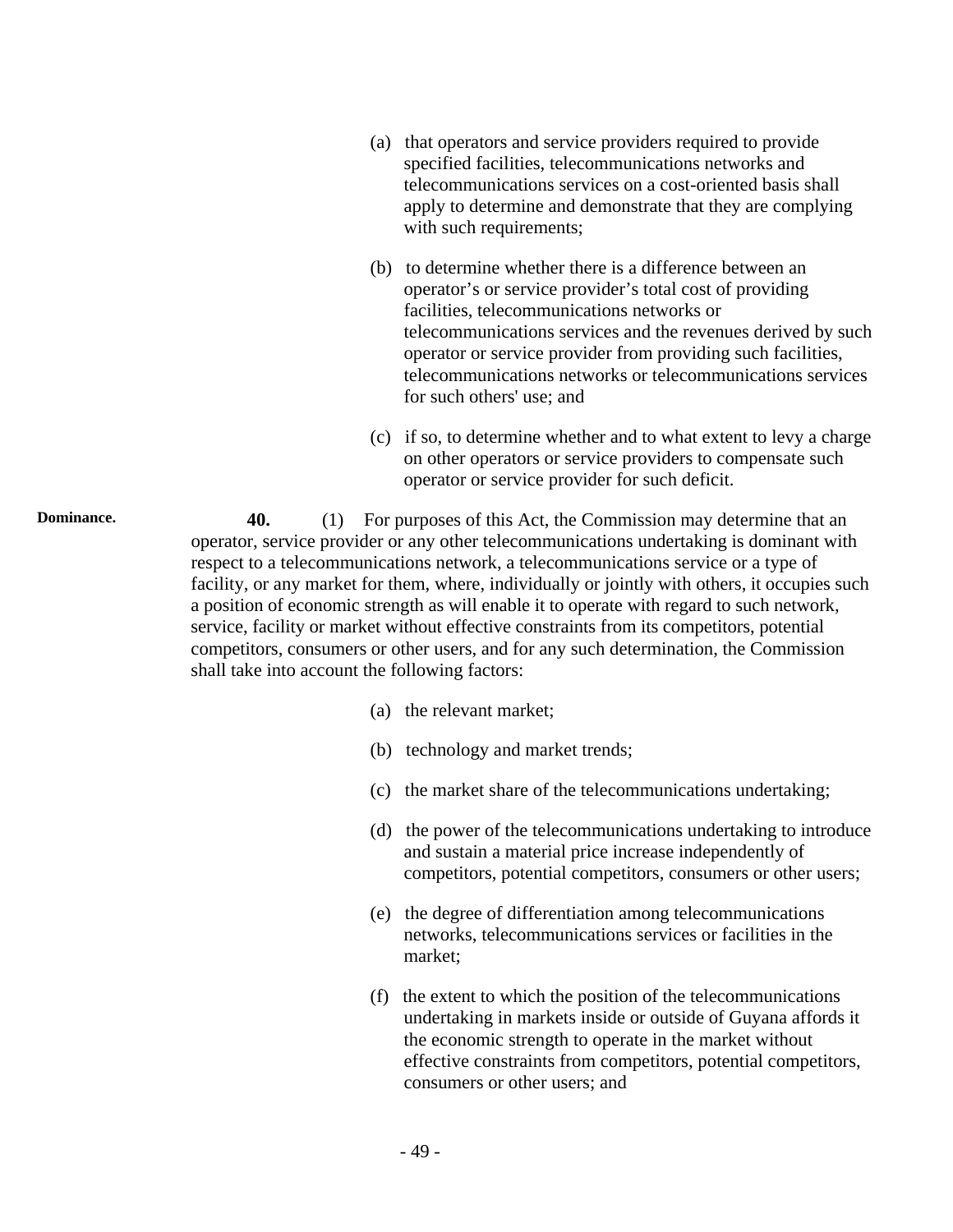(g) any other factors provided for in the regulations or deemed relevant by the Commission.

(2) Where the Minister deems it appropriate on the basis of the factors provided in subsection (1), he may, in the terms of a licence granted to an operator or service provider, designate such operator or service provider as dominant as to specific telecommunications networks, telecommunications services, types of facilities, or markets, and any designation so made shall subject such operator or service provider to the provisions of this Act and the regulations governing dominance, subject to subsection (3):

> Provided that no omission of a designation of dominance in the terms of a licence shall be interpreted as a determination that the relevant operator or service provider is not dominant as to any telecommunications network, telecommunications service, type of facility, or market, nor shall it prejudice the authority of the Commission to designate such operator or service provider as dominant as to any such network, service, type of facility, or market.

(3) Where a telecommunications undertaking deemed to be dominant by the Commission pursuant to subsection (1) or by the Minister pursuant to subsection (2) considers that it has lost its dominance with respect to a telecommunications network, a telecommunications service, a type of facility, or a market, it may apply to the Commission in writing to be classified as non-dominant as to such network, service, facility or market, and should the Commission so re-classify it, the Minister shall amend any applicable terms in the licence of a relevant operator or service provider to reflect such re-classification without the need for the procedures set forth in section 35(2).

(4) The provisions of section 38(5) shall *mutatis mutandis* apply to the procedure that shall be followed by the Commission in determining that a telecommunications undertaking is dominant, or has lost its dominance, with respect to a telecommunications network, a telecommunications service, a type of facility, or a market.

> (5) (a) The Minister may provide in the regulations for the determination by the Commission of instances in which an operator, service provider or other telecommunications undertaking is jointly dominant with another operator, service provider or telecommunications undertaking with respect to a telecommunications network, a telecommunications service or a type of facility, or any market for them, and in such instances the provisions of this section shall apply *mutatis mutandis* to any such jointly dominant operator, service provider or telecommunications undertaking.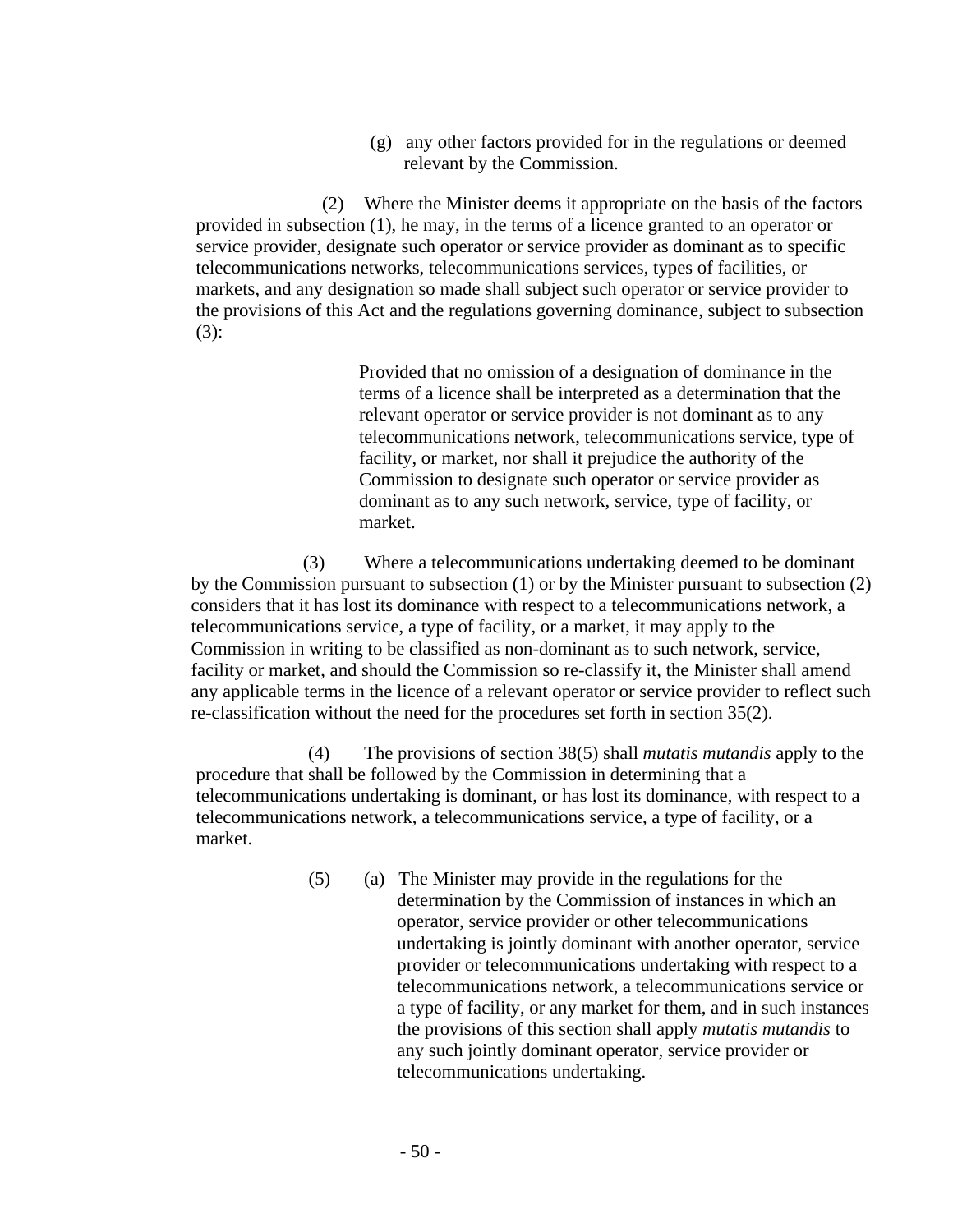(b) Two or more operators, service providers or other telecommunications undertakings shall be considered jointly dominant with respect to a telecommunications network, a telecommunications service or a type of facility, or any market for them, where such operators, service providers or other telecommunications undertakings jointly occupy such a position of economic strength as will enable each of them to operate in such market without effective constraints from their competitors, potential competitors, consumer or other users.

# **PART VI**

### **INTERCONNECTION AND ACCESS**

**General principles relevant to interconnection and access. 41.** (1) In addition to the obligations of section 28 and any other obligation of an operator or service provider provided for in this Act, every operator and service provider shall –

- (a) not, with respect to its telecommunications networks or telecommunications services, refuse, obstruct or in any way impede, other than for justified technical grounds stated in writing and approved by the Commission, another operator or service provider from making a direct interconnection, or an indirect interconnection through the public telecommunications network or public telecommunications services of other operators and service providers, and accessing its telecommunications networks and facilities;
- (b) comply with the regulations and the standards established by the Commission with regard to interconnection, access, and the pricing therefor, including for international telecommunications;
- (c) provide the elements of interconnection and access to other operators and service providers, in a manner that is at least equal in both quality and prices to that provided by the operator or service provider to its own business units or to any body corporate with which it is affiliated or to any other party to which the operator or service provider provides interconnection or access and without regard to the types of users to be served, or the types of telecommunications services to be provided, by such other operator or service provider;
- (d) promptly negotiate, upon the request of another operator or service provider, and subject to subsections  $(1)(g)$  and  $(h)$ ,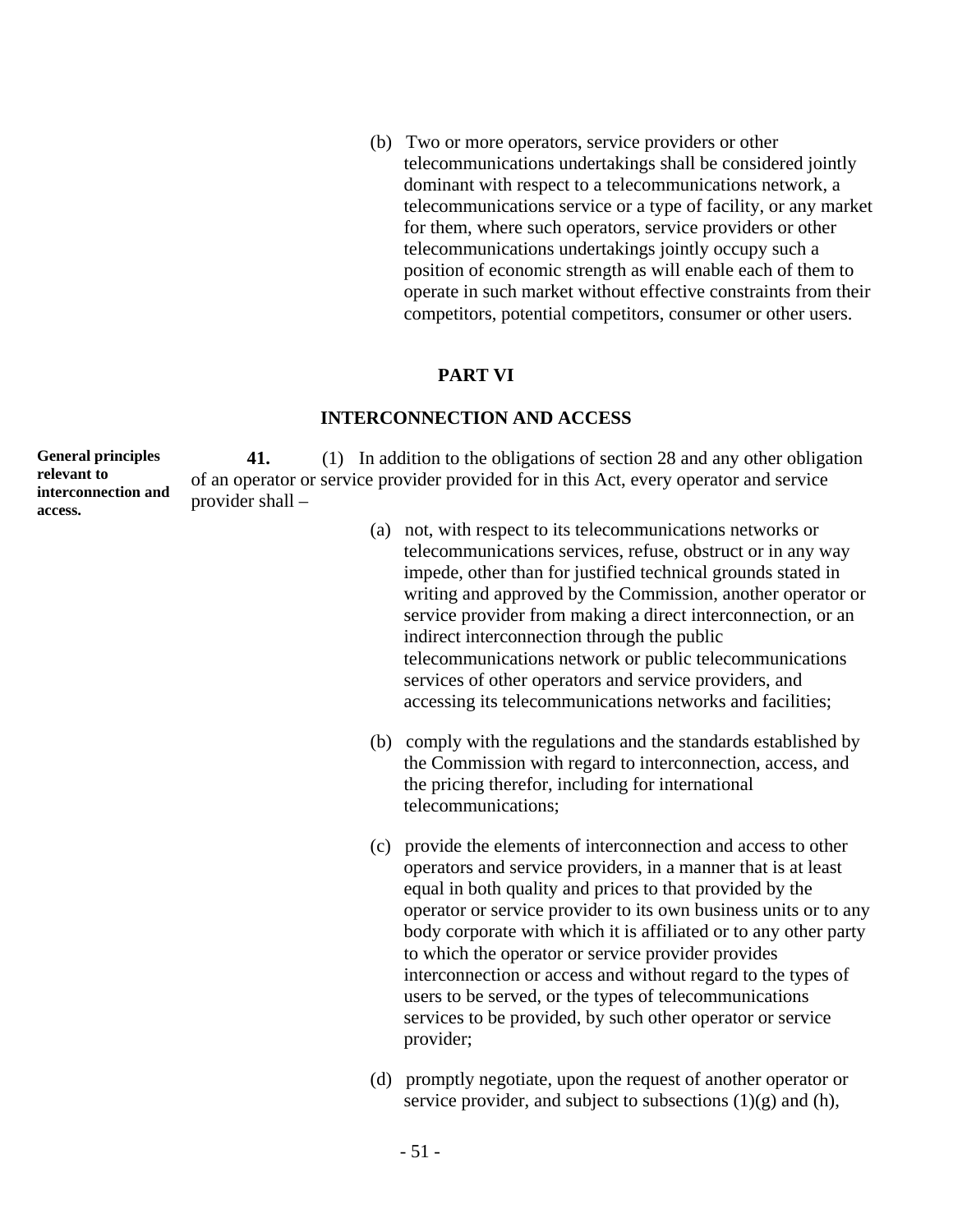endeavour to conclude an agreement with regard to the prices and the technical and other terms and conditions for the elements of interconnection and access;

- (e) submit to the Commission, for its approval, a copy of any agreement concluded pursuant to subsection (1)(d) within the time provided for in the regulations;
- (f) offer, on a non-discriminatory basis, the terms and conditions of an agreement concluded pursuant to subsection (1)(d) or required by a decision rendered pursuant to subsection  $(1)(g)$ to any other operator or service provider seeking interconnection or access;
- (g) submit to the Commission for prompt resolution, in accordance with such procedures as may be provided for in the regulations and, to the extent not provided for in the regulations, that the Commission may otherwise adopt, any disputes that may arise between itself and any other operator or service provider relating to any aspect of interconnection or access, including its or any other operator's or service provider's denial of interconnection or access or the failure to conclude promptly an agreement pursuant to subsection (1)(d), or disputes as to price or any technical, commercial or other term and condition for any element of interconnection or access;
- (h) comply with any decision rendered by the Commission pursuant to subsection  $(1)(g)$  and the regulations; and
- (i) as may be required by the regulations or, to the extent not provided for in the regulations, by the Commission, provide equal access to consumers using the public telecommunications services of other service providers.

(2) In addition to the obligations of section 28, this section and any other obligation of operators and service providers provided for in this Act, every operator and service provider shall, as may be specified by the Commission --

- (a) establish standard points of interconnection and access at any technically feasible point and provide for the transmission and routing of the telecommunications services of other service providers at any such point; and
- (b) provide, upon request, points of interconnection and access in addition to those standard points offered generally to other operators or service providers, subject to prices that reflect the operator's or service provider's total economic cost of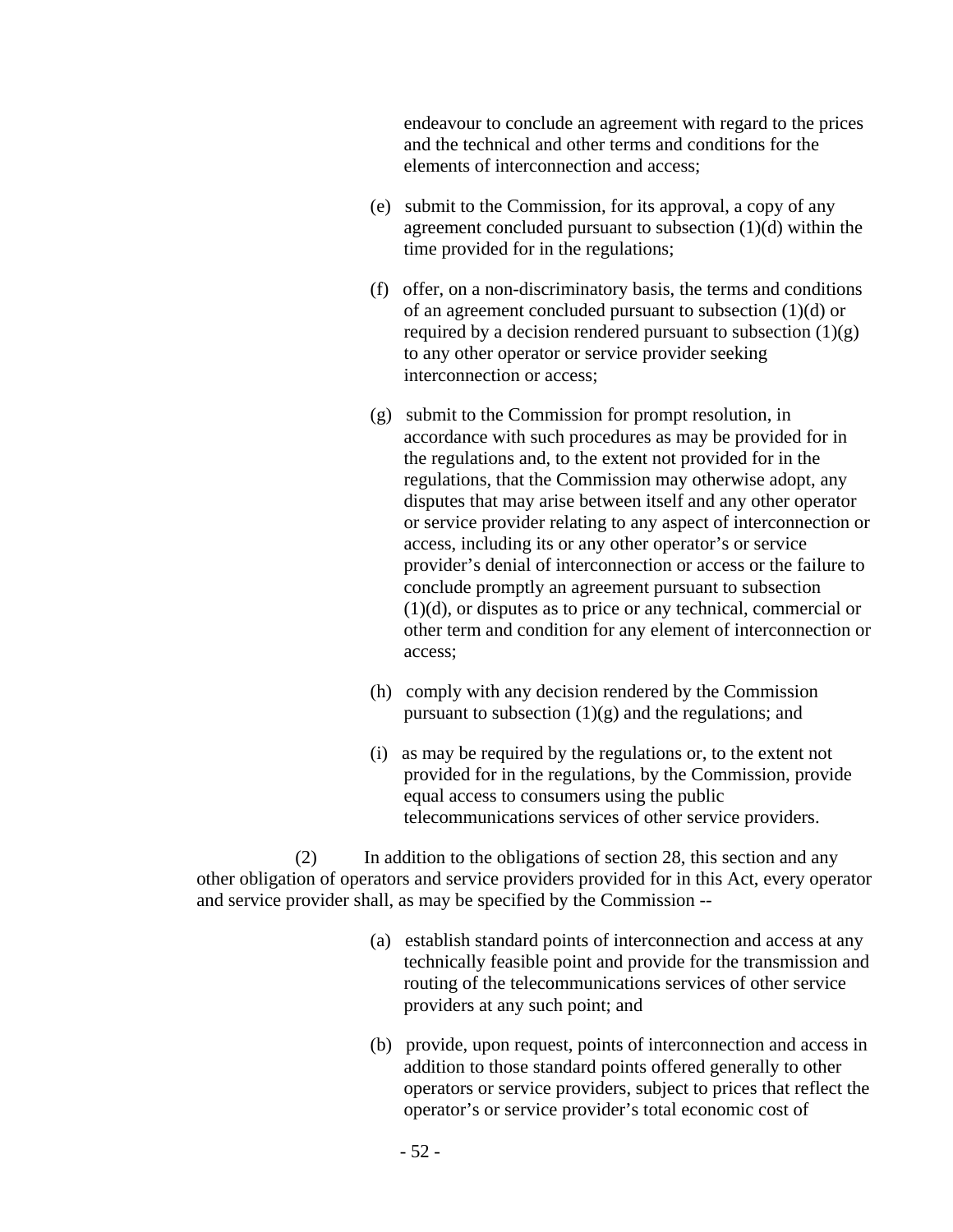constructing additional facilities necessary to satisfy such requests.

(3) Reference Interconnection Offers concluded pursuant to subsections (1) and (4)(b) and agreements for interconnection and access concluded pursuant to subsection (1), with the exception of those parts of any agreement that the Commission determines, pursuant to the proviso to section 83(5) of the Public Utilities Commission Act, should not be published or otherwise be made publicly available, –

- (a) shall be made available for public scrutiny at the offices, and on the website, of the Commission; and
- (b) may be reproduced by the Commission at the request of any member of the public on payment of the specified fee.

(4) In addition to the other obligations provided for in this section, every operator and every service provider that is dominant shall –

- (a) disaggregate its telecommunications networks and facilities, and unbundle its telecommunications services, and on a costoriented basis such as the regulations or the Commission may specify, establish prices for its individual elements and offer the elements at the established prices to other operators and service providers;
- (b) prepare, and obtain the Commission's approval of, Reference Interconnection Offers and publish, in such manner as the regulations or the Commission may specify, the prices, technical, commercial and other terms and conditions thereof;
- (c) permit other operators and service providers to have equal access to telephone numbers, operator services, directory assistance and directory listings in a seamless manner and without unreasonable delay, in accordance with requirements specified in the regulations or, to the extent not provided for in the regulations, by the Commission;
- (d) provide number portability in accordance with any requirements specified in the regulations or, to the extent not provided for in the regulations, by the Commission; and
- (e) provide dialing parity to other operators and service providers in accordance with any requirements specified in the regulations or, to the extent not provided for in the regulations, by the Agency.

(5) The Commission shall approve and otherwise regulate wholesale and retail prices for interconnection and access set forth in Reference Interconnection

Cap. 57:01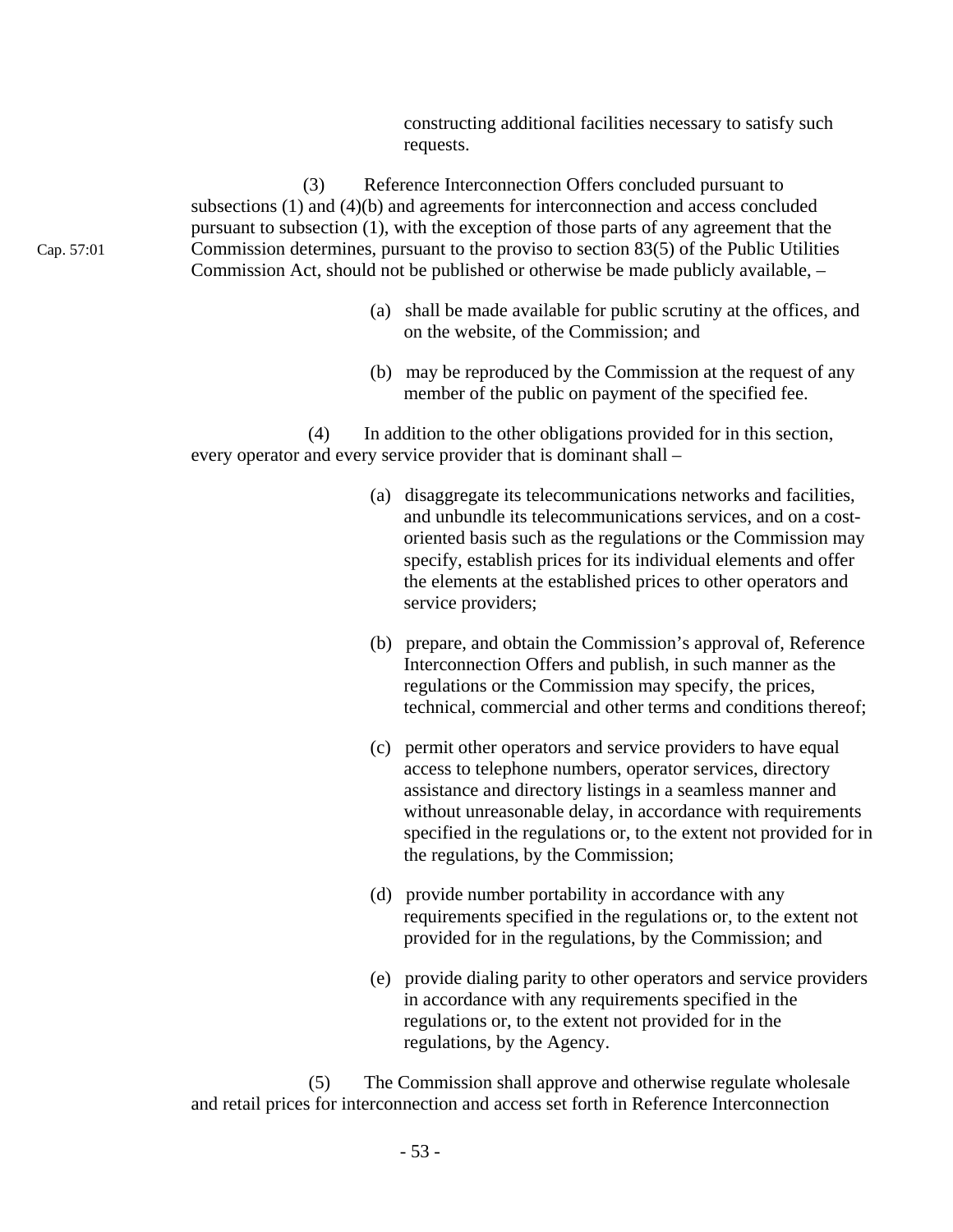Offers in the manner provided for in section 39.

(6) Where an operator or service provider fails to comply with its obligations under this section 41 or an operator or a public utility fails to comply with its obligations under section 42, the Commission may order compliance therewith.

**Joint use of facilities 42.** (1) Where, in connection with the installation, operation or maintenance of its telecommunications networks, an operator requests access to any tracks, conduits, poles, wires, works or other utility installation of a public utility, or a public utility requests the access to any facility of an operator, such request shall be governed by this section and the regulations.

> (2) An operator may deny a public utility access to a facility, and a public utility may deny an operator access to a utility installation, only where it demonstrates to the satisfaction of the Commission that there is insufficient capacity in such facility or utility installation, taking into account the reasonably anticipated requirements of such operator or public utility itself, as the case may be, or for reasons of safety, security, reliability of service or difficulty of a technical or engineering nature that it would be unreasonable to require the operator or public utility to overcome.

> (3) The provisions of section 41(1) shall *mutatis mutandis* apply to an operator with regard to requests of a public utility to access the facilities of such operator, and to a public utility with regard to requests of an operator to access the utility installations of such public utility.

No. 4 of 2006 (4) Notwithstanding anything in the Public Utilities (Exemption of the Linden Electricity Services Inc. from the Public Utilities Commission Act 1999) Order 2006, this section and any related regulations shall apply to Linden Electricity Services Inc. and any other public supplier of electricity in Region 10.

# **PART VII**

## **UNIVERSAL ACCESS AND UNIVERSAL SERVICES**

**governing universal access and universal services. 43.** (1) The Minister, in consultation with the Agency, shall determine the public telecommunications networks and public telecommunications services in respect of which the requirements of universal access and universal services shall apply, taking into account --

- (a) the needs of the public;
- (b) the affordability of such public telecommunications networks and public telecommunications services;
- (c) advances in technologies;

**and utility installations.** 

**Principles**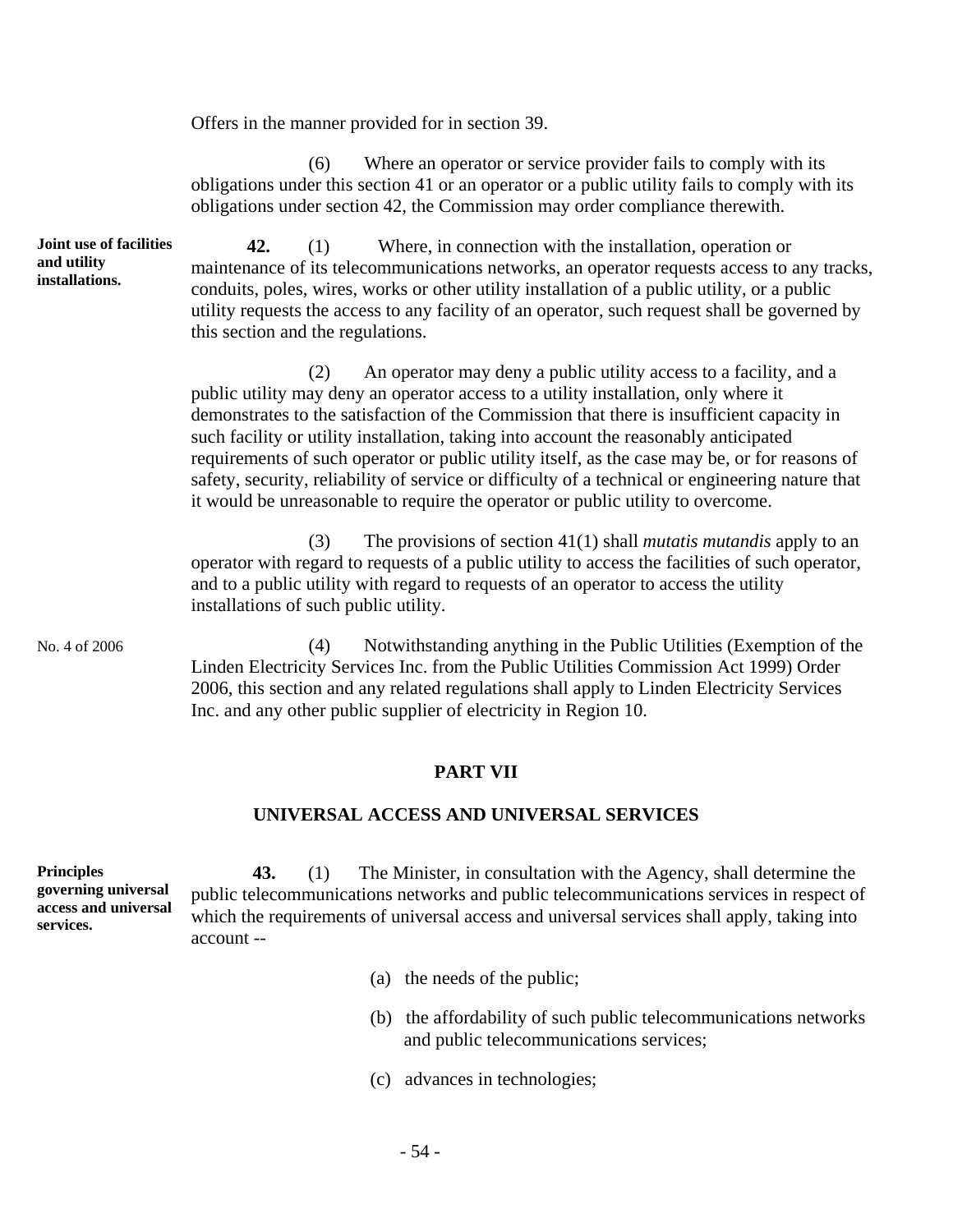- (d) the instances in which public telecommunications networks and public telecommunications services should be provided on the basis of shared access facilities;
- (e) where appropriate or necessary, the provision of universal access to, and universal services of, such public telecommunications networks and public telecommunications services on a staged basis; and
- (f) such other factors as the Minister may prescribe in the regulations.

(2) The public telecommunications networks and public telecommunications services referred to in subsection (1) shall include, at a minimum --

- (a) universal access to a high quality public telephone service, including a free telephone directory for consumers of such service, a free telephone directory at each pay telephone or other public access point, and operator directory assistance;
- (b) twenty-four hour free access to emergency telecommunications; and
- (c) as the Minister may specify, special arrangements for persons who are blind or otherwise differently-abled.

(3) The Minister, in consultation with the Agency, shall determine the manner in which a public telecommunications network or a public telecommunications service shall be provided and funded in order to meet the requirements of universal access and universal service, including any obligations of operators, service providers and other telecommunications undertakings.

- (4) (a) The Agency shall establish a Universality Fund, as one means by which universal access and universal services may be funded in accordance with subsection (3), to which operators, service providers, and specified other telecommunications undertakings shall be required to contribute as specified in subsection (4)(b) and (c) and the regulations.
	- (b) The Agency may, with the approval of the Minister, require that persons operating private telecommunications networks and providing private telecommunications services and value added services, as well as telecommunications undertakings that use such networks and services and provide any other telecommunications services, contribute to the funding of universal access and universal service.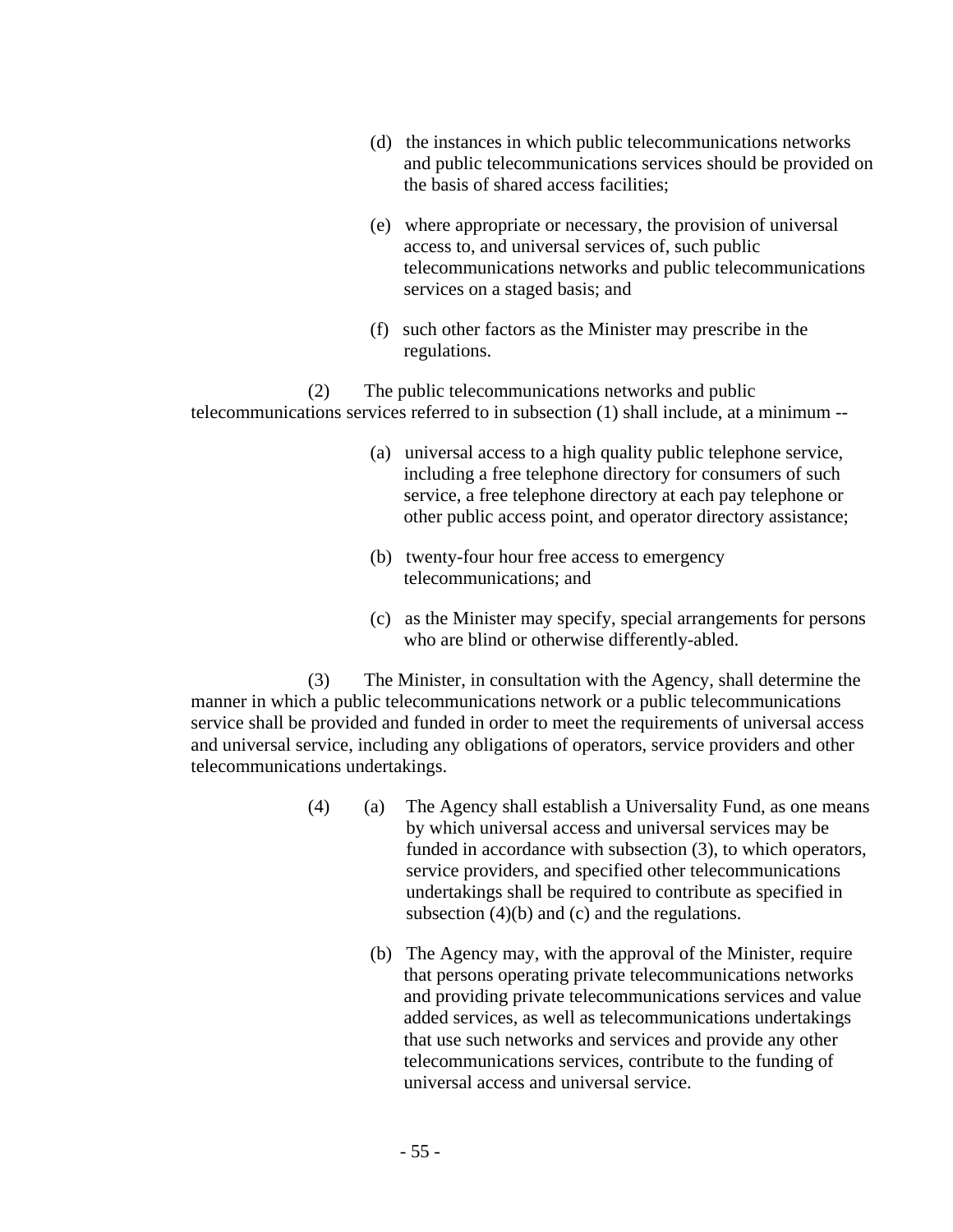- (c) The obligation to provide, and contribute to the funding of, the networks and services referred to in subsection (1) shall be applied on a transparent and non-discriminatory basis as between all similarly-situated operators of telecommunications networks, providers of telecommunications services, and other telecommunications undertakings in accordance with such methodology as specified in the regulations and the Telecommunications Code.
- (d) The Minister may, in the regulations, provide for such other temporary uses of the Universality Fund as may be necessary or appropriate to provide public telecommunications services in the general interests of the Guyanese public.

(5) Prior to terminating the offering to the public of a public telecommunications network or a public telecommunications service in respect to which the requirement of universal access or universal services applies, an operator or service provider shall obtain the written consent of the Minister.

## **PART VIII**

## **SPECTRUM MANAGEMENT, NUMBERING AND DOMAIN NAME MANAGEMENT**

**Spectrum Plan.** 44. (1) The Agency shall manage and allocate the spectrum in order to promote the economic and orderly utilisation of frequencies for the operation of telecommunications networks and the provision of telecommunications services and for the operation of broadcasting networks and the provision of broadcasting services, to recover the cost incurred in the management thereof.

> (2) Pending the adoption and publication of a spectrum plan pursuant to this section and the regulations, section 93(5)(b) shall apply to allocation and reallocation of frequency bands and the uses of the spectrum.

- (3) (a) The Agency shall, in accordance with the regulations, develop and adopt a spectrum plan, which may be amended from time to time, in order to allocate the uses of the spectrum.
	- (b) Any spectrum plan shall be subject to the approval of the Minister.

(4) In developing the spectrum plan and in coordinating the allocation of frequency bands, the Agency shall consult bilaterally, regionally and internationally as it deems necessary and appropriate and as may be otherwise required by the regulations.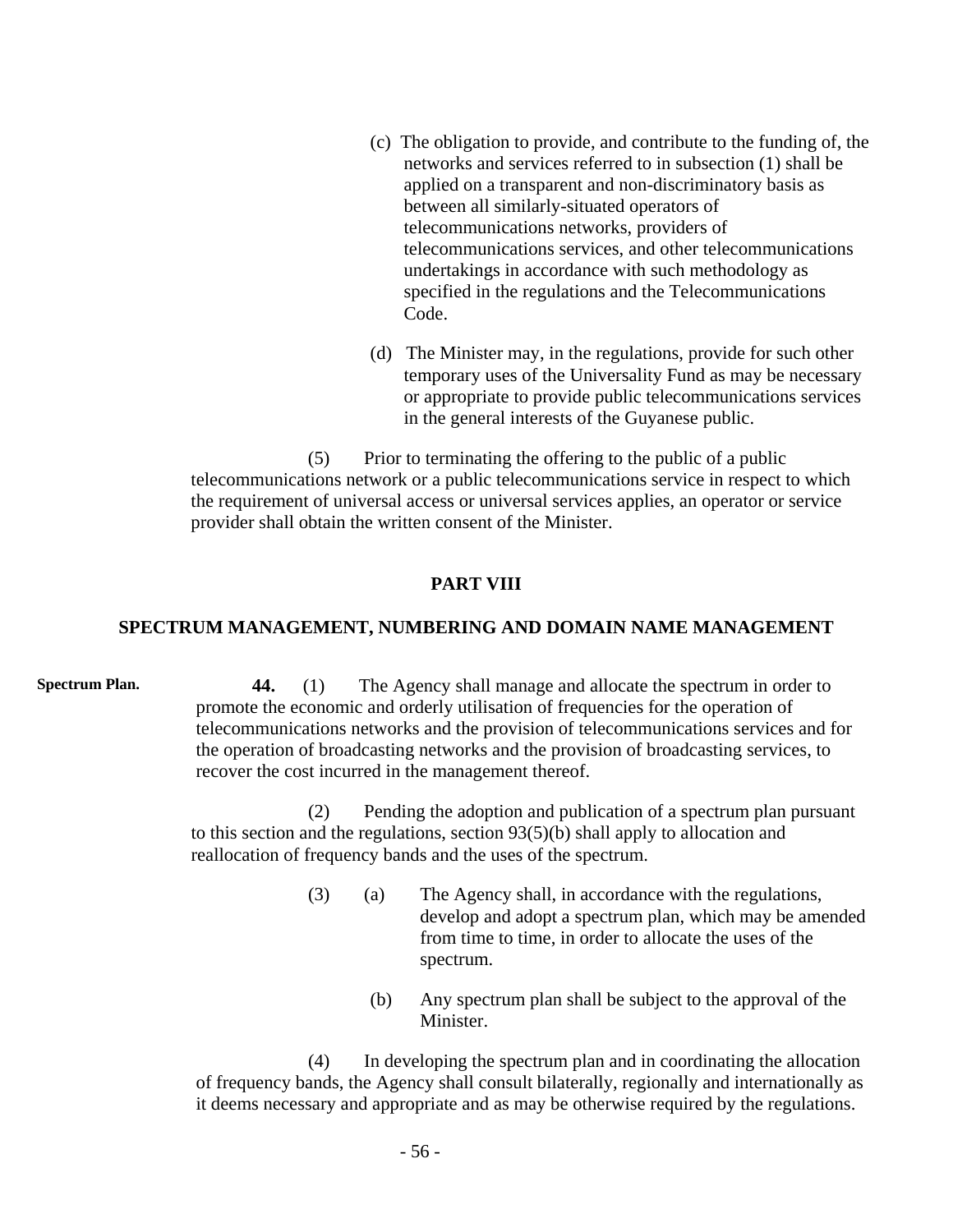(5) The Agency shall make the spectrum plan available for public scrutiny at its offices and in any other manner required by the regulations.

(6) The spectrum plan shall state how the spectrum shall be used and, except as otherwise provided for in the regulations, the procedures that the Agency shall follow in making recommendations to the Minister on applications for, and that the Minister shall follow in deciding whether to grant or deny, frequency authorisations.

(7) The procedures referred to in subsection (6), and any fees charged by the Agency for the use of the spectrum upon the issuance of a frequency authorisation and on a periodic basis pursuant to the regulations or the spectrum plan, may recognise that the spectrum is a valuable public resource and may include authorising the use of frequency bands by auction, tender, at a fixed price or on the basis of stated criteria, and such fees may be in addition to those specified by the Agency pursuant to section 82.

**45.** (1) Subject to subsection (2) and notwithstanding any other provision of this Act or any frequency authorisation granted by the Minister under this Act or any other authorisation to use the spectrum granted by any other governmental authority (including the National Frequency Management Unit) under any other act, the Agency may, in consultation with the Minister and in accordance with the spectrum plan, allocate, reallocate, assign and reassign any frequency bands.

(2) In the allocation, reallocation, assignment or reassignment of frequency bands, the Agency shall give priority to the needs of the Government in respect of matters of national security and public order.

(3) In connection with any allocation, reallocation, assignment or reassignment of a frequency band, the Minister, upon the recommendation of the Agency, may amend a frequency authorisation in accordance with section 35 or terminate a frequency authorisation in accordance with section 34.

**46.** The Agency, in the exercise of its functions under sections 44 and 45, shall take into account –

- (a) the objectives of this Act;
- (b) the impact of the spectrum plan on existing and future use;
- (c) the efficient use of the spectrum;
- (d) any applicable regional and bilateral agreements, standards and arrangements;
- (e) any applicable international standards, ITU Treaties and other agreements or commitments to which Guyana is a party or has otherwise adopted as legally binding upon it; and

**Allocation and assignment of frequency bands.** 

**Exercise of functions.**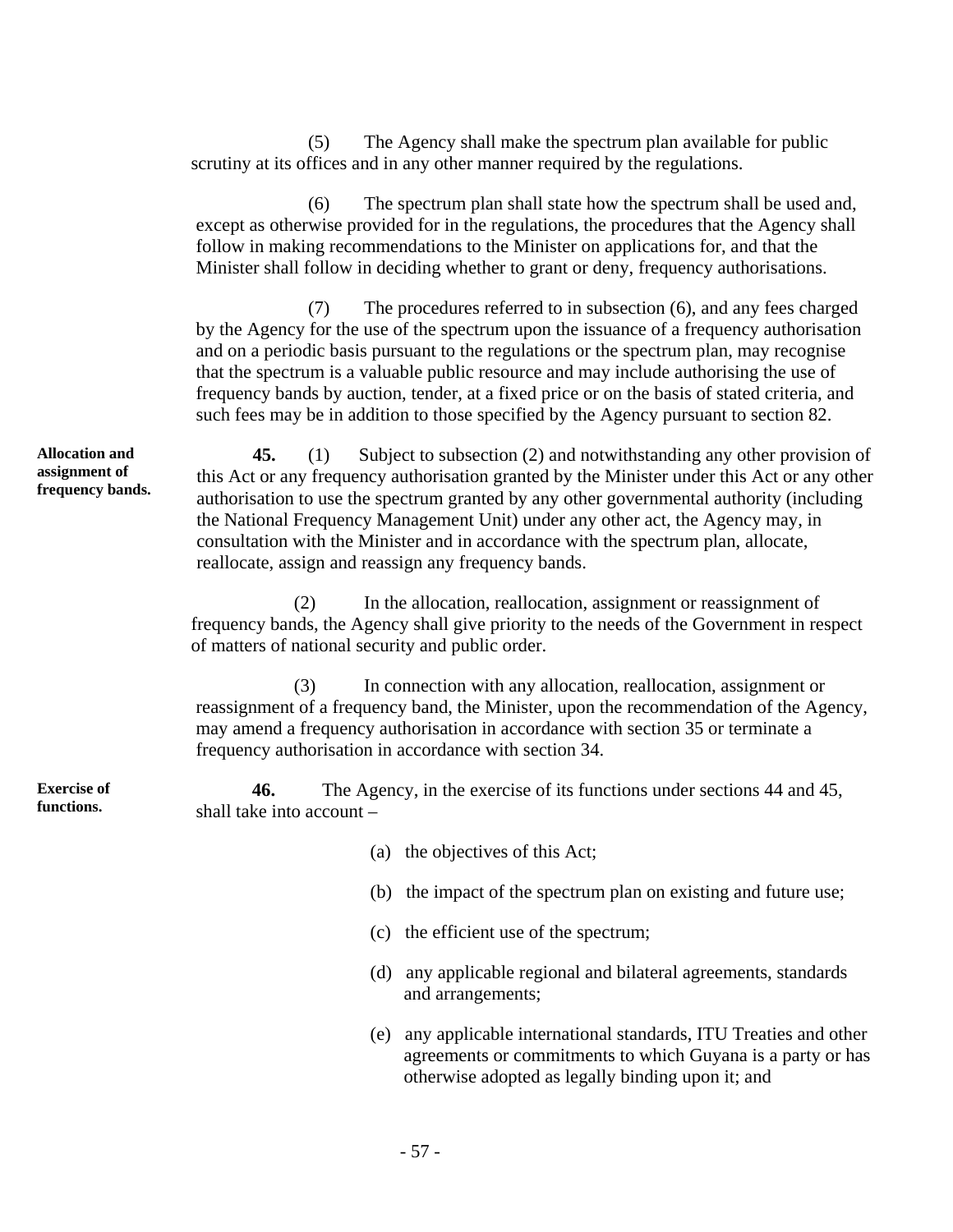- (f) any other relevant matters, having regard to the circumstances of the case, as may be set forth in the regulations or determined by the Minister or the Agency.
- **47.** (1) The Agency may operate frequency monitoring stations for
	- (a) monitoring the use of the spectrum and radiocommunication equipment;
	- (b) ascertaining whether frequency bands are being used in accordance with this Act; and
	- (c) carrying out any technical function necessary for fulfilling its functions and the requirements of this Act, the regulations, any other applicable law, the Radio Regulations of the International Telecommunication Union for the time being in force, and any applicable international, regional and bilateral agreements to which Guyana is a party.

(2) A frequency monitoring station operated by the Agency shall be exempt from any of the provisions of this Act.

**48.** (1) No person shall operate any facility, radiocommunication equipment, terminal equipment or any other equipment or apparatus in a manner likely to cause, or that causes, harmful interference.

(2) Where the Agency is of the opinion that the use of any facility, radiocommunication equipment, terminal equipment or other equipment or apparatus is likely to cause, has caused or is causing harmful interference, whether or not all reasonable steps to minimise harmful interference have been taken, the Agency may –

- (a) serve notice on the person in possession of or with control over the facility, radiocommunication equipment, terminal equipment or other equipment or apparatus, requiring such person to cease such use within seven days from the date of service of the notice or such earlier time as may be required to avoid harm or other damage to the facilities, radiocommunication equipment, terminal equipment, other equipment or apparatus, or business, of any other person;
- (b) impose limits as to when and how the facility, radiocommunication equipment, terminal equipment or other equipment or apparatus may be used; or
- (c) exercise any of its other powers under Part X.

**Frequency monitoring.** 

**Harmful interference.** 

- 58 -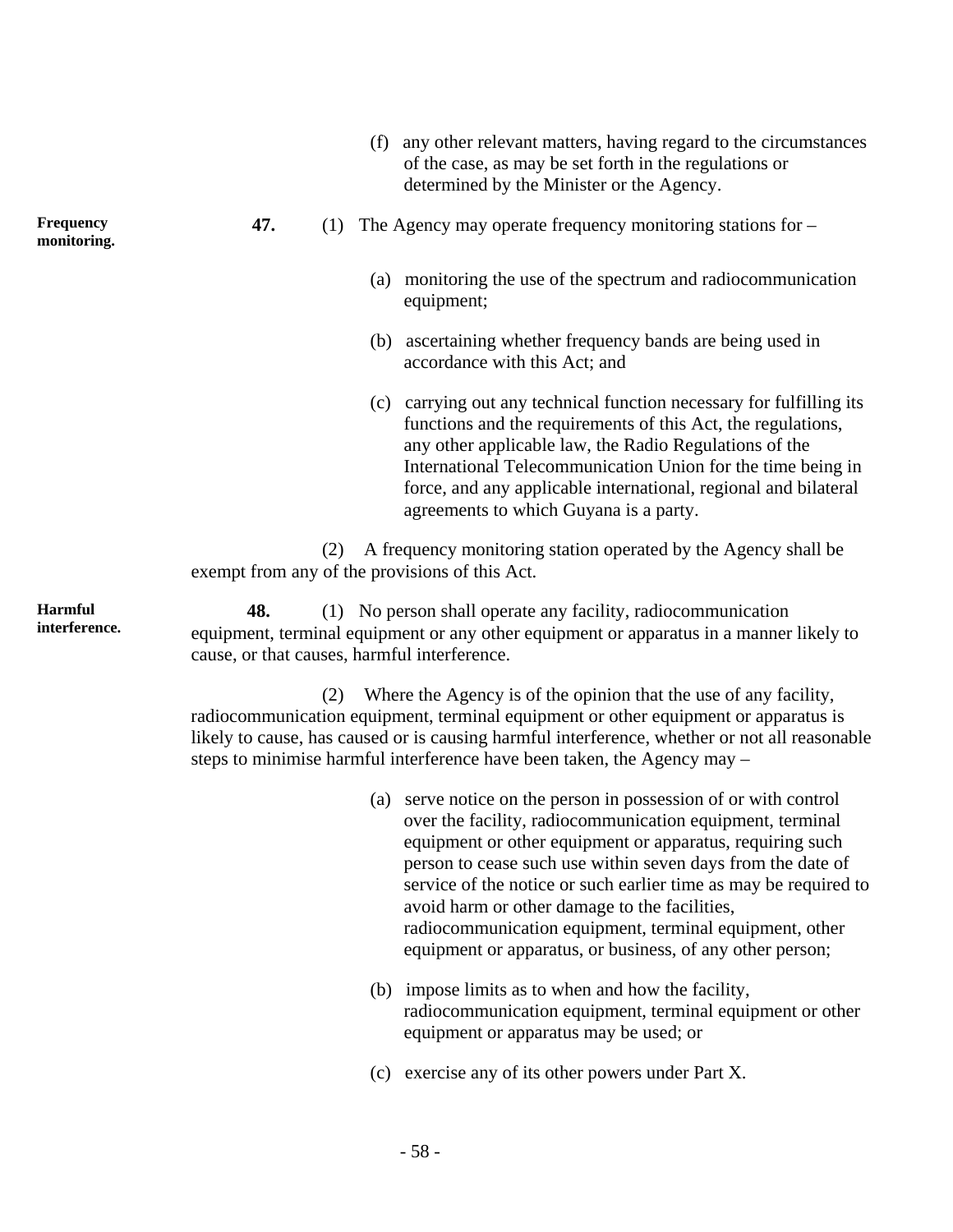**Space segment.** 49. The Agency, in allocating frequency bands for radiocommunication services that use satellite systems, shall ensure that access to space segment is made available on a non-discriminatory and equitable basis.

**Numbering plan. 50.** (1) The Agency shall develop a numbering plan which will govern the administration of the national numbering resources of Guyana and, after public consultations on, and subject to the approval of, such plan by the Minister, shall administer and manage such number resources:

> Provided that, notwithstanding anything in this section 50, the Commission shall regulate number portability, and in so doing, shall consult and liaise with the Agency to achieve a coordinated approach between the Agency's development, administration and management of the numbering plan and the Commission's regulation of number portability.

(2) Subject to subsection (5), numbers shall be made available to service providers on an equitable basis.

(3) The numbering plan may establish procedures by which service providers may issue or re-issue numbers to users.

(4) The Agency shall make the numbering plan available for public scrutiny.

(5) In developing the numbering plan referred to in subsection (1), the Agency shall preserve, to the extent feasible, the assignment of numbers made before the coming into force of this section.

(6) The Agency shall notify all service providers whose telecommunications services involve numbers of any new numbering assignments made.

(7) The Agency, with the approval of the Minister, may delegate its responsibilities under this section to a neutral, non-governmental organisation.

**Domain name management.** 

**51.** (1) The Agency shall be responsible for the registration and management of the top level domain names of Guyana, in accordance with the manner that it shall determine with the approval of the Minister.

(2) The Agency, with the approval of the Minister, may delegate its responsibilities, under this section to a neutral, non-governmental organisation.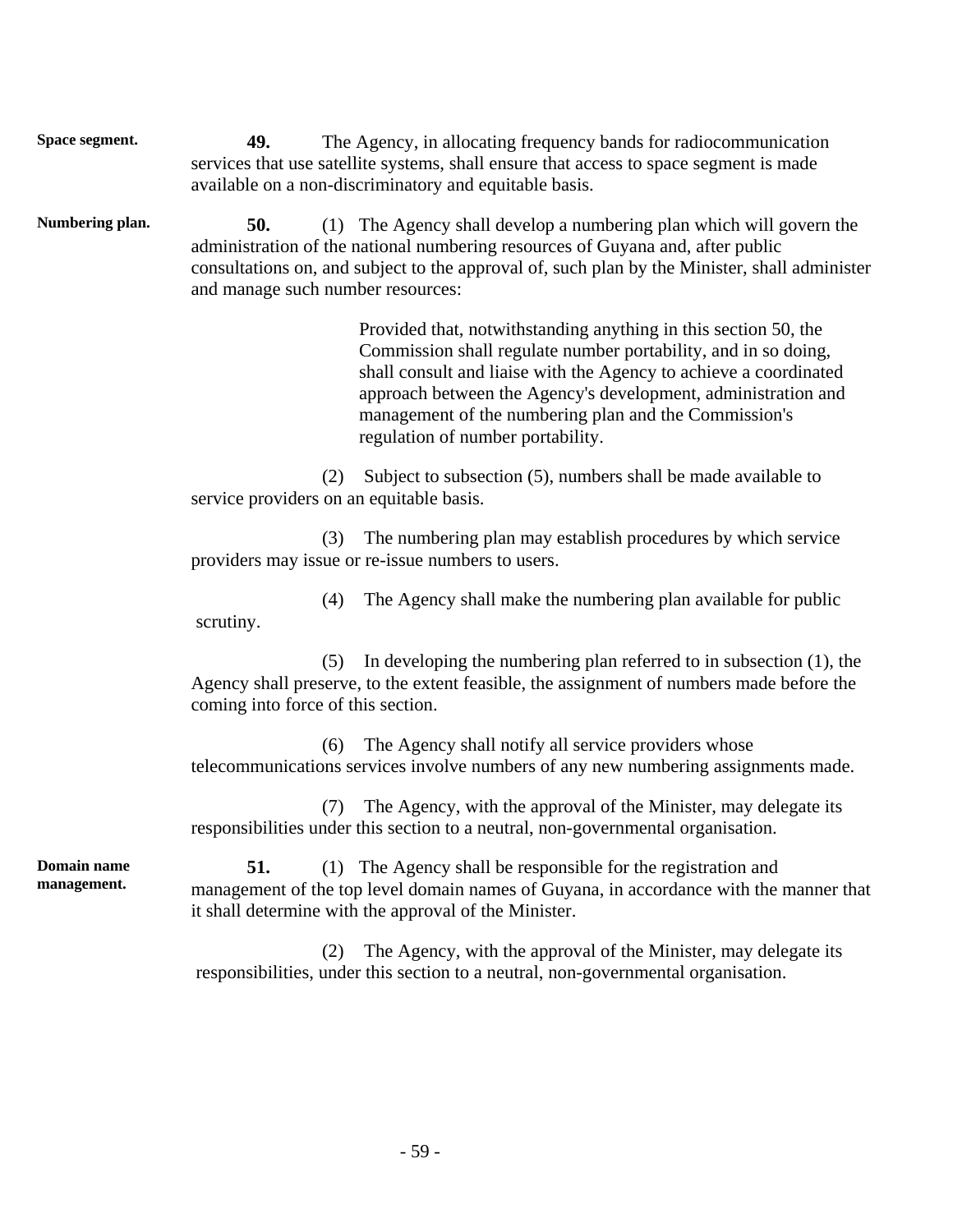#### **PART IX**

# **TERMINAL EQUIPMENT, OTHER EQUIPMENT, TESTING AND TECHNICAL STANDARDS**

**Terminal equipment. 52.** (1) Subject to subsection (7), terminal equipment may be connected to a public telecommunications network only where the Agency has certified such terminal equipment as –

- (a) being safe for the user;
- (b) being in compliance with national or international standards, and environmental, health and safety standards, including standards for electromagnetic radiation and emissions;
- (c) meeting requirements of electromagnetic compatibility, if specified;
- (d) not posing a risk of physical harm to such telecommunications network;
- (e) effectively utilising the spectrum and preventing interference between satellite and terrestrial-based radiocommunication equipment and between terrestrial radiocommunication equipment; and
- (f) being compatible with such telecommunications network.

(2) The Agency, in certifying terminal equipment pursuant to subsection (1), may recognise the type approvals from such jurisdictions as it may specify.

(3) Terminal equipment certified pursuant to this section shall bear such labels or other markings as the Agency may determine.

(4) The Agency shall maintain a register of terminal equipment certified in accordance with this section, which shall be made publicly-available.

(5) In addition to the provisions of section 77, the Minister may, in the regulations or by order, regulate or prohibit the sale or other transfer, or the installation, connection, operation or other use, by any person of any terminal equipment or other device that --

- (a) is not certified as required by this Act;
- (b) is unsafe for the user or any other person, or poses a risk of harm to any telecommunications network; or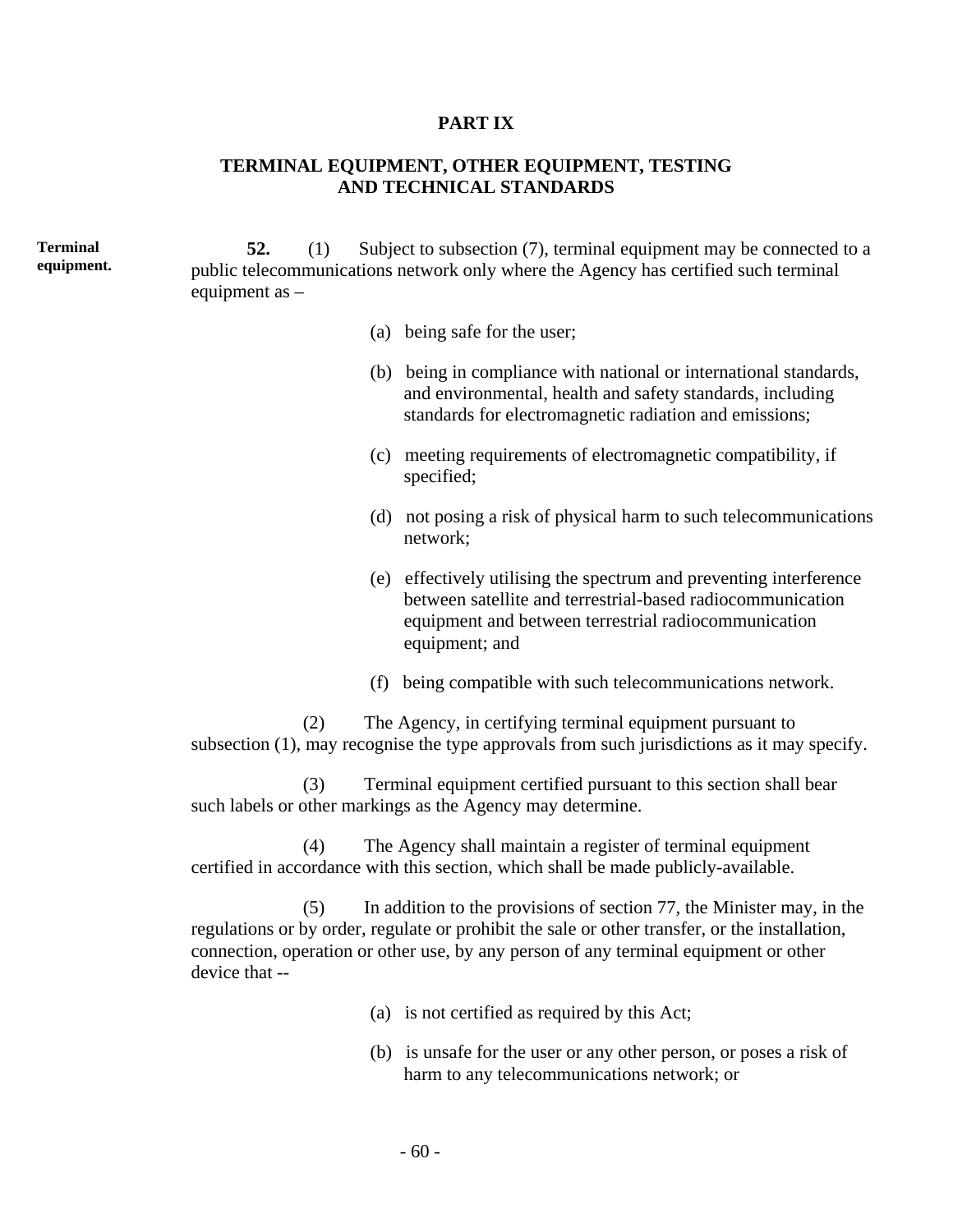(c) is utilised, or capable of being utilised, by any person for the purposes of circumventing, or facilitating the circumvention of, this Act, including terminal equipment utilised to by-pass the telecommunications services of a service provider and provide telecommunications services to any person, including a person in possession of such terminal equipment, without a licence therefor.

(6) Without limiting the application or generality of any other provision of this section or any other provision of this Act or the regulations, --

- (a) every person who installs or uses terminal equipment shall be responsible for ensuring that all such terminal equipment is sufficient and suitable for the purposes for, and the circumstances in, which it is used, and that it is so constructed, designed, installed, protected (both electrically and mechanically), used and maintained to be capable of being operated and connected to any telecommunication network in a manner that will not cause physical harm to any such network to which it is connected or physical injury to any person; and
- (b) the certification of any terminal equipment or any other equipment or other apparatus by the Agency for sale, purchase, use, provision, connection or any other purpose shall not imply any warranty that such equipment or other apparatus, or any part thereof, is safe or suitable for any purpose, and neither the Agency, the Government, nor any subpart of the Government, nor an Government or Agency official or employee, shall be obligated to inspect, test, approve or certify any such equipment or apparatus, nor shall any of them be liable for any injury or death to persons or loss or damage to the property of any person resulting directly or indirectly from any use, defect or inadequacy of any such equipment or other apparatus, regardless of whether it is or is not certified.

(7) Without prejudice to any of the other provisions of this section or this Act, terminal equipment sold or otherwise provided or installed after the appointed day shall not be subject to the certification requirements of subsection (1) until such time as the Agency shall have provided notice of the initiation of its terminal equipment certification programme by publication in the *Official Gazette* and in at least two editions of a newspaper in general circulation in Guyana, stating the date on which such certification programme shall become effective and any other details as the Agency shall determine: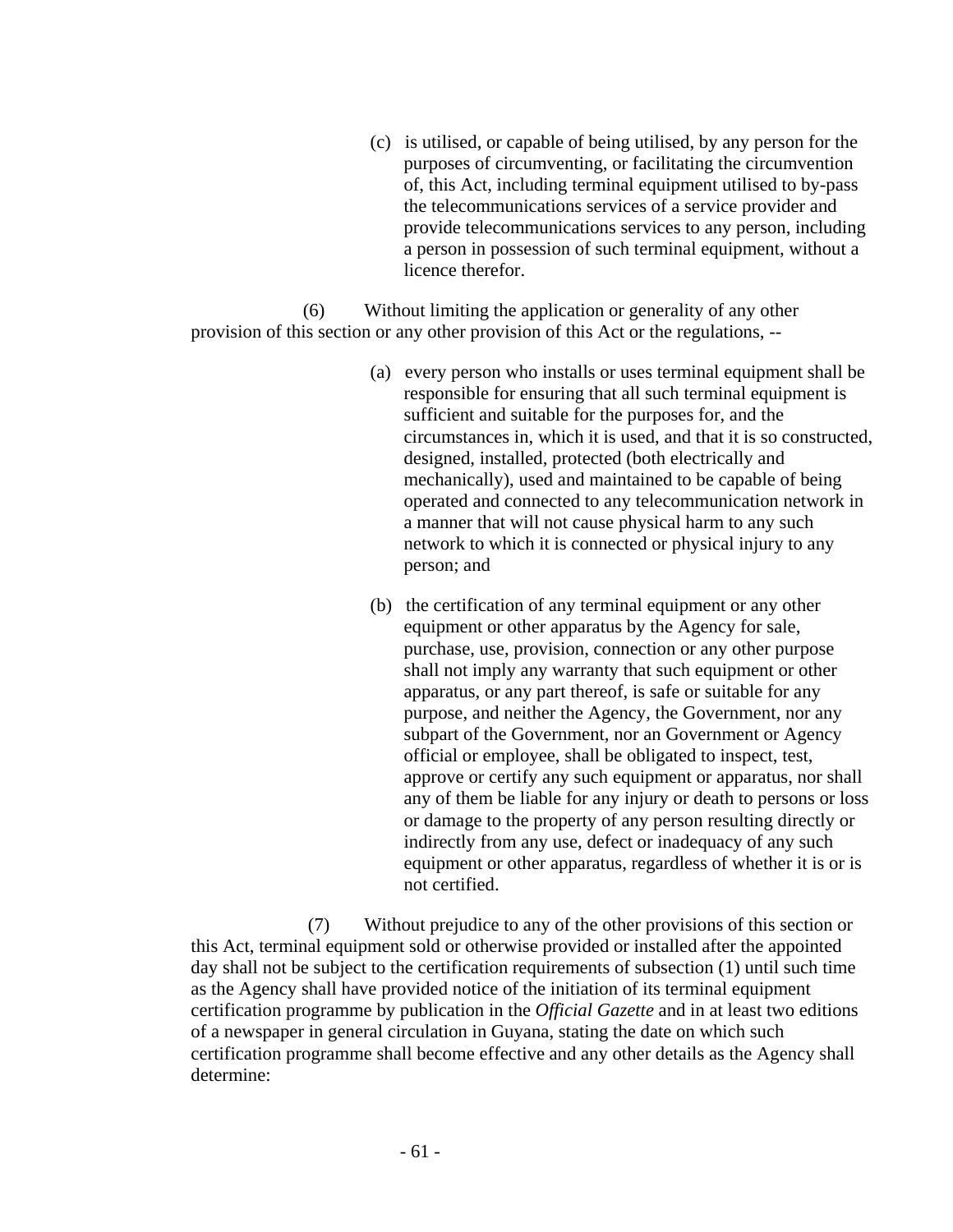Provided, however, that nothing in this subsection (7) shall be construed as authorising the operation of any public telecommunications network or the provision of any public telecommunications service by any person who has not been issued a licence or, where relevant, a frequency authorisation under this Act.

(8) Within one year following the appointed day, the Commission

shall–

- (a) examine whether and to what extent terminal equipment must be provided and charged to users separately from the provision of public telecommunications services; and
- (b) with the goal of having users, rather than licensees, own inside wiring and similar facilities and other items on the user's side of the network termination point, examine whether and to what extent such an objective can be achieved.

(9) The Commission, having undertaken the examinations required under subsection (8)(a) and (b), may, after consultation with the Agency, operators and service providers likely to be affected, and the public, order –

- (a) the unbundling of the provision of terminal equipment from the provision of public telecommunications services; and
- (b) the transfer of ownership of and responsibility for inside wiring and similar facilities and other items on the user's side of the network termination point from licensees to users.

(10) Notwithstanding anything in subsections (8) and (9), operators and service providers shall provide terminal equipment, inside wiring and similar items on the consumers' side of the network termination point, as may be necessary for such consumers to connect to the relevant operator's public telecommunications network and utilise the relevant service provider's public telecommunications services, until such time as such necessary terminal equipment, inside wiring and similar items are available in the relevant consumers' geographical area.

**Certification of other equipment and testing of equipment.** 

- **53.** (1) The Agency may --
	- (a) institute certification procedures for equipment used for telecommunications in addition to terminal equipment, including any equipment to be installed or utilised in a public telecommunications network or a facility; and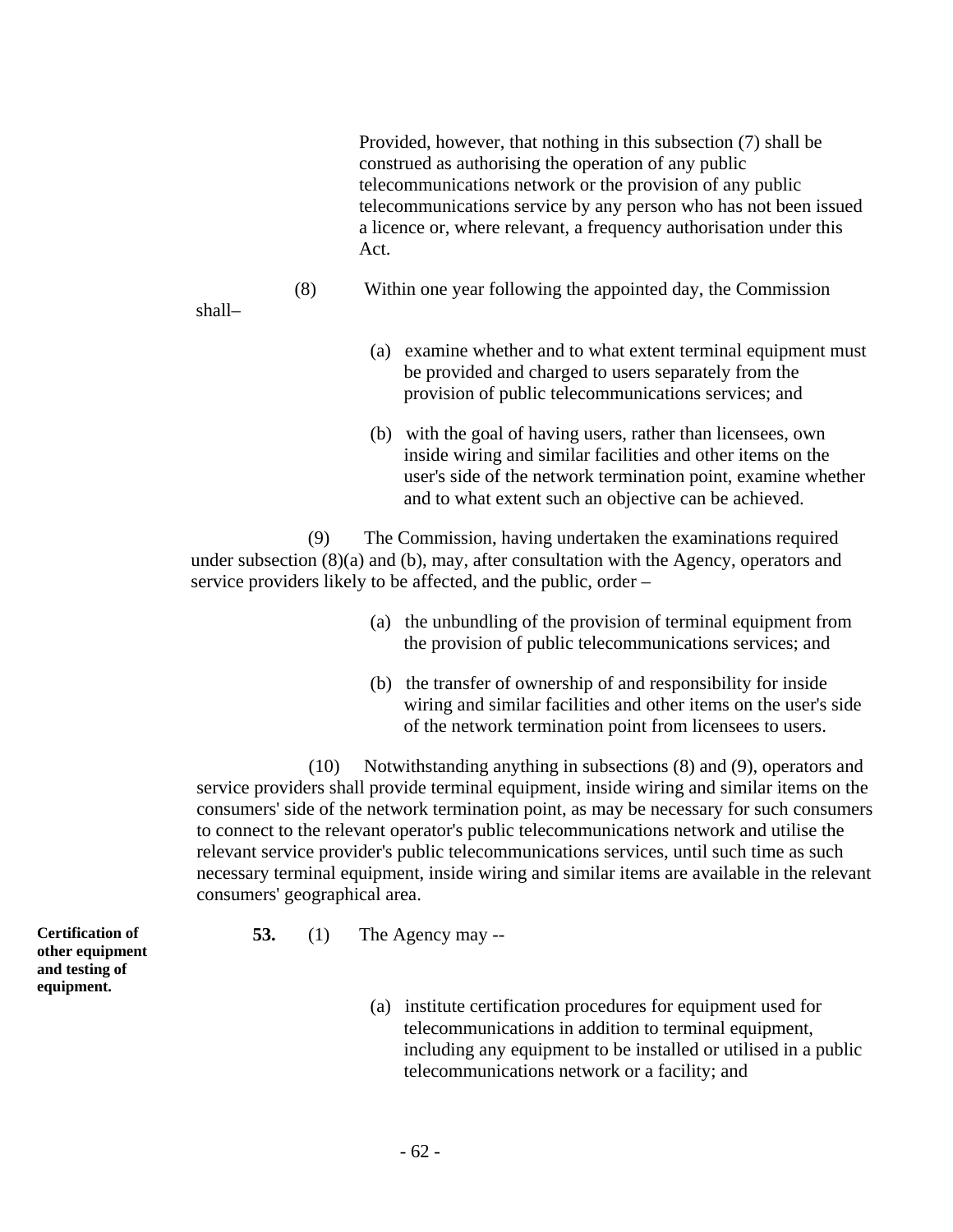(b) for the purpose of certifying or otherwise ascertaining that terminal equipment, radiocommunication equipment, and any equipment to be installed or utilised in a telecommunications network or a facility complies with section 52(1) or 55, any certification requirement established by the Agency under subsection  $(1)(a)$ , any applicable regulations or the Telecommunications Code, carry out such pre- or postinstallation testing as it deems necessary or appropriate, upon reasonable written notice to the relevant operator, service provider, authorisation holder or other person.

(2) For the purpose of any determination made pursuant to subsection (1), the Agency may recognise the type approvals from such jurisdictions, or require that such equipment be tested in such manner, as it may specify.

(3) An operator, in connection with its operation of a public telecommunications network, and any other person operating radiocommunication equipment shall take proper and adequate measures for the safeguarding of life, property and the environment, including safeguarding against exposure to electrical and radiation hazards emanating from any equipment used by the operator or such other person.

**54.** Any tests required by the Agency under section 53 shall be carried out in compliance with such standards as may be specified by the Minister in the regulations or by the Agency in the Telecommunications Code.

**55.** (1) The Agency may identify, adopt or establish technical standards in the Telecommunications Code for terminal equipment, radiocommunication equipment and any equipment to be installed or utilised in any telecommunications network or facility, and every person who sells or otherwise transfers, purchases or otherwise acquires, installs or operates any equipment for which the Agency has so identified, adopted or established technical standards shall be responsible for ensuring that such equipment complies with such standards.

(2) Pending the identification, adoption or establishment of technical standards by the Agency pursuant to subsection (1), operators, service providers, authorisation holders and any other person who sells or otherwise transfers, purchases or otherwise acquires, installs or operates terminal equipment, radiocommunication equipment and any equipment to be installed or utilised in any telecommunications network or facility shall implement such technical standards as are in conformity with accepted international standards for such equipment.

## **PART X**

#### **INFORMATION, REPORTING AND INSPECTION**

**Power to request information and** 

**56.** (1) In addition to any requirement of the Public Utilities Commission

**Standards for testing.** 

**Technical standards.**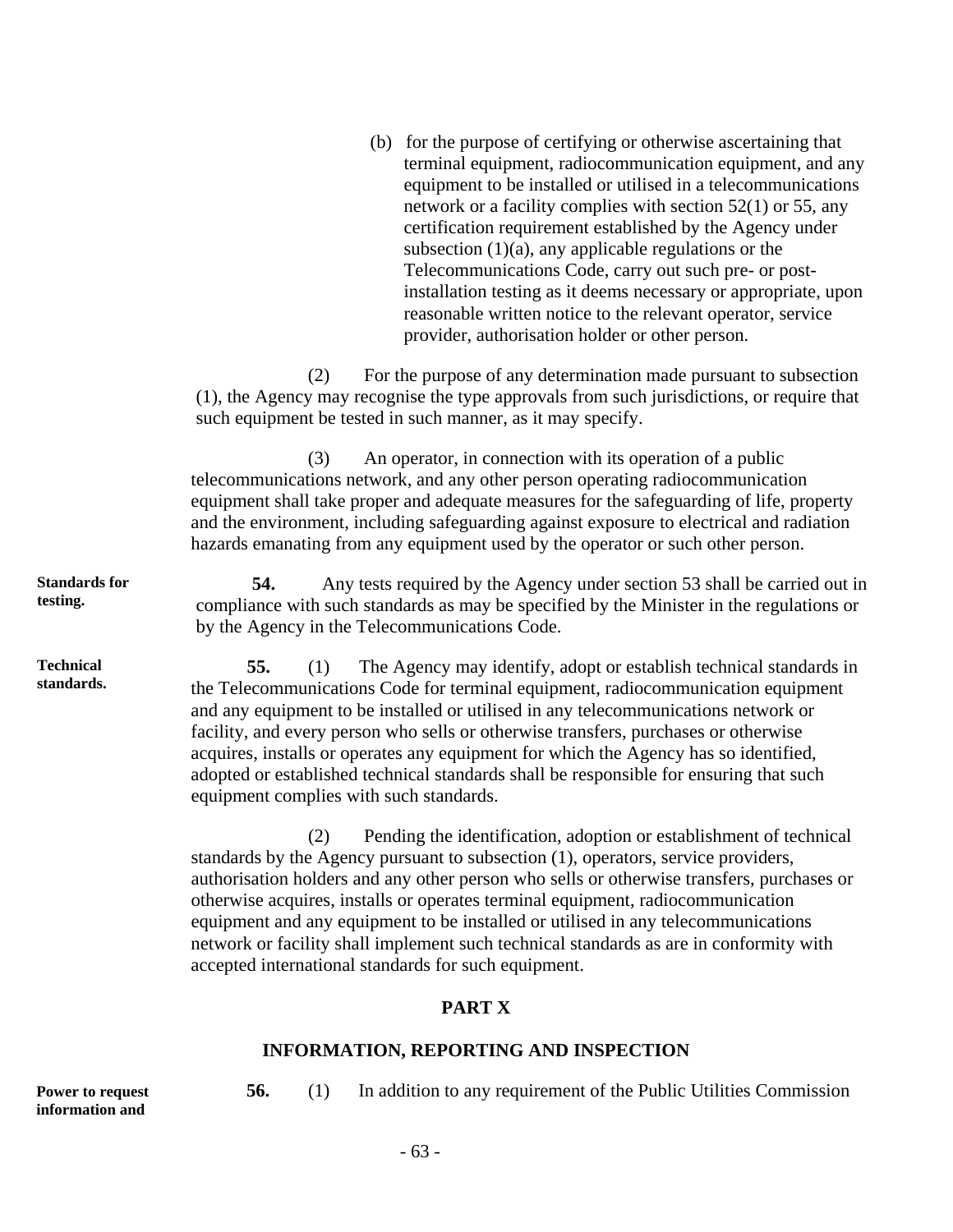| reporting<br>requirements.<br>Cap. 57:01 | Act and to ensure compliance with this Act, the Public Utilities Commission Act, or the<br>terms or conditions of a licence, exemption or frequency authorisation, the Minister, the<br>Agency and the Commission may require an operator or service provider, and the Minister<br>and the Agency may require an authorisation holder, or any other person to supply<br>documents or information, including -- |
|------------------------------------------|----------------------------------------------------------------------------------------------------------------------------------------------------------------------------------------------------------------------------------------------------------------------------------------------------------------------------------------------------------------------------------------------------------------|
|                                          |                                                                                                                                                                                                                                                                                                                                                                                                                |

- (a) specific answers to questions submitted to such operator, service provider, authorisation holder or other person, concerning any telecommunications network, telecommunications service, facility or use of spectrum, radiocommunication equipment or terminal equipment;
- (b) the operation of any facility in relation to any telecommunications network, telecommunications service or use of the spectrum or radiocommunication equipment;
- (c) any usage of the telecommunications network or telecommunications service of the operator, service provider, authorisation holder, or other person; and
- Cap. 57:01 (d) any other matter concerning compliance with this Act, the Public Utilities Commission Act, or the terms and conditions of a licence, exemption or frequency authorisation.

(2) With respect to any information or reporting requirements, or the submission of any data, documents, materials or other written information by an operator or service provider, the submitting operator or service provider may request confidential treatment of such information in writing to the Minister, the Commission or the Agency, which written request shall contain a showing of good cause, and the Minister, the Commission or the Agency shall not disclose in any manner the written information that is the subject of the confidentiality request without first providing the submitting operator or service provider with advance written notice and an opportunity to be heard:

> Provided, however, that nothing in this subsection (2) shall be interpreted to exempt any operator, service provider or other person from submitting or producing any data, documents, materials or other information, whether written or oral, required by the Minister, the Agency, or the Commission;

 Provided further that this subsection (2) shall be in addition to, and not in derogation of, any other provision of any written law with regard to the confidential treatment of any data, documents, materials or other information, whether written or oral, of an operator or service provider.

(3) Every person who imports terminal equipment, radiocommunication equipment or any equipment to be installed or utilised in any facility shall report all such imports in writing to the Agency at least fourteen days prior to the landing of any such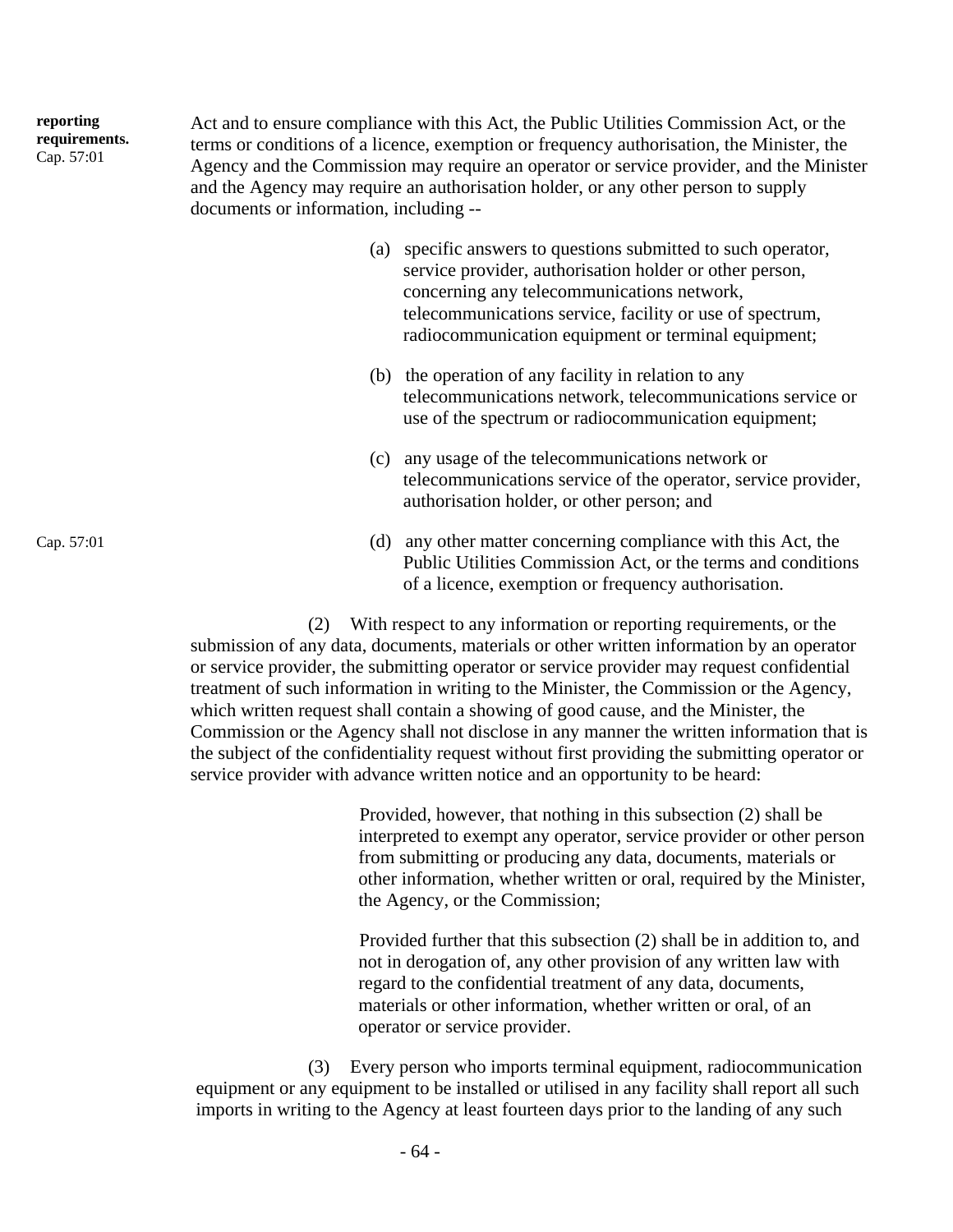equipment in Guyana, identifying in detail the nature, technical parameters and intended use or disposition of such equipment.

**57.** (1) Personnel authorised by the Minister, the Agency or the Commission with regard to an operator, service provider, or other telecommunications undertaking, and by the Minister or the Agency with regard to an authorisation holder or any other person, may, at all reasonable times, enter any land, place, premises, facility, vehicle, ship, aircraft, vessel or other contrivance from which any telecommunications network is operated or any telecommunications service is provided, or from which any person is using spectrum, or in which any radiocommunication equipment or related equipment is, or is suspected to be, located, and –

- (a) test any equipment or other thing found therein which is, or could be, used for telecommunications or which does, or could, use the spectrum;
- (b) examine records or other documents relating to the operation of the telecommunications network, the provision of the telecommunications service, the use of spectrum or the installation or operation of radiocommunication equipment;
- (c) search, where necessary with the assistance of any other person authorised for the purpose by the Minister, the Agency, the Commission or applicable law, as the case may be, for any equipment, articles, books, records, documents or other thing that may afford evidence of contravention of this Act, the regulations, or the Telecommunications Code, or of any breach of any term or condition of any licence, exemption, frequency authorisation or other permit, authorisation or certification required under this Act or the regulations;
- (d) require the owner, occupier or any other person in charge of the land, place, premises, facility, vehicle, ship, aircraft, vessel or other contrivance to give him all reasonable assistance in the testing, examination or search;
- (e) seize and take away any equipment, articles, books, records, documents and any other thing if it appears that there has been a contravention of this Act, the regulations, or the Telecommunications Code, or any breach of any term or condition of any licence, exemption, frequency authorisation, or other permit, authorisation or certification required under this Act or the regulations, and such items so seized shall be lodged with the Minister, the Agency, or the Commission, as the case may be, and be subject to forfeiture in the circumstances provided for in section 78(2); and

**Entry, search and inspection.**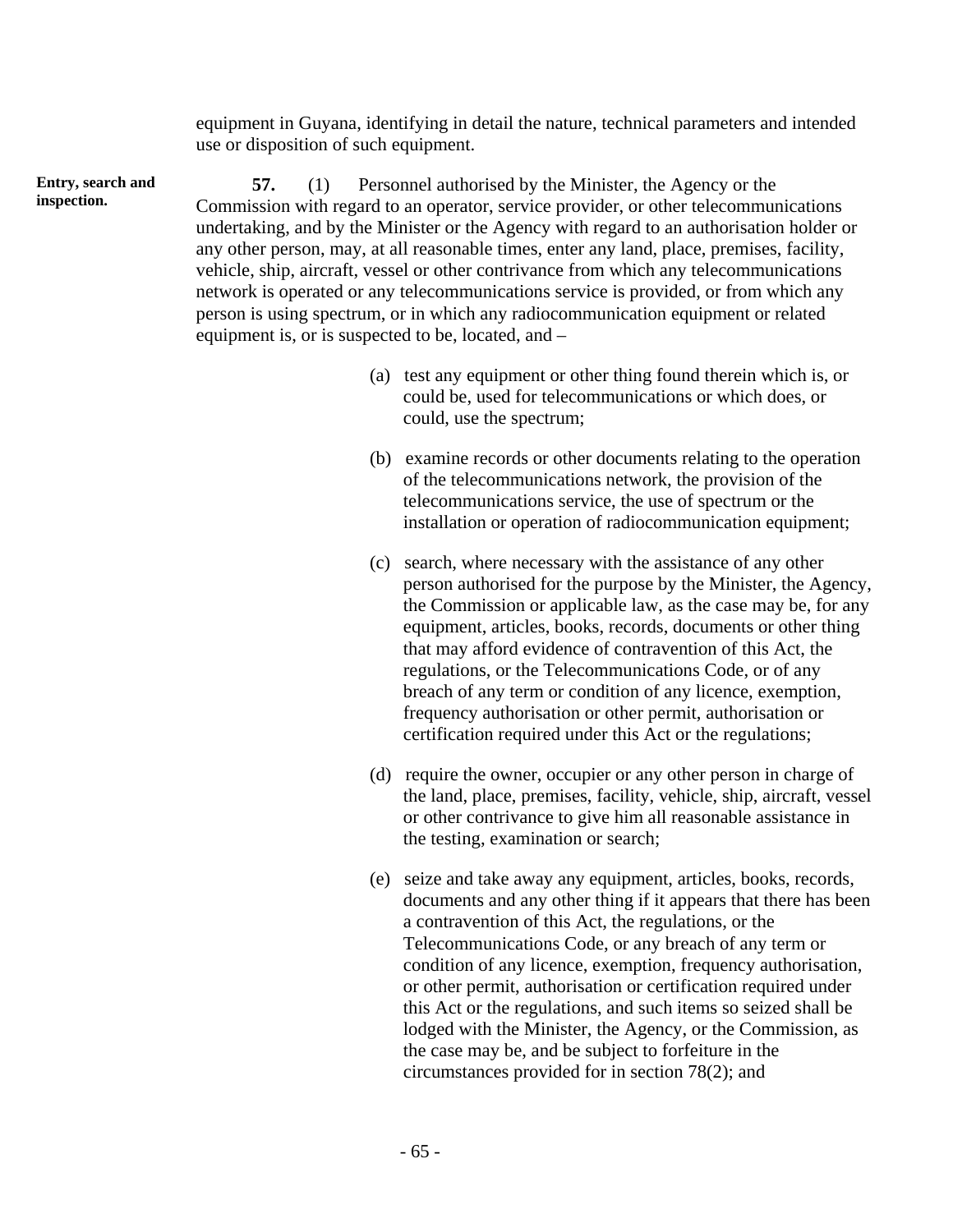(f) take such other steps as may be necessary to cease the operations of any person who is contravening this Act, the regulations or the Telecommunications Code, or the terms or conditions of any licence, exemption, frequency authorisation or other permit, authorisation or certification required under this Act or the regulations.

(2) For the purposes of subsection (1), the personnel of the Minister, the Agency or the Commission, as the case may be, may be accompanied by any police officer as may be necessary.

(3) Upon request of the Agency, any licensee or authorisation holder shall exhibit its licence or frequency authorisation.

(4) In carrying out the functions under this section, personnel of the Minister, the Agency and the Commission shall at all times act in a reasonable manner.

**Warrant of magistrate or justice of the peace.** 

**58.** (1) Subject to subsection (3), the Minister, the Agency or the Commission shall not exercise the powers vested in it under section 57(1) except where a magistrate or a justice of the peace, satisfied by information given on oath by the Minister or personnel of the Agency or Commission that there is a reasonable ground for supposing that there has been or may be a violation of this Act, the regulations, or the Telecommunications Code, or any term or condition of any licence, exemption, frequency authorisation, or other permit, authorisation or certification required under this Act or the regulations, has granted a search warrant to it for such purpose.

(2) A warrant issued under this section shall remain in force and effect until the purpose for which the warrant is required has been satisfied or for one month, whichever is earlier.

(3) Nothwithstanding anything in subsection (1) or any other written law, the Minister, the Agency or the Commission may exercise the powers vested in it under section 57(1) without first obtaining a search warrant where such powers are exercised --

- (a) as provided in this Act and the regulations with regard to monitoring of the use of the spectrum and harmful interference; or
- (b) as a result of a person's violation of an order issued in respect of such person by the Minister or the Commission under this Act or the regulations.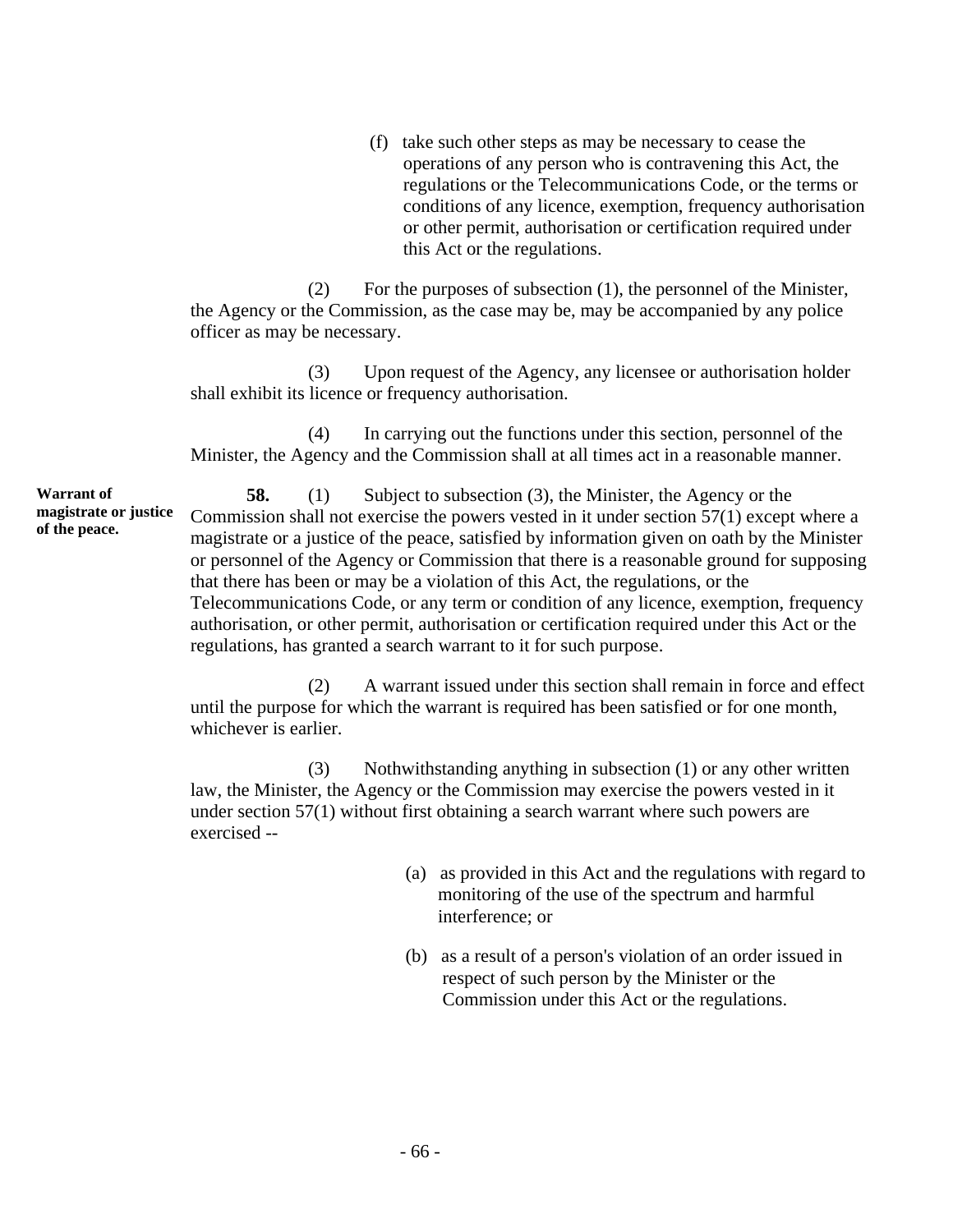## **PART XI**

## **BREAKING UP STREETS, REMOVAL OF OBSTRUCTIONS, AND ACCESS TO LAND**

**Breaking up streets.** 59. (1) An operator, from time to time and for the purpose of constructing, maintaining and renewing any facilities duly authorised, or any part or parts thereof, may open and break up the soil and pavement of any road, street or bridge along the routes of its facilities, and may erect facilities subject to the following conditions –

- (a) the operator shall give to the road authority notice of its intention, specifying the time at which it will begin to do so and the portion of the road, street, or bridge proposed to be opened or broken up, such notice to be given at least seven days before the commencement of the work unless the work is to remedy a dangerous situation or a situation that imminently threatens to interrupt the operation of such operator's telecommunications network or facilities, in which case notice may be dispensed with;
- (b) the operator shall submit detailed plans of the intended road works to each operator whose facilities, and each public utility whose utility installations, are likely to be affected thereby;
- (c) the operator shall not open or break up a road, street or bridge that might affect another operator or a public utility without first having the potentially-affected operator or public utility in writing;
- (d) the operator shall not open or break up the soil or pavement of any road, street or bridge, except under the superintendence and to the reasonable satisfaction of the road authority, unless that authority refuses or neglects to give superintendence at the time specified in the notice, or discontinues it during the work;
- (e) the operator shall not erect any facility in a position to which the road authority reasonably objects;
- (f) the operator shall pay all reasonable expenses to which the road authority is put on account of the superintendence;
- (g) the operator shall not, without the consent of the road authority, open or break up any road, street or bridge without providing reasonable facilities for the passage of ordinary traffic on that road, street or bridge to the satisfaction of the road authority.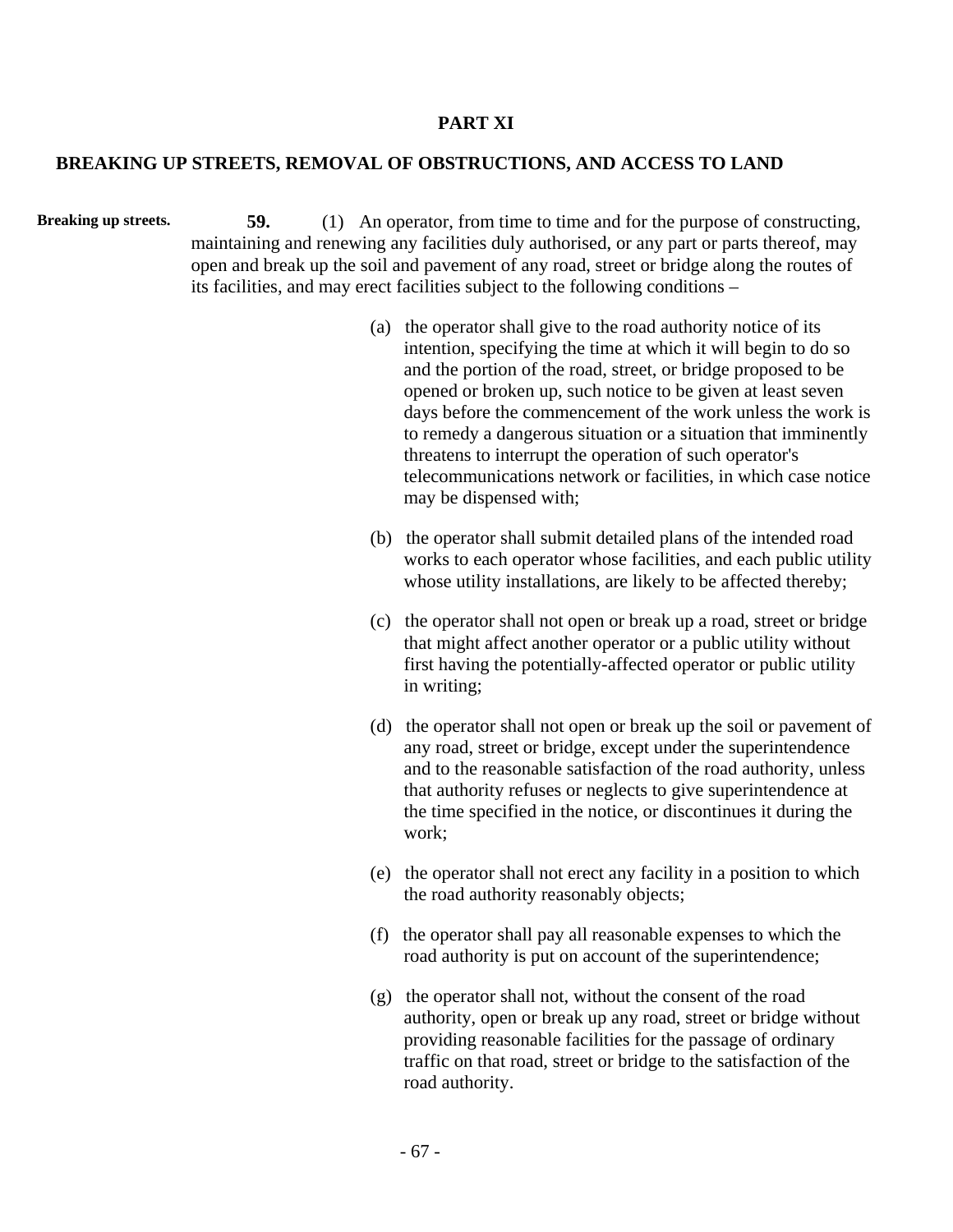(2) When an operator has opened or broken up any portion of the road, street or bridge, it shall be under the following further obligations –

- (a) it shall, with all convenient speed, and in all cases within four weeks at the most (unless the road authority otherwise consents in writing), complete the work on account of which it opened or broken up the road, street or bridge (subject to the construction, maintenance or removal of facilities), and fill in the ground and make good the surface and, to the reasonable satisfaction of the road authority, restore the portion of the road, street or bridge to as good condition as that in which it was before it was opened or broken up, and clear away all surplus paving, and other material and rubbish, occasioned thereby;
- (b) it shall in the meantime cause the place where the road, street or bridge is opened or broken up to be protected at all times; and
- (c) if the operator fails to comply in any respect with this section, it shall for each offence (without prejudice to the enforcement of specific performance of the requirements of this Act or to any other remedy against it) be liable to the road authority for a fine of five hundred thousand dollars, and to a further fine of five hundred thousand dollars for each day during which the failure to comply continues after the first day on which notice to comply therewith has been served on the operator.

(3) No operator or public utility notified under subsection (1)(b) shall open or break up a road, street or bridge that is the subject of such notice within three months of the receipt of such notification except where such operator or public utility, as the case may be, proves to the satisfaction of the Commission, the necessity of carrying out emergency works.

| (4) | (a) Prior to opening or breaking up a road, street or bridge, an |
|-----|------------------------------------------------------------------|
|     | operator shall publish a description thereof in at least one     |
|     | newspaper of general circulation in Guyana, or in an             |
|     | emergency situation as may be otherwise specified by the         |
|     | Commission, and shall otherwise inform affected persons by       |
|     | such other means as the Commission may specify.                  |

- (b) Without prejudice to subsection  $(4)(a)$ , in an emergency situation requiring the opening or breaking up of a road, street or bridge, an operator shall inform affected persons by such means as the Commission shall specify.
- **Compensation for** 60. Where an operator damages the facilities of another operator or the utility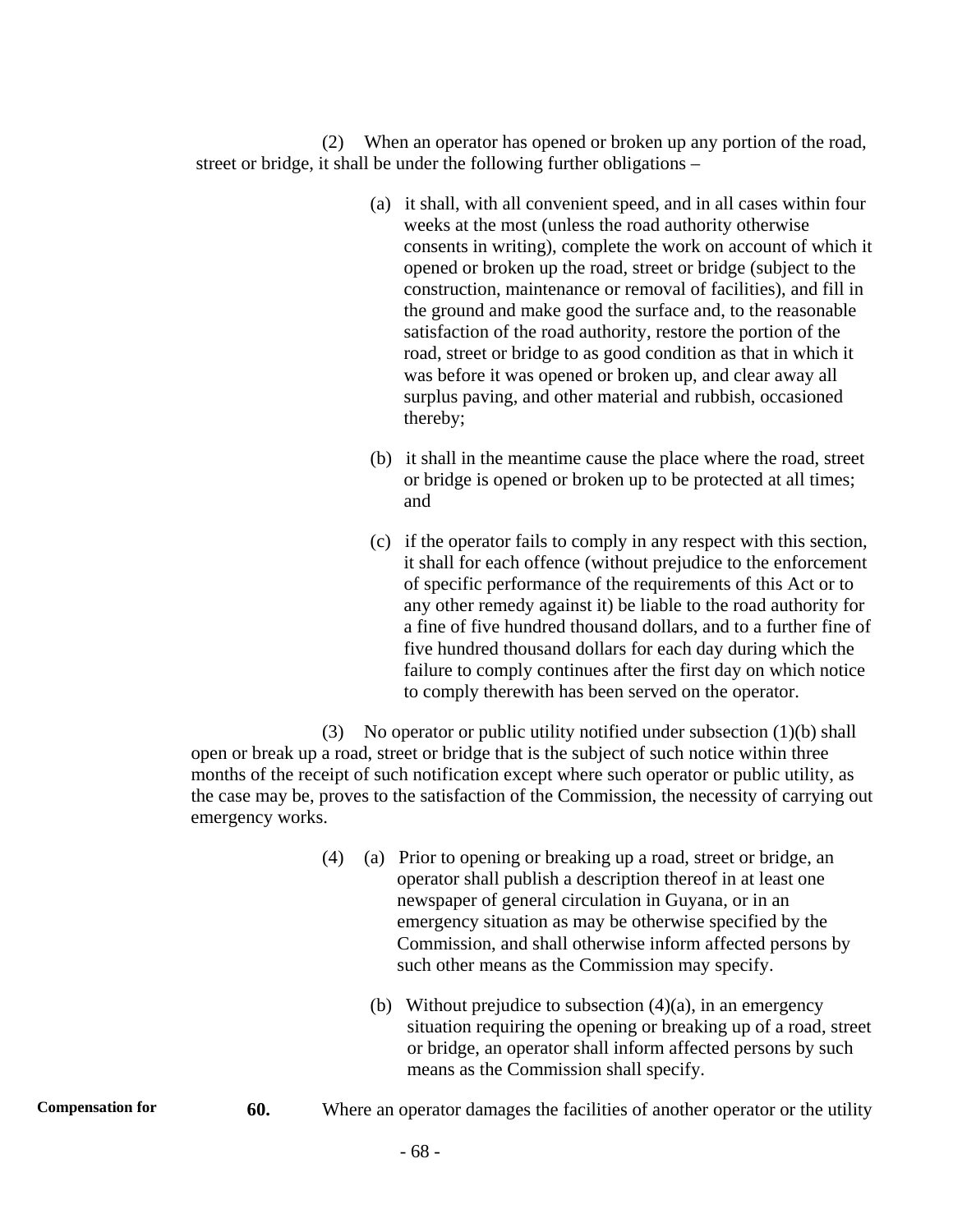**repair and restoration.** 

**Installation of facilities on public land or buildings.** 

thereof.

**61.** (1) An operator may construct, operate and maintain facilities along, on or over any public rights of way, such as road allowances, sidewalks and public land reserves, or any other land or buildings owned by any national, regional or local authority.

operator shall immediately notify such other operator or public utility of such damage, and shall compensate such operator or public utility for the full cost of repair and restoration

installation of a public utility in opening or breaking up any road, street or bridge, or carrying out any other work with respect to such facilities or utility installation, the

(2) Before undertaking such activities as are permitted under subsection (1), the operator shall submit its plans in writing to the affected national, regional or local authority for review, and obtain approval therefor.

(3) A national, regional or local authority may charge fees to the operator for such uses permitted under subsection (1), provided that such fees shall be limited solely to those necessary to compensate such authorities for the administrative costs actually incurred in reviewing and supervising such uses.

**62.** (1) Subject to this section and the regulations, an operator may install and maintain facilities above, along, across or on any private land and buildings thereon and, for such purposes, may enter upon any such land and place and maintain facilities thereon and install, maintain, inspect, repair or renew any such facilities.

(2) Subject to section 63, where an operator wishes to install facilities on private land or any buildings thereon, it must first obtain the permission of the landowner, and the landowner shall be entitled to compensation therefor, except where such facilities are to be used to provide a telecommunications service to the landowner or his authorised tenant.

(3) To minimise disruption to landowners, an operator shall, except to the extent permitted under section 42, provide other operators and public utilities with access to its facilities in accordance with section 42 and the regulations and shall coordinate its installation or maintenance of facilities above, along, across or on private land or buildings with the relevant landowner, other operators, and public utilities.

**63.** (1) The Minister may, in accordance with the Acquisition of Lands for Public Purposes Act and at his sole discretion, compulsorily acquire land for and on behalf of an operator for the purpose of the proper and effectual exercise of a licence or an exemption granted under this Act.

(2) In order for the Minister to proceed under subjection (1), the operator shall expressly request the Minister to acquire the land, satisfying the Minister from documentary evidence, including plans and studies, that the land is required so that the operator may adequately fulfill the conditions of its licence or exemption.

(3) The Minister shall not proceed to acquire land under this section unless he, in his sole discretion, is satisfied that the operator is able to make prompt

**Installation of facilities on private land or buildings.** 

**Acquisition of lands.**  Cap. 62:05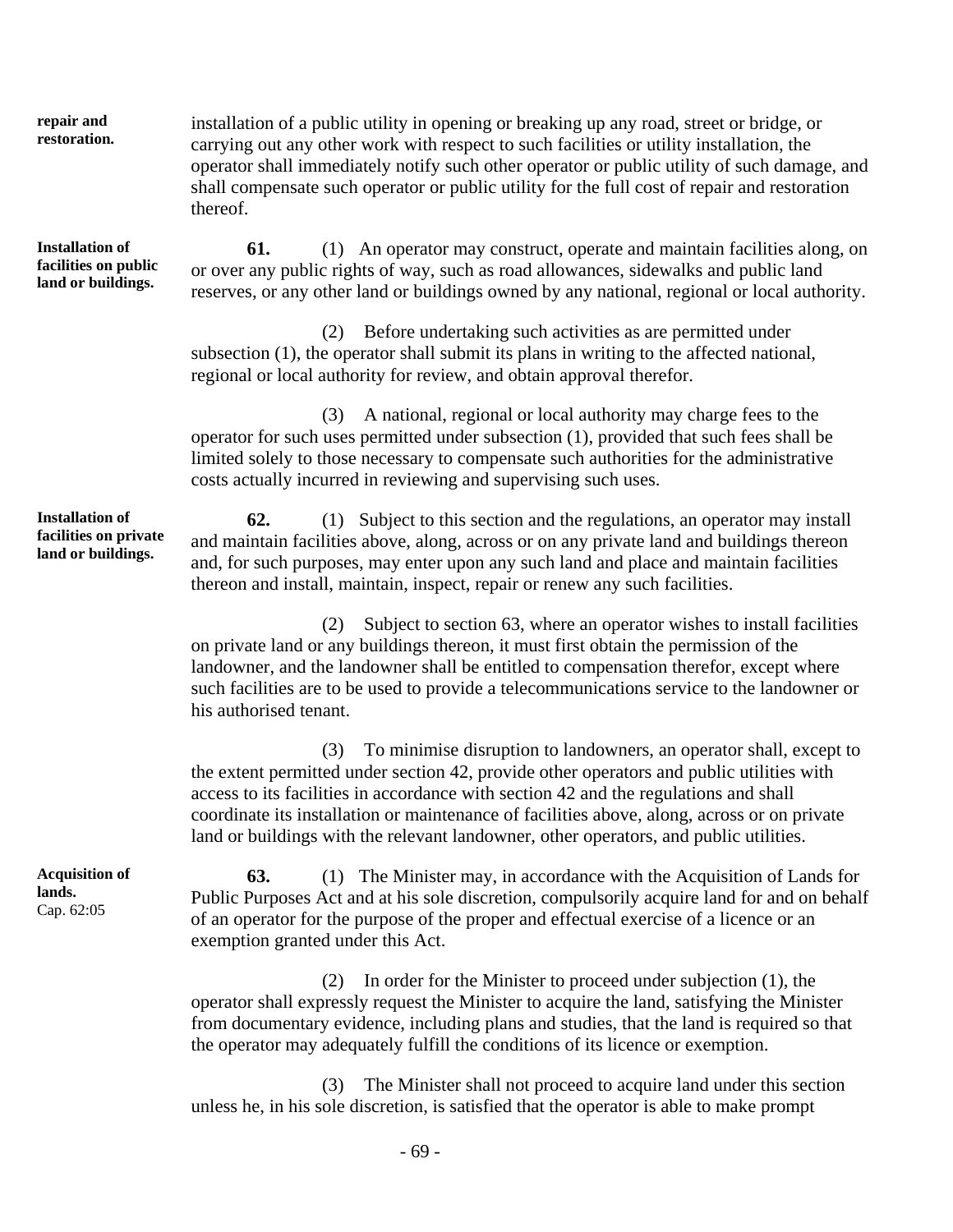payment to any person entitled to compensation for the land in consequence of such compulsory acquisition, of a sum which represents the fair market value of the land, and upon such payment the land, being vested in the State, is transferred by deed to the operator by the Minister.

(4) The Minister shall not acquire land under this section if the land belongs to another operator and is being used for the purpose of a facility necessary to carry on activities authorised by such other operator's licence or exemption, or it appears to the Minister that the land will be so used by such other operator commencing with the period of five years beginning with the proposed date of the commencement of the acquisition, or the acquisition of the land is not necessary for the proper and effectual exercise of the relevant operator's licence or exemption.

(5) Where land is acquired under this section and the land is no longer required for the purpose for which it is acquired, the Minister shall have the authority to revest, by deed of transfer, the land in the proprietor from whom it was compulsorily acquired subject to the refund of the compensation, and subsection (6) shall *mutatis mutandis* apply in relation to the revesting of such land.

(6) Where land is transferred to an operator under subsection (3), the land shall vest in the operator from the date of such transfer and --

- (a) a notice to that effect shall be published in the *Official Gazette*;
- (b) the deed of transfer shall be treated for all purposes as if it were a transport or other document effecting the conveyance of immovable property, and the Registrar of Deeds shall take due notice thereof and shall make such annotations on the records as may be necessary, including an annotation that the operator shall not dispose of such land or any interest or right in or over it, except with the written consent of the Minister.

(7) An operator who has acquired any land by virtue of this section shall not dispose of that land or of any interest in or right over it except with the written consent of the Minister.

- Cap. 62:05 (8) Subject to the preceding subsections, the Acquisition of Lands for Public Purposes Act shall apply *mutatis mutandis* in relation to the acquisition of lands under this section as they apply in relation to an acquisition wholly under the Acquisition of Lands for Public Purposes Act, and for that purpose shall be construed with any necessary modifications, adaptations, qualifications and exceptions, and, without prejudice to the generality of the foregoing, subject, in particular, for the purpose of such application, to the following modifications --
	- (a) the proper and effectual exercise of its licence or exemption by an operator shall be deemed to be a public work, that is to say, whatever is to be done or constructed on the land shall be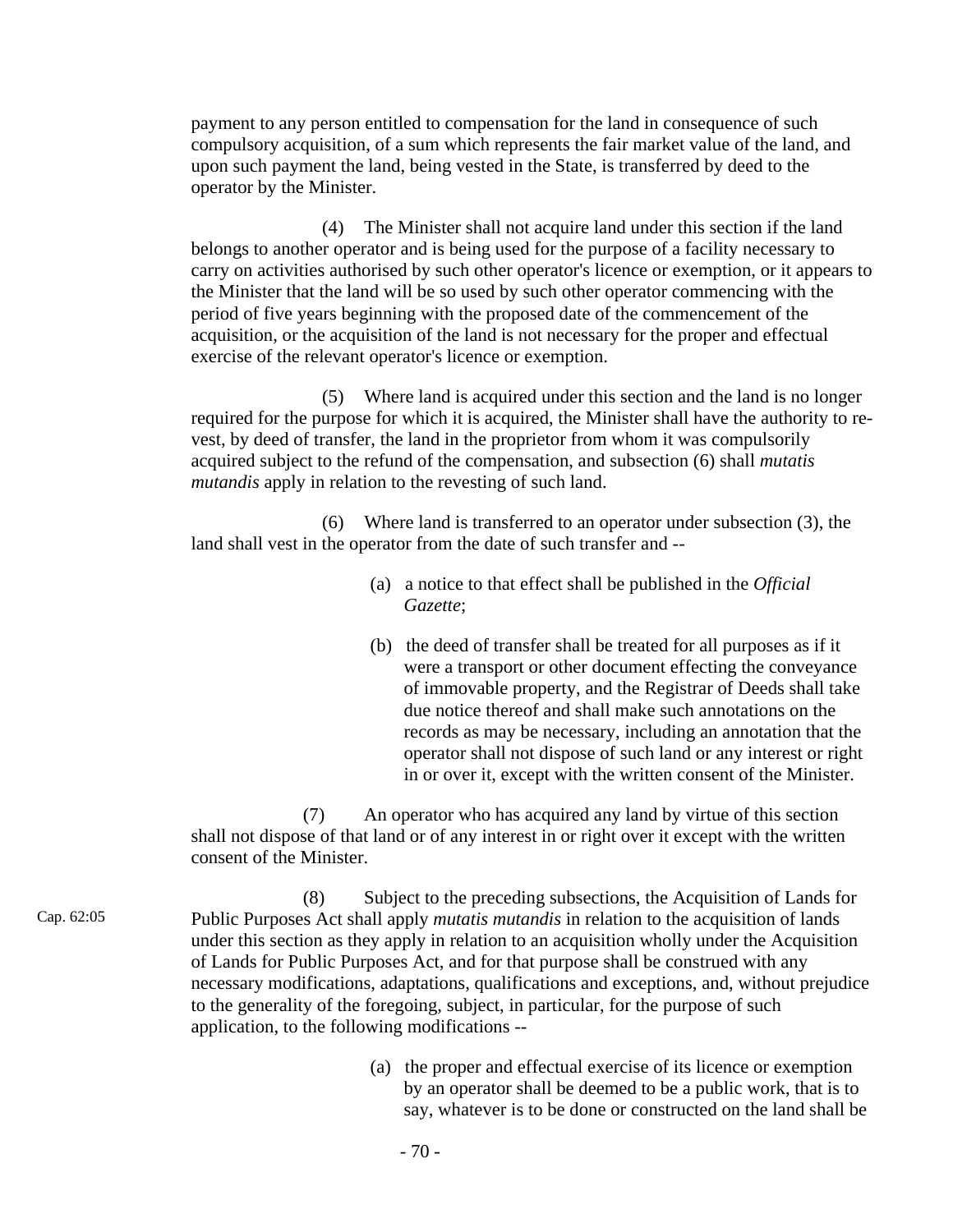deemed to be a public work;

- (b) sections  $7(2)$ , 10, 24, 26 and 27 shall not apply to an acquisition under this section;
- (c) in section 9(1) there shall be substituted for the words "and may at the same time or any subsequent time deposit a certificate under his hand to the effect that the National Assembly has voted the sum necessary for compensation" the words "and shall at the same time, where the proprietor has received compensation, deposit a certified copy of the receipt therefor; or where compensation is to be determined, deposit a statement showing how and in what manner this is to be effected".

(9) In this section, "Minister" means the minister assigned responsibility for public works.

**64.** (1) If an operator considers that the position of any facility or utility installation, or other matter or thing, is likely to cause material interruption of such operator's business in terms of repairs or renewals and ought to be altered, the operator shall not alter the position of any such obstruction but shall give notice to the operator, public utility, local authority or other person to whom such obstruction belongs, or under whose control any such obstruction lies, that the operator is of the opinion that the position of the obstruction should be altered and, if there is a disagreement with respect thereto as between the parties, the matter shall be determined by the Commission.

(2) If an operator, public utility, person or local authority agrees upon, or a decision of the Commission directs, the alteration of the position of any obstruction, the work of the alteration shall immediately be carried out by the concerned party and in accordance with any plan agreed upon or directed by such decision.

**65.** (1) In the course of installing and maintaining its facilities, an operator shall have power, by officers and servants duly authorised for that purpose in writing, to cut and remove from any street and to enter upon and to cut and remove from any private land any tree, or any branch, bough or other part thereof, growing on such land within one hundred feet of any facility of such operator and which may tend to interfere with, endanger or otherwise prejudicially affect such facilities.

(2) In connection with the exercise of its powers under subsection (1), an operator –

- (a) shall cause as little damage as possible; and
- (b) shall make compensation to the owner of any tree so cut for any damage suffered by the owner or occupier in respect thereof, and the amount of such compensation shall, in the event of disagreement, be determined by the Commission.

**Alteration of obstructions.** 

**Cutting trees and boughs.**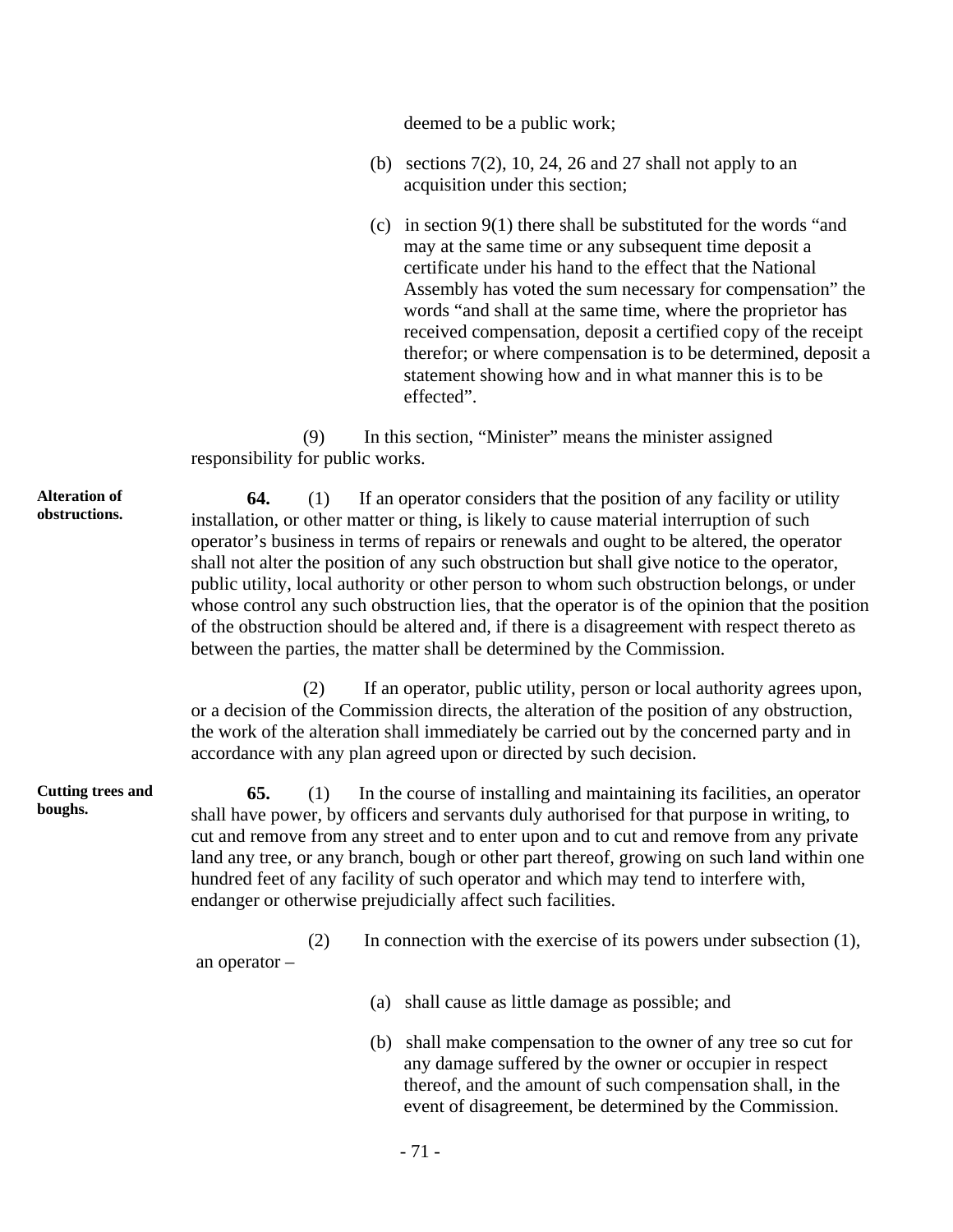**Dispute resolution by the Commission.** 

**66.** Disputes between and among operators, public utilities, local authorities and other persons under this Part shall be determined by the Commission, upon the filing of a written request by any party to the dispute, and the matter shall be expeditiously determined by the Commission in accordance with the regulations or, if not provided for in the regulations, in such manner as the Commission shall direct.

### **PART XII**

#### **OFFENCES**

**67.** A person who --

**Penalty for unauthorised telecommunications network, telecommunications service, use of the spectrum or installation or operation of radiocommunication equipment.** 

- (a) provides a telecommunications service or operates a telecommunication network for which a licence or exemption is required, without having first obtained the required licence or exemption;
- (b) uses spectrum or installs or operates radiocommunication equipment for which a frequency authorisation is required, without having first obtained the required frequency authorisation;
- (c) provides a telecommunications service, operates a telecommunications network, uses spectrum or installs or operates radiocommunication equipment other than as permitted by this Act, the regulations, the Telecommunications Code, or such person's licence, exemption or frequency authorisation, as the case may be;
- (d) fails to cooperate with, or follow any direction of, the President or the Minister on matters of national security, public order, or a state of public emergency in accordance with sections  $26(1)(d)$ ,  $31(1)(e)$  and 88;
- (e) fails to cease and desist the operation of any telecommunications network, the provision of any telecommununications service, or the use of any portion of the spectrum, as required by section 93(6)(f);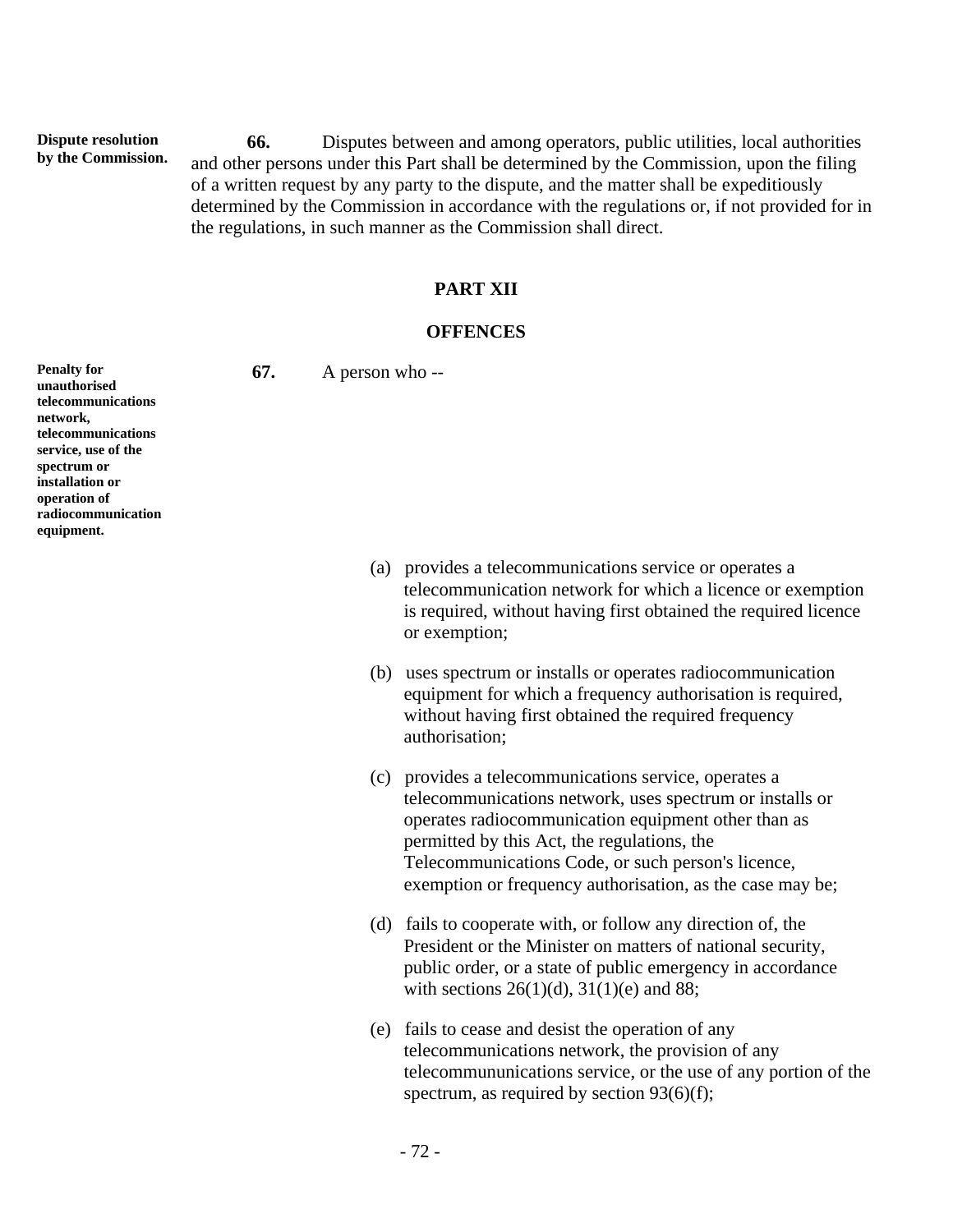- (f) facilitates any person who is not duly authorised under any applicable law to use the spectrum or install or operate radiocommunication equipment for any purpose; or
- (g) aids and abets any person in any of the foregoing acts,

shall be guilty of an offence and shall be liable on summary conviction to a fine of not less than one million dollars and not more than five million dollars and to imprisonment for two years and, in the case of a continuing offence, to a further fine of two hundred thousand dollars for each day that the offence continues after conviction.

**Penalties for harmful interference, obstruction of telecommunications, and other illegal conduct. 68.** A person who – (a) uses any facility, terminal equipment, radiocommunication equipment or other thing in such a manner as to cause harmful interference; (b) obstructs, or interferes with, the sending, transmission, delivery or reception of any telecommunication; (c) obstructs, interferes with, fails to provide reasonable assistance to, or molests, assaults or otherwise harms, any personnel of the Minister, the Agency or the Commission duly engaged in the exercise of any power conferred under this Act; or (d) without due cause obstructs, interferes with, molests, assaults or otherwise harms a telecommunications undertaking or its personnel in the performance of any of the powers or obligations conferred or imposed upon such telecommunications undertaking by or under this Act, shall be guilty of an offence and shall be liable on summary conviction to a fine of not less than five hundred thousand dollars and not more than two million dollars and to imprisonment for a term of one year and, in the case of a continuing offence, to a further fine of one hundred thousand dollars for each day that the offence continues after conviction.

**Penalties for failure to obey order or furnish information and notices and 69.** A person who --

**furnishing false**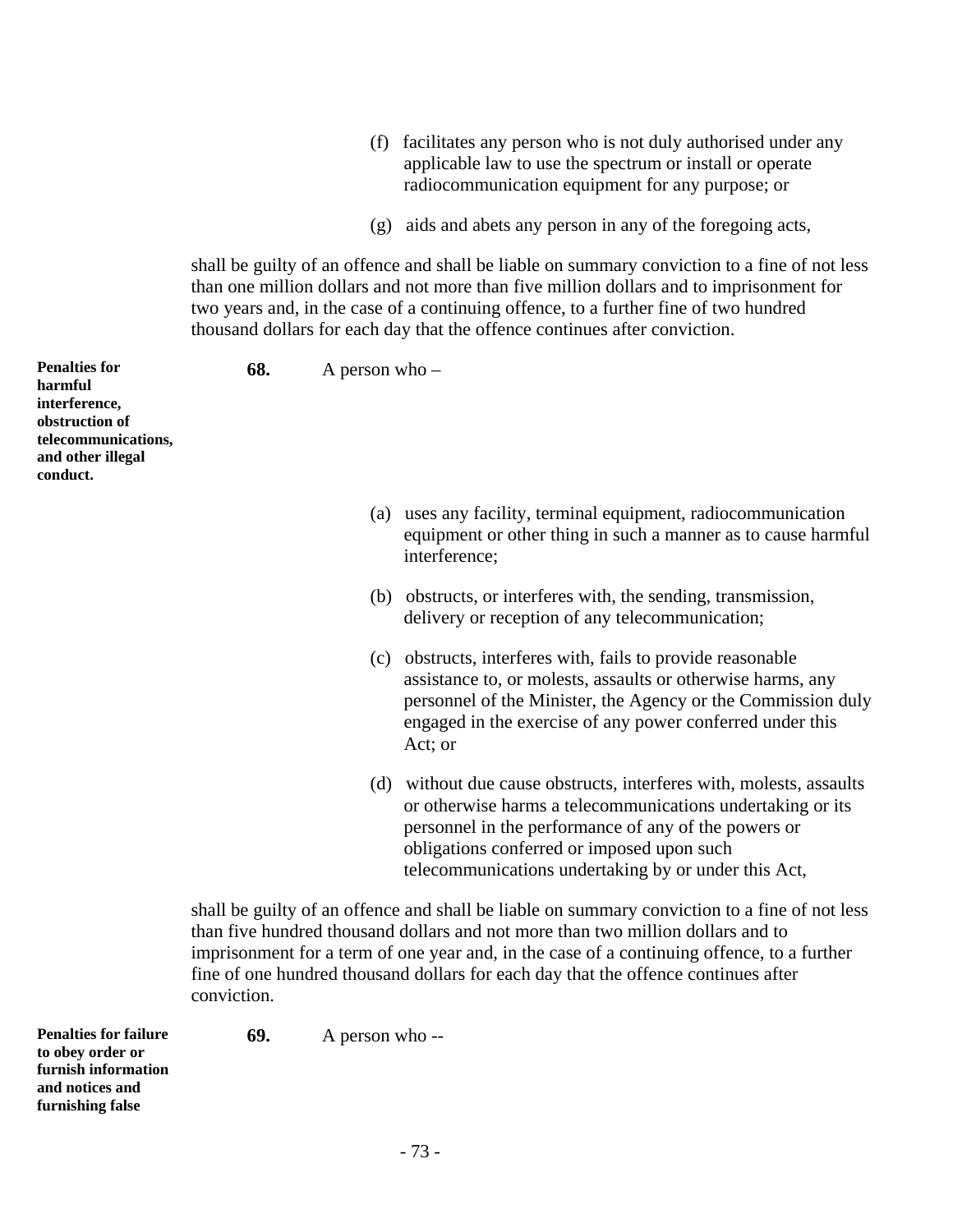**information.** 

- (a) in any material particular and without lawful excuse --
	- (i) fails or refuses to obey an order of the Minister or the Commission;
	- (ii) fails or refuses to furnish to the Minister, the Agency or the Commission, within the time and in the manner and form required, any information required to be furnished by or under this Act or directed to be furnished by the Minister, the Agency or the Commission, or to answer any reasonable question relevant to any matter under the authority of the Minister, the Agency or the Commission;
- (b) willfully furnishes any information to the Minister, the Agency or the Commission which is false in any material particular;
- (c) fails to notify the Minister in writing of the nature and extent of the sale, transfer, charge or other disposition provided for in sections  $26(5)(b)$  and  $31(5)(b)$ ; or
- (d) fails to notify the Agency in writing of the import of any terminal equipment, radiocommunication equipment or any equipment to be installed or utilised in any facility in the manner required in section 56(2),

shall be guilty of an offence and shall be liable on summary conviction to a fine of not less than two million dollars and not more than five million dollars, or any greater amounts that may be provided for in the regulations, and imprisonment of two years.

**Penalty for fraudulent use. 70.** A person who manufactures, sells, offers for sale, or otherwise transfers or provides, or obtains or uses in any manner whatsoever, any facility, terminal equipment or other system, equipment, or any card, plate, account number, mobile identification number, personal identification number, or any other device or thing whatsoever, for the purpose of fraudulent use of or fraudulent access to any telecommunications service, telecommunication network or facility, or to circumvent or otherwise avoid payment of any charge applicable to any telecommunications service, telecommunications network or facility, shall be liable upon summary conviction to a fine of not less than five hundred thousand dollars and not more than two million dollars and imprisonment for a term of one year.

**Penalty for false or dangerous telecommunications.** 

**71.** (1) A person who, by means of a telecommunications network or a telecommunications service, willfully circulates or otherwise transmits any telecommunication that is a false, deceptive or misleading, or that materially endangers the physical safety of any other person, shall be guilty of an offence and shall be liable on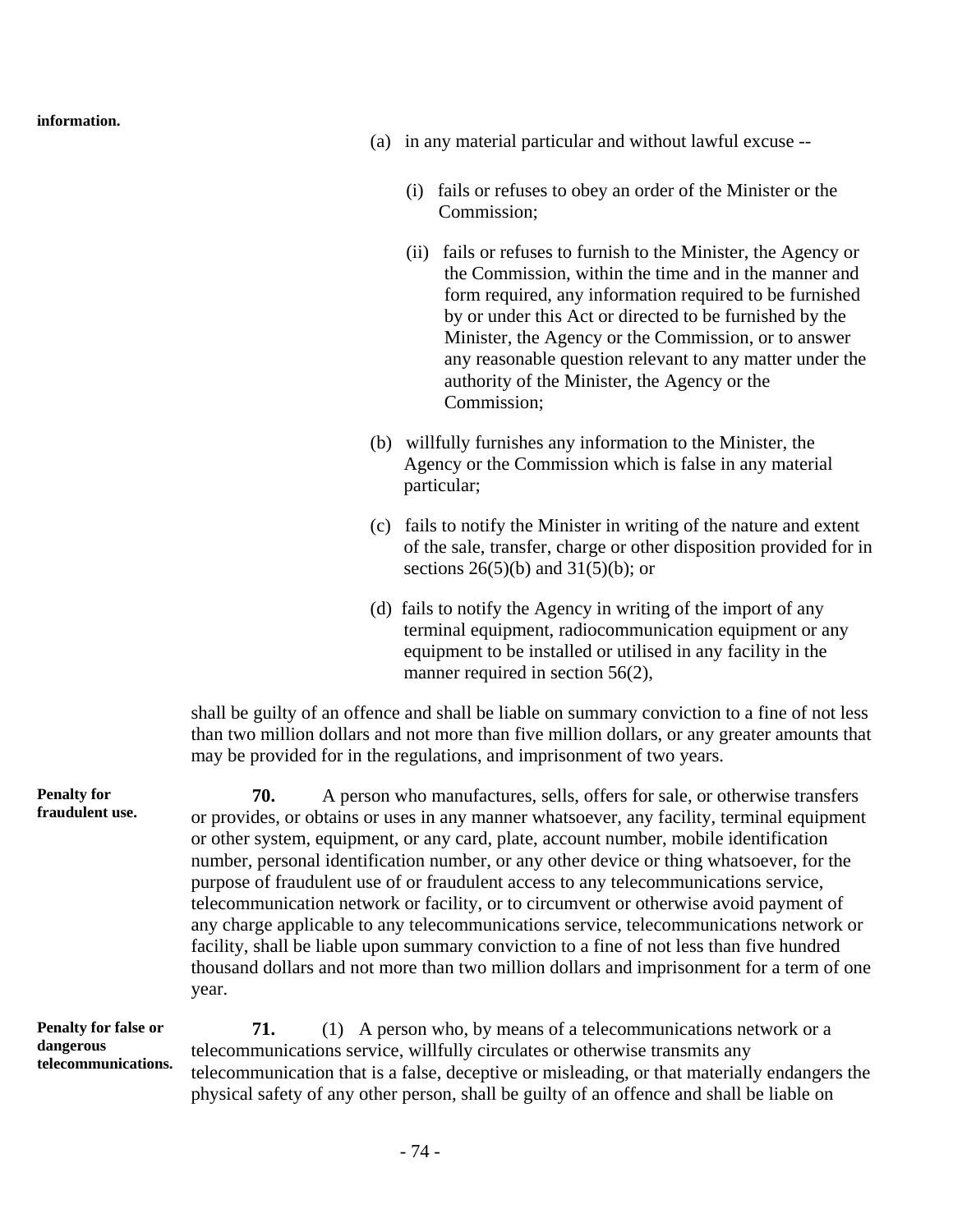summary conviction to a fine of not less than two hundred fifty thousand dollars and not more than two million dollars and to imprisonment for a terms of six months.

(2) For purposes of subsection (1) only, the word "person" shall not include the owner or personnel of the telecommunications network or the telecommunications service that is used to circulate or otherwise transmit a false, deceptive or misleading telecommunication or to materially endanger the physical safety of another person, unless such owner or personnel is himself or themselves the originator of such telecommunication.

**72.** A person who sells, transfers, charges, assigns or otherwise disposes of a licence, frequency authorisation, or a significant interest in contravention of section 26 or 31 shall be guilty of an offence and shall be liable on summary conviction to a fine of not less than one million dollars and not more than five million dollars and to imprisonment for a term of two years.

**73.** An operator or service provider, or any personnel thereof, who, otherwise than in the authorised course of the performance of the operator's or service provider's obligations under this Act, willfully modifies or interferes with the content of a message sent by any user of such operator's telecommunications network or such service providers' telecommunications service shall be guilty of an offence and shall be liable on summary conviction to a fine of not less than five hundred thousand dollars and not more than two million dollars and to imprisonment for a term of six months.

**74.** Any person who willfully discloses or uses information in contravention of section 29 or 86 shall be guilty of an offence and shall be liable on summary conviction to a fine of not less than five hundred thousand dollars and not more than two million dollars and to imprisonment for a term of six months.

**75.** (1) A person who, in any manner whatsoever, recklessly or maliciously destroys or otherwise damages, or without authorisation removes or accesses, any facility, or any part thereof, shall be guilty of an offence and shall be liable to a fine of not less than five hundred thousand dollars and not more than two million dollars and to imprisonment for a term of six months.

(2) A person who negligently commits any of the acts described in subsection (1) shall be guilty of an offence and shall be liable on summary conviction to a fine of not less than one hundred thousand dollars and not more than one million dollars.

(3) A person convicted under this section shall be liable for all expenses reasonably incurred in the repair, restoration or replacement of the facility, or any part thereof, destroyed or otherwise damaged, or removed or accessed without authorisation, by him, and such expenses shall be recoverable by the person that owns such facility, or part thereof, summarily as a civil debt.

**76.** (1) A person who fails to contribute to the Universality Fund in accordance with the terms of its licence or frequency authorisation, the regulations, or the directions of the Minister or the Agency shall be guilty of an offence and shall be liable on

**Penalty for unauthorised transfer of a licence, frequency authorisation or significant interest.** 

**Penalty for modification of telecommunications.** 

**Penalty for unauthorised disclosure of information.** 

**Penalty for damage to a facility or unauthorised removal or access; recovery of civil debt.** 

**Penalty for failure to contribute to Universality Fund or unauthorised**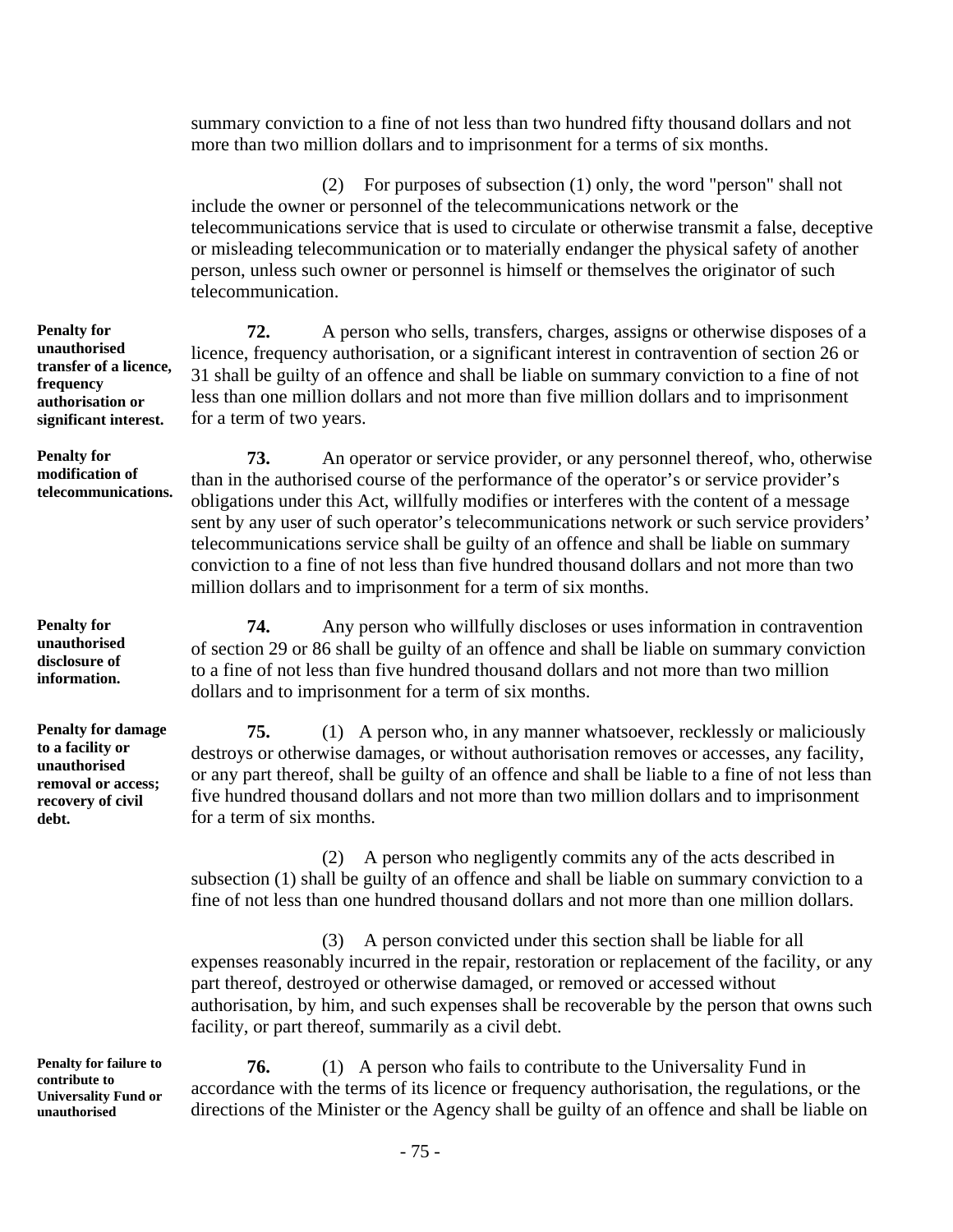**cessation of networks or services to which universal access or universal service applies.** 

summary conviction to a fine of not less than two million dollars and not more than five million dollars and to imprisonment for two years and, in the case of a continuing offence, to a further fine of five hundred thousand dollars for each day that the offence continues after conviction.

(2) An operator or service provider who, without the prior written consent of the Minister, ceases to offer to the public a public telecommunications network or public telecommunications service to which the requirement of universal access or universal service applies shall be guilty of an offence and shall be liable on summary conviction to a fine of not less than one million dollars and not more than three million dollars and to imprisonment for two years and, in the case of a continuing offence, to a further fine of five hundred thousand dollars for each day that the offence continues after conviction.

**77.** Any person who --

**Penalties with regard to unsafe, unsuitable or unauthorised equipment and testing of equipment.** 

- (a) connects terminal equipment to a public telecommunications network knowing that it is not sufficient or suitable for its intended purpose or that it presents a risk of physical harm to such network or physical injury to any person;
- (b) connects terminal equipment to a public telecommunications network that causes physical harm to such network or physical injury to any person;
- (c) at such time as the Agency has initiated its terminal equipment certification programme in the manner provided for in section 52(7), sells, installs or connects to a public telecommunications network any terminal equipment that is not certified by the Agency under section 52(1);
- (d) sells or otherwise transfers, installs or operates any equipment as part of a telecommunications network or a facility that does not conform with accepted international standards or, at such time as the Agency may have established a certification programme for such equipment under section  $53(1)(a)$ , that is not certified by the Agency; or
- (e) fails to cooperate with the Agency in the testing of terminal equipment, radiocommunication equipment, or equipment to be installed or utilised in a facility or a telecommunications network,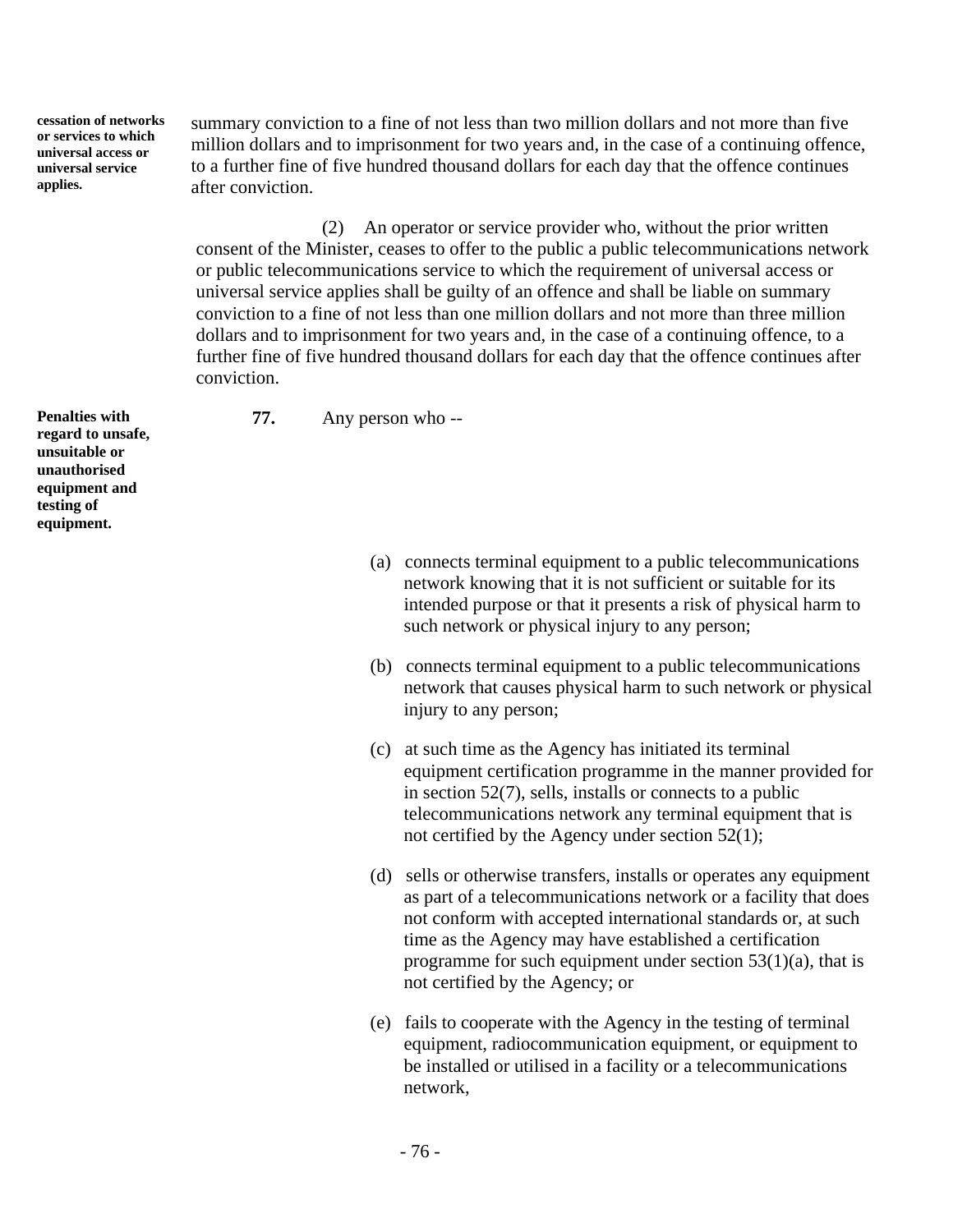shall be guilty of an offence and liable upon summary conviction to a fine of not less than five hundred thousand dollars and not more than five million dollars and imprisonment of six months, and in the case of a continuing offence, to a further fine of five hundred thousand dollars for each day that the offence continues after conviction.

**78.** (1) The penalties provided for in this Part and the regulations shall be in addition to, and not in derogation of, the powers of the Minister, the Agency and the Commission under sections 57 and 58 or any other provision of this Act, the regulations, the Telecommunications Code, or the Public Utilities Commission Act.

(2) Upon summary conviction of any person of an offence provided for in this Part or the regulations, any equipment or other thing used by such person in, or otherwise related to, the commission of such offence shall be forfeited to the State, without compensation to such person.

**79.** (1) Except as otherwise provided in this Act or the regulations --

- (a) a person who contravenes or fails to comply with any of the provisions of this Act or the regulations, but for which a penalty is not specified herein or therein, commits an offence and shall be liable on summary conviction to a fine of five hundred thousand dollars; and
- (b) if any offence of which a person is convicted is continued by such person after conviction, he shall be guilty of a further offence and liable to a fine of two hundred thousand dollars for every day on which the offence is continued.

(2) All penalties imposed by or under this Act or the regulations, the recover of which is not otherwise specially provided for, may be recovered under the Summary Jurisdiction Acts.

(3) Where an offence under this Act or the regulations has been committed by, or in the name of, a body corporate, every person who, at the time the offence was committed, was a director, officer, corporate secretary, manager, partner, person acting under a power of attorney, or other person with responsibility for the affairs of the body corporate, as well as the body corporate itself, shall be deemed to be guilty of having committed the offence and shall be liable to be proceeded against and punished accordingly:

> Provided that nothing in this subsection (3) shall render any such person liable to punishment if he proves that the offence was

**other things involved in the commission of an offence.**  Cap. 57:01

**No derogation of powers; forfeiture of equipment and** 

**General penalty; penalty for continuing offences; liability of directors, officers and other natural persons.**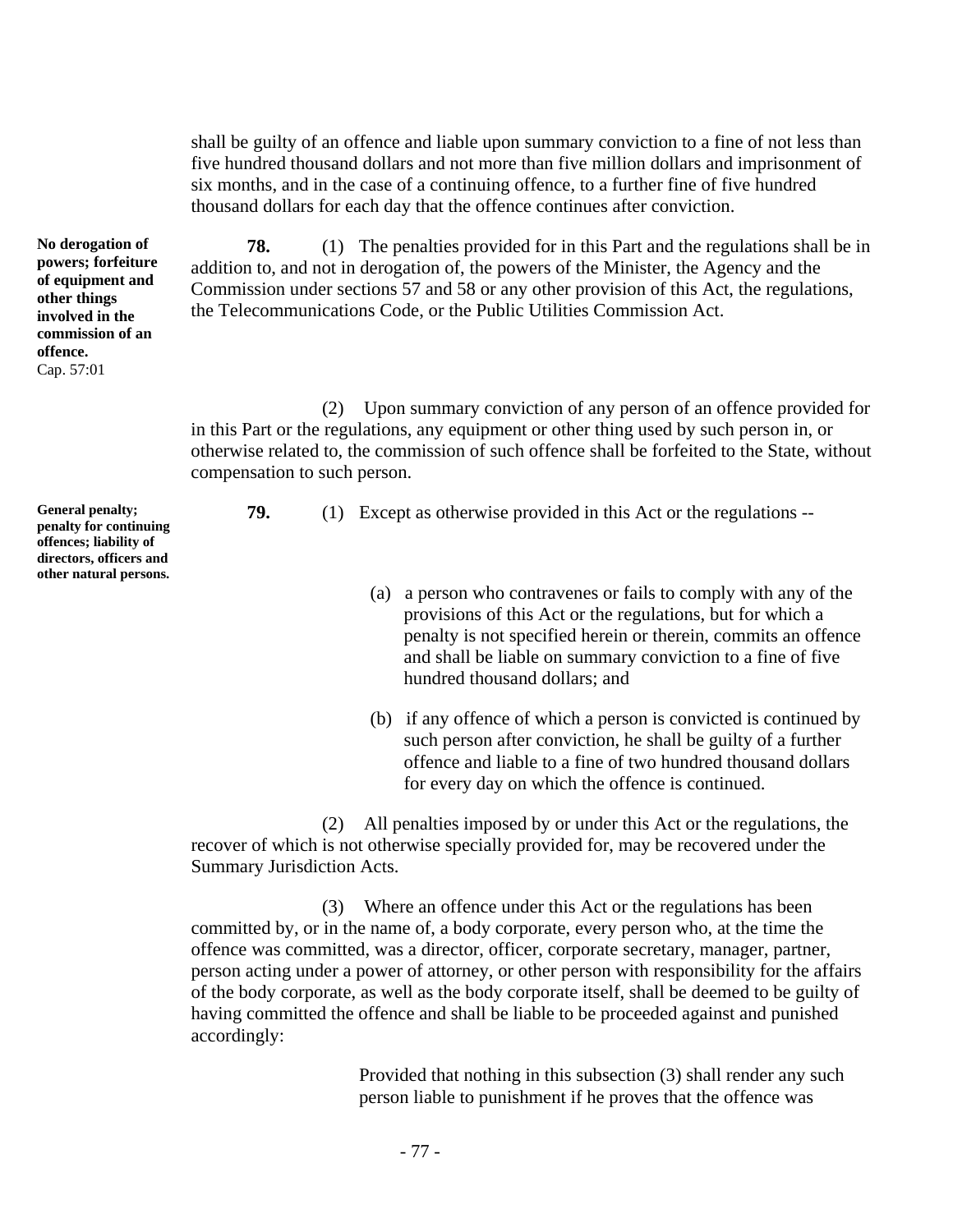committed without his knowledge or that he had exercised all due diligence to prevent the commission of such offence.

**Institution of proceedings. 80.** (1) The Minister and any person designated by him in the regulations may institute proceedings in respect of any offence provided for in this Act or the regulations.

> (2) The Minister may provide in the regulations for additional offences, penalties and fines with regard to matters set forth in this Act or in the relevant regulations.

**81.** Except to the extent that the regulations may designate the payment of fines to the Agency or the Commission, or the Telecommunications Code designates the payment of fines to the Agency, for violations of this Act, the regulations, the Telecommunications Code or a licence, exemption or frequency authorisation, any fine imposed under this Part shall be paid to the Accountant General.

## **PART XIII**

### **FEES**

Fees. 82. (1) The Agency may charge fees –

- (a) with regard to any licence, exemption, frequency authorisation, or with regard to any other permit or certification provided for under section 30; and
- (b) for any document that it makes available or any testing, certification, and service that it provides or any other function that it performs under this Act or other applicable written law.

(2) The Agency may determine to charge fees, pursuant to subsection (1)(a), for any initial or renewal application for a licence, exemption, frequency authorisation, or other permit or certificate; upon the initial grant of a licence, exemption, frequency authorisation, or other permit or certificate and any renewal thereof; on an annual or other periodic basis; and for the use of the spectrum in accordance with section 44(7), and any such fees may be based upon a percentage of the gross annual revenues of the applicant, licensee, exemption holder, authorisation holder, or of any other person to whom any permit or certificate is issued or such other basis provided for in the regulations or the Telecommunication Code.

(3) Except as provided in sections 44(7), fees charged by the Agency pursuant to subsections (1) and (2) shall be commensurate with the cost of –

- (a) carrying out the functions of the Agency under this Act, the regulations and the Telecommunications Code;
- (b) administering licences, exemptions, frequency authorisations

**Payment of penalties.**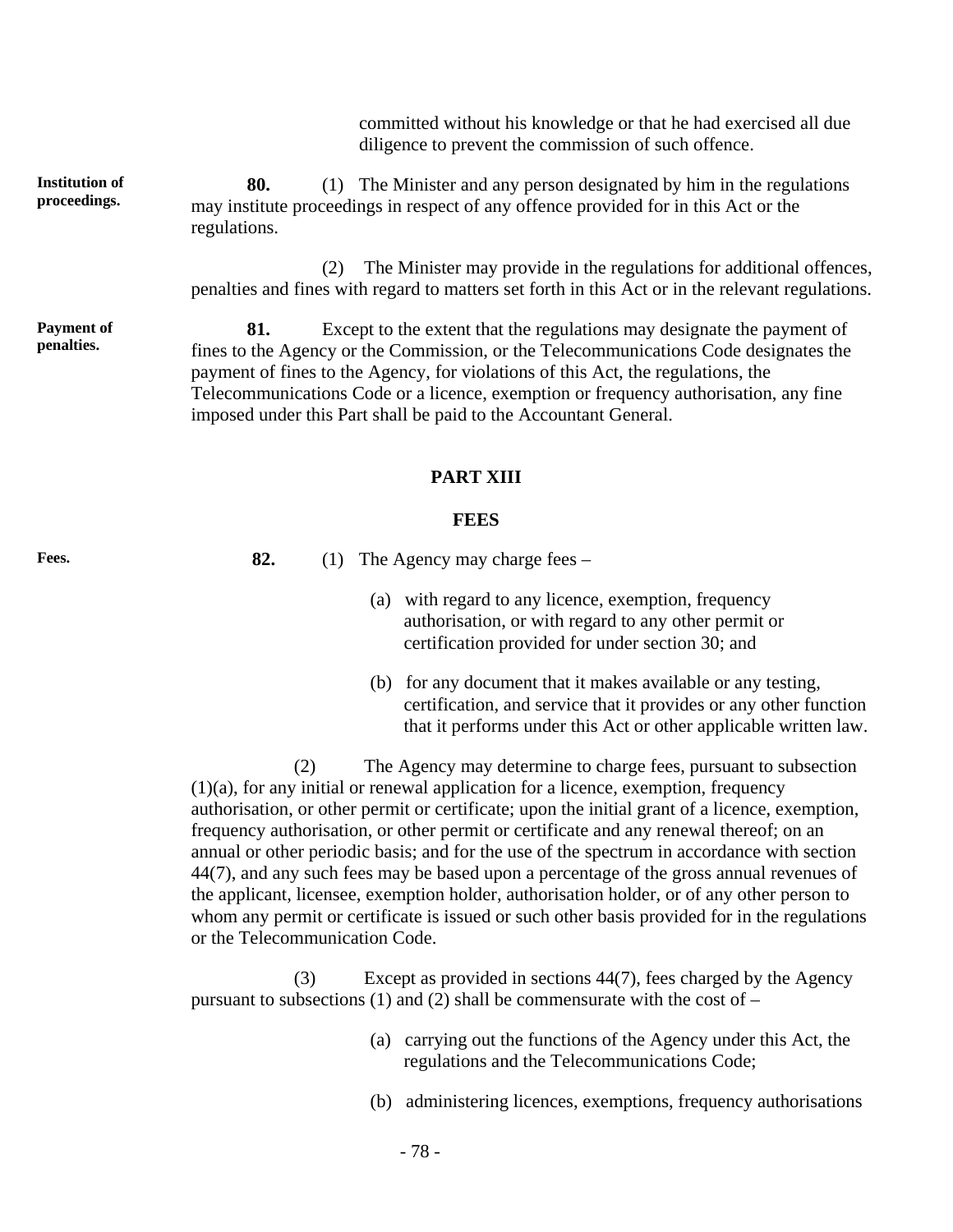and other permits and certifications; and

(c) providing documents, carrying out testing, issuing certifications, providing services and performing any other functions, with respect to the fees described in subsection  $(1)(b)$ ,

and shall be charged to licensees, exemption holders, authorisation holders or other persons, where applicable, on a just and reasonable basis as the Agency may determine.

(4) Except as provided in section 93(5), all fees charged by the Agency under this Act and the regulations shall be subject to the approval of the Minister and, once approved by him, shall be set forth in the regulations or the Telecommunications Code.

## **PART XIV**

# **GENERAL AND TRANSITIONAL PROVISIONS**

| <b>Obligations under</b><br>international<br>agreements.         | 83.                                                                                                                                                                                                                                                                                                                                                                                                                   |     | The obligations of a licensee or an authorisation holder shall not be<br>abrogated by reason of any international agreement to which Guyana is a party.                                                                                                           |
|------------------------------------------------------------------|-----------------------------------------------------------------------------------------------------------------------------------------------------------------------------------------------------------------------------------------------------------------------------------------------------------------------------------------------------------------------------------------------------------------------|-----|-------------------------------------------------------------------------------------------------------------------------------------------------------------------------------------------------------------------------------------------------------------------|
| <b>Services provided</b><br>from outside<br>Guyana.              | 84.<br>Notwithstanding any other provision of this Act, the Minister may take any<br>action he deems appropriate with regard to telecommunications networks,<br>telecommunications services, or use of the spectrum or radiocommunication equipment<br>operated or provided by persons not located in Guyana, to the extent that such networks,<br>services or use of the spectrum or radiocommunication equipment -- |     |                                                                                                                                                                                                                                                                   |
|                                                                  |                                                                                                                                                                                                                                                                                                                                                                                                                       | (a) | compete unfairly or otherwise jeopardise the operation of<br>telecommunications networks, the provision of<br>telecommunications services or the use of the spectrum or<br>radiocommunication equipment in Guyana or between<br>Guyana and any other location; or |
|                                                                  |                                                                                                                                                                                                                                                                                                                                                                                                                       | (b) | are being operated or provided in a manner that is contrary to<br>the public interest, national security or public order.                                                                                                                                         |
| <b>Regulations and the</b><br><b>Telecommunications</b><br>Code. | 85.<br>regard to $-$                                                                                                                                                                                                                                                                                                                                                                                                  | (1) | The Minister may make regulations for giving effect to this Act with                                                                                                                                                                                              |
|                                                                  |                                                                                                                                                                                                                                                                                                                                                                                                                       | (a) | any matters necessary to implement the plans and policies for<br>the telecommunications sector;                                                                                                                                                                   |
|                                                                  |                                                                                                                                                                                                                                                                                                                                                                                                                       | (b) | the application for and the granting of licences, exemptions<br>and frequency authorisations, including their terms and                                                                                                                                           |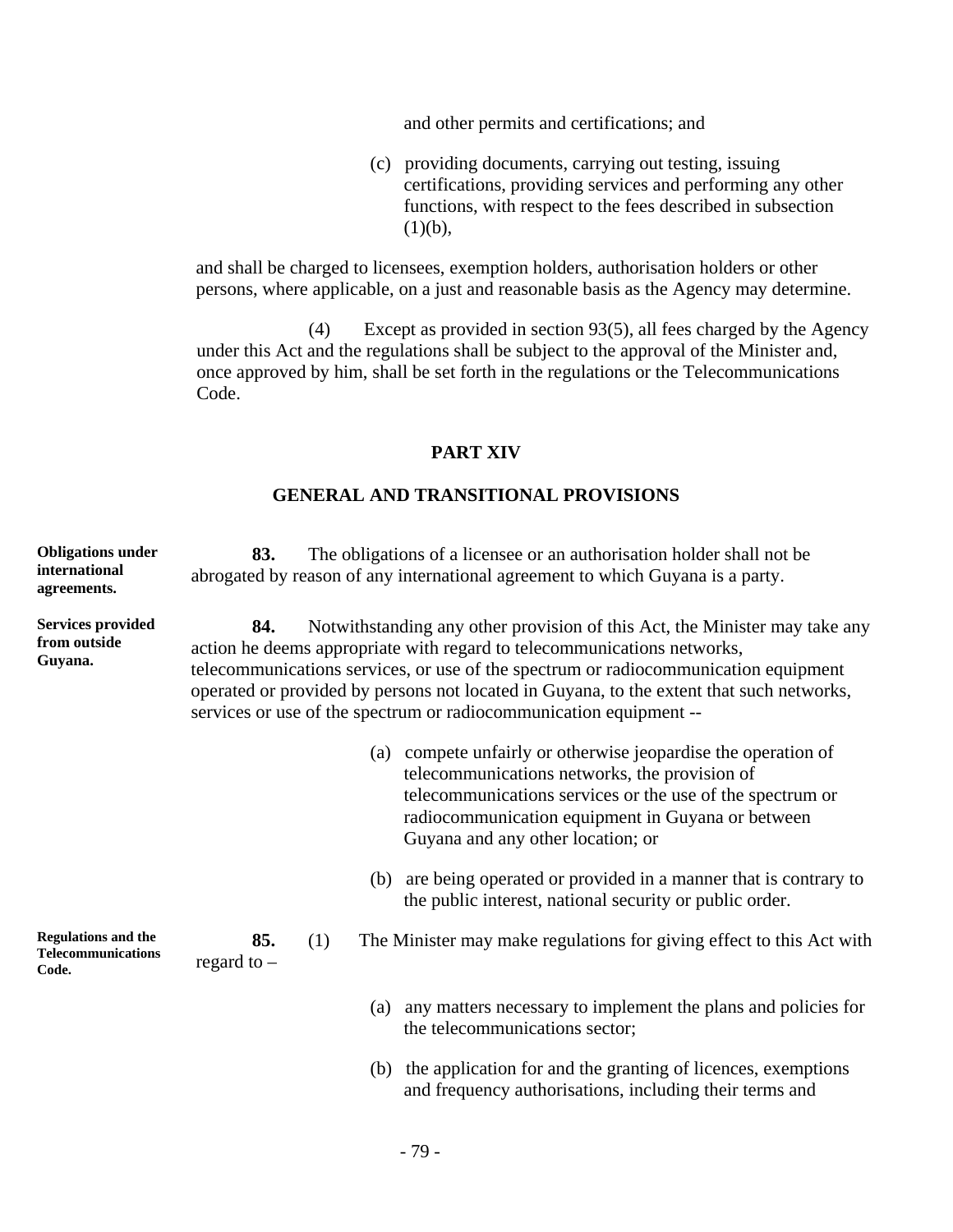conditions, and provisions for the utilisation of competitive processes for the selection of licensees and authorisation holders;

- (c) the monitoring, compliance with and enforcement, and the amendment, renewal, suspension, and termination, of licences, exemptions and frequency authorisations;
- (d) the classification or reclassification of telecommunications networks and telecommunications services;
- (e) the designation of which telecommunications networks, telecommunications services and value added services may be provided under class licences;
- (f) the designations of which classes or descriptions, if any, of operators and service providers may be exempted from the requirement to obtain a licence under this Act, and the terms and conditions of any such exemption;
- (g) fees payable to the Agency and the Commission;
- (h) universal service and universal access and the establishment and administration of the Universality Fund;
- (i) any matter with regard to the use and regulation of the spectrum and radiocommunication equipment;
- (j) the setting of technical standards;
- (k) the telecommunications numbering system, dialing parity, number portability, equal access and domain names;
- (l) the certification and other regulation of terminal equipment, equipment used in facilities, radiocommunication equipment, and any other equipment used in telecommunications;
- (m) any matter regarding international, regional and bilateral telecommunications affecting Guyana;
- (n) interconnection and access;
- (o) the pricing of telecommunications services and other matters regarding the economic regulation of operators and service providers;
- (p) competition in the telecommunications sector;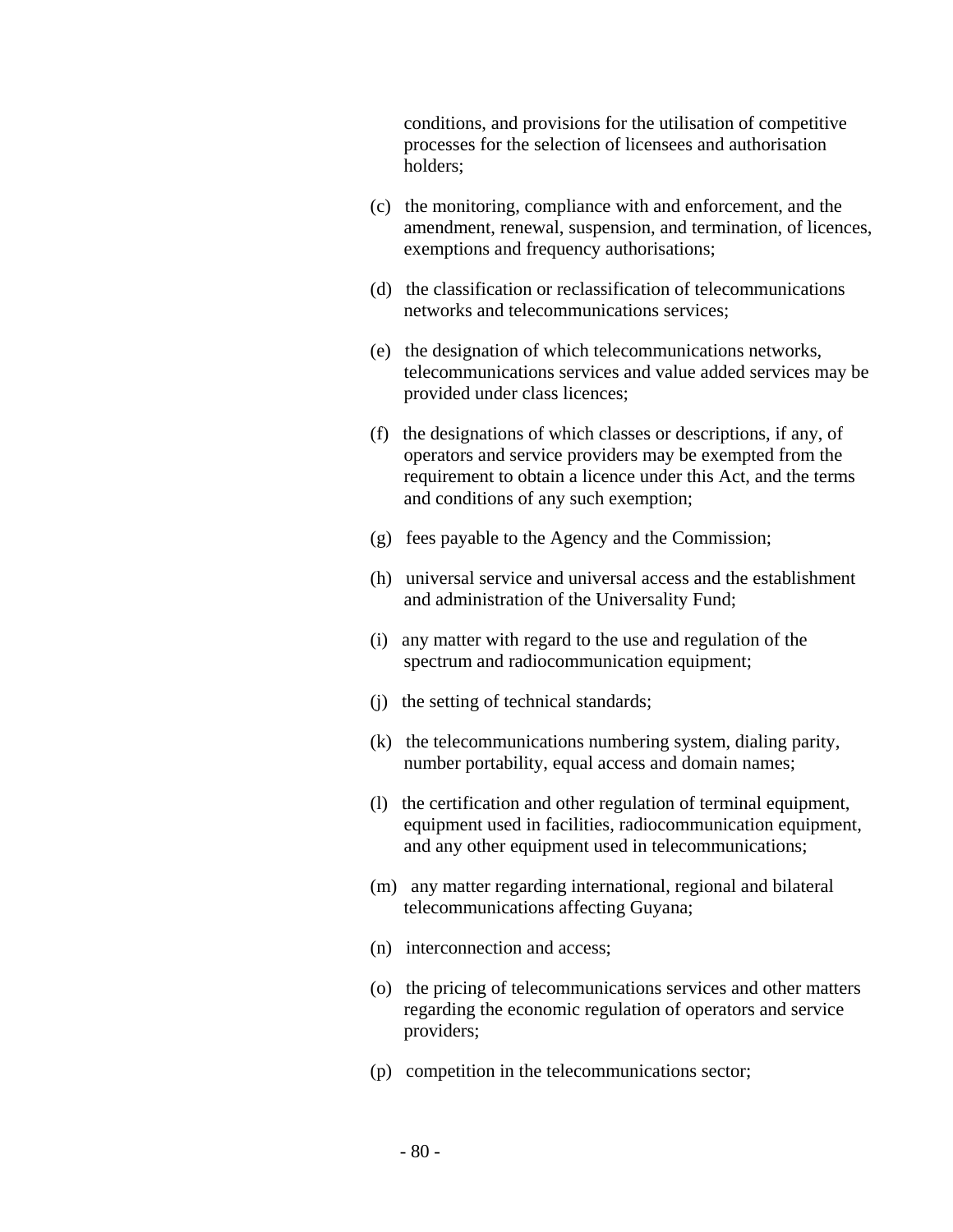- (q) quality of telecommunications services;
- (r) relationships and disputes between and among operators, service providers, users, public utilities, and local authorities;
- (s) the investigation of complaints against operators, service providers and authorisation holders, and of alleged violations of any provision of this Act, the regulations, the Telecommunications Code, or the terms and conditions or a licence, exemption or frequency authorisation;
- (t) information that must be provided by persons subject to this Act;
- (u) consumer safeguards;
- (v) the maintenance, by licensees, authorisation holders and persons operating private telecommunications networks, of maps, plans and other drawings, diagrams and schematics and their submission to the Agency or the Commission;
- (w) the treatment of confidential information;
- (x) the stoppage of telecommunications;
- (y) any matter regarding national security and public order, and the mitigation of any event of force majeure;
- (z) fines and penalties payable to the Agency and the Commission;
- (aa) the penalties for contravention of any regulation or the Telecommunications Code made under this section;
- (bb) any other matter necessary to establish and carry out national policy on matters involving telecommunications or the administration of this Act.

(2) Prior to making, amending or revoking regulations under subsection (1), the Minister shall send a draft of the proposed regulation or amendment, or notice of the proposed revocation, to every operator, service provider, authorisation holder and public utility affected thereby and specifying the period within which written representations may be provided to the Minister, and he shall consider such written representations as may be received.

> (3) (a) The Agency, as may be directed by the Minister or on its own initiative with the approval of the Minister, may issue a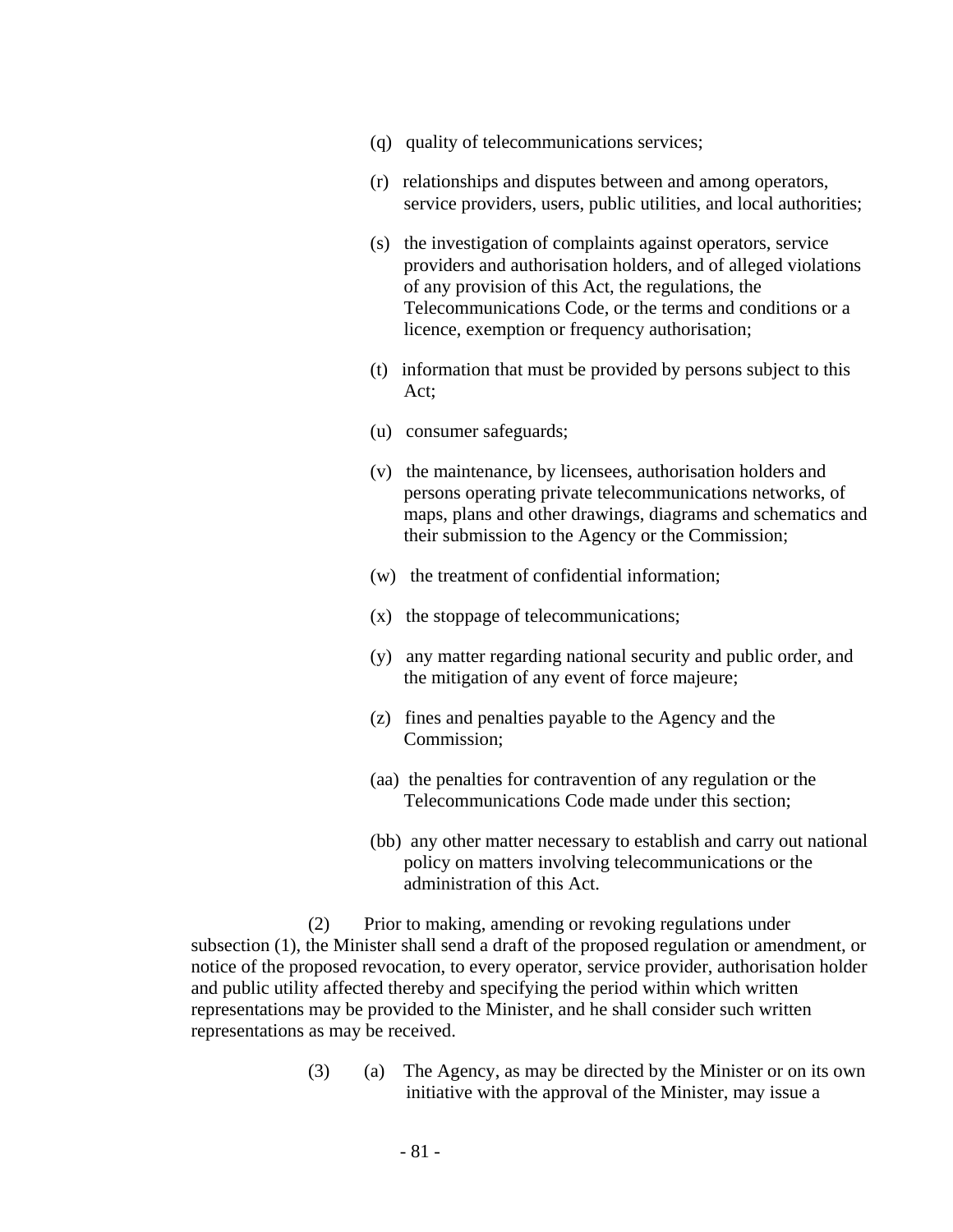Telecommunications Code, which shall be subject to the approval of the Minister.

(b) The Agency shall publish the Telecommunications Code, if issued, and any amendments thereto, in the *Official Gazette*.

**86.** (1) Subject to subsection (2) and without limitation of the proviso to section 83(5) of the Public Utilities Commission Act, any person who is or has been a member, employee, advisor, outside consultant, secondee, agent or other staff member or representative of the Agency or the Commission shall not knowingly disclose to any person –

- (a) information obtained under or by virtue of the provisions of this Act or the Public Utilities Commission Act that concerns the private affairs of an individual or the business of any person, which information he has acquired in the course of his duties or in the exercise of his functions under this Act, the Public Utilities Commission Act, or any other written law; and
- (b) without limitation of section  $(1)(a)$ , any information that is in the nature of a trade secret or other confidential financial, scientific or technical information, the disclosure of which could reasonably be expected to result in material financial loss or gain to any person.
- (2) Subsection (1) shall not apply to a disclosure of information
	- (a) made with the written consent of the person to whom the information relates;
	- (b) that is otherwise in the public domain;
	- (c) where the information disclosed is in a summary or statistical form and is expressed in a manner that does not enable the identity of the person to whom the information relates to be determined;
	- (d) in connection with the investigation of any civil or criminal offence or for the purposes of any civil or criminal proceedings;
	- (e) for the purposes of any civil proceedings brought under or by virtue of this Act or the Public Utilities Commission Act;
	- (f) made by one person to whom this section applies to another person to whom this section applies; or

**Restrictions on disclosure of information.**  Cap. 57:01

Cap. 57:01

Cap. 57:01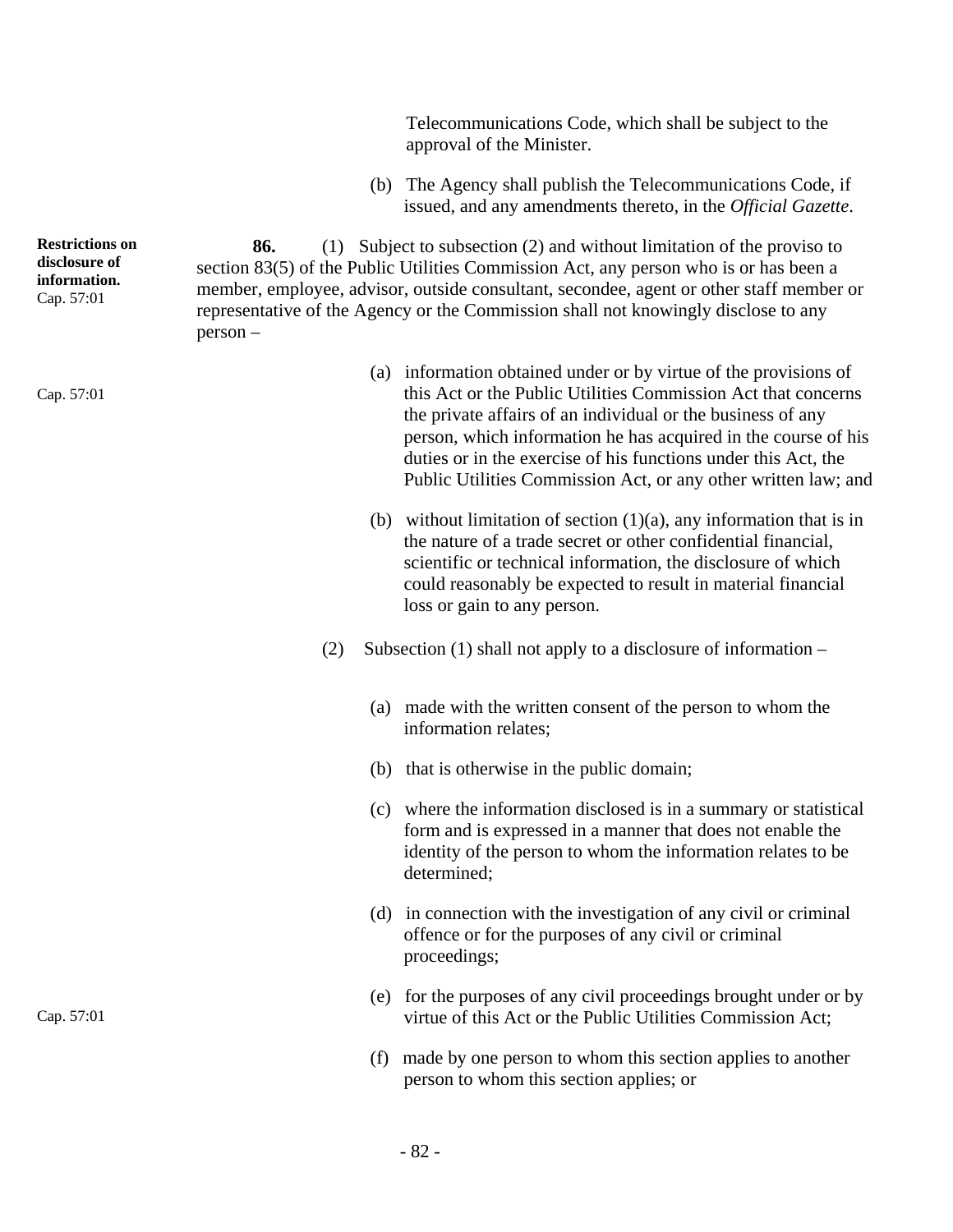(g) required or permitted by any court or administrative body of competent jurisdiction in Guyana.

Forbearance. 87. (1) The Minister, the Agency and the Commission may refrain, in whole or in part and conditionally or unconditionally, from the exercise of any power or the performance of any duty under this Act in relation to any telecommunications network, telecommunications service or uses of spectrum by any person, or in relation to any other matter under their authority pursuant to this Act, where the Minister, the Agency or the Commission, as the case may be, finds that to refrain would further the interests of the public.

> (2) A decision of the Minister, the Agency or the Commission under subsection (1) to exercise forbearance shall not operate as a waiver of any prior or subsequent exercise of power or the prior or subsequent performance of any duty of the Minister, the Agency or the Commission under this Act, and shall not give rise to any cause of action, for any person, that the Minister, the Agency or the Commission is estopped or otherwise prohibited from exercising any power or performing any duty under this Act.

**88.** (1) Where the Minister deems it necessary due to national security or the maintenance of public order, or a state of public emergency has been proclaimed by the President, the Minister or President, as the case may be, may –

- (a) authorise the taking of possession and control by the Government of any facility, telecommunications network, telecommunications service or portion of the spectrum and to use it –
	- (i) for Government service or purposes;
	- (ii) for such other use as he may determine as in the national interest,

and during any such possession and control, shall ensure the payment of the operating expenses and the debt financing (but not the equity obligations) associated with such facility, telecommunications network, telecommunications service or portion of the spectrum;

- (b) direct or authorise the control, or block the reception, of telecommunications and other use of the spectrum in any manner that he may direct; and
- (c) impose penalties and forfeitures in respect of the failure by any person to fail to comply with any direction or authorisation given by him under this section.

**National security, public order and states of public emergency.**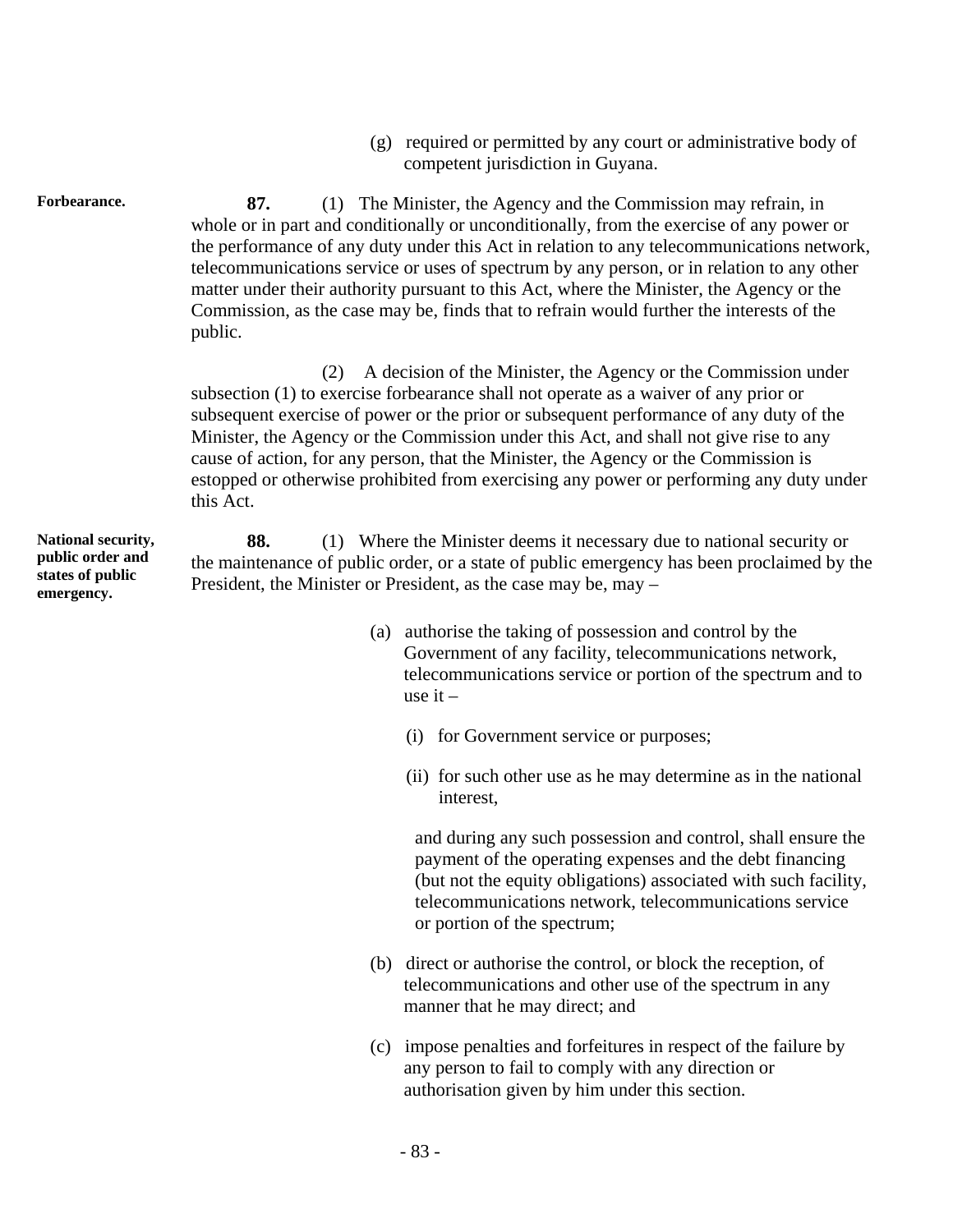(2) Each operator, service provider, authorisation holder and other person shall comply with the directions or authorisations of the Minister or the President in the circumstances provided for in subsection (1), and no such compliance shall operate as a violation of its licence, exemption or frequency authorisation or this Act, the regulations, the Telecommunications Code, or any other written law.

(3) The Government shall discontinue its possession, control, use or direction of a facility, a telecommunications network, a telecommunications service and any use of the spectrum under this section at such time as the Minister shall have determined that national security or public order no longer require such possession, control, use or direction, or the President shall have terminated the state of public emergency, or any applicable facet of it, that resulted in the possession, control, use or direction of such facility, telecommunications network, telecommunications service, or use of the spectrum.

(4) At any time that the Minister or the President should require any person to give priority to telecommunications to or by the Government, such telecommunications shall have priority over all other telecommunications.

(5) Operators, service providers and authorisation holders shall develop plans for operating their facilities and telecommunications networks and providing telecommunications services, and using the spectrum, during threats to national security or public order, a state of emergency, and other circumstances in which there is a material interruption in the operations of facilities and telecommunications networks, the provision of telecommunications services, or the use of the spectrum, and shall cooperate with the Government in the implementation of such plans or any other procedure developed or required by the Government during a threat to national security or public order, a state of public emergency or other material interruption of telecommunications or other use of the spectrum.

| <b>Interception of</b><br><b>Communications</b><br>Act 2008.<br>Cap. 47:03 | 89. | (1) Nothing in this Act shall be construed as an amendment or any other<br>alteration of the Interception of Communications Act 2008.                                                                                                                       |
|----------------------------------------------------------------------------|-----|-------------------------------------------------------------------------------------------------------------------------------------------------------------------------------------------------------------------------------------------------------------|
| Cap. 47:03                                                                 |     | For purposes of the Interception of Communications Act 2008, a<br><sup>(2)</sup><br>licence, an exemption and a frequency authorisation under this Act shall be deemed to be a<br>"licence" as that term is used in the Interception of Communications Act. |
| Non-application of<br>the Act.                                             | 90. | This Act shall not apply to $-$                                                                                                                                                                                                                             |
|                                                                            |     | the content of any broadcasting service, or except as provided<br>(a)<br>for in this Act or the regulations, any other matter involving<br>broadcasting;                                                                                                    |
|                                                                            |     | (b) facilities, telecommunications networks, or<br>telecommunications services operated or provided exclusively                                                                                                                                             |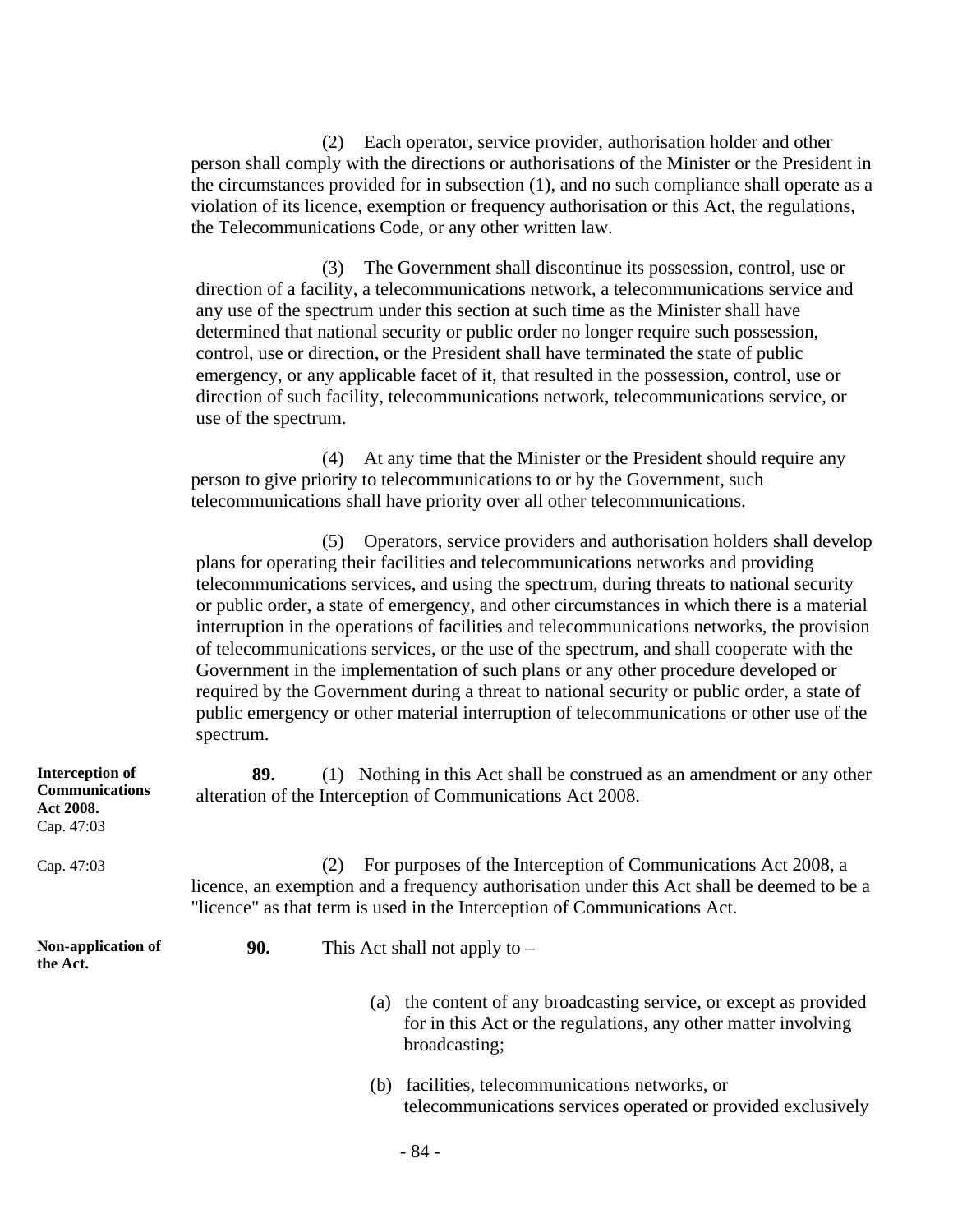|                                                                                                                  |                                                                                                                                                                                                                                                                                                                                                                                                                               |     | by or for the Guyana Defense Force, the Guyana Police Force<br>and civil aviation authorities, except as otherwise expressly<br>provided in this Act;                                                                                                                                                                                                                                                                                                                |
|------------------------------------------------------------------------------------------------------------------|-------------------------------------------------------------------------------------------------------------------------------------------------------------------------------------------------------------------------------------------------------------------------------------------------------------------------------------------------------------------------------------------------------------------------------|-----|----------------------------------------------------------------------------------------------------------------------------------------------------------------------------------------------------------------------------------------------------------------------------------------------------------------------------------------------------------------------------------------------------------------------------------------------------------------------|
|                                                                                                                  |                                                                                                                                                                                                                                                                                                                                                                                                                               |     | (c) any facilities, telecommunications networks or<br>telecommunications services owned, controlled, operated or<br>provided by the Government, or any part of it, to<br>communicate solely with, among or between Government<br>officials, employees or offices;                                                                                                                                                                                                    |
|                                                                                                                  |                                                                                                                                                                                                                                                                                                                                                                                                                               |     | (d) any ship, aircraft or other conveyance belonging to or<br>exclusively used in the service of the Government, the Guyana<br>Defense Force, the Guyana Police Force or civil aviation,<br>harbour or maritime authorities; and                                                                                                                                                                                                                                     |
|                                                                                                                  |                                                                                                                                                                                                                                                                                                                                                                                                                               |     | (e) any terminal equipment (except radiocommunication<br>equipment) used exclusively by the persons and in the ships,<br>aircraft, other conveyances, facilities, and telecommunications<br>networks provided for in subsections (b) through (d):                                                                                                                                                                                                                    |
|                                                                                                                  |                                                                                                                                                                                                                                                                                                                                                                                                                               |     | Provided that the persons exempted from the application of this Act<br>pursuant to subsections (b) through (d) must apply for and be<br>granted a frequency authorisation in order to use spectrum, operate<br>radiocommunication equipment or a radiocommunication network,<br>or provide radiocommunication services, and shall be subject to the<br>provisions of this Act governing any such frequency authorisation,<br>including the provisions of section 48; |
| Cap. 89:01                                                                                                       |                                                                                                                                                                                                                                                                                                                                                                                                                               |     | Provided further that subsections (c) through (e) shall not apply to<br>facilities, telecommunications networks or telecommunications<br>services owned, controlled, operated or provided by a company<br>incorporated under the Companies Act 1991 that is majority-<br>owned, and is controlled, by the Government and is a commercial<br>enterprise.                                                                                                              |
| No infringement of<br>copyright.                                                                                 | 91.<br>The granting of a licence, exemption, frequency authorisation or any<br>other permit, certification or authorisation under this Act does not authorise the licensee,<br>exemption holder, authorisation holder or other person granted any such permit,<br>certification or authorisation to do any act which is an infringement of any copyright<br>which may exist in any telecommunication transmitted or received. |     |                                                                                                                                                                                                                                                                                                                                                                                                                                                                      |
| <b>Repeal of Guyana</b><br>Frequency<br><b>Management Unit</b><br>Order 1990 and<br>consequential<br>provisions. | 92.                                                                                                                                                                                                                                                                                                                                                                                                                           |     | (1) With effect from the appointed day $-$                                                                                                                                                                                                                                                                                                                                                                                                                           |
| No. 79 of 1990                                                                                                   |                                                                                                                                                                                                                                                                                                                                                                                                                               | (a) | the Guyana Frequency Management Unit Order 1990 shall                                                                                                                                                                                                                                                                                                                                                                                                                |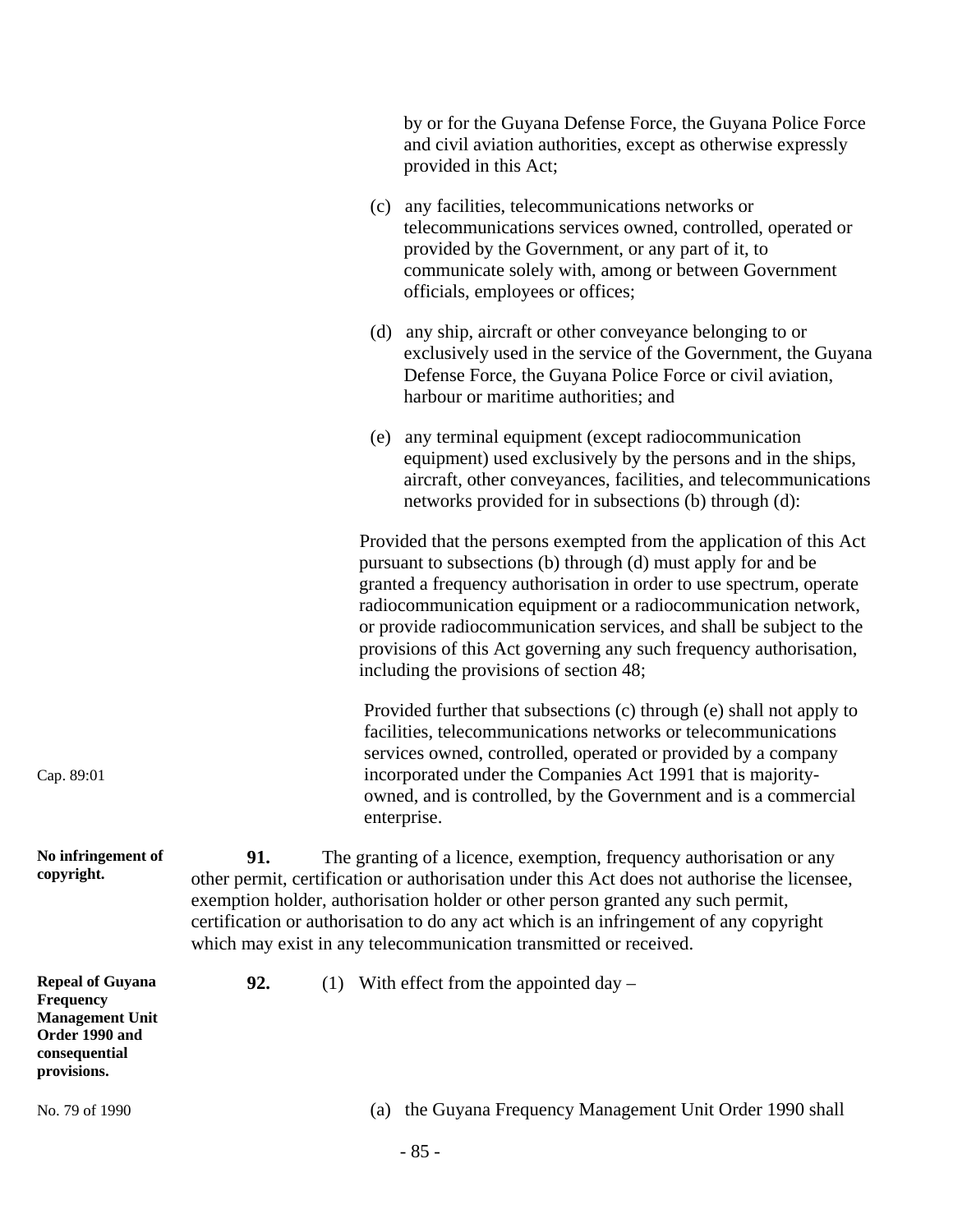stand revoked; and

- (b) the National Frequency Management Unit (hereinafter referred to as the "Unit") established by that Order shall stand dissolved.
- (2) (a) All the assets (including rights and interests) which, on the day immediately before the appointed day, were vested in or belonged to the Unit shall, with effect from the appointed day, by virtue of this section and without further assurance, shall stand transferred to and vested in the Agency.
	- (b) The assets of the Unit transferred to and vested in the Agency under this subsection shall include –
		- (i) all the furniture and other furnishings, voice and communications equipment, motor vehicles and other means of transportation owned by the Unit;
		- (ii) all books, documents and other records, including electronically stored data and other material, owned by or in the possession of the Unit;
		- (iii) all material prepared by the Unit or any employee of the Unit on its behalf or in connection with its functions;
		- (iv) copyright and rights to other intellectual property vested in the Unit;
		- (v) cash in hand and amounts held in bank accounts in the name of the Unit; and
		- (vi) all sums or property which in any manner were received by, or became payable to or vested in the Unit in the performance of its functions or in respect of any matter incidental thereto.

(3) The liabilites of the Unit as on the day immediately before the appointed day shall, with effect from the appointed day, stand transferred to the Agency and shall be discharged by, and enforceable against, the Agency as if the said liabilities had been incurred by the Agency.

(4) Nothing in subsections (2) and (3) shall apply to rights and liabilities under any contract of service.

(5) Without prejudice to the provisions of subsection (4), all contracts, deeds, bonds, overdrafts, guarantee agreement or other instruments or other documents which were subsisting immediately before the appointed day and affected by the Unit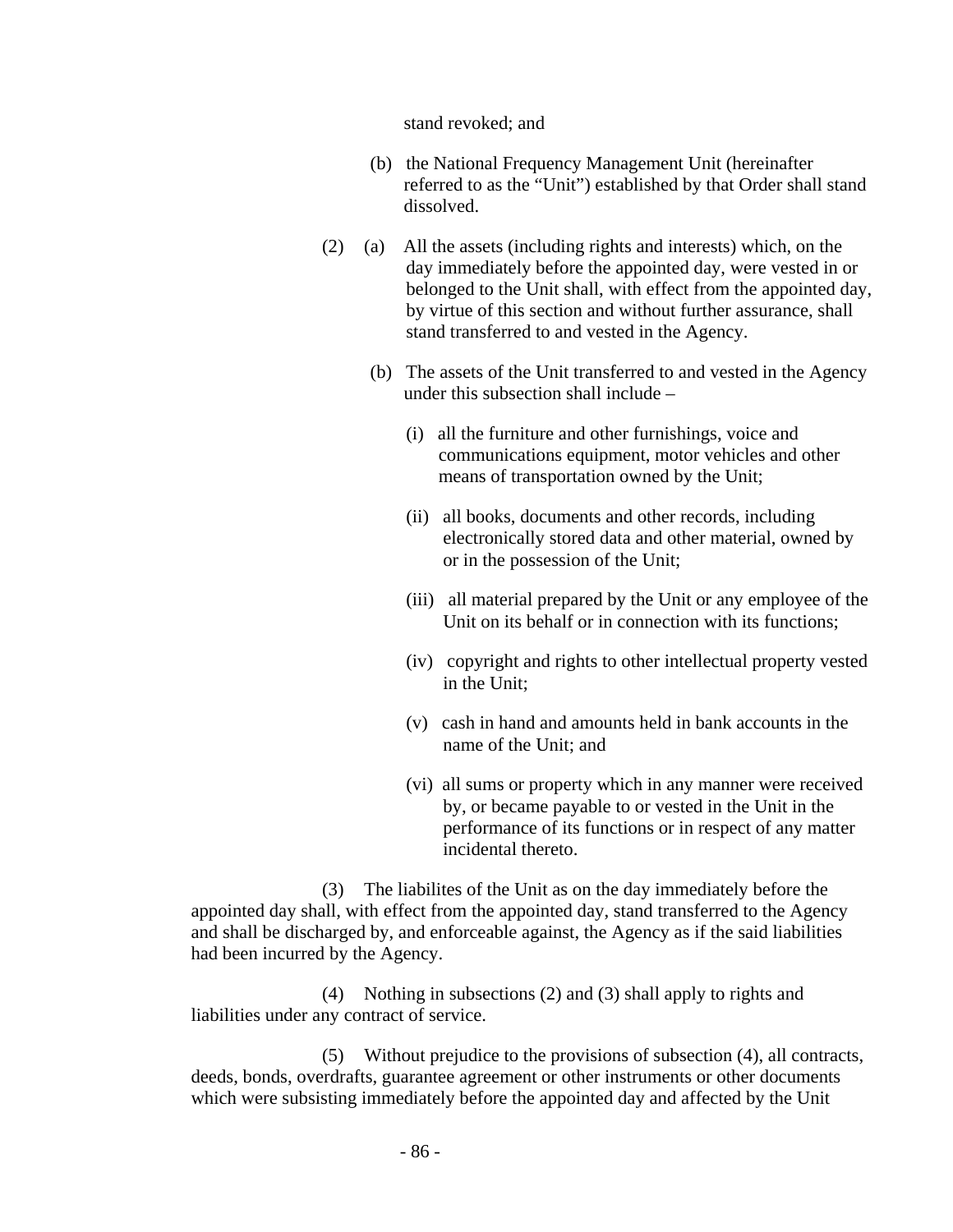shall, as from the appointed day, insofar as they relate to the undertakings of the property of the Unit, be of full force and effect against or in favor of the Agency and be enforceable as fully and effectively as if, instead of the Unit, the Agency had been named therein and had been a party thereto.

(6) Where immovable property has, by virtue of this section, vested in the Agency, the Registrar of Deeds shall take due notice thereof and shall make such annotations on the records of the Deeds Registry as may be necessary.

(7) Any proceedings commenced by or against the Unit prior to the appointed day for the enforcement of any right or liability and pending immediately before the appointed day in any court or before any authority, including the Unit, shall be transferred or attached to the Agency by virtue of this section, and may be continued by or against the Agency.

(8) Notwithstanding anything contained in this Act or any other written law or contract to the contrary, the appointment of all the officers and employees employed by the Unit immediately before the appointed day shall stand terminated with effect from the appointed day:

> Provided that any person whose appointment stands terminated under this subsection may apply for employment by the Agency in any position on or after the appointed day, and the Agency, after consultation with the Minister, shall determine in its discretion which, if any, of such persons shall be employed by the Agency, on such terms and conditions as may be agreed upon between any such persons and the Agency.

**93.** (1) Without prejudice to subsections (2) and (5), the Telecommunications Act 1990 shall stand repealed.

**Repeal of the Telecommunications Act 1990, amendment and repeal of certain provisions of the Post and Telegraph Act, and consequential provisions.**  Cap. 47:02

No. 20 of 2008 (2) Notwithstanding subsection (1), the Telecommunications (Amendment) Act 2008 shall remain in full force and effect as though it were a part of this Act, and the following terms in the Telecommunications (Amendment) Act shall have the following meanings –

- (a) "licensee of a telecommunication system" and "licensee" have the same meaning as the term "licensee of a radiocommunication network" under this Act;
- (b) "telecommunications system" has the same meaning as the term "telecommunications network" under this Act; and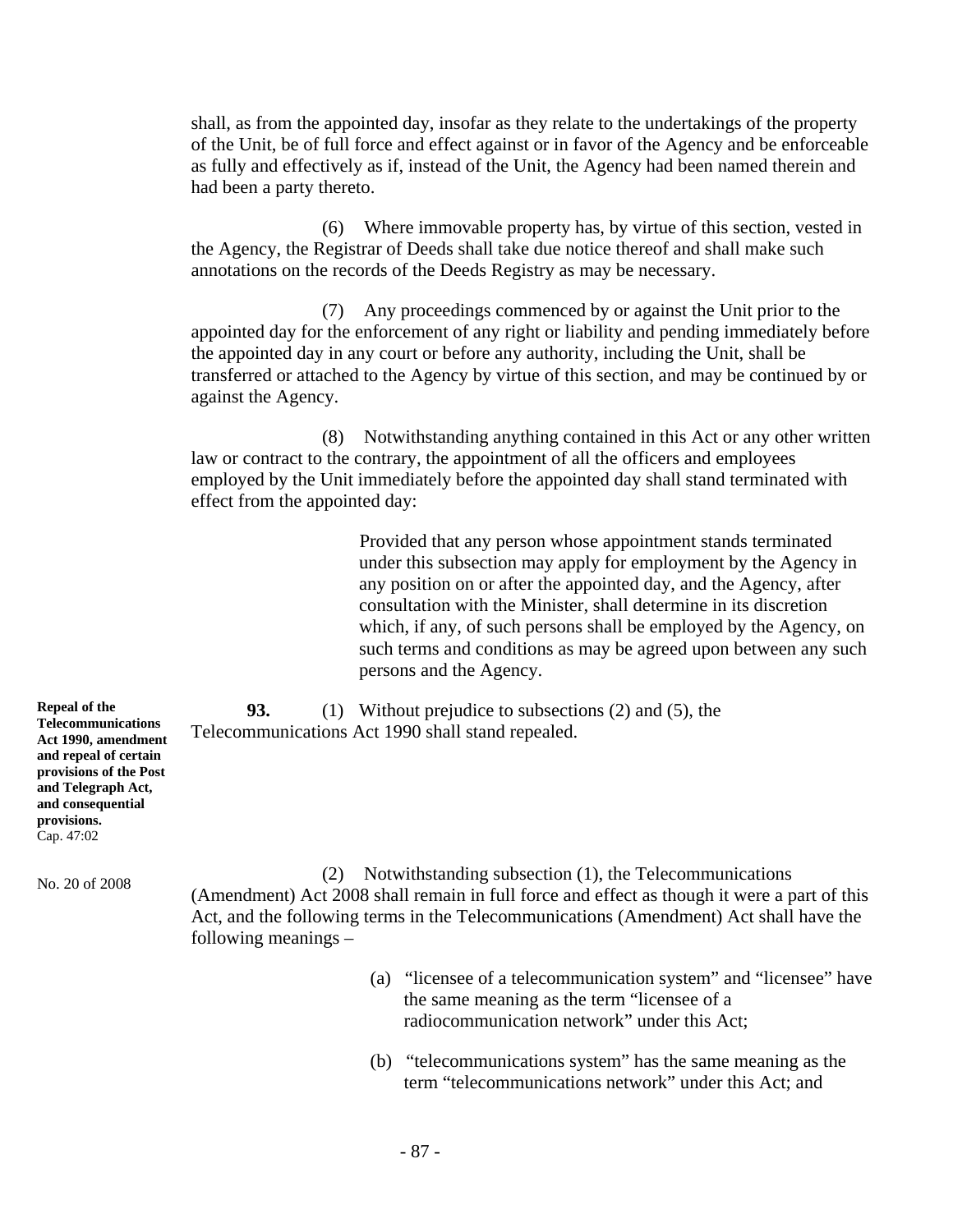- (c) "telecommunications service provider" has the same meaning as the term "service provider" under this Act.
- Cap. 47:01 (3) (a) Section 2 of the Post and Telegraph Act shall be amended by adding, after the paragraph defining the term "body," the following paragraphs –

""broadcasting" means the transmission of any programme, whether or not encrypted and whether or not actually received, by wired or wireless medium or technology for reception by all or part of the general public, but does not include telecommunications;

- "broadcasting network" means a network used to provide a broadcasting service;
- "broadcasting service" means a service providing broadcasting."
- Cap. 47:01 (b) Without prejudice to subsections (4) and (5)(a), section 63 of the Post and Telegraph Act is repealed and the following section re-enacted as section 63 --

# "**Broadcasting licences and regulation**

63. (1) No person shall operate any broadcasting network, provide any broadcasting service, or otherwise engage in broadcasting, except under and in accordance with a licence granted in that regard by the Minister.

(2) The submission and processing, and the grant, of the licences provided for in subsection (1) shall be governed by the provisions of the Wireless Telegraphy Regulations, as amended, that apply to broadcasting.

(3) Any person who operates any broadcasting network, provides any broadcasting service, or otherwise engages in broadcasting without a licence authorising such activity shall be guilty of an offense and liable on summary conviction to a fine of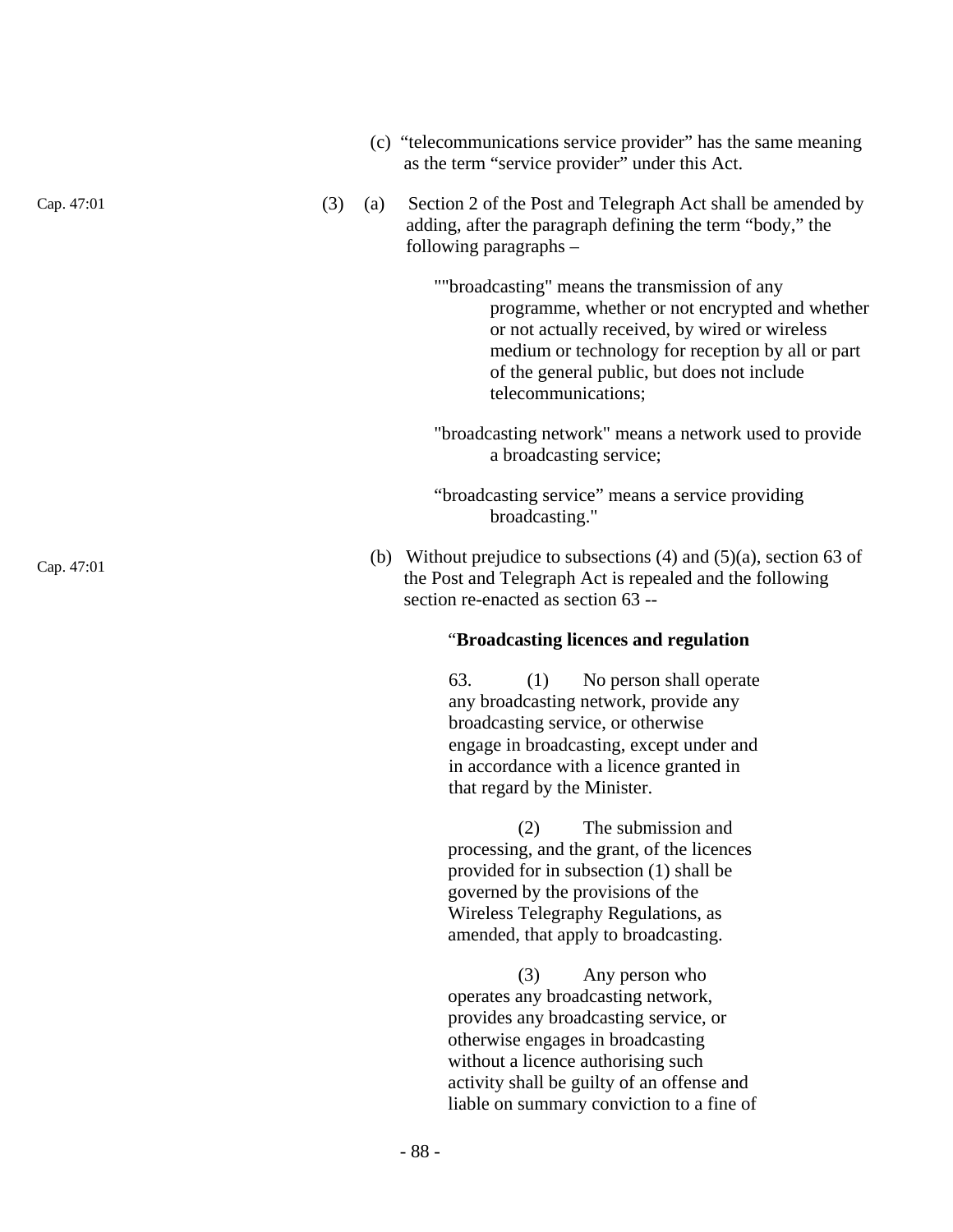not less than twenty million dollars and not more than one hundred million dollars and to imprisonment for two years, and upon conviction, shall be liable to forfeit any apparatus used to operate such broadcasting network, provide such broadcasting service or otherwise engage in broadcasting.

(4) A magistrate or a justice of the peace, satisfied by information on oath that there is reasonable ground for supposing that a wireless telegraphy station or any other apparatus for wireless telegraphy has been established or installed, or is being operated or otherwise utilised, to operate any broadcasting network, provide any broadcasting service, or otherwise engage in broadcasting without a licence duly granted under subsection (1), may grant a search warrant to any police officer or any officer appointed for that purpose by the Minister and named in the warrant, and a warrant so granted shall authorise the officer named therein, and any persons duly appointed to assist him, to enter and inspect the station or any other place where any such apparatus is supposed to be located and to seize any apparatus appearing to him to be used or intended for use in operating any broadcasting network, providing any broadcasting service, or otherwise engaging in broadcasting without a licence.

(5) The Minister may make such regulations as he deems necessary or appropriate with regard to --

> (i) broadcasting, broadcasting services and broadcasting networks; and

(ii) the content of any broadcasting service."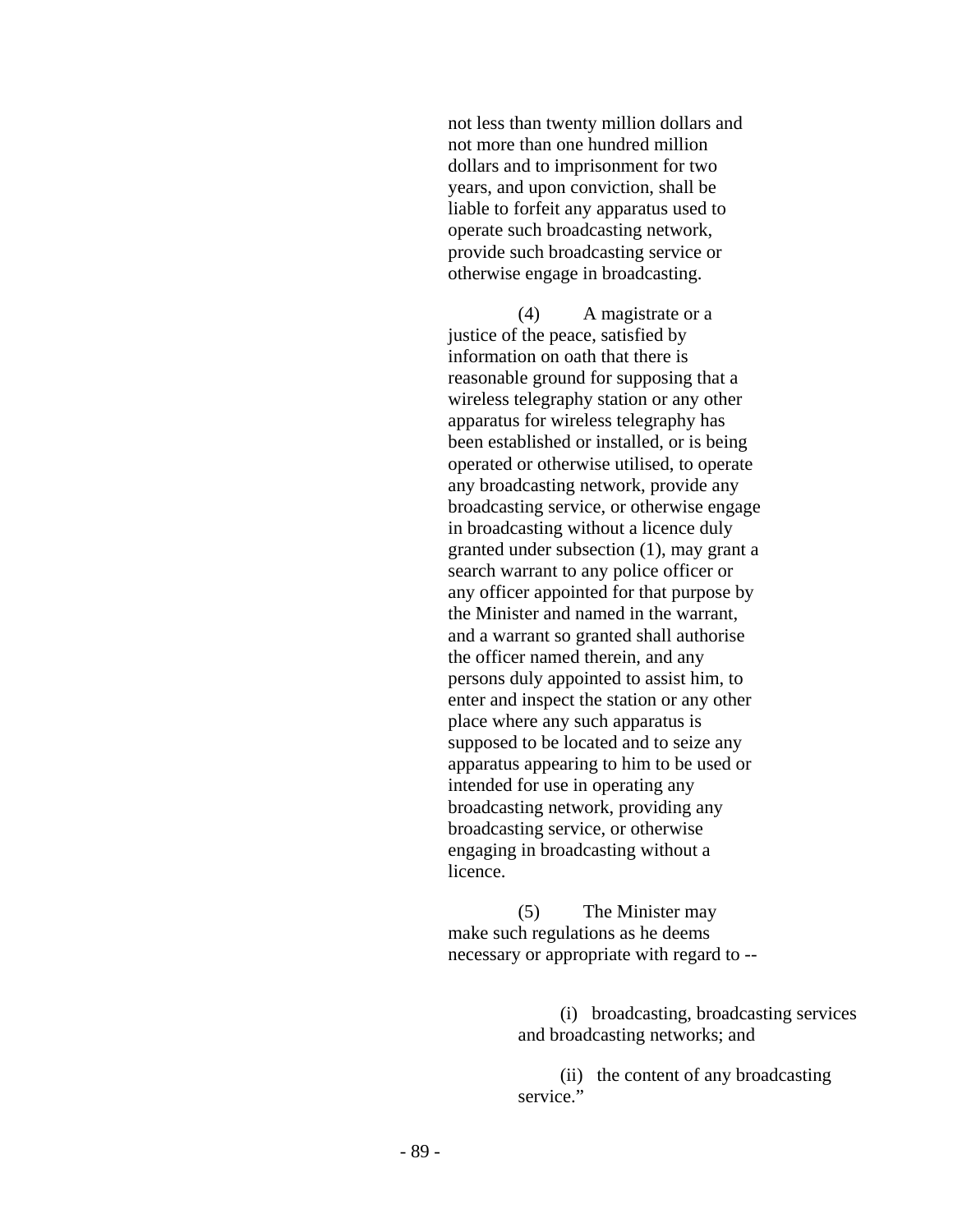| Cap. 47:01                                    | The amendments to sections 2 and 63 of the Post and<br>(c)<br>Telegraph Act set forth in subsection $(3)(b)$ shall be<br>deemed repealed as of the date that the Broadcasting Act<br>2011 comes into operation in accordance with section 1<br>of that Act.                                                                                                                                                                                                                                                                                                                                                                                                |
|-----------------------------------------------|------------------------------------------------------------------------------------------------------------------------------------------------------------------------------------------------------------------------------------------------------------------------------------------------------------------------------------------------------------------------------------------------------------------------------------------------------------------------------------------------------------------------------------------------------------------------------------------------------------------------------------------------------------|
| Cap. 47:01                                    | (d)<br>Sections 64 and 65 of the Post and Telegraph Act shall<br>stand repealed.                                                                                                                                                                                                                                                                                                                                                                                                                                                                                                                                                                           |
| No. 3 of 2001<br>No. 10 of 2001<br>Cap. 47:01 | Paragraph 3 of the Wireless Telegraphy (Amendment) Regulations<br>(4)<br>2001, as amended by paragraphs 3 and 4 of the Wireless Telegraphy (Amendment) (No. 2)<br>Regulations 2001, shall continue in force as regulations made under section $63(5)$ of the<br>Post and Telegraph Act, as set forth in subsection $(3)(b)$ of this section 93, until such time<br>as the Broadcasting Act 2011 shall have come into operation, on which date paragraph 3 of<br>the Wireless Telegraphy (Amendment) Regulations 2001 and paragraphs 3 and 4 of the<br>Wireless Telegraphy (Amendment) (No. 2) Regulations 2001 shall be of no further force<br>or effect.  |
| No. 6 of 2003                                 | (5)<br>Notwithstanding subsections $(1)$ and $3(b)$ , the fees specified<br>(a)<br>in the Telecommunications Regulations 2003 and the<br>Wireless Telegraphy Regulations, as amended and in force<br>on the appointed day, shall continue in force and shall be<br>deemed to be fees established for the Agency under section<br>82 of this Act until such time as the Agency may modify<br>such fees in accordance with that section.                                                                                                                                                                                                                     |
|                                               | (b)<br>Pending the adoption and publication of a spectrum plan<br>pursuant to section 44 and the regulations, the frequency<br>allocation tables and frequency band plans established by<br>the National Frequency Management Unit prior to the<br>appointed day, and any changes to such tables and plans<br>made by the Agency, with the approval of the Minister, after<br>the appointed day, shall operate as the spectrum plan, with<br>the same force and effect as if they had been adopted and<br>published under this Act and the regulations.                                                                                                    |
| Cap. 47:02                                    | (a) With effect from the appointed day, the licences issued under<br>(6)<br>the Telecommunications Act 1990 to Guyana Telephone &<br>Telegraph Company Limited and to Cel*Star Guyana, Inc. and<br>transferred to U-Mobile (Cellular) Inc., and all authorisations<br>for use of the spectrum or the installation or operation of<br>radiocommunication equipment issued by the Unit to any of<br>them, shall stand terminated, and the Minister shall issue<br>individual licences and frequency authorisations under this Act<br>to Guyana Telephone & Telegraph Company Limited and U-<br>Mobile (Cellular) Inc., and individual licences and frequency |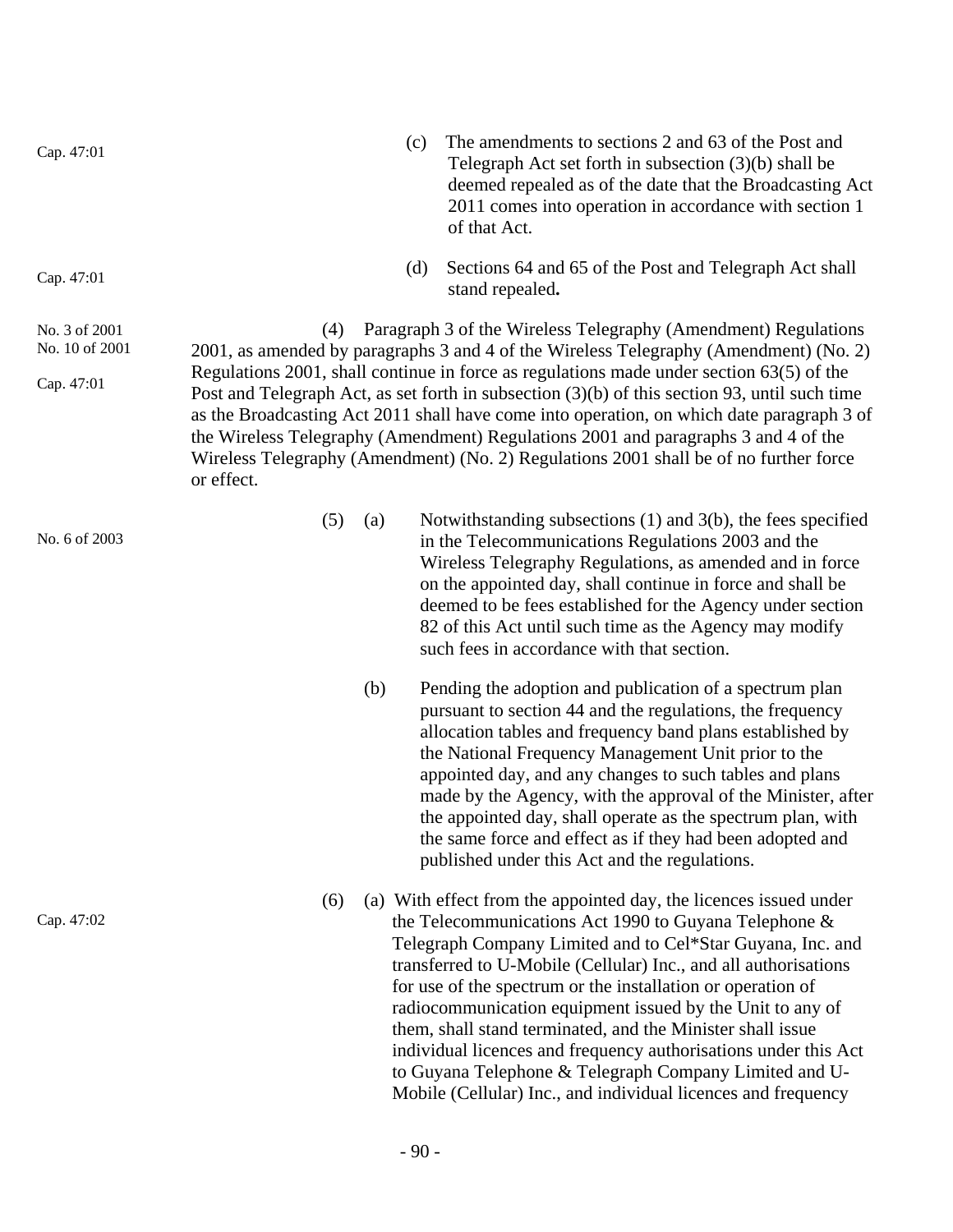authorisations to the Guyana companies Nexlink Communications Inc., E-Networks Inc., Quark Communications Inc., and i-Net Communications Inc., or the successor in interest of any of them, without the need for any application therefor from any of those entities.

- (b) Notwithstanding subsections (1) and (3) and without prejudice to subsection (6)(a), any other licence, authorisation or other form of permit that was, prior to the appointed day, granted under the Telecommunications Act 1990, or under section 63 of the Post and Telegraph Act or the Wireless Telegraphy Regulations, as amended, with regard to telecommunications, and is subsisting on the appointed day shall, on and after that day, be deemed to have been granted under and shall be subject to this Act, and shall continue in force as provided in subsections  $(6)(c)$ ,  $(d)$  and  $(e)$ .
- (c) No later than the ninetieth day after the appointed day, every holder of a licence, authorisation or other permit continued in force in accordance with subsection (6)(b) shall submit an application to the Agency for reissuance of a licence or frequency authorisation, or both as the case may be, under this Act, in the manner provided for in this Act and, if promulgated during such ninety-day period, the regulations.
- (d) Any licence, authorisation or other permit provided for in subsection  $(6)(b)$ , in relation to which the holder thereof has timely submitted an application for reissuance of a licence or frequency authorisation, or both as the case may be, in accordance with subsection  $(6)(c)$ , shall remain in force until such time as the Minister shall have determined whether to grant or deny the application, and such licence, authorisation or other permit shall terminate on the date on which the Minister sends written notification to the applicant of the denial of the application or the date on which he publishes notice of the granting of the application in the *Official Gazette*.
- (e) Every licence, authorisation and other permit continued in force in accordance with subsection (6)(b) but for which the holder thereof has not submitted an application to the Agency in accordance with subsection  $(6)(c)$  by the ninetieth day after the appointed day, shall be deemed automatically terminated and of no further force or effect.
- (f) The holder of any licence, authorisation or other permit continued in force under subsection (6)(b), but which has not

Cap. 47:02 Cap 47:01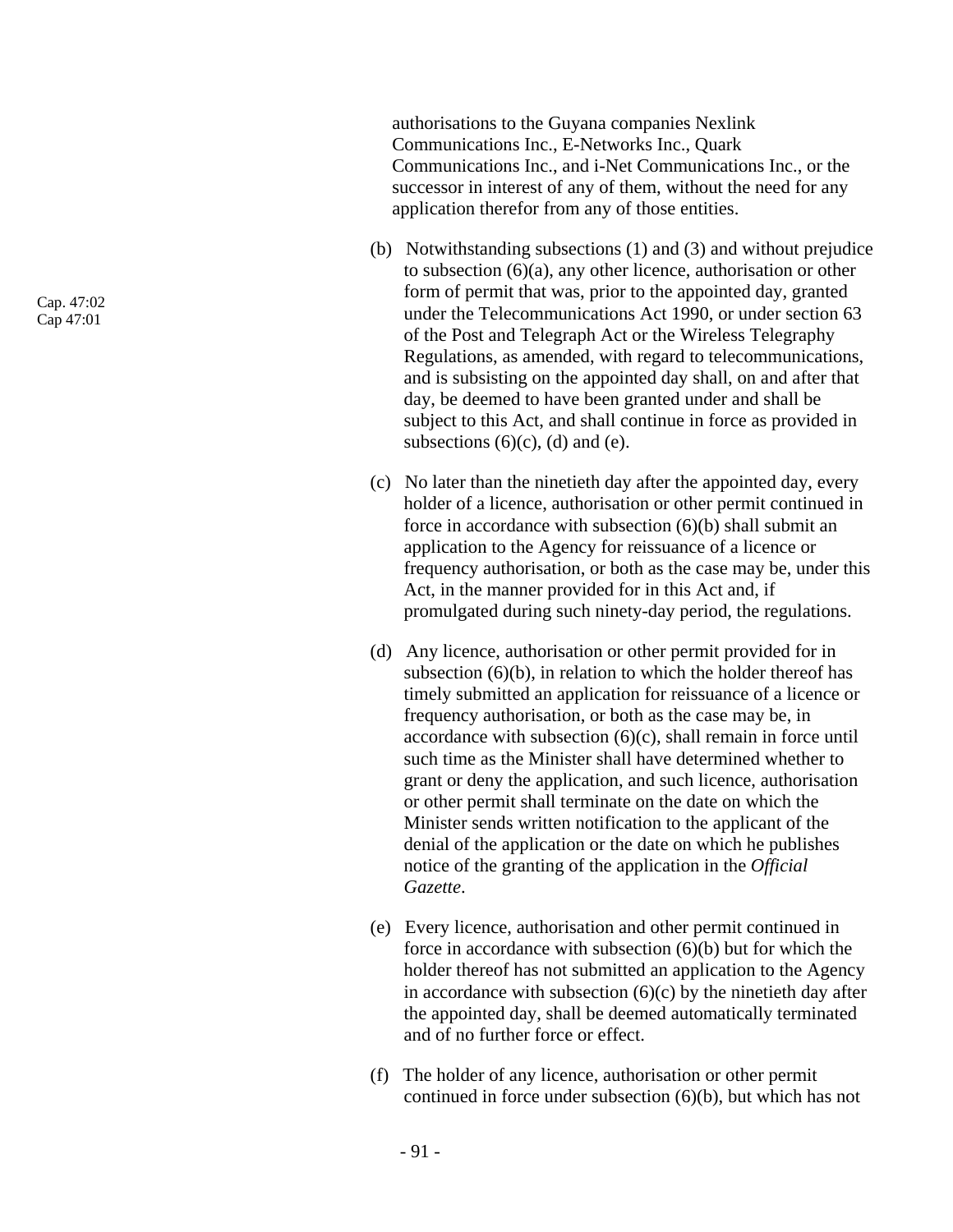|                                                                                               |          |     | submitted an application for the issuance of a licence or<br>frequency authorisation, or both as the case may be, under<br>subsection $(6)(c)$ , shall be in violation of this Act and shall<br>cease and desist, as of the ninetieth day after the appointed<br>day, from operating any telecommunications network or<br>providing any telecommunications service authorised by such<br>licence, authorisation or other permit.                                                                                                |
|-----------------------------------------------------------------------------------------------|----------|-----|---------------------------------------------------------------------------------------------------------------------------------------------------------------------------------------------------------------------------------------------------------------------------------------------------------------------------------------------------------------------------------------------------------------------------------------------------------------------------------------------------------------------------------|
|                                                                                               |          | (g) | Any holder to which subsection $(6)(f)$ applies that does not<br>cease and desist as required by subsection $(6)(f)$ shall be<br>subject to the penalties provided for in section 67.                                                                                                                                                                                                                                                                                                                                           |
|                                                                                               |          | (h) | The Minister may, by order, extend the ninety-day period<br>provided for in subsections $(6)(b)$ through $(g)$ .                                                                                                                                                                                                                                                                                                                                                                                                                |
| Cap. 47:01                                                                                    |          | (i) | Nothing in this subsection (6) shall be construed as affecting<br>any licence, authorisation or permit issued under the Post and<br>Telegraph Act or the Wireless Telegraphy Regulations<br>permitting any person to engage in broadcasting, to provide<br>broadcasting services, or to operate a broadcasting network,<br>and all such licences, authorisations and permits shall continue<br>in full force and effect from the appointed day in accordance<br>with their terms and shall be subject to the Post and Telegraph |
| Cap. 47:01                                                                                    |          |     | Act, the Wireless Telegraphy Regulations and any other<br>applicable law in accordance with the provisions of section<br>$93(3)$ through $(5)$ .                                                                                                                                                                                                                                                                                                                                                                                |
| Amendments to the<br><b>Competition and</b><br><b>Fair Trading Act</b><br>2006.<br>Cap. 90:07 | 94.      |     | Section 3(2) of the Competition and Fair Trading Act 2006 shall stand<br>repealed and the following section re-enacted as section $3(2)$ of such Act –                                                                                                                                                                                                                                                                                                                                                                          |
|                                                                                               | $\lq(2)$ |     | (a) Notwithstanding anything in this Act and<br>without limitation of any other functions<br>assigned in any other written law to the Public<br>Utilities Commission established under the<br>Public Utilities Commission Act, the functions<br>assigned to the Commission in this Act shall be<br>performed by the Public Utilities Commission<br>with regard to --                                                                                                                                                            |
|                                                                                               |          |     | competition matters provided for in the<br>(i)<br>Telecommunications Act 2011 and the<br>regulations issued thereunder; and                                                                                                                                                                                                                                                                                                                                                                                                     |
|                                                                                               |          |     | (ii) such public utilities and other sectors<br>under the jurisdiction of the Public<br>Utilities Commission as the Minister                                                                                                                                                                                                                                                                                                                                                                                                    |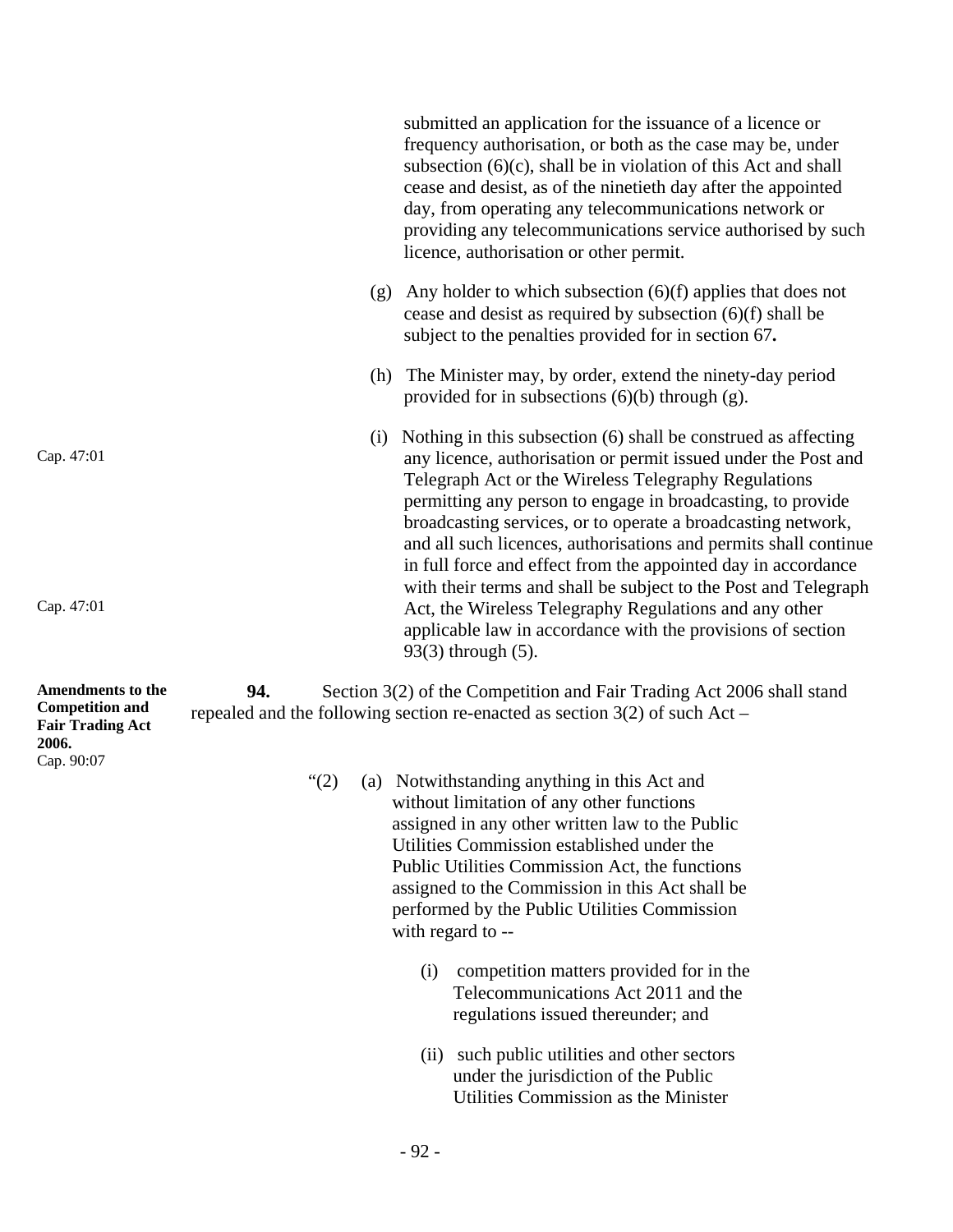under the Public Utilities Commission Act 1999 may designate by order:

> Provided that, with regard to telecommunications and telecommunications undertakings, as those terms are defined in section 2 of the Telecommunications Act 2011, the Commission shall promptly provide the Public Utilities Commission with any information that comes into its possession regarding the market, competition, anti-competitive conduct, abuse of a dominant position, and the welfare and interests of consumers.

- (b) For the purposes established in subsection  $(2)(a)$ , the Public Utilities Commission shall be, and shall perform the responsibilities, functions and powers of, the national competition authority of Guyana with regard to Chapter Eight, Part One of the Revised Treaty of Chaguaramas.
- (c) Except to the extent provided for in subsections  $(2)(a)$  and  $(b)$ , the Commission shall perform the functions assigned to it in this Act."
- **95.** Nothing effected or authorised by this Act shall be regarded as
	- (a) abrogating or otherwise affecting any easement, way-leave, or right of way across lands owned by the Government, any local governmental authority or any other person previously granted to or otherwise obtained by an operator or a service provider as of the appointed day in accordance with any written law or by agreement between the operator or service provider and the Government, local authority or other person; or
	- (b) placing any operator, service provider or other person in breach of contract, or as giving rise to a right for any person to terminate any contract or arrangement or to accelerate the performance of any obligation, or as invalidating or discharging any contract, security or surety, except as expressly provided for in this Act:

**Continuing effectiveness of easements and other rights of way.**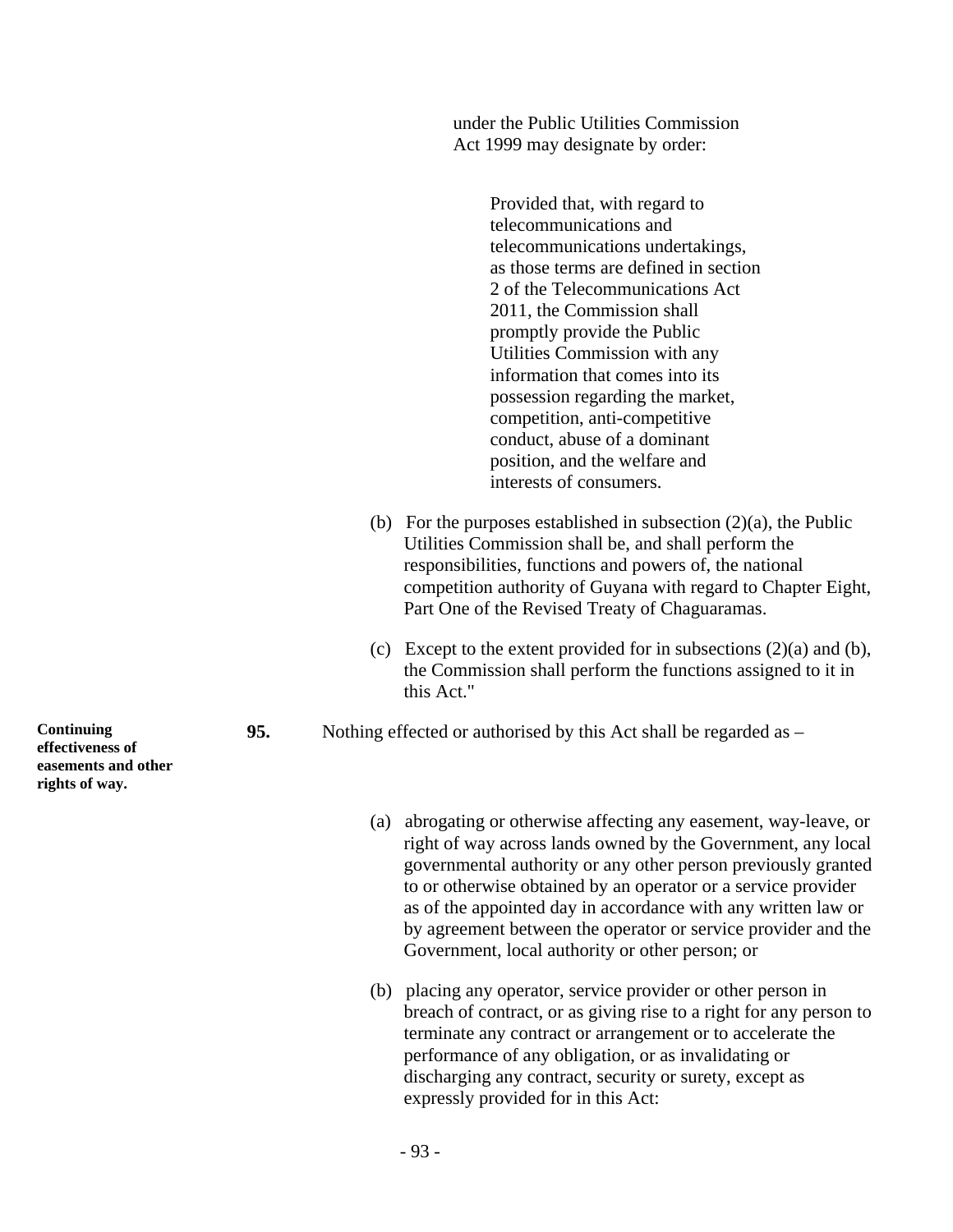Provided that, notwithstanding anything in any written law or agreement, nothing in subsection (a) shall prevent the Government, any local governmental authority or any other person from imposing, after the appointed day, a reasonable charge for the use, by an operator or service provider, of any easement, wayleave or right of way across lands owned by any of them, and no imposition of such reasonable charge shall be construed as a violation of law or breach of contract.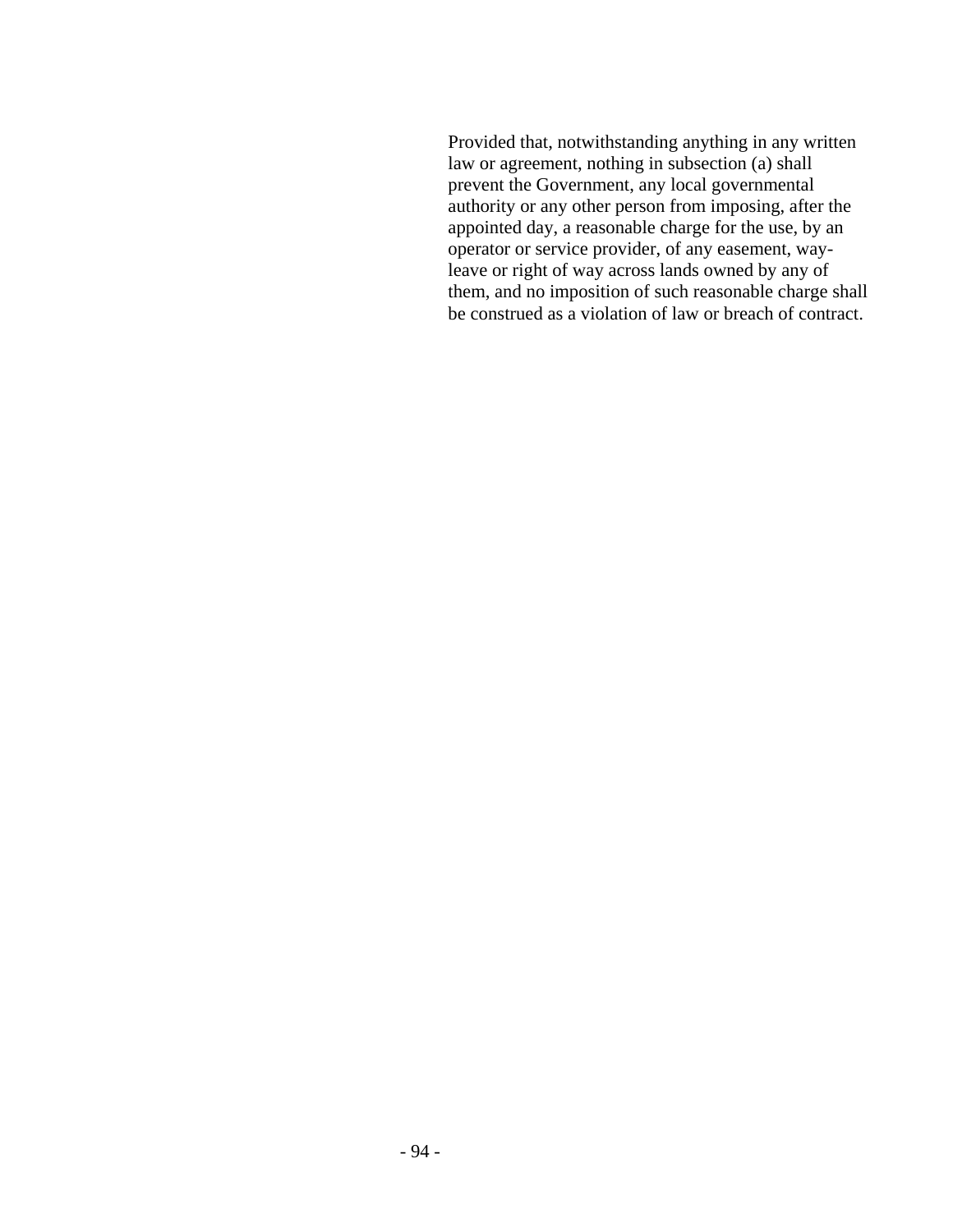### **EXPLANATORY MEMORANDUM**

 The Telecommunications Bill 2011 provides for an open, libersalised and competitive telecommunications sector that will be attractive to new market entrants and investors, while preserving the activities of the current sector participants. By creating a competitive environment for telecommunications, the Bill is expected to result in greater choice, better quality of service and lower prices for consumers. To further national and regional social and economic development, the Bill also specifically addresses the expansion of telecommunications networks and services into unserved and underserved areas through the institution of a new universal access/universal services programme.

 The Bill, along with consequential amendments to the Public Utilities Commission Act 1999 also introduced today and regulations expected to be promulgated upon commencement of the new legislation, creates a clear, harmonized framework and a level playing field for the sector that is lacking in the current laws and is similar to that found in other countries in the world, including most Caribbean countries. The new legal framework is characterized by transparency and non-discrimination in the issuance and monitoring of licences and authorisations to use the spectrum, seamless interconnection and access between and among telecommunications networks and services, and price regulation where required to ensure competition and protect consumers.

**Part I** sets out the short title and defines terms used in the Bill.

**Part II** establishes a new Telecommunications Agency ("Agency"), into which the National Frequency Management Unit will be incorporated and which will function under the Minister's supervision as the technical regulator of the sector, responsible for regulating licensing, the spectrum, and other technical matters and for administering the new universal access/universal services programme. Under the Bill and the consequential amendments to the Public Utilities Commission Act, the Public Utilities Commission ("Commission") will continue to function as the economic regulator of the sector, with responsibility for ensuring a competitive environment, integrated networks and services, consumer rights, and fair, reasonable and nondiscriminatory prices.

**Part III** sets out the respective functions of the Minister, the Agency and the Commission, in a manner designed to coordinate regulation of the sector.

**Part IV** provides a non-discriminatory licensing regime for the operation of public telecommunications networks and provision of public telecommunications services, through the issuance of individual licences, class licences, special licences (in emergency and short-term situations), and exemptions from the licensing requirement. The Part also provides for the issuance of frequency authorisations for use of the spectrum and the installation and operation of radiocommunication equipment by any person. Other provisions set forth conditions for the suspension, termination, amendment and renewal of licences, frequency authorisations and exemptions.

**Part V** adopts the internationally-recognised principle that prices will be set by the marketplace and must be fair, reasonable and non-discriminatory. The Commission will,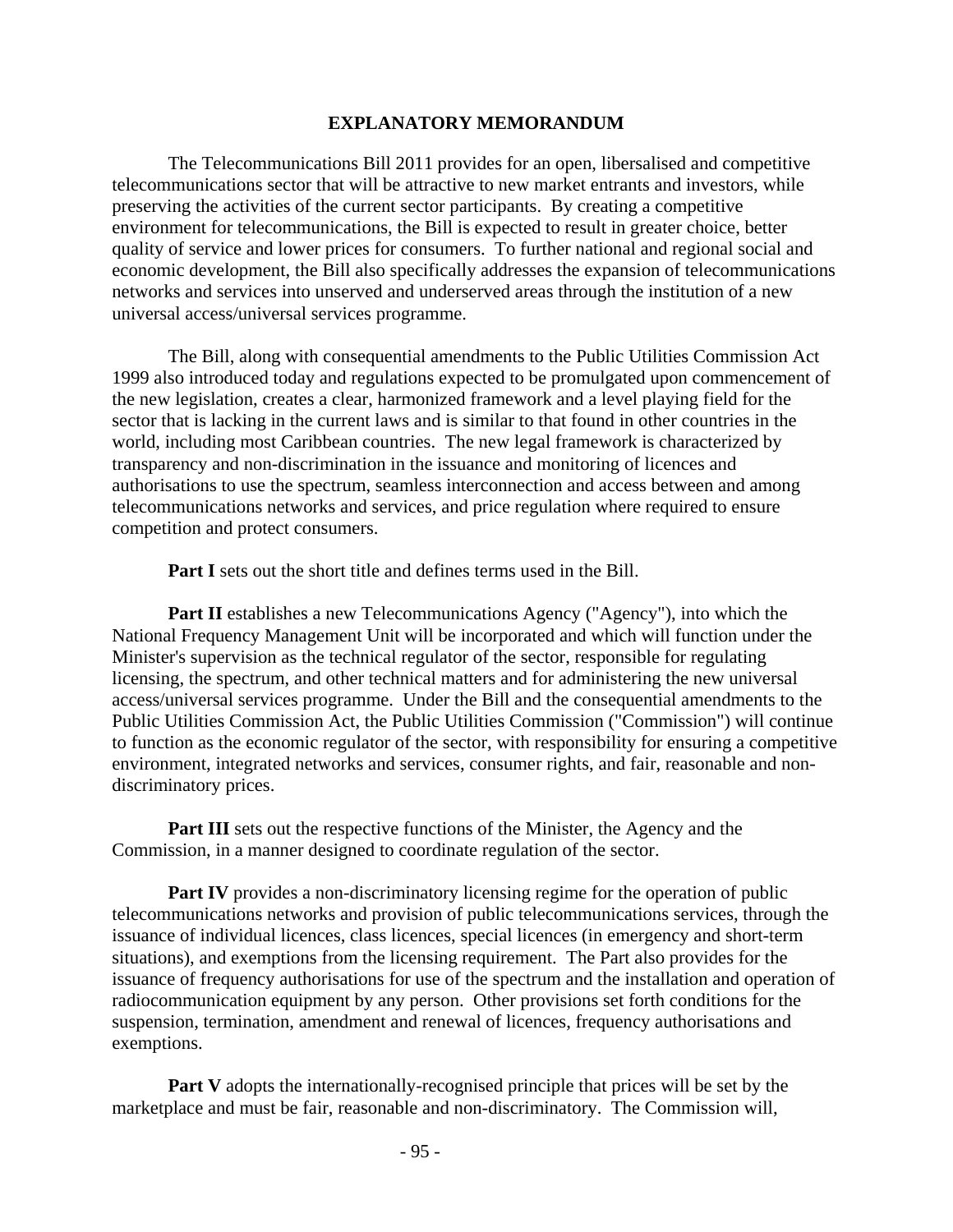however, continue to regulate prices charged by telecommunications service providers that are capable of controlling the market (either alone or jointly with another provider) or that engage in anti-competitive conduct.

**Part VI** provides comprehensive, detailed and enforceable provisions for interconnection and access between and among telecommunications network operators and telecommunications service providers. Operators and service providers are obliged to provide interconnection and access, and the Commission is required to mandate the terms of interconnection and access if they do not themselves reach agreement on terms within specified time limits.

**Part VII** establishes a new universal access/universal services programme for the extension of telecommunications networks and services into unserved and underserved areas and regions. All operators and service providers will be required to contribute annually to a Universality Fund, which will be used to subsidise projects in those areas and regions. The Minister may also impose universal access/universal services obligations upon licensees, either in their licences or by order.

**Part VIII** sets out clear, unambiguous powers for the Agency's regulation of the use of the spectrum and the installation and operation of radiocommunication equipment.

**Part IX** requires Agency certification of equipment that a user of telecommunications services can connect to a telecommunications network, and obliges user's to install equipment that is safe and compatible with the network. The Agency may also institute a certification programme for equipment used in telecommunications facilities. In all cases, the Agency may recognise type approvals from other jurisdictions as the basis for certification.

Part X empowers the Minister, the Agency and the Commission to obtain information from telecommunications network operators and service providers necessary for effective sector regulation and planning. It also empowers the regulators, after the issuance of a warrant, to enter and search premises and seize equipment and other items that are being used illegally.

**Part XI** contains provisions governing a telecommunications operator's breaking up of streets, roads and bridges, installation of telecommunications facilities on public and private lands, and cutting of trees and boughs.

**Part XII** sets out the penalties that a court may order for violations of the Act. Penalties range from G\$ 250,000 to G\$ 5,000,000.

**Part XIII** establishes the Agency's authority to charge fees for the issuance, maintenance and renewal of licences and frequency authorisations and for performance of its other functions.

**Part XIV** deals with --

(a) the Minister's powers to make regulations and to take action against telecommunications and uses of the spectrum from outside Guyana that